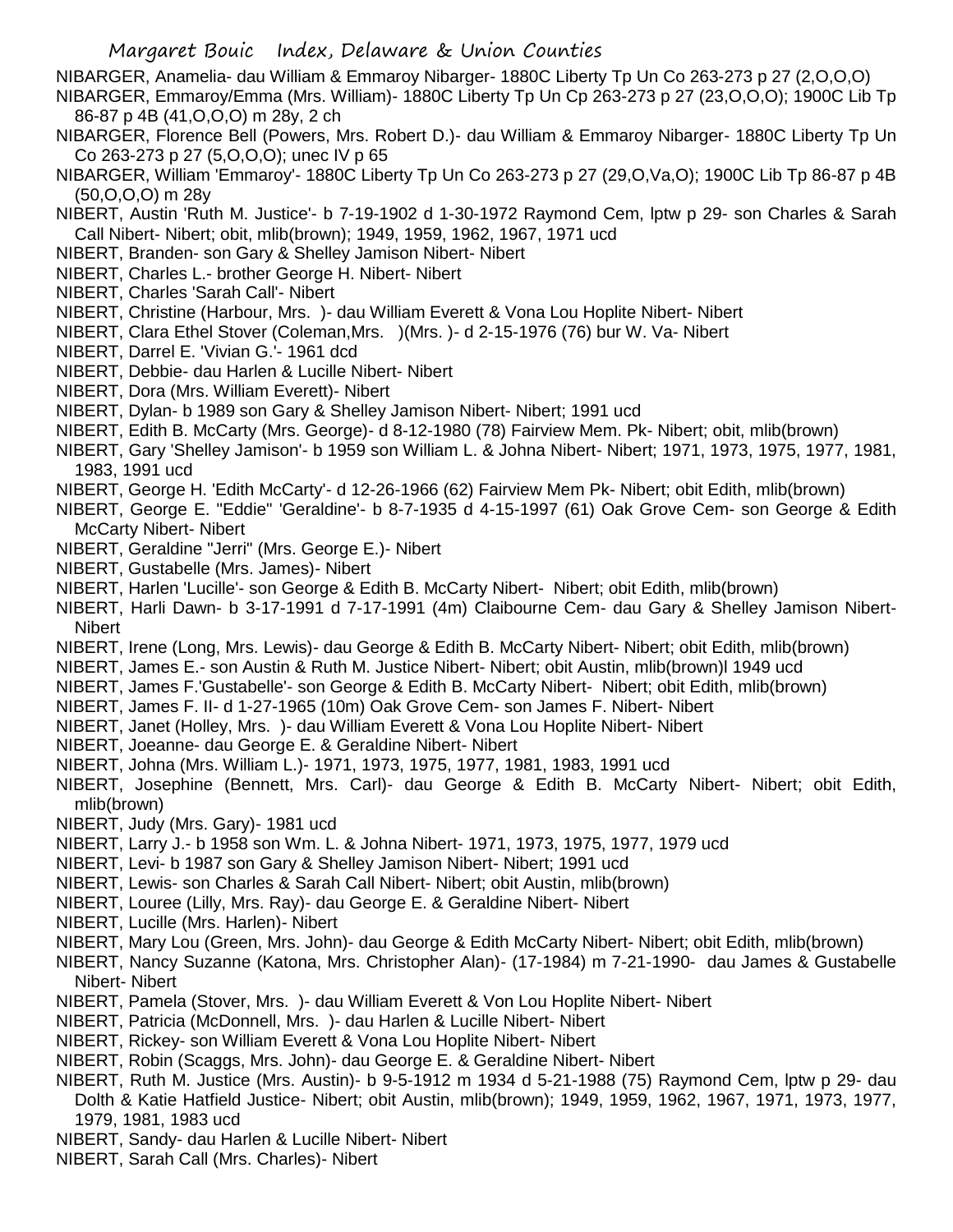- NIBERT, Shane- b 1982 ch Gary & Shelley Jamison Nibert- Nibert
- NIBERT, Sharon (Martin, Mrs. )- dau William Everett & Vona Lou Hoplite Nibert- Nibert
- NIBERT, Shawn/Shane- son Gary & Shelley Jamison Nibert- Nibert
- NIBERT, Shelley Jamison (Mrs. Gary)- dau Kenneth Jamison- Nibert; 1991 ucd
- NIBERT, Sherry- b 1956 dau Wm. L. & Johna Nibert- 1971, 1973, 1991 ucd
- NIBERT, Steven D. b 1-21-1955 d 6-18-1990 (35) Fairview Mem Cem- son Harlen & Lucille Nibert- Nibert
- NIBERT, Steven Scott- d 7-4-1982 (19) auto accident- son William Everett & Vona Lou Hoplite Nibert- Nibert
- NIBERT, T(h)eresa b 1960/1- dau Wm. L. & Johna Nibert- 1971, 1973, 1975, 1977, 1981 ucd
- NIBERT, Vivian G. (Mrs. Darrel E.)- 1961 dcd
- NIBERT, Vona Lou Hoplite (Mrs. William Everett)- dau Rose Hoplite- Nibert
- NIBERT, William Austin- b 4-18-1975 son James E. Nibert- Nibert
- NIBERT, William Everett 'Vona Lou Hoplite''Dora'- d 6-7-1980 Oak Grove Cem- Nibert
- NIBERT, William L.'Johna'- son Austin & Ruth M. Justice Nibert- Nibert; obit Austin, mlib(brown); 1949, 1971, 1975, 1977, 1979, 1981, 1983, 1991 ucd
- NIBERT, William N.- 1971, 1980 dcd Ashley
- NIBLO, Elizabeth Jane McKitrick (Mrs. John)- b 1-5-1844 m 11-1-1894 d 4-22-1909 dau John & Julia Ann Eckelsen McKitrick - McKitrick p 70
- NIBLO, John 'Elizabeth Jane McKitrick'- b 3-4-1837 m 11-1-1894 d 3-7-1899- McKitrick p 70
- NIBORGER, James 'Ruth Levins Culver'- m 12-25-1851 ucm 1750; unec XIV p 66
- NIBORGER, Ruth Levins Culver (Mrs. James)- m 12-25-1851 ucm 1750; unec XIV p 66
- NIBRER, Anna D. (Mrs. John)- b 3-1860 1900C Darby Tp 156-163 p 8A (40,Ger,Ger,Ger)- m 16y, to US 1884
- NIBRER, Elizabeth- b 9-1885 dau John & Anna D. Nibrer- 1900C Darby Tp 156-163 p 8A (14,O,Ger,Ger)
- NIBRER, George A.- b 10-1887 son John & Anna D. Nibrer- 1900C Darby Tp 156-163 p 8A (12,O,Ger,Ger)
- NIBRER, George F.- b 12-1895 son John & Anna D. Nibrer- 1900C Darby Tp 156=163 p 8A (6,O,Ger,Ger)
- NIBRER, George L.- b 9-1901 son John & Anna D. Nibrer- 1900C Darby Tp 156-163 p 8A (8,O,Ger,Ger)
- NIBRER, John 'Anna D.' b 7-1862 1900C Darby Tp 156-163 p 8A (45,O,Ger,Ger) m 16y to US 1875
- NIBRER, John G.- b 11-1888 son John & Anna D. Nibrer- 1900C Darby Tp 156-163 p 8A (10,O,Ger,Ger) NIC, Gunta (Mrs. William)- 1980 dcd
- NIC, Jason- son William & Gunta L. Nic- 1980 dcd
- NICADEMUS, Frances- 1870C Kingston Tp p 388 (22\*)
- NIX, William 'Gunta'- 1980 dcd
- NICCOLS, E. E. 'Leota Warburton'- Mitchell (11241311)
- NICCOLS, Leota Warburton (Mrs. E. E.)- dau Stanton & Iris Brockway Warburton- Mitchell 11241311
- NICCOLS, Robert S.- b 5-3-1914 son E. E. & Leota Warburgon Niccols- Mitchell 112413111
- NICCOLS, William A.- b 7-21-1919 son E. E. & Leota Warburton Niccols- Mitchell 112413112
- NICCUS, Iris (Huff, Mrs. Lester)- b 5-28-1915 m 1-22-1956- Weiser p 70
- NICE, -- b 3-28-1899 Troy Tp son W. & Laura Shields Nice- dcb
- NICE, Addie Juliet Derr (Mrs. Dr. Benjamin)- b 8-17-1873 m 1-1-1892 d 8-19-1945 dau Benneville & Adelaide Louise Wooff Derr- Weiser p 139
- NICE, Dr. Benjamin 'Addie Juliet Derr'- b 8-20-1855 m 1-1-1892 d 6-4-1907- Weiser p 139
- NICE, Benjamin Derr 'Edna Matilda Seidel''Laura Edna Smithers'- b 11-25-1892 son Dr. Benjamin & Addie Juliet Derr Nice- Weiser p 139
- NICE, Benjamin 'Vera Bartholomew'- b 2-9-1918 m 6-28-1947- son Benjamin Derr & Edna Matilda Seidel Nice-Weiser p 139
- NICE, Cora Elizabeth (Mace, Mrs. Marvin Mearl)- b 10-10-1936- Weiser p 305
- NICE, Curtis 'Rebecca'- 1991 ucd
- NICE, David 'Shirley'- 1971, 1980 dcd
- NICE, David W. 'Frances L.'- 1980 dcd
- NICE, Dorothy (Biggs, Mrs. )- dau William & Laura J. Nice- Nice
- NICE, Edna Matilda Seidel (Mrs. Benjamin Derr)- b 12-28-1891 d 1-1-1919- Weiser p 139
- NICE, Edward L. 'Mary A.'- 1980 dcd
- NICE, Frances L. (Mrs. David W.)- 1980 dcd
- NICE, Capt. John- Powers p 184
- NICE, Larough- Downing reunion, 1900- delge X p 29
- NICE, Laura Edna Smithers (Mrs. Benjamin Derr)- Weiser p 139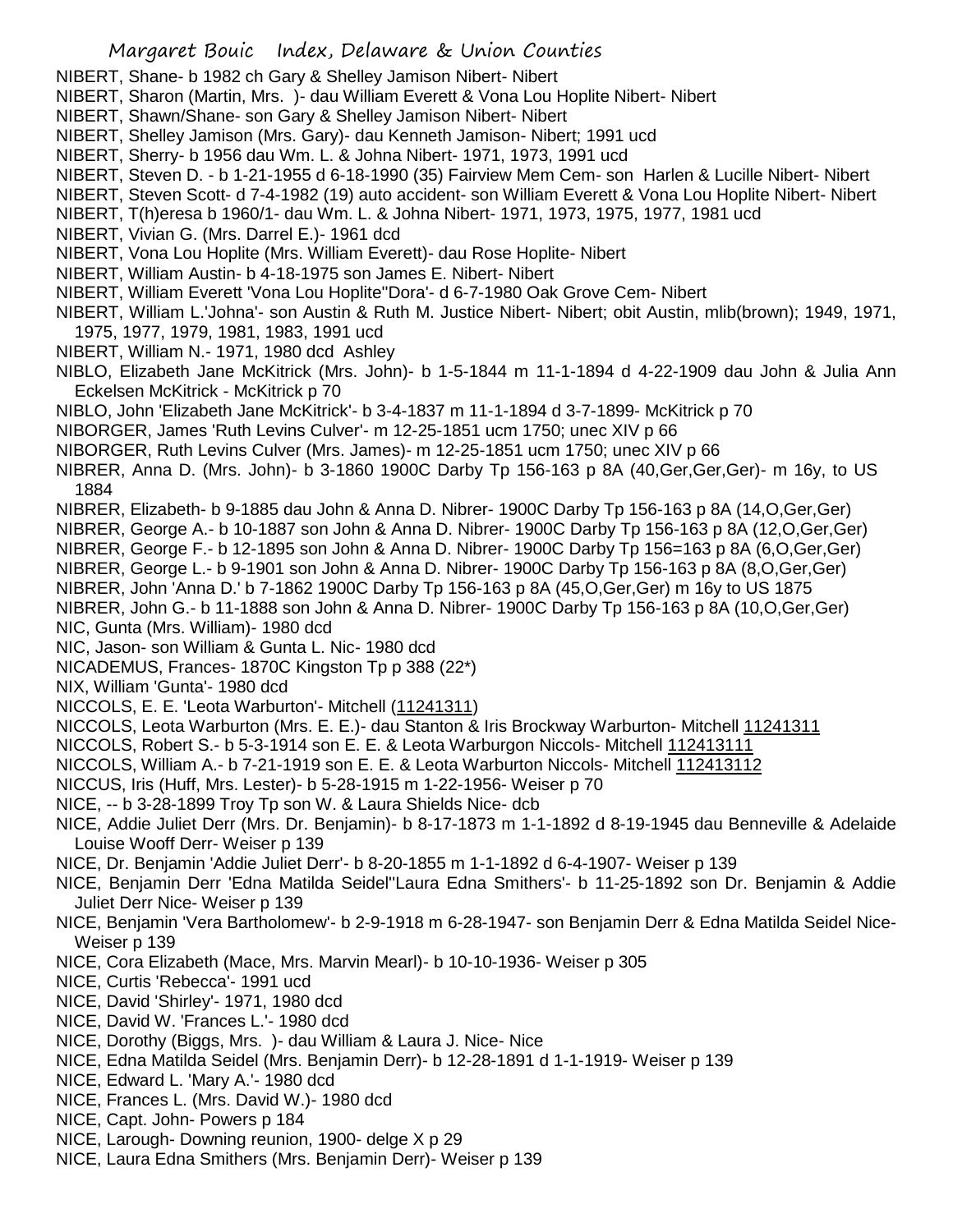- NICE, Laura J. Shields (Mrs. William)- d 6-7-1963 (88) Oak Grove Cem- Nice; dcb late (Walter)
- NICE, Mary A. (Mrs. Edward L.)- 1980 dcd
- NICE, Mary (Nolan, Mrs. Francis Matthew,Jr.)- b 11-18-1920 m 8-28-1940- Weiser p 142
- NICE, Raymond- son William & Laura J. Nice- Nice; Downing Reunion 1900; delge X p 29
- NICE, Rebecca (Mrs. Curtis)- 1991 ucd
- NICE, Ruthanna May (Harner, Mrs. Lester Rufus)- b 1-1-1938- Weiser p 313
- NICE, Shelly- b 1974 dau David W. & Frances L. Nice- 1980 dcd
- NICE, Shirley (Mrs. David)- 1971 dcd
- NICE, Vera Bartholomew (Mrs. Benjamin)- m 6-28-1947- Weiser p 139
- NICE, Walter Erfred- b 9-25-1906 son William & Laura J. Shields Nice- Nice; dcb late
- NICE, Wendy- b 1967 dau David W. & Frances L. Nice- 1980 dcd
- NICE, William 'Laura J. Shields'- Nice; dcb late (Walter Erfred)
- NICE, William- son William & Laura J. Nice- Nice; Downing Reunion, delge X p 29
- NICELY, --b 11-29-1904 Brown Tp son Mary Micley- infirmary- dcb
- NICELY, Ann Abbe (Mrs. Rev. Paul Lyman)- Nicely; delge XII p 75
- NICELY, Barbara Hanson (Mrs. John)- m 6-10-1978 dau Lyman Hanson- Nicely
- NICELY, Barbara York Sharp (Mrs. David Andrew)- m 6-13-1987 dau John & Kay Sharp- Nicely
- NICELY, David Andrew 'Barbara York Sharp'- m 6-13-1987 son Rev. Paul & Ann Nicely- Nicely
- NICELY, Harrison M.- b 11-1888 d 3-28-1934 Oakdale Cem I p 92 (D-R7-10)- son James & Margaret Nicely-1900C Marysville 1st ward 271-279 (11,O,O,O)
- NICELY, James M. "Jim"'Margaret'- d 3-31-1891 (46) Oakdale Cem 645 (158D); 1880C Marysville 198-202 (35,O,Va,Va)
- NICELY, --d 9-13-1886 (14d) dau James & Margaret Nicely- Oakdale Cem 280 I p 92 (D-R7-10)
- NICELY/KNICELEY, James M. 'Margaret Botkin'- b 1849 Hocking Co 0 9-3-1878 ucm 6305 d 3-31-1894 Oakdale Cem I p 92 (D-R7-10)
- NICELY, Jeffrey Paul 'Melinna Lee Malan'- m 8-8-1981 son Rev. Paul & Ann Nicely- Nicely
- NICELY, John 'Barbara Hanson'- m 6-10-1978 son Rev. Paul & Anna Nicely- Nicely
- NICELY, John 'Mary'- b 12-1843 1870C Marysville-Paris Tp 170 p 19 (26,Va); 1880C Marysville 347-383 p 25
- (36,Va,Va,Va); 1900 Marysville 4th ward 139-144 (56,WVa,WVa.WVa)
- NICELY, John W.- 1883 uch IV p 486
- NICELY, Joshua Paul- b 12-30-1980 son Dr. Timothy & Marylyn Paik Nicely- Nicely

NICELY, Jr.- uca p 64

- NICELY, Lisa Marie Patlis (Mrs. Matthew Robert)- m 7-8-1995 dau Dr. Michael & Pat Fried- Nicely
- NICELY, Lula F.- dau John & Mary Nicely- 1870C Marysville-Paris Tp 170 p 19 (1,O;- 1880C Marysville 347- 383 p 25 (11,O,Va,O)
- NICELY/KNICELEY, Margaret Botkin (Mrs. James M.)- b 1854 C;arl Cp m 9-3-1878 ucm 6305 d 8-23-1930 Oakdale Cem I p 92 (D-R7-10)
- NICELY, Margaret 'Maggie'(Mrs. James M.)- d 8-23-1929 (78) Oakdale Cem 4164 (D-158); 4-1853 half-sister of Miss Orith Botkins- dg 7-12-1910 Cry Ab p 137; 1880C Marysville 198-202 (27,O,O,KY); 1900C Marysville 1st ward 271-279 p 12A (47,O,O,Ky)
- NICELY, Mary (Mrs. John)- 1870C Marysville-Paris Tp 170 p 10 (24,O); 1880C Marysville 347-383 p 25 (35,O,O,O); 1900C Marysville 3rd ward 139-144 p 6A (54,O,O,O) m 34y, 2 ch
- NICELY, Marylyn Paik (Mrs. Dr. Timothy)- m 8-16-1979 dau Sing Hark & Kay Jitchaku Paik- Nicely
- NICELY, Matthew Robert 'Lisa Marie Patlis'- m 7-8-1995 son Rev. Paul & Ann Nicely- Nicely
- NICELY, Melinna Lee Malan (Mrs. Jeffrey Paul)- m 8-8-1981 dau Edward William & Vara Malna Malan- Nicely
- NICELY, Milton C.- b 9-1881- son James & Margaret Nicely- 1900C Marysville 1st ward 271-279 (18,O,O,O)
- NICELY, Rev. Paul Lyman 'Ann Abbe'- Nicely; delge XII p 75
- NICELY, Timothy 'Marylyn Paik'- m 8-16-1979 Hawaii- son Dr. Paul & Ann Nicely- Nicely
- NICELY, William- son John & Mary Nicely- 1880C Marysville 347-383 p 25 (9,O,Va,O)
- NICEWAIMER, Lloyd S.- Morrow Co. pensioner- delge V p 55
- NICEWANDER, Dolly Marie (Larson, Mrs. John)- b 9-1-1906 dau Isaac & Sarah Elizabeth Bowsher Nicewander- Weiser p 10
- NICEWANDER, Florence Capper (Mrs.Fred Delos)- Cowgill p 10
- NICEWANDER, Fred Delos 'Florence Capper'- b 1-27-1905 m 11-5-1930 d 2-15-1960 son Isaac & Sarah Elizabeth Bowsher Nicewander- Cowgill p 10
- NICEWANDER, Gladys (Swisher, Mrs. Earl)- dau John & Ida Bowsher Nicewander- Cowgill p 9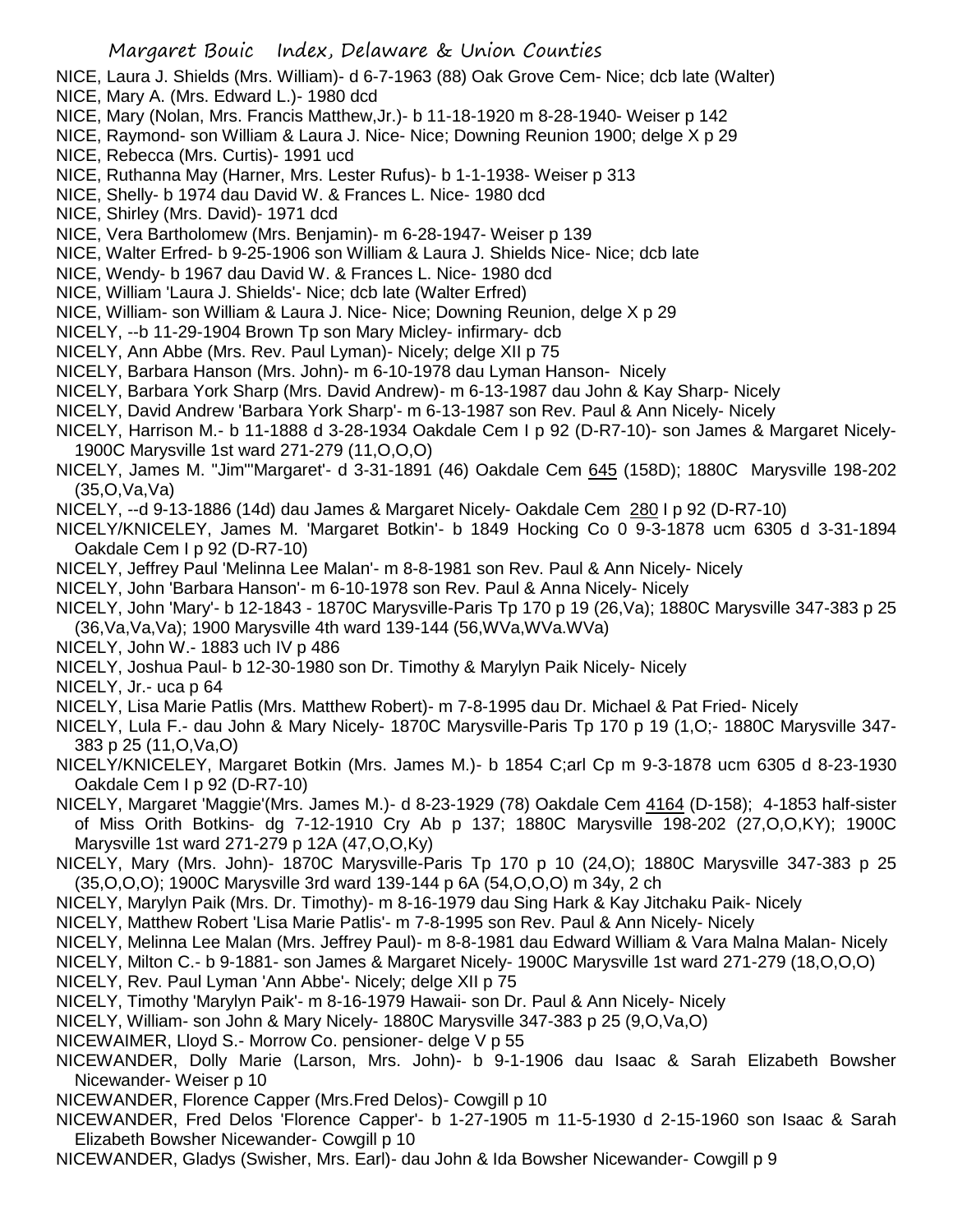- Margaret Bouic Index, Delaware & Union Counties NICEWANDER, Grace- dau John & Ida Bowsher Nicewander- Cowgill p 10 NICEWANDER, Hazel- dau John & Ida Bowsher Nicewander- Cowgill p 10 NICEWANDER, Ida Bowsher (Mrs.John)(Woods, Mrs. Albert)- m 11-6-1899 dau Benjamin F. Bowsher- Cowgill p 9 NICEWANDER, Isaac 'Sarah Elizabeth Bowsher'- Cowgill p 10 NICEWANDER, John 'Ida Bowsher'- m 11-6-1899- Cowgill p 9 NICEWANDER, Lillian- dau John & Ida Bowsher Nicewander- Cowgill p 10 NICEWANDER, Mae (Ogle, Mrs.Charles L.)- dau John & Ida Bowsher Nicewander- Cowgill p 10 NICEWANDER, Mildred Lucille (Nipple,Mrs. Ralph)- dau Isaac & Sarah Elizabeth Bowsher Nicewander-Weiser p 10 NICEWANDER, Myrtle- dau John & Ida Bowsher Nicewander- Cowgill p 10 NICEWANDER, Pearl (Haynes, Mrs. Bolney)- dau John & Ida Bowsher Nicewander- Cowgill p 10 NICEWANDER, Sarah Elizabeth Bowsher (Mrs. Isaac)- b11-19-1884 m 7-8-1904 d 1968- dau Benjamin F. Bowsher- Cowgill p 10 NICEWANGER, Ollie Jane (McKitrick , Mrs. Robert Henry)- b 8-13-1871 m 1898 d 12-1945- McKitrick p 101, 102 NICEWENDER, John- d Sat at infirmary (67) dg 2-13-1914 Cry Ab p 93 NICHEL, Francis A. 'Nancy Hill'- m 12-13-1842 unec XII p 55 NICHEL, Lillie M. (Mrs. Phillip)- 1981 ucd NICHEL, Nancy Hill (Mrs. Francis A)- m 12-13-1842 unec XII p 55 NICHEL, Phillip 'Lillie M.'- 1981 ucd NICHEL, Walter- 1981 ucd NICHILO, Mary Pearl (Dressler, Mrs. Marlin J.)- m 1930 d 6-13-1954- Weiser p 825 NICHLE, Christina- 1870C Brown Tp p 238 (53) NICHLE, George- 1870C Brown Tp p 238 (60\*) NICHLE, John- 1870C Brown Tp p 238 (30) NICHLE, Marinda E.- 1870C Brown Tp p 238 (30) NICHLE, Timothy- 1870C Brown Tp p 238 (23) NICHLOS, Winifred- d Thurs. mother of Rev. Ralph Semester, Mrs. George Garden & Edith Semester- obit Del Mus Library NICHOL, Alexander 'Sabina Ann Adams'- dcc Colleen Jenkins Huckabee 14 NICHOL, Ann Zuber (Mrs. Richard)- Nichol NICHOL, Annie B. (Mrs. Conrad)- 1910C Darby Tp 75 p 4A (37,O,O,O) m 19y, 5 ch, 4 living NICHOL, Armi Ha (Gibbons, Mrs. Lee Roy)- b 9-8-1871 m 3-16-1893 d 11-20-1918 dau Alexander & Sabina Ann Adams Nichol- dcc Colleen Jenkins Huckabee- 7 NICHOL, August J.- son John G. & -irelina Nichol- 1910C Darby Tp 49 p 2B (17,O,O,O) NICHOL, Betty (Mrs. Milton R.)- 1973 ucd NICHOL, Brenda- 1973 ucd NICHOL, Clara J.- dau John G. & -irelina Nichol- 1910C Darby Tp 49 p 2B (11,O,O,O) NICHOL, Conrad 'Annie B.- 1910C Darby Tp 75 p 4A (42,O,Ger,O) m 19y NICHOL, Edwin L.- son Conrad & Annie B. Nichol- 1910C Darby Tp 75 p 4A (8,O,O,O) NICHOL, Emma S.- dau John G. & -irelina Nichol- 1910C Darby Tp 49 p 2B (14,O,O,O) NICHOL, Ester A.- dau John G. & -irelina John G. & -irelina Nichol- 1910C Darby Tp 49 p 2B (5,O,O,O) NICHOL, Ethan Richard- b 8-5-1994 son Richard & Anna Zuber Nichol- Nichol NICHOL, F. D.- SBc p 42 Mrs.F. D.- Sbc p 42 NICHOL, George 'Jean'- Nichol NICHOL, Herman G.- son Conrad & Annie B. Nichol- 1910C Darby Tp 75 p 4A (13,O,O,O) NICHOL, Hilda E.- dau Conrad & Annie B. Nichol- 1910C Darby Tp 75 p 4A (4,O,O,O) NICHOL, H J.- 1915 uch p 541 NICHOL, Jean (Mrs. George)- Nichol NICHOL, John- b 1957 son Milton R. & Betty Nichol- 1973 ucd NICHOL, John G. '-irelina'- 1910C Darby Tp 48 p 2B (46,O,O,O) m 22y NICHOL, -irelina (Mrs. John G.)- 1910C Darby Tp 48 p 2B (42,O,O,O) m 22y, 9 ch, 6 living NICHOL, Laura L.- dau Conrad & Annie B. Nichol- 1910C Darby Tp 75 p 4A (11,O,O,O) NICHOL, Lydia M.- dau John G. & -irelina Nichol- 1910C Darby Tp 49 p 2B (12,O,O,O)
- NICHOL, Marlin G.- 1973 ucd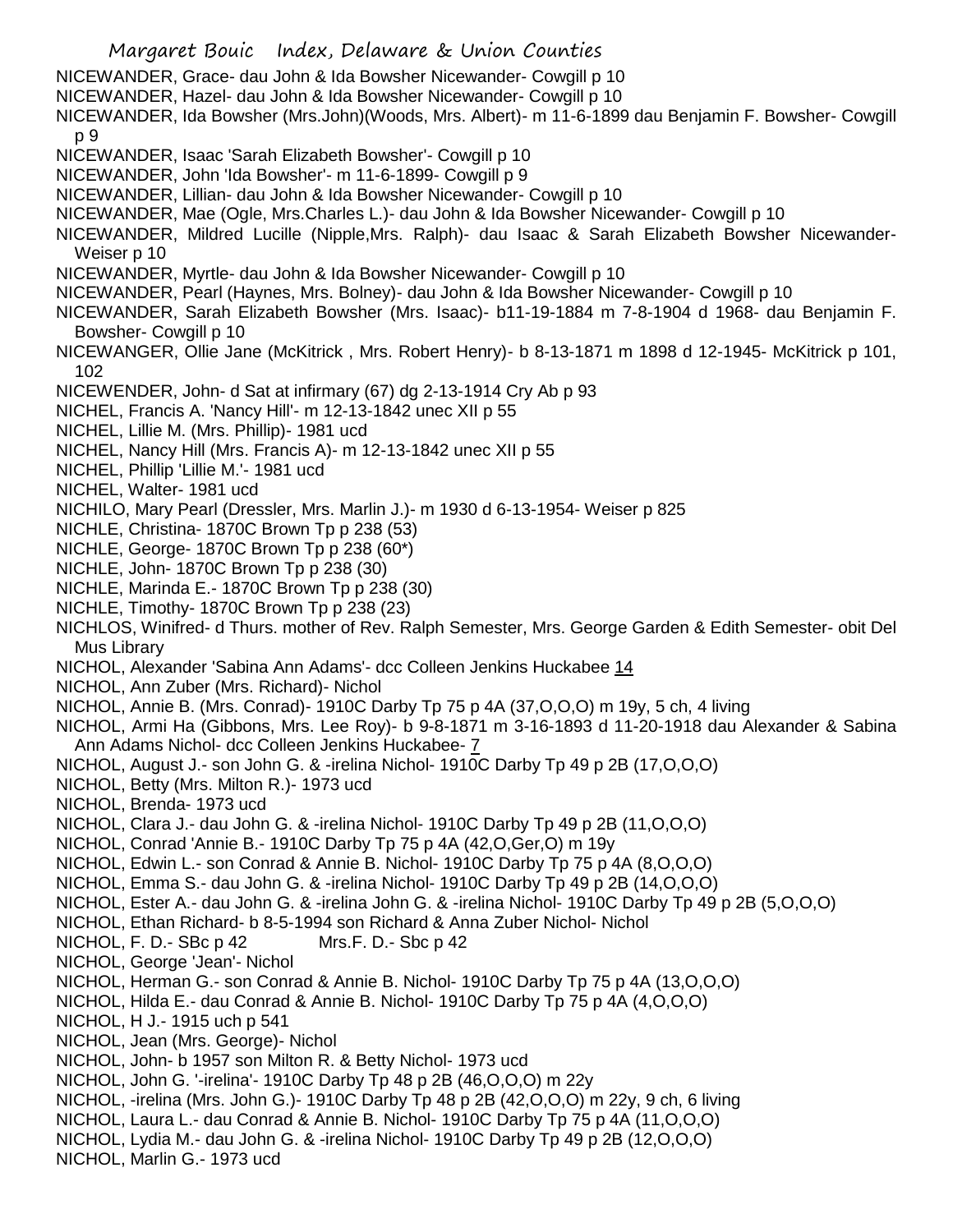- NICHOL, Milton R. 'Betty'- 1973 ucd
- NICHOL, Olivia Josephine- b 1-17-1996 dau Richard & Ann Nichol- Nichol
- NICHOL, Otis F.- son John G. & -irelina Nichol- 1910C Darby Tp 49 p 2B (3,O,O,O)
- NICHOL, Richard 'Ann Zuber'- Nichol
- NICHOL, Sabina Ann Adams (Mrs. Alexander)- dcc Colleen Jenkins Huckabee 15
- NICHOL, Stanley- b 1962 son Milton R. & Betty Nichol- 1973 ucd
- NICHOL, Wayne- son George & Jean Nichol- Nichol
- NICHOLD, G. G.- researcher- Freshwater p 43
- NICHOLD, J. C.- 1883 uch V p 197
- NICHOLAS, ---1850C Delaware Town 1078 p 84, b Germany
- NICHOLAS, Betty Jo Belnap (Mrs. Leonard Chris)- b 5-24-1949 m 6-16-1967 dau Parley Kershaw & Merle Crane Belnap- McKitrick p 168
- NICHOLAS, Bryan Chris- b 8-22-1968- son Leonard Chris & Betty Jo Belnap Nicholas- McKitrick p 169
- NICHOLAS, Charles- uca p 75, Leesburg Tp
- NICHOLAS, Cora- b 1-6-1878 dau Henry & Sarah Baker Nicholas- dcb
- NICHOLAS, Darri Scott- b 12-18-1969- son Leonard Chris & Betty Jo Belnap Nicholas- McKitrick p 169
- NICHOLAS, Dwayne- b 1969 son Robert L. & Katheirne Nicholas- 1971, 1973, 1975 ucd
- NICHOLAS, Edward- 1835 men p 64 #60 p 120 Westfield Tp
- NICHOLAS, Edward L. 'Paulina A.'- b 3-12-1864 d 3-10-1949 Milford Cem, Un Al p 42
- NICHOLAS, George- Co D. 65th Ohio Inf Powell p 187
- NICHOLAS, Mrs. George H.- sister of Clayton W. Everett- dg 1-19-1915 Cry Ab p 6
- NICHOLAS, Gertrude- 1973 ucd
- NICHOLAS, James- dg 10-10-1856 Reed Ab p 168
- NICHOLAS, John- 1870C Concord Tp p 265 (52\*)
- NICHOLAS, John- 1883 uch V p 561; uca p 87 Claibourne Tp
- NICHOLAS, John M.- 1870C Concord Tp p 265 (18)
- NICHOLAS, John T.- uca p 101 Washington Tp
- NICHOLAS, Johnathan- 1835 men p 44 #43 p 80 Oxford Tp
- NICHOLAS, Jonathan W. 'Mary Ann Sherman'- m 4-5-1832 dcga p 57 Ohio State Gaz; dcw Bk 3 p 11; dcw Bk 4 p 148(17) wit; 1835 men p 41 #68 p 73 Marlborough Tp; Powell p 186
- NICHOLAS, Katherine M. (Mrs. Robert L.)- 1971, 1973, 1975 ucd
- NICHOLAS, Leonard Chris 'Betty Jo Belnap'- b 3-23-1947 m 6-16-1967 son Oleen Charles & Wilda Rosetta Kay Nicholas- McKitrick p 168
- NICHOLAS, Mary Ann Sherman (Mrs. Jonathan)- m 4-5-1832 d 3-25-1851 (36y5m) Ashley Cem, Powell p 186- dau John Sherman- dcga p 57 Ohio State Gaz
- NICHOLAS, Mary E. M.- 1870C Concord Tp p 265 (33\*)
- NICHOLAS, Mary McClurg (Mrs. )- delge VI p 13
- NICHOLAS, Morgan- 1835 men p 54 #32 p 100 Scioto Tp
- NICHOLAS, Morris W. Jr. 'Patricia A.'- 1979, 1981, 1983 ucd
- NICHOLAS, Patricia A. (Mrs. Morris W. Jr.)- 1979, 1981, 1983 ucd
- NICHOLAS, Pauline A. (Mrs. Edward L.)- b 4-18-1868 d 11-17-1952 Milford Cem, Un Al p 42
- NICHOLAS, Rachel (Sherman, Mrs. Eli)- delge III p 66, IV p 70
- NICHOLAS, Ralph 'Rebecca Shearman'- m 2-27-1834 Oxford Tp dcga p 63, Ohio St Gaz; Wight I p 16; Reed Ab p 24
- NICHOLAS, Rebecca Shearman (Mrs. Ralph)- m 2-27-1834 Oxford Tp dcga p 63, Ohio St. Gaz; With I p 16, Reed Ab p 24
- NICHOLAS, Robert L. 'Katherine'- 1971, 1973 ucd
- NICHOLAS, Robert- b 1965- son Robert L. & Katherine Nicholas- 1971, 1973, 1975
- NICHOLAS, Shane- b 1974 son Katheryn M. Nicholas- 1975 ucd
- NICHOLAS, Tami Jo- b 10-16-1971 dau Leonard Chris & Betty Jo Belnap Nicholas- McKitrick p 169
- NICHOLAS, Thelma G. b 10-6-1910 d 5-20-1920 Milford Cem, Un Al p 42
- NICHOLAS, Theodore- 1973 ucd
- NICHOLAS, Tresa Marie- b 8-1-1977- dau Leonard Chris & Betty Jo Belnap Nicholas- McKitrick p 169
- NICHOLAS, Trevor Kay- b 7-17-1976 dau Leonard Chris & Betty Jo Belnap Nicholas- McKitrick p 169
- NICHOLAS, William- 1835 men p 54 #33 p 100 Scioto Tp
- NICHOLES, Robert G. II- 1969 dcd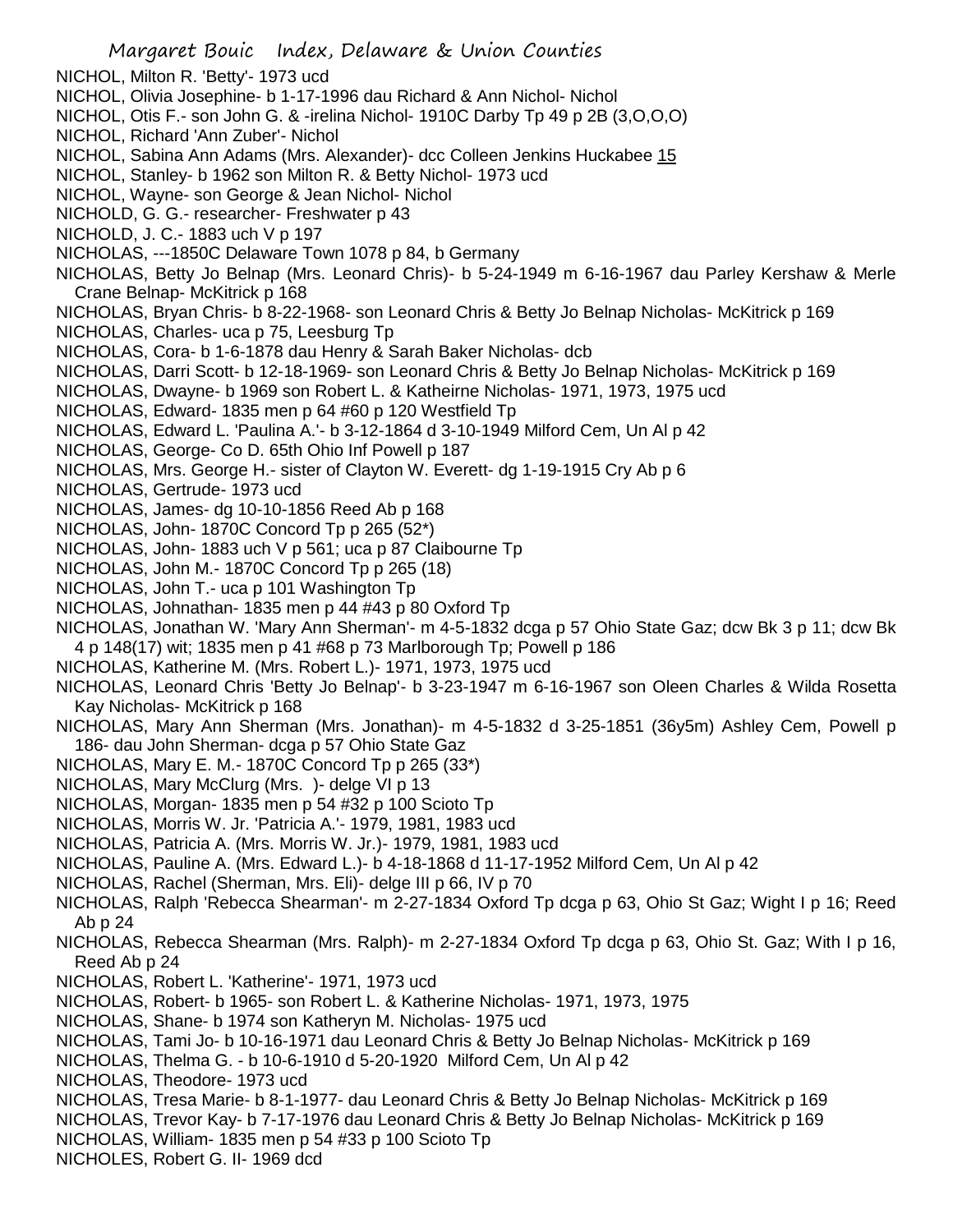NICHOLL, Glenna Hickok (Mrs. Harvey)- b 1880 d 3-16-1960 Claibourne Cem p 62- dau William Morris & Della Maria Shreyer Hickok- Weaver 12591 (Nichols?)

- NICHOLL, Harvey 'Glenna Hickok'- b 1882 d 1926 Claibourne Cem p 62; Weaver (12591)
- NICHOLLS, Catherine Blanche (Willcock, Mrs. Herbert Percy)- McKitrick p 418
- NICHOLLS, Charles 'Polly Young'- m 4-22-1852 dcm
- NICHOLLS, Donald A. 'Joy-Ann Crandll'- m 4-25-1953- Nicholls
- NICHOLLS, Elizabeth (Mrs. Charles)- d 2-25-1852 (47) Sunbury Cem, Powell p 38
- NICHOLLS, Henry -Nash p 17
- NICHOLLS, Humphrey- Nash p 179, 180
- NICHOLLS, Joy-Ann Crandall (Mrs. Donald A.)- m 4-25-1953 d 9-9-1987 (54) dau Carl M. & Geraldine Stricklan Crandall- Nicholls
- NICHOLLS, Kim- 1983 ucd
- NICHOLLS, Laura (Morrison, Mrs. )- dau Donald A. & Joy-Ann Crandall Nicholls- Nicholls
- NICHOLLS, Polly Young (Mrs. Charles)- m 4-22-1852 dcm
- NICHOLLS, William Carl- son Donald A. & Joy-Ann Crandall Nicholls- Nicholls
- NICHOLS, Esq- Pabst 8 p 58
- NICHOLS, ---Nash p 56
- NICHOLS, --b 11-11-1867 Oxford Tp son Adam & Nancy Nichols- dcb
- NICHOLS, --b 7-3-1867 Oxford Tp son Henry Nichols- dcb
- NICHOLS, --b 8-20-1867 Oxford Tp dau George & Nancy Nichols- dcb
- NICHOLS, --b 11-11-1867 Oxford Tp son Adam & Nancy Nichols- dcb
- NICHOLS, Aaron- b 1975 son Richard D. & Judy Nichols- 1980 dcd
- NICHOLS, Abigail Chase (Mrs. Samuel Carpenter'- b 7-16-1796 m 11-10-1816 dau Cyrus & Abigail Carleton Chase - dcc Maxson Greene 27
- NICHOLS, Abigail Kendall (Mrs. William)- m 1-14-1719 dau Samuel & Mary Locke Kendall- dcc Maxson Greene 209
- NICHOLS, Abigail M.- dau Clark & Sally Nichols- 1850C Thomson Tp 9 p 186 (4,O)
- NICHOLS, Ada (Mrs. Dr. C. J.)- 1880C Richwood 247-261 p 23 (28,NY,NY,NY)
- NICHOLS, Ada (Hughes, Mrs. Everett)- b 1909 Milford Cem, Un Al p 56- dau Simon Albert & Hellie Mae Sudduth Nichols- Nichols; Freshwater p 219; obit Simon, mlib
- NICHOLS, Adam- son Jonathan & Mary Nichols- 1850C Oxford Tp 2711 p 153 (10,O)
- NICHOLS, Adam- b 1971 son Richard D. & Judy Nichols- 1980 dcd
- NICHOLS, Adam (7-1989) son Ted & Hatfield Nichols- Nichols
- NICHOLS, Albert- b 12-1877 1900C Union Tp 138-143 p 7B (22,Ind,O,Ind)
- NICHOLS, Allen- son Frank & Armina Ankrum Nichols- Nichols; obit Dr. Theodore Earl, mlib(brown)
- NICHOLS, Amos- dumch p 96
- NICHOLS, Amy (4-1989) dau Ted & Hatfield Nichols- Nichols
- NICHOLS, Amy- b 1968 dau Walter B. & Barbara Brown Nichols- Nichols; 1983 ucd
- NICHOLS, Andrew 'Easter Castle'- Nichols
- NICHOLS, Andrew- son Jonathan & Mary Nichols- 1850C Oxford Tp 1722 p 153 (12,O)
- NICHOLS, Andrew- b 1972 son Richard D. & Judy Nichols- 1980 dcd
- NICHOLS, Andrew William- b 5-1962 d 4-15-1980 (18) Milford Cem, Un Al p 56- son Robert Lincoln & Barbara Nichols- Nichols; 1971, 1973, 1975, 1977, 1979 ucd; mt
- NICHOLS, Anieta (Fields, Mrs. )-sister Charles Edgar Nichols- Nichols
- NICHOLS, Ann- dau Carl & Leatha Anderton Nichols- Nichols
- NICHOLS, Anna- 1900C Milford 95-104 p 4B (26,O,O,Missouri)- m 10y, 1 ch
- NICHOLS, Anna Mairah (Mrs. Warren)- 1850C Genoa Tp 489 p 48 (47,NH)
- NICHOLS, Anna (Sutherland, Mrs. )- dau Dollie Nichols- Nichols
- NICHOLS, Anna V. Witter (Mrs. William J.)- m 1889, unec V p 10
- NICHOLS, Anne Stevens (Mrs. Samuel)- dcc Maxson Greene 105
- NICHOLS, Annis (Mrs. Richard)- d 8-24-1692- dcc Maxson Greene 833
- NICHOLS, Anson P.- son Clark & Sally Nichols- 1850C Thomson Tp 9 p 186 (10)
- NICHOLS, Arden E.'Donna'- son Curtis M. & Thelma Mae "Betty" Nichols- Nichols; 1964(16), 1971 dcd
- NICHOLS, Aric Daniel- b 6-8-1989 twin son Ted M. & Hatfield Nichols- Nichols
- NICHOLS, Arlene Chapman (Menkel, Mrs. Richard Leroy)- m 5-10-1974 dau Charles N. Chapman- Nichols
- NICHOLS, Armina Ankrom (Mrs. Frank)- Nichols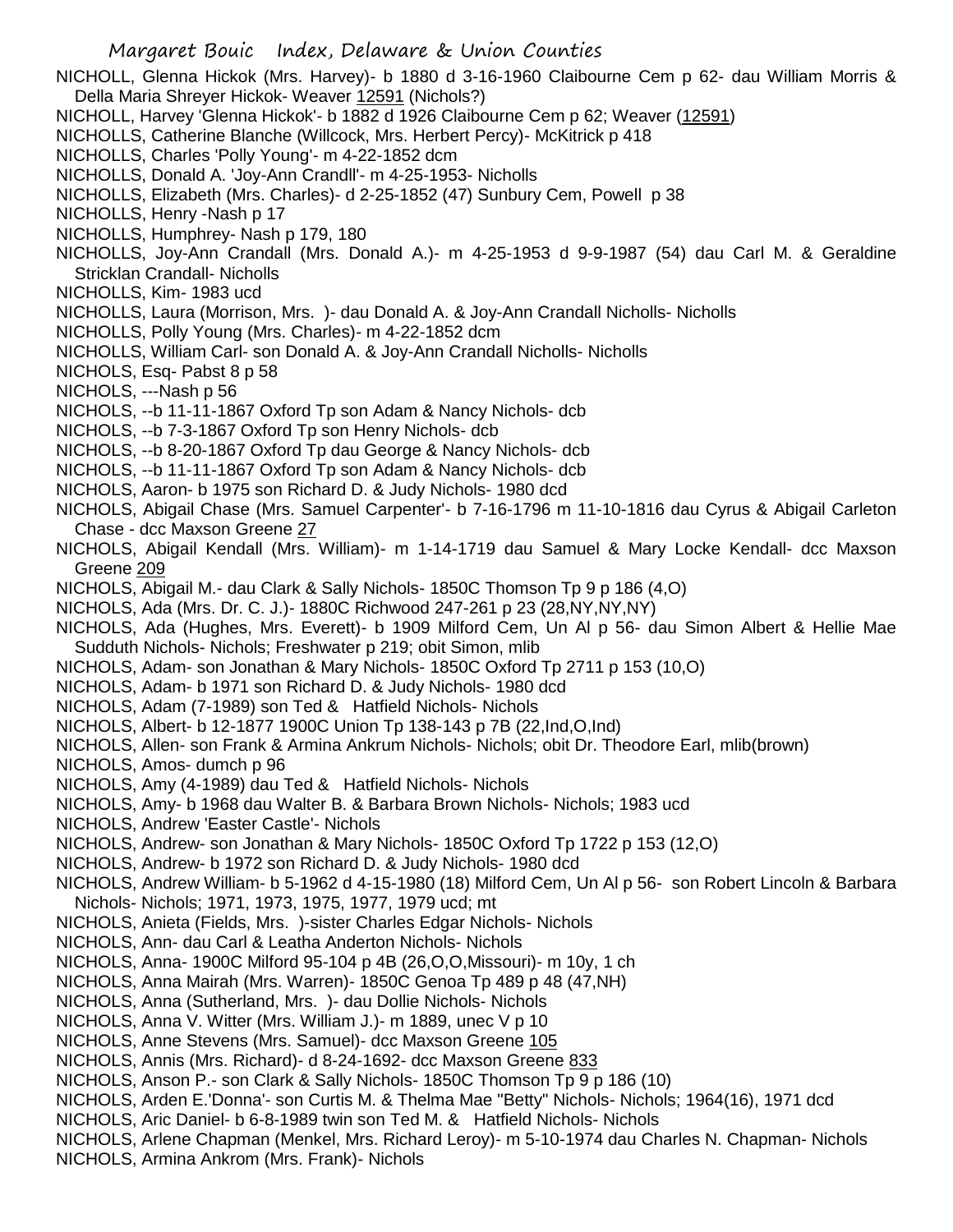- NICHOLS, Austin David- b 6-8-1989 twin son Ted M. & Hatfield Nichols- Nichols
- NICHOLS, Barbara Brown (Mrs. Walter B.)- Nichols; 1983 ucd
- NICHOLS, Barbara (Mrs. Earl)- Nichols
- NICHOLS, Barbara J. (Mrs. Robert L.)- Nichols; 1959, 1962, 1967, 1971, 1973, 1975, 1977, 1979, 1981, 1983, 1991 ucd
- NICHOLS, Bennie- b 1961 ch Lee H. & Linda l. Nichols- 1975 ucd
- NICHOLS, Benjamin F. 'Mary E.'- b 7-1862 1900C Milford 161-172 p 7A (37,O,O,O)
- NICHOLS, Benjamin Kenneth- b 4-7-1987 son Ken & Debbie Belville Nichols- Nichols
- NICHOLS, Bernie (Flynn, Mrs. )- dau Jesse J. & Jessie Nichols- Nichols
- NICHOLS, Bessie A.- b 8-1889 dau Stephen & Mary A. Nichols- 1900C Milford 160-171 p 7A (10,O,O,O)
- NICHOLS, Betsey (Mrs. William)- d 7-5-1849 (80) New Millcreek Cem, Powell p 252 dau Henry & Rachel Glascoe Nichols
- NICHOLS, Betty (Mrs. Curtis M.)- Sunbury p 52; 1969 dcd
- NICHOLS, Betty (Hamilton, Mrs. Edwin)- dau James Elden Nichols- Nichols
- NICHOLS, Betty I. (Mrs.Robert E.)- 1964, 1969, 1971, 1980 dcd
- NICHOLS, Betty Morris (Mrs. Robert)- m 3-28-1942- Nichols
- NICHOLS, Betty Newton (Mrs. Levi)- dcq Ellis Gallant 29
- NICHOLS, Billy Jean (Walker, Mrs. )- dau James J. & Jessie Nichols- Nichols
- NICHOLS, Birtie- dau Dr. C. J. & Ada Nichols- 1880C Richwood 247-261 p 23 (6,NY,NY,NY)
- NICHOLS, L. Blanche (Knachel, Mrs. )- dau Ray O. & Laura Gibbs Nichols- Nichols
- NICHOLS, Bonnie (Mrs. Robert G.)- 1980 dcd
- NICHOLS, Bonnie J.- 1969, 1971, 1980 dcd
- NICHOLS, Bonnie L. (Mrs. George A.)- Nichols; 1971, 1973, 1975, 1981, 1983 ucd
- NICHOLS, Bonnie (McMillan, Mrs. )- dau Robert E. & Betty I. Morris Nichols- Nichols; 1964 dcd (15)
- NICHOLS, Bruce- son Harry J. & Ethlyn Guy Nichols- obit Ethlyn, mlib
- NICHOLS, Byron- son John & Jennie Porter Nichols- Genther p 117
- NICHOLS, C.- 1883 uch V p 371
- NICHOLS, Carl 'Leatha Anderton'- Nichols
- NICHOLS, Carlee- son Carl & Leatha Anderton Nichols- Nichols
- NICHOLS, Carolyn (Mrs. Dean E.)- Nichols
- NICHOLS, Carrie L. (Thomas, Mrs. Donald)- b 11-25-1911 m 6-1-1940 d 8-4-1991 (79) Milford Cem- dau Simon Albert & Nellie Mae Sudduth Nichols- Nichols; Freshwater p 219; obit Simon, mlib
- NICHOLS, Cassandra Lucille (Brannan, Mrs. John Charles)- m 3-15-1997 dau Roy L. & Rosetta J. Boysel Nichols- Nichols
- NICHOLS, Catharine (Greene, Mrs. John)- b 5-16-1756 m 7-10-1774 d 9-23-1835 dau Jonathan & Hannah Godfrey Nichols- Asp p 127
- NICHOLS, Catherine Taylor (Mrs. John)- m 10-15-1853 dcm
- NICHOLS, Cathy Jo "Kathy" (Riggs, Mrs. )- b 8-14-1958 son Robert Lincoln & Barbara J. Nichols- Nichols; mt; 1959, 1962, 1967, 1971, 1973, 1975 ucd
- NICHOLS, Celesta (McIntosh, Mrs. )- dau Charles I. & Lelah B. Werner Nichols- Nichols
- NICHOLS, Charity (Mrs. Benjamin)(Johnson, Mrs. Rev. Samuel)- unec XIV p 56
- NICHOLS, Charles- Sbc p 1
- NICHOLS, Chas- son Roy L. & Rosetta Boysel Nichols- Nichols
- NICHOLS, Charles E.- delge XI p 81, 1940 draft
- NICHOLS, Charles Edgar 'Ruby Stevenson'- b 5-15-1912 Okla- m 10-4-1936 d 9-25-1993 (81) Texas Nichols
- NICHOLS, Charles I. 'Lelah B. Werner'- b 1893 m 2-2-1914 d 9-21-1957/9 York Cem E p 90; Nichols;
- NICHOLS, Charles 'Lela McKittrick'- McKitrick p 385; 1949 ucd
- NICHOLS, Charles 'Mary'- 1870C Leesburg Tp 145-151 p 18 (36,O)
- NICHOLS, Charles O. 'Nora B. Carnes'- dcb late (Helen Marie)
- NICHOLS, Charlotte (Ritenhouse, Mrs. David)- Rittenhouse
- NICHOLS, Chesteen- b 3-22-1917 son Simon Albert & Nellie Mae Sudduth Nichols- Nichols; Freshwater p 219; obit Simon, mlib
- NICHOLS, Chris- son George & Bonnie Nichols- 1981, 1983 ucd
- NICHOLS, Chris- b 1963 ch Lee H. & Linda L. Nichols- 1975 ucd
- NICHOLS, Chris- son Walter B. & Barbara Brown Nichols- Nichols; 1983 ucd
- NICHOLS, Christian (Ligner, Mrs. Edward)- m 8-2-1833 Madison Co, unec VII p 10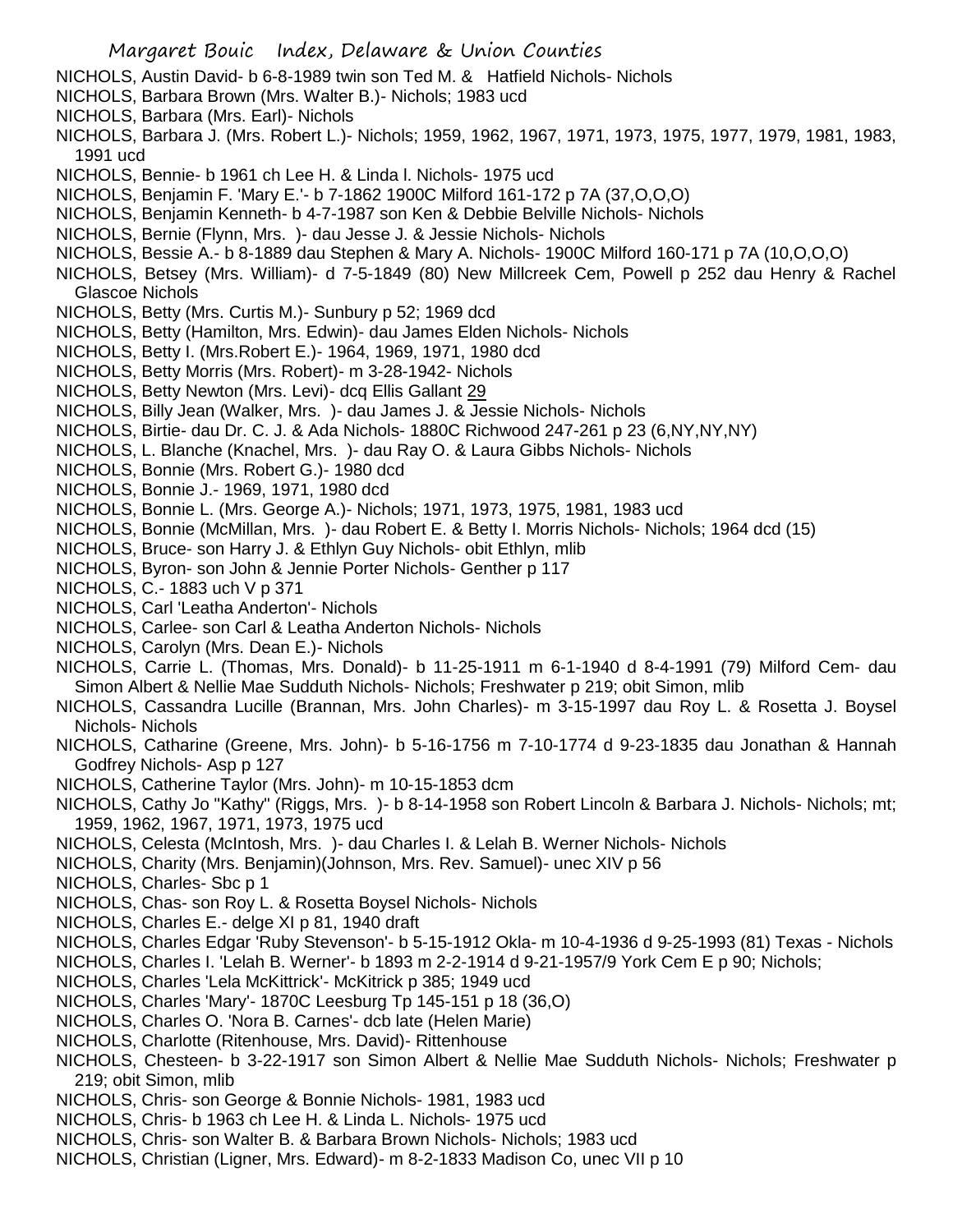NICHOLS, Christine Renee (Allwine, Mrs. Daniel Allen)- m 3-25-1995 dau Walter & Barbara Brown Nichols-Nichols

- NICHOLS, Dr. C. J. 'Ada'- dentist- 1880C Richwood 247-261 p 23 (30,NY,Ct,NY)
- NICHOLS, Clark 'Sally'- 1850C Thomson Tp 9 p 186 (40,Vt)
- NICHOLS, Cleotha (Rosier, Mrs. )- dau Charles I. & Lelah B. Werner Nichols- Nichols
- NICHOLS, Cora Hedrick (Mrs. Grover C.)- d 8-22-1965 (80) Ashley Union Cem- Nichols; 1964 dcd
- NICHOLS, Curtis 'Nancy'- 1991 ucd
- NICHOLS, Curtis Meredith 'Thelma Mae "Betty"'- d 11-17-1967 (61) Fancher Cem- son Grover Nichols-Nichols; 1964 dcd
- NICHOLS, Cynthia (Pendry, Mrs. William)- m 4-30-1845 dcm
- NICHOLS, Dale- b 1963 son George J. & Patricia Nichols- 1964, 1969, 1971, 1980 dcd
- NICHOLS, Dale R. 'Naomi A. Dudley'- b 8-28-1920 d 7-20-1991 (70) Glendale Cem- son Ray O. & Laura Gibbs Nichols- Nichols
- NICHOLS, Dan- Sandusky p 3
- NICHOLS, Daniel- Nichols
- NICHOLS, Daniel 'Dora'- dg 12-31-1909, dg 1-4-1910 Cry Ab p 81, 83
- NICHOLS, Danny- son James Franklin & Gladys Williamson Nichols- Nichols
- NICHOLS, David 'Eunice Wilson'- Asp (71-4) p 161a
- NICHOLS, David- b 1966 son George & Bonnie Nichols- 1971, 1973, 1977, 1981, 1983 ucd
- NICHOLS, David W. 'Tamara L.'- 1983, 1991 ucd
- NICHOLS, Dean E. 'Carolyn'- Nichols
- NICHOLS, Dean- son Jesse J. & Jessie Finlay Nichols- Nichols
- NICHOLS, Debbie Belville (Mrs. Ken)- dau Leonard & Lucille Belville- Nichols
- NICHOLS, Deborah- dau Harold L. & Mary J. Nichols- Nichols; 1961, 1964 dcd (14)
- NICHOLS, Delbert- son John & Jennie Porter Nichols- Genther p 117
- NICHOLS, Delpha (Maddox, Mrs. )- sister Herbert S. Nichols- Nichols
- NICHOLS, Dick 'Lela Mae Jones'- obit Lela Mae, obit Delaware Museum Lib.
- NICHOLS, Dollie (Mrs. )- d 10-1987 (93) Nichols
- NICHOLS, Don- son John & Jennie Porter Nichols- Genther p 117
- NICHOLS, Donald 'Kay'- son Dollie Nichols- Nichols
- NICHOLS, Donald- obit William C., mlib(brown)
- NICHOLS, Donna (Mrs. Arden E.)- 1971 dcd
- NICHOLS, Dora Mock (Mrs. Daniel)- d Tuesday dg 12-31-1909, dg 1-4-1910 Cry Ab p 81, 183 dau Mrs. Mack/Mock
- NICHOLS, Dorothy (Coffee, Mrs. )- dau Grover C. & Cora H. Nichols- Nichols
- NICHOLS, Dorothy (Hall, Mrs. )- dau Jesse & Jessie Finlay Nichols- Nichols
- NICHOLS, Dorothy- dau James Elden Nichols- Nichols
- NICHOLS, Dorothy (Mrs. Willard)- Nichols
- NICHOLS, Earl,Jr.- delge II p 33 #121
- NICHOLS, Earl J. 'Inez''Barbara' b 12-7-199 d 9-11-1991 (61) bur Ala. son Carl & Leatha Anderton Nichols-**Nichols**
- NICHOLS, Easter Castle (Mrs. Andrew)- Nichols
- NICHOLS, Edgar ' Stevenson'- Nichols
- NICHOLS, Edith (Mosher, Mrs. Robert)- dumch p 381
- NICHOLS, Edward H.- son Grover Nichols- Nichols
- NICHOLS, Edwin- 1880 dch p 217
- NICHOLS, Effy (Neff, Mrs. Isaa G.)- m 6-22-1830 Madison Co, unec V p 40
- NICHOLS, Eileen (Johnson, Mrs. )- sister Paul E. Nichols- Nichols
- NICHOLS, Elias N.- unvmec p 40
- NICHOLS, Eleanor Parker (Mrs. Levi)- dcq Ellis Gallant 15
- NICHOLS, Eleanor (Sherman, Mrs. Gustavus)- m 9-10-1835; delge VI p 74, VII p 13, VIII p 16, IX p 65, X p 21, XII p 76
- NICHOLS, Eliza A. Garlick (Mrs. Townsend Z.)- m 11-8-1849 ucm 1466; unec VII p 46, XIII p 20
- NICHOLS, Elizabeth (Forker, Mrs. David M.)- sister Col H. Willis Nichols- Nichols
- NICHOLS, Elizabeth- dau John & Lydia Nichols- 1850C Berkshire Tp 236 p 24 (25,Va)
- NICHOLS, Elizabeth (Merritt, Mrs. Daniel)- m 4-16-1846 ucm 1125; unec VI p 68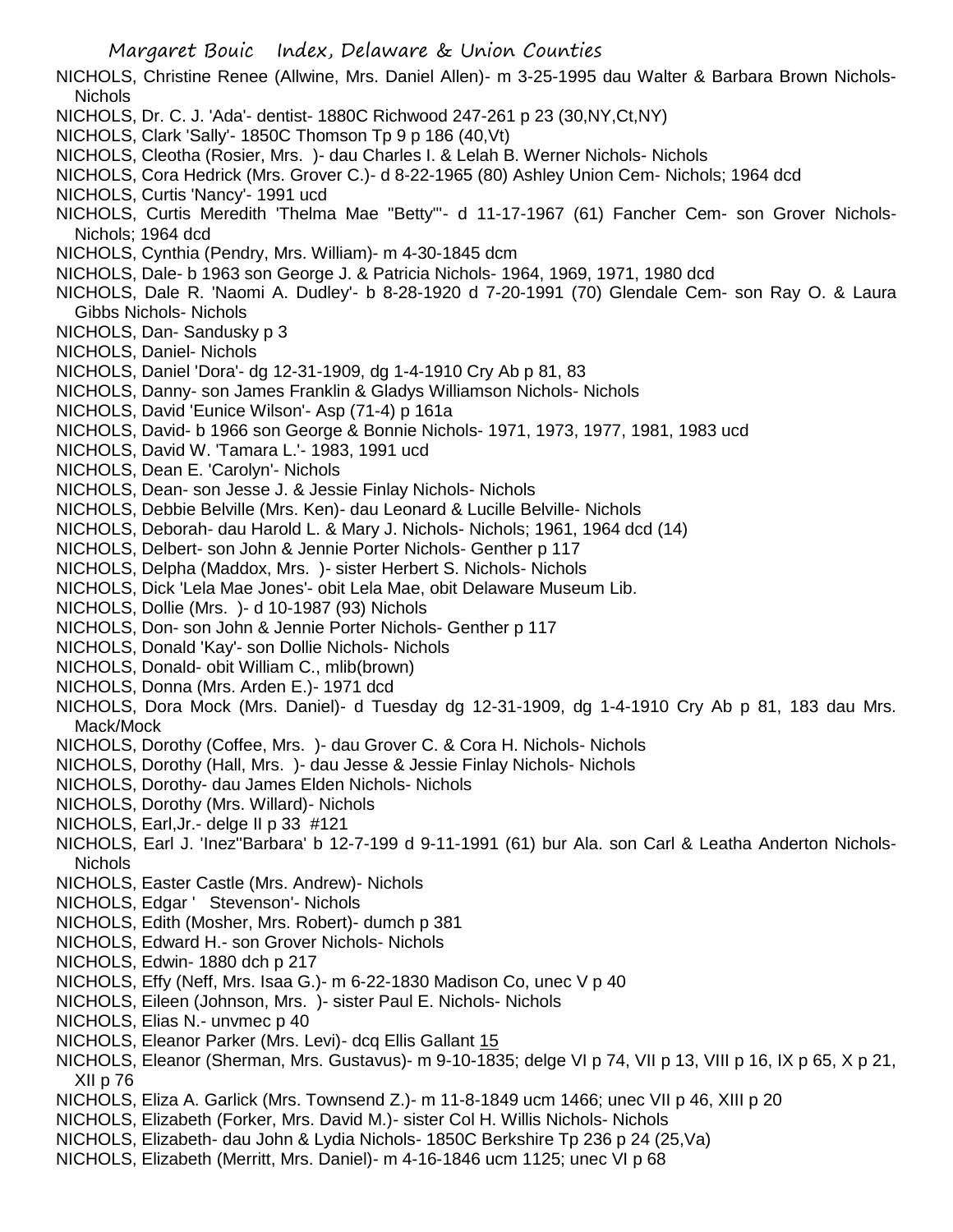- NICHOLS, Elizabeth (Miller, Mrs. John T.)- m 12-22-1825 Madison co, uned V p 15
- NICHOLS, Elizabeth (O'Keefe, Mrs. )- dau Col H. Willis & Katherine Harkness Edwards Nichols- Nichols
- NICHOLS, Elizabeth (Rittenhouse, Mrs. Samuel T.)- m 1841 Ross Co, unec XIV p 50a 1883 uch V p 376;
- NICHOLS, Elizabeth St. John (Mrs. George P.)- m 11-30-1843 Olen Gaz 12-16-1843 Wight I p 11
- NICHOLS, Elizabeth (Trevitt, Mrs.John)- 1915 uch p 655
- NICHOLS, Elizabeth- dau Warren & Anna Mariah Nichols- 1883 uch V p 376
- NICHOLS, Ellen- dau John & Lydia Nichols- 1850C Berkshire Tp 236 p 24 (6,O)
- NICHOLS, Elmer J. 'Nancy'- d 8-29-1996 (64) bur Reynoldsburg- Nichols
- NICHOLS, Elmira Parker (Mrs. Levi II) b 10-1-1795 m 2-1815 d 7-1877 ped Charlotte Anne Gallant 23; delge III p 31
- NICHOLS, Elsie (Bower, Mrs. Michael Hamilton)- Weiser p 543
- NICHOLS, Elsie M. (Mrs. Wm. H .)- 1967 ucd
- NICHOLS, Esther (Thomas, Mrs. Henry Ellis)- b 10-4-1831 m 12-7-1852 d 3-1923 dau Levi & Eleanor Parker Nichols- dcq Ellis Gallant 7; ped Charlotte Ann Gallant 11, delge III p 31
- NICHOLS, Ethlyn Guy (Mrs. Harry John)- b 6-7-1902 d 1-15-1949 (46) Oakdale Cem II p 84 (H-R19-5) dau Robert & Gertrude Boring Guy- obit mlib
- NICHOLS, Eugene- 1962 ucd
- NICHOLS, Eunice Wilson (Mrs. David)- dau Abraham & Johanna Maine Wilson- Asp 71-4 p 161a
- NICHOLS, Eva Mae (Mrs. Floyd)- Nichols
- NICHOLS, Evelyn (O'Jibway, Mrs. )- dau Charles I. & Lelah B. Werner Nichols- Nichols
- NICHOLS, Everett L. 'Gladys DeBolt'- b 7-22-1911 m 3-5-1935 d 1-31-1994 (82) Milford Cem- son Andrew & Easter Castle Nichols- Nichols; 1959, 1962, 1967, 1971, 1973, 1975, 1977, 1979, 1981, 1983, 1991 ucd
- NICHOLS, Fannie Palmer (Mrs.Robert Lincoln) dau Mary Jane Claypool Palmer- dg 11-6-1914, dg 11-10- 1914, Cry Ab p 55, 56; dcb late (Minnie)
- NICHOLS, F, C,.- 1870C Delaware Town p 287 (33\*)
- NICHOLS, Floyd 'Eva Mae'- son Charles Edgar & Ruby Nichols- Nichols
- NICHOLS, Frank- b 1863 d 1918 Milford Cem, Un Al p 61
- NICHOLS, Frank 'Armina Ankrum'- Nichols
- NICHOLS, Frank 'Mary E. Freshwater' m 1884- Freshwater p 219
- NICHOLS, Mrs. Fred- dau John Adam & Mary Warner Hill- dg 1-1-1904 Cry Ab p 215
- NICHOLS, Mrs. Fred- sister Nancy Ann Robinson- dg 12-5-1913 Cry Ab p 75
- NICHOLS, Gene 'Mary'- son Everett L. & Gladys DeBolt Nichols- Nichols; 1959 ucd
- NICHOLS, George- unvmec p 32; 1962 ucd
- NICHOLS, George A.'Bonnie'- son Everett L. & Gladys DeBolt Nichols- Nichols; 1959(16), 1967, 1971, 1973, 1975, 1977, 1981, 1983 ucd
- NICHOLS, George J. 'Patricia'- 1980 dcd
- NICHOLS, George- son Jonathan & Mary Nichols- 1850C Oxford Tp 2711 p 153 (8,O)
- NICHOLS, George K.- 1840C Thompson Tp p 108 (30-40); delge IV p 5
- NICHOLS, George P. 'Elizabeth St. John'- m 11-30-1843 Olen Gaz 12-16-1843 Wight I p 11
- NICHOLS, Gertrude Reeves (Mrs. Dr. Theodore Earl)- b 11-8-1896 m 5-9-1924 d 11-10-1983 (87) Greenlawn
- Cem- dau Charles W. & Fannie Sites Reeves- obit Dr. Theodore Earl, mlib(brown)
- NICHOLS, Gladys DeBolt (Mrs. Everett L.)- m 3-25-1935 -Nichols; 1959, 1962, 1967, 1971, 1973, 1975, 1977, 1979, 1983, 1991 ucd
- NICHOLS, Gladys I. (Mrs. Theodore E.)- 1975, 1977, 1979, 1981 ucd
- NICHOLS, Gladys Williamson (Mrs. James Franklin)- Nichols
- NICHOLS, Grant- son James Franklin & Gladys Williamson Nichols- Nichols
- NICHOLS, Gregory Allen 'Michele Olivia Burns' m 1980 son John Nichols- Nichols0.
- NICHOLS, Grover C. 'Cora H.' d 11-2-1964- Nichols; 1964 dcd
- NICHOLS, Hannah Godfrey (Mrs. Jonathan)- Asp p 127
- NICHOLS, Hannah (Husselman, Mrs. )- dau Joseph & Orilla Maine Nichols- Asp 1381
- NICHOLS, Harold- son Herbert S. Nichols- Nichols
- NICHOLS, Harold L. 'Mary J.'- 1961, 1964, 1969, 1971 dcd
- NICHOLS, Harold- brother Sarah L. Nichols- Nichols
- NICHOLS, Harriet (Helwig, Mrs. )- dau Joseph & Orilla Main Nichols- Asp 1379
- NICHOLS, Harry- son Dr. C. J. & Ada Nichols- 1880C Richwood 247-261 p 23 (4,O,NY,NY)
- NICHOLS, Harry John Jr. 'Ethlyn Guy'- b 1894 d 1980 Army; Powers Pat p II p 84 (H-R19-5); obit Ethlyn, mlib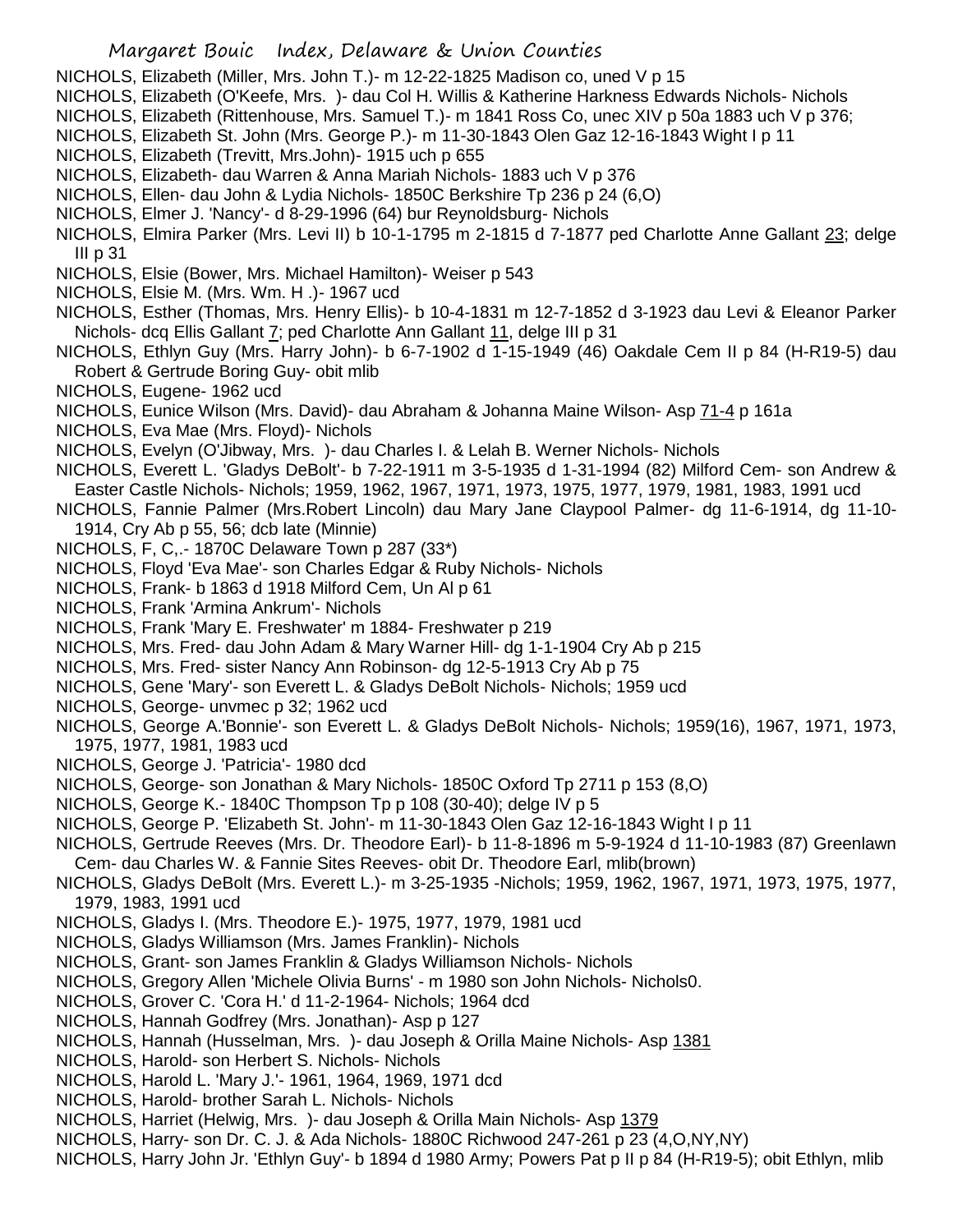- NICHOLS, Harry 'Hazel Byers'- McKitrick p 434
- NICHOLS, Harvey- son John & Lydia Nichols- 1850C Berkshire tp 236 p 24 (8,O)
- NICHOLS, Hattie- 1870C Delaware Town p 287 (29)
- NICHOLS, Hazel Byers (Bunn, Mrs. Oliver)(Mrs. Harry)- dau William & Annie Lorinda McKittrick Byers-McKitrick p 434
- NICHOLS, Helen (Amstutz, Mrs. )- sister Paul E. Nichols- Nichols
- NICHOLS, Helen Mae (Norton, Mrs. A. L.)- b 8-4-1907 dau Simon & Nellie Mae Sudduth Nichols- Nichols; Freshwater p 219; obit Simon, mlib
- NICHOLS, Helen Marie (Dickey, Mrs. )- b 12-19-1902 dau Charles O. & Nora B. Carnes Nichols- dcb late
- NICHOLS, Henry 'Rachel Glascoe'- delge X p 21, XII p 76
- NICHOLS, Herbert- son Charles & Mary Nichols- 1870C Leesburg Tp 145-1151 p 18 (3,O)
- NICHOLS, Herbert- son Herbert S. Nichols- Nichols
- NICHOLS, Herbert S.- d 6-17-1976 (75) Oak Grove Cem- Nichols
- NICHOLS, Homer E. 'Thelma I.'- 1969, 1971, 1980 dcd
- NICHOLS, Howard- brother James Elden Nichols- Nichols
- NICHOLS, Howard,Jr.- son Lee H. & Linda Nichols- 1977 ucd
- NICHOLS, Ianthe Smith (Mrs. Jacob)- m 1837 d 9-16-1864 Powell p 333
- NICHOLS, M, Inez (Mrs. Earl)-d 4-9-1979 bur Ky- dau Wayne Traylor- Nichols
- NICHOLS, Irene (Strebal, Mrs. )- dau James Franklin & Gladys Williams Nichols- Nichols
- NICHOLS, Isaac 2nd- unec XIV p 56
- NICHOLS, Isaac 'Olive James'- dumch p 486
- NICHOLS, Ivadell W. d 11-17-1984 (81) bur Radnor- Nichols
- NICHOLS, J.- 1857 Lincoln Tp, delge V p 3i
- NICHOLS, Jack- son James Franklin & Gladys Williamson Nichols- Nichols
- NICHOLS, Jacob 'Ianthe Smith''Peace Mosher'- b Va 3-20-1815 m(1) 1837 (2) 1865 Powell p 333
- NICHOLS, James- 1870C Milford 27 p 3 (21,Md)
- NICHOLS, James Elden- d 6-6-1975 (72) bur Grove City- Nichols
- NICHOLS, James Franklin 'Gladys Williamson'- Nichols
- NICHOLS, James- son Jonathan & Mary Nichols- 1850C Oxford Tp 2711 p 153 (3,O)
- NICHOLS, James 'Mary Poole'- m 10-9-1682- Powers Pat p 137 (Nickols, p 105)
- NICHOLS, James- b 7-25-1658 m 10-9-1682 d 1-12-1745- son Richard & Annis Nichols- dcc Maxson Greene 416
- NICHOLS, Jamie- b 1972 ch Lee H. & Linda L. Nichols- 1975, 1977, 1979, 1981, 1983 ucd
- NICHOLS, Jan Gayer (Mrs. )- dau Harry L. & Helen Thompson Gayer- Powers p 311
- NICHOLS, Jan- b 1968 dau Thornton & Martha E. Nichols- 1980 dcd
- NICHOLS, Jane- dau John & Lydia Nichols- 1850C Berkshire Tp 236 p 24 (3,O)
- NICHOLS, Jane (Sherman, Mrs. Ira)- m 1830 delge VIII p 13
- NICHOLS, Janet (Schaeper, Mrs. )- dau Paul E. & Loretta Nichols- Nichols
- NICHOLS, Jay Wesley 'Teresa Diane Lincoln'- m 11-8-1986 son Mary Ann Garcia- Nichols
- NICHOLS, Jeanette Arnold (Mrs. Rolland)- b 4-18-1927 or 4-8-1929 d 5-10-1974 (45) St. Paul's Cem- dau Robert & Hilda Barbara Margaretha Nicol Arnold- Nichols; Rausch 19341 II p 280; St. Paul p 56; obit, mlib(brown)
- NICHOLS, Jennie Porter (Mrs. John)- b 12-31-1872 dau Charles & Mary Ann Edgar Porter- Genther p 117
- NICHOLS, Jessie (Ferguson, Mrs. E. E.)- d 1970- Nichols
- NICHOLS, Jim- son James Franklin & Gladys Williamson Nichols- Nichols
- NICHOLS, Jeffrey- b 1968 son George & Bonnie Nichols- 1971, 1973, 1977, 1981, 1983 ucd
- NICHOLS, Jesse J. 'Jessie M. Finlay'- b 11-24-1899 d 1-7-1975(74) Fairview Mem. Pk- son Stephen/Steven Albert & Mary Ann Ganson Nichols; dcb late; 1900C Milford 160-171 p 7A 98/12,O,O,O); 1961, 1964, 1969, 1971 dcd
- NICHOLS, Jessie M. Finlay (Mrs. Jesse J.)- b 5-13-1900 d 4-14-1994 (93) Fairview Mem. Pk- dau Robert & Nora Loucks Finlay- Nichols; 1961, 1964, 1969, 1971 dcd
- NICHOLS, Joan (Young, Mrs. Cliff)- dau Charles Edgar & Ruby Stevenson Nichols- Nichols
- NICHOLS, Dr. John- 1880 dch p 501; 1908 dch 182, 185; Powell p 90
- NICHOLS, John- originial owner- unec XI p 11
- NICHOLS, Mrs. Dr. John- death- dg 5-4-1888 Cry Ab p 192
- NICHOLS, John 'Catherine Taylor'- m 10-15-1853 dcm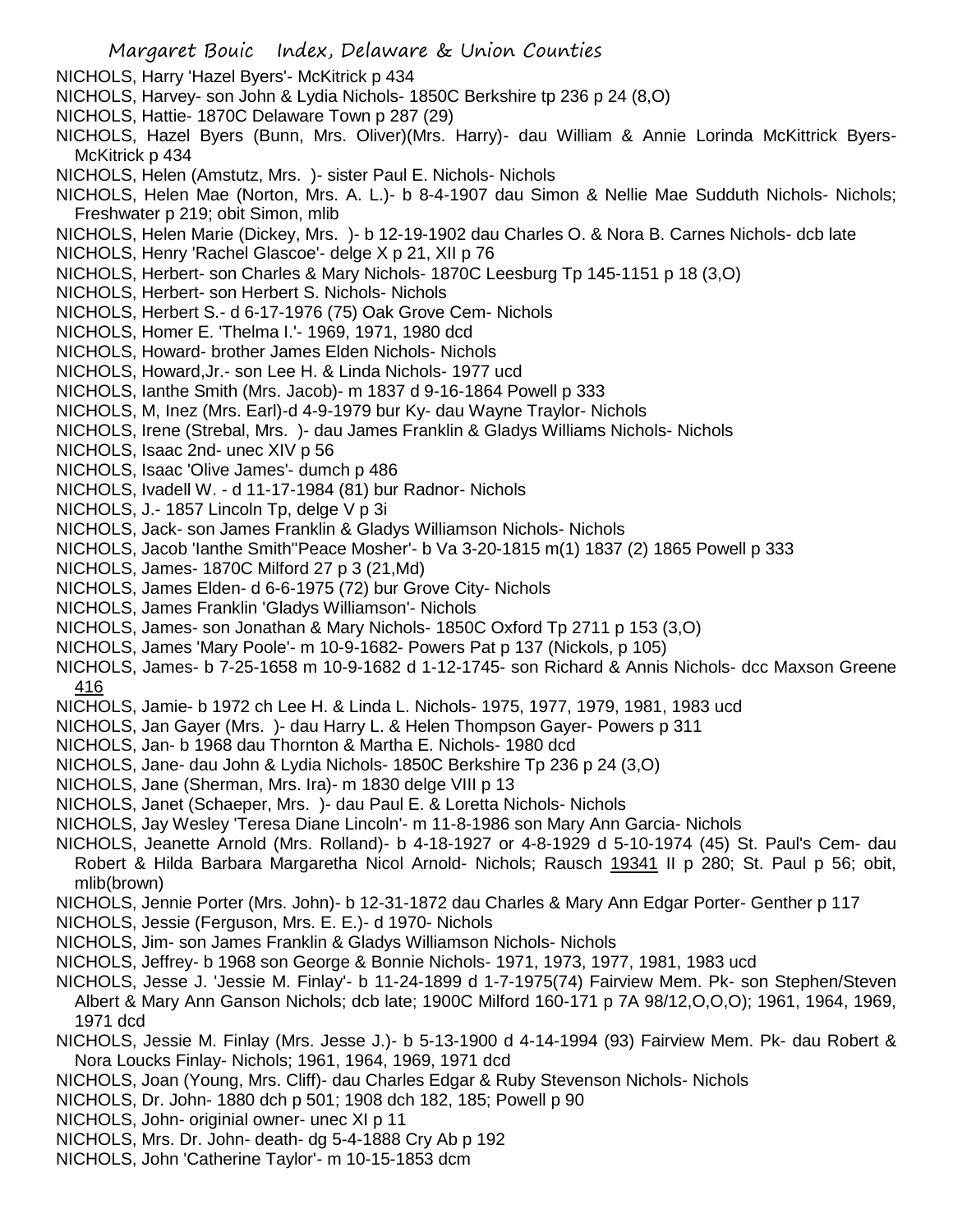- NICHOLS, John Charles- son Robert & Josephine Kinnard Nichols- Maugans Anc p 213
- NICHOLS, John 'Jennie Porter'- Genther p 117
- NICHOLS, John- son John & Lydia Nichols- 1850C Berkshire Tp 236 p 24 (13,Va)
- NICHOLS, John- son Jonathan & Mary Nichols- 1850C Oxford Tp 2711 p 153 (16,O)
- NICHOLS, John 'Lydia'- 1850C Berkshire Tp 236 p 24 (59,Md)
- NICHOLS, Jonathan 'Hannah Godfrey'- Asp p 127
- NICHOLS, Jonathan W. 'Mary'- 1840C Marlborough Tp p 256 (30-400; 1850C Oxford Tp 2711 p 153 (45,Va); delge IV p 68
- NICHOLS, Joseph- 1840C Scioto Tp p 16 (20-30); 1850C Sc Tp 2323 p 141 (34,O)
- NICHOLS, Joseph 'Orilla Main'- m 10-14-1820 Asp (612)
- NICHOLS, Josephine Kinnard (Mrs. Robert)- b 7-27-1908 dau David L. & Anna Elizabeth Barvin Kinnard-Maugans Anc p 213
- NICHOLS, Josh- b 6-1-1975 son Ronald & Lisa A. Gillespie Nichols- St. Paul p 56
- NICHOLS, Josiah- d1-4-1858 (38-2-12) Fancher Cem, Powell p 129
- NICHOLS, Judy (Berry, Mrs. )- dau Robert & Betty Morris Nichols- Nichols
- NICHOLS, Judy (Mrs. Richard D.)- 1971, 1980 dcd
- NICHOLS, Senator J. W.- nephew of Kenworhty Hoge- dg 2-28-1896, Cry Ab p 61
- NICHOLS, Karen- dau Elmer J. & Nancy Nichols- Nichols
- NICHOLS, Katherine Harkness Edwards (Mrs. Col H. Willis)- d 11-7-1986 (75) bur Cincinnati- Nichols
- NICHOLS, Katherine James (Mrs. Thomas)- Nichols
- NICHOLS, Katherine (Sautter, Mrs. James)- dau Col H. Willis Nichols- Nichols
- NICHOLS, Kay (Mrs. Donald)- Nichols
- NICHOLS, Kelly (Mrs. Scott)- Nichols
- NICHOLS, Ken- brother Elmer Nichols,Jr.- Nichols
- NICHOLS, Kenneth- son Charles I. & Lelah B. Werner Nichols- Nichols
- NICHOLS, Kenneth- son George J. & Patricia Nichols- 1961(7), 1964, 1969, 1971 dcd
- NICHOLS, Ken 'Debbie Belville'- son Larry & Mary Nichols- Nichols
- NICHOLS, Kyle- b 7-12-1981 son Ronald & Lisa A. Gillespie Nichols- St. Paul p 57
- NICHOLS, Larry 'Mary'- Nichols
- NICHOLS, Laura Gibbs (Mrs. Ray O.)- Nichols
- NICHOLS, Laura (Smith, Mrs. )- sister Grover C. Nichols- Nichols
- NICHOLS, Lawrence- brother Paul E. Nichols- Nichols
- NICHOLS, Lea (Mrs. Mike)- Nichols
- NICHOLS, Leatha Anderton (Mrs. Carl)- Nichols
- NICHOLS, Lee H. 'Linda L.'- 1975 1977, 1979, 1981, 1983, 1991 ucd
- NICHOLS, Lelah B. Werner (Mrs. Charles I.)- b 3-5-1893 m 2-2-1914 d 1-29-1965 York Cem p 90- dau Henry & Ella Rogers Werner- Nichols
- NICHOLS, Lela McKittrick (Mrs. Charles)- dau Samuel & Emma Hunt McKittrick- McKitrick p 385; 1949, 1959, 1962 ucd
- NICHOLS, Lela Mae Jones (Mrs. Dick)- d (57) dg 9-6-1952 bur London, obit Del Mus Library
- NICHOLS, Leland- CCC p 68
- NICHOLS, Lena (Meredith, Mrs. Von LeVan)- Weiser p 27
- NICHOLS, Leon- 1962 ucd, Union Tp
- NICHOLS, Leonard E. 'Mary Lewis'- Lewis p 2
- NICHOLS, Lester- son Frank & Armina Ankrum Nichols- obit Dr. Theodore Earl- mlib(brown)
- NICHOLS, Levi 'Betty Newton'- dcq Ellis Gallant 28
- NICHOLS, Levi II 'Elmira Parker'- b 8-25-1787 m 2-1815 d 8-2-1862 ped Charlotte Anne Gallant 22; delge III p 31
- NICHOLS, Levi 'Eleanor Parker'- son Levi & Betty Newton Nichols- dcq Ellis Gallant 14
- NICHOLS, Levi S/T. 'Lydia Patch'- m 9-12-1843 dcm Olen Gaz 9-23-1843 Reed Ab p 103
- NICHOLS, Linda- dau George J. & Patricia Nichols- 1961 (11 1/2m), 1964, 1969, 1971 dcd
- NICHOLS, Linda L. (Mrs. Lee H.)- 1975, 1977, 1979, 1981, 1983 ucd
- NICHOLS, Linda (Wallace, Mrs. )- dau Elmer J. & Nancy Nichols- Nichols
- NICHOLS, Lisa A. Gillespie (Mrs. Ronald)- b 4-11-1959 m 7-15-1978 St. Paul p 56
- NICHOLS, Lisa Kaye- dau Earl & Inez Nichols- Nichols- engaged to Carl Marcus York
- NICHOLS, Loretta (Mrs. Paul E.)- Nichols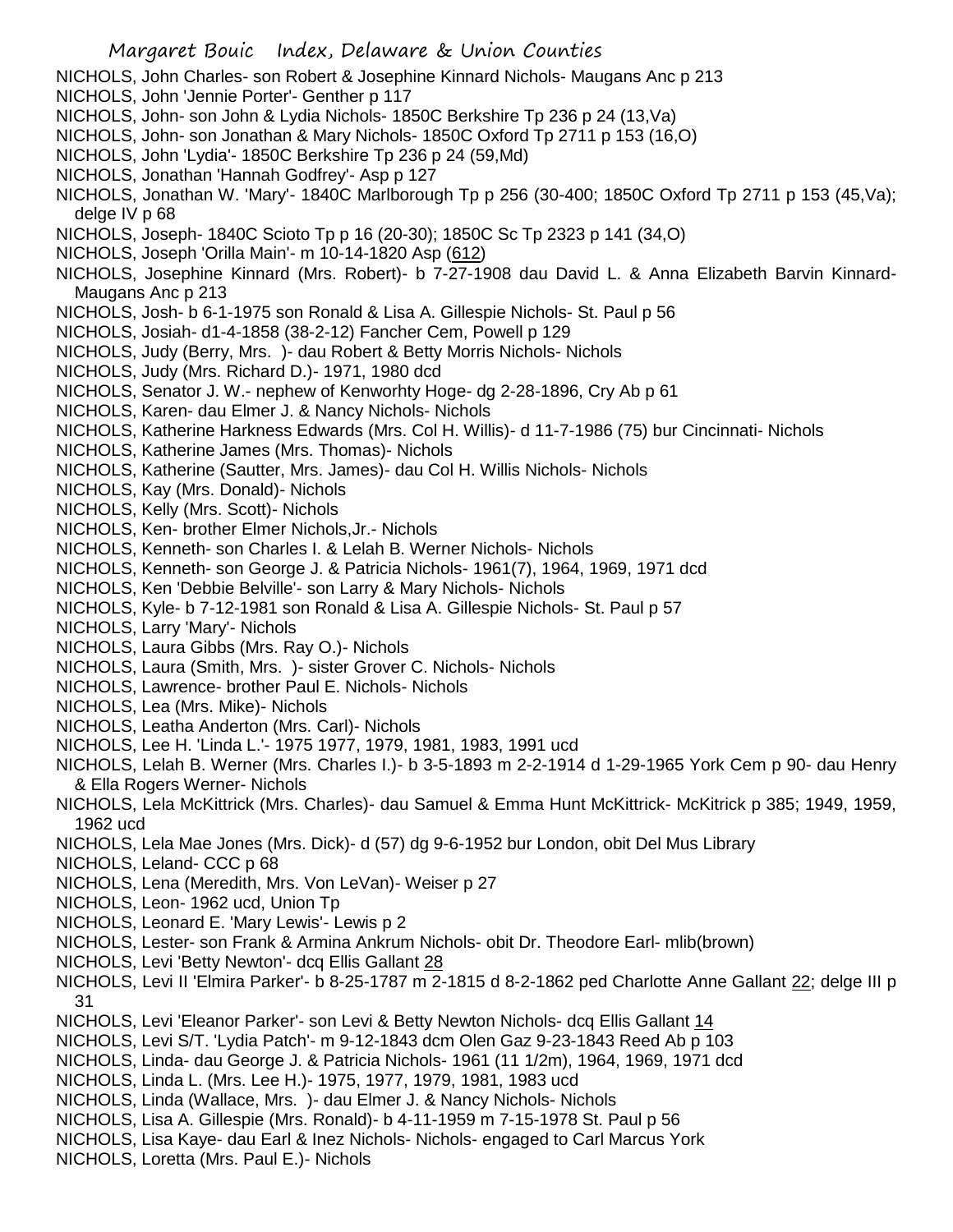- NICHOLS, Lott- son Joseph & Orilla Maine Nichols- Asp 1384
- NICHOLS, Louisa- dau Joseph & Orilla Maine Nichols- Asp 1380
- NICHOLS, Lucille (Mrs. )- Nichols
- NICHOLS, Lucinda- dau John & Lydia Nichols- 1850C Berkshire Tp 236 p 24 (14,Va)
- NICHOLS, Lucy (Mrs. ) d Mon 2-14-1955 (82) bur near Cincinnati- obit mlib
- NICHOLS, ---(Davis, Mrs. John W.)- dau Lucy Nichols- obit Lucy, mlib
- NICHOLS, Lucy S.- b 8-1889 dau Benjamin F. & Mary E. Nichols- 1900C Milford 161-172 p 7A (10,O,O,O)
- NICHOLS, Lucy- dau Frank & Mary E. Freshwater Nichols- Freshwater p 219
- NICHOLS, Lucy (Suddith, Mrs. )- sister Simon Nichols- obit Simon, mlib
- NICHOLS, Ludwell W.- 1908 dch 401
- NICHOLS, Lydia (Mrs. John)- 1850C Berkshire Tp 236 p 24 (42,Va)
- NICHOLS, Lydia Patch (Mrs. Levi S/T.)- m 9-12-1843 dcm Olen Gaz 9-23-1832 Reed Ab p 103
- NICHOLS, Mabel- 1870C Delaware Town p 287 (2)
- NICHOLS, Mack- b 1952 son Robert & Betty Morris Nichols- Nichols; 1969, 1971 dcd
- NICHOLS, Margaret (Jewett, Mrs. George M.)- dau Col H. Willis Nichols- Nichols
- NICHOLS, Marguerite Foley (Mrs. William B.)- d 4-29-1964 bur St. Mary's- Nichols
- NICHOLS, Marie Joanne Drake (Mrs. Timothy Michael)- m 7-5-1986 dau Patricia Alexander- Nichols
- NICHOLS, Marie (Peak, Mrs. )- dau Cora Hedrick Nichols- Nichols
- NICHOLS, Mark- son Grover C. Nichols- Nichols
- NICHOLS, Martha A. (Buck, Mrs. john T.)- dau Washington & Mary B. James Nichols- dumch p 468
- NICHOLS, Martha E. (Mrs. Thornton)- 1980 dcd
- NICHOLS, Martha (Brown, Mrs. Stephen M.)- dau Col. H. Willis Nichols- Nichols
- NICHOLS, Martha- dau John & Lydia Nichols- 1850C Berkshire Tp 236 p 24 (10,Va)
- NICHOLS, Martha- dau Jonathan & Mary Nichols- 1850C Oxford Tp 2711 p 153 (14,O)
- NICHOLS, Mary- Sbc p 1
- NICHOLS, Mary Ann Ganson (Mrs. Stephen/Steven Albert)- b 11-1869 1900C Milford 160-171 p 7A (30,O,O,O) m 12y 7 ch, 5 living; dcb late (Jess J.)
- NICHOLS, Mary B. James (Mrs. Wahington)- dau David & Charlotte Bradfield James- dumch p 468, 486
- NICHOLS, Mary (Carter, Mrs. )- dau James William & Gladys Williamson Nichols- Nichols
- NICHOLS, Mary (Mrs. Charles)- 1870C Leesburg Tp 145-151 p 18 (30,O)
- NICHOLS, Mary E. (Mrs. Benjamin F)- b 1-1852 1900C Milford 161-172 p 7A (48,O,O,O) m 15y, 7 ch, 4 living
- NICHOLS, Mary E. Freshwater (Mrs. Frank)- b 1853 m 1884 d 1936 dau Benjamin & Mary Ann Harriott Freshwater - Freshwater p 219
- NICHOLS, Mary (Mrs. Gene)- Nichols
- NICHOLS, Mary (Hull, Mrs. Joseph)- dau Isaac 2nd- unec XIV p 56
- NICHOLS, Mary J. (Mrs. Harold J.)- 1964, 1969, 1971 dcd
- NICHOLS, Mary- dau John & Jennie Porter Nichols- Genther p 117
- NICHOLS, Mary- (Mrs. Jonathan)- 1850C Oxford Tp 2711 p 153 (35,Va)
- NICHOLS, Mary (Mrs. Larry)- Nichols
- NICHOLS, Mary Lewis (Mrs. )- sister Samuel Lewis- delge XII p 46
- NICHOLS, Mary Lewis (Mrs. Leonard E.)- Lewis p 2
- NICHOLS, Mary Louise (Murdock, Mrs. )- dau Dick & Lela Mae Jones Nichols- obit Lela Mae, Delaware Museum Library
- NICHOLS, Mary McClure- query Adam, Cole, Smothers, delge XI p 60
- NICHOLS, Mary McClurg- query, Adam, Fisher, Smothers, delge I p 12
- NICHOLS, Mary Maloney McIntire (Mrs. Richard)- b 1889 dau Jerome & Margaret Caroline Phillips McIntire-Phillips p 102, 103
- NICHOLS, Mary Poole (Mrs.James)- b 1662 m 10-9-1682 d 8-18-1711 dau Jonathan & Judith Poole- dcc Maxson Greene 417; Powers Pat p 137 (Nickols, p 105)
- NICHOLS, Mary (Wight, Mrs. Theodore)- dumch p 347
- NICHOLS, Maryette- 1870C Delaware Town p 287 (6)
- NICHOLS, Mathias- unec XIV p 56
- NICHOLS, Matilda- dau Clari & Sally Nichols- 1850C Thomson Tp 9 p 186 (7,O)
- NICHOLS, Matilda (Faris, Mrs. Wm)- m 11-10-1853 Reed Ab p 134
- NICHOLS, Matthias- Nash p 68
- NICHOLS, Capt. M. H.- unclaimed letter- delge VII p 10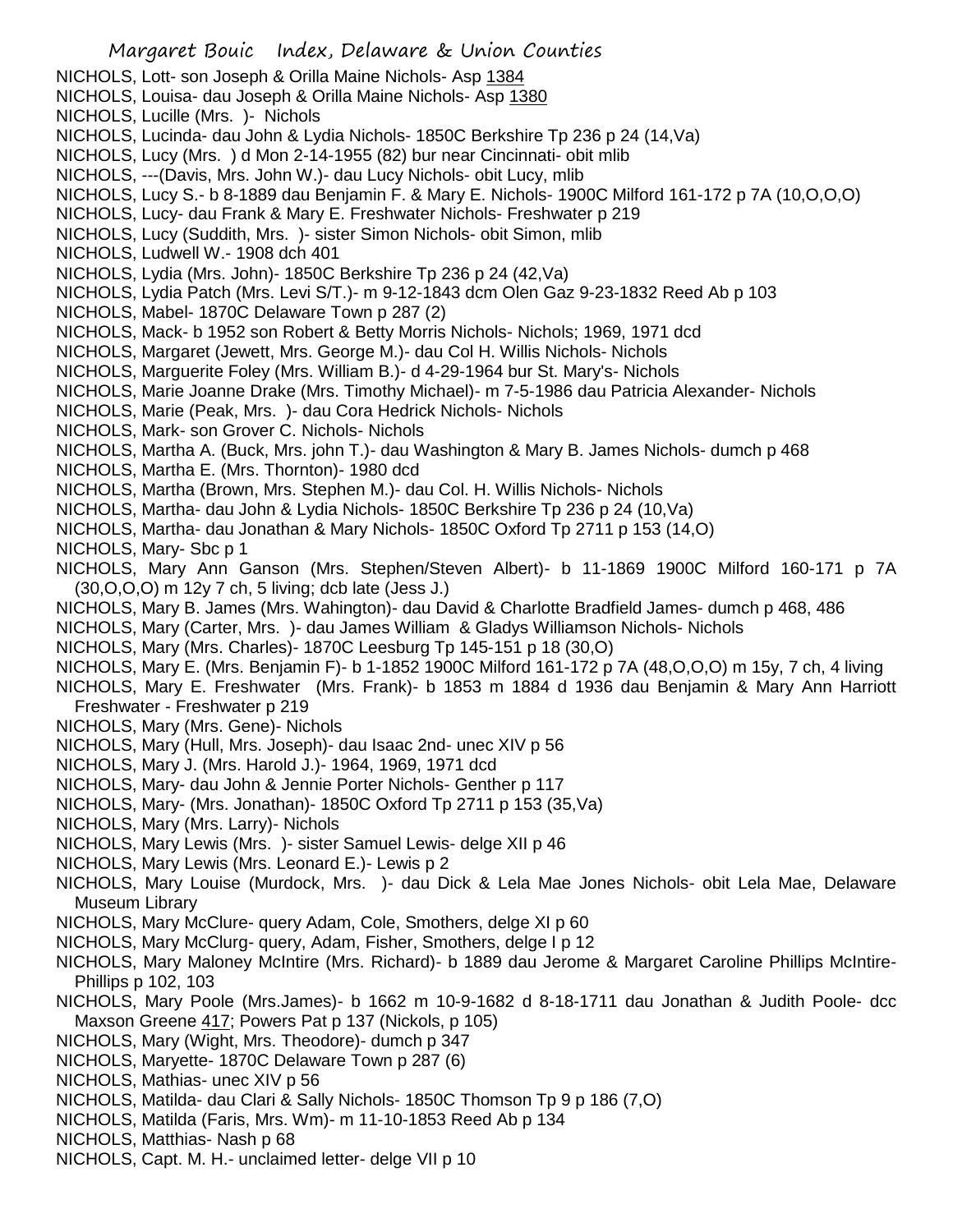- NICHOLS, Michael Philip- b 9-17-1984 son William & Nancy Nichols- Nichols
- NICHOLS, Michael- b 1965 son Theodore E. & Gladys I. Nichols- 1975, 1977, 1979 ucd
- NICHOLS, Michele Olivia Burns (Mrs. Gregory)- m 1980 dau Leo P. Burns- Nichols
- NICHOLS, Mike 'Lea'- Nichols
- NICHOLS, Mildred (Benzler, Mrs. )- sister Scott A. Nichols- Nichols
- NICHOLS, Mildred (Dietsch, Mrs. )- dau Grover C. & Cora H. Nichols- Nichols
- NICHOLS, Mildred Louise (Biggert, Mrs. Wayne)- b 1912 m 1931 dau Richard & Mary Maloney Mcintire-Phillips p 103
- NICHOLS, Milton A.- b 3-1892 son Stephen & Mary A. Nichols- 1900C Milford 160-171 p 7A (8,O,O,O)
- NICHOLS, Minnie- dau Frank & Mary E. Freshwater Nichols- Freshwater p 219
- NICHOLS, Minnie (Gale, Mrs. )- b 3-20-1896 dau Robert Lincoln & Fannie Palmer
- NICHOLS, Minnie L. (Young, Mrs. Charles)- d 4-9-1981 (70) Milford Cem- dau Thomas & Katherine James Nichols- Nichols
- NICHOLS, N.- 1857 Lincoln Tp, delge 5 p 3I
- NICHOLS, Nancy A.- 1870C Oxford Tp p 436 (27\*)
- NICHOLS, Nancy (Mrs. Curtis)- 1991 ucd
- NICHOLS, Nancy (Mrs. Elmer,Jr.)- Nichols
- NICHOLS, Nancy (Mrs. William)- Nichols
- NICHOLS, Naomi A. Dudley (Mrs. Dale R.)- Nichols
- NICHOLS, Natalie- b 1980 dau David W. & Tamara L. Nichols- 1983 ucd
- NICHOLS, Nathan Scott- b 7-14-1994 son Scott & Kelly Nichols- Nichols
- NICHOLS, Nellie Mae Sudduth (Mrs. Simon Albert)- b 1889 d 1920 Milford Cem, Un Al p 65- Nichols; Freshwater p 219
- NICHOLS, Nicole- b 1982 dau David W. & Tamara L. Nichols- 1983 ucd
- NICHOLS, Nora B. Carnes (Mrs. Charles O.)- dcb late (Helen Marie)
- NICHOLS, Norman- son Herbert S. Nichols- Nichols
- NICHOLS, Norman- brother Sarah L. Nichols- Nichols
- NICHOLS, Norman- son Joseph & Orilla Maine Nichols- Asp 1383
- NICHOLS, Olive (Hobbs, Mrs. Leonard)- sister Charles Edgar Nichols- Nichols
- NICHOLS, Olive James (Mrs. Isaac)- dau David & Charlotte Bradfield James- dumch p 486
- NICHOLS, Opal (Mrs. Scott)- Nichols; 1964, 1969, 1971 dcd
- NICHOLS, Orvil- son John & Jennie Porter Nichols- Genther p 117
- NICHOLS, Oscar B. 'Susan Maine'- Asp (2044g)
- NICHOLS, Partheinia E. (Lowery, Mrs. Hiram H.)- m 2-28-1867, delge XII p 29
- NICHOLS, Patience (Beach, Mrs. Josiah)- m 1722 unec XIV p 55
- NICHOLS, Patricia (Elder, Mrs. )- dau Curtis Meredith & Thelma Mae "Betty" Nichols- Nichols
- NICHOLS, Patricia (Mrs. George J.)-1961, 1964, 1969, 1971, 1980 dcd
- NICHOLS, Patricia (Walker, Mrs. )- dau Jesse & Jessie Finlay Nichols- Nichols
- NICHOLS, Paul E. 'Loretta'- b 9-26-1910 d 5-25-1997 (86) St. Mary Cem- Nichols
- NICHOLS, Dr. Paul R.- dpc p 56; pallbearer for Mrs. Minnie Webster- dg 9-22-1911 Cry Ab p 65
- NICHOLS, Peace Mosher (Mrs. Jacob)- m 1865 Powell p 333
- NICHOLS, Peni (Yeoman,Mrs. )- dau Dale R. & Naomi A. Dudley Nichols- Nichols
- NICHOLS, Permelia (McCluer, Mrs. Frederick)- b 6-26-1833 m 10-4-1856 d 3-26-1914 dau Samuel & Abigail Chase Nichols- dcc Maxson Greene 13
- NICHOLS, Phebe J.- 1870C Oxford Tp p 436 (2)
- NICHOLS, Phoebe Wood (Mrs. )- dau Daniel & Pnoebe Benedict Wood- dumch p 261
- NICHOLS, Phyllis (Vogt, Mrs. Art)- sister Charles Edgar Nichols- Nichols
- NICHOLS, Polly (Runyon, Mrs. )- dau James Franklin & Gladys Williamson Nichols- Nichols
- NICHOLS, Rachel Glascoe (Mrs. Henry)- delge X p 21, XII p 76
- NICHOLS, Rachel (Sherman, Mrs. Eli)- b 1811 m 1829 delge VII p 13
- NICHOLS, Randa Grace- b 9-8-1996 dau Mike & Lea Nichols- Nichols
- NICHOLS, Randell- b 3-9-1879 Oxford Tp dau Henry & Sarah Baker Nichols- dcb
- NICHOLS, Ray O.'Laura Gibbs'- Nichols
- NICHOLS, Rebecca S.- 1915 uch p 741; 1883 uch V p 92
- NICHOLS, Rebecca (Utter, Mrs. Joseph G.)- m 12-4-1847 dcm
- NICHOLS, Reva Jean (Wright, Mrs. Philip L.)- dau Dr. Theodore Earl & Gertrude Reeves Nichols- obit Dr.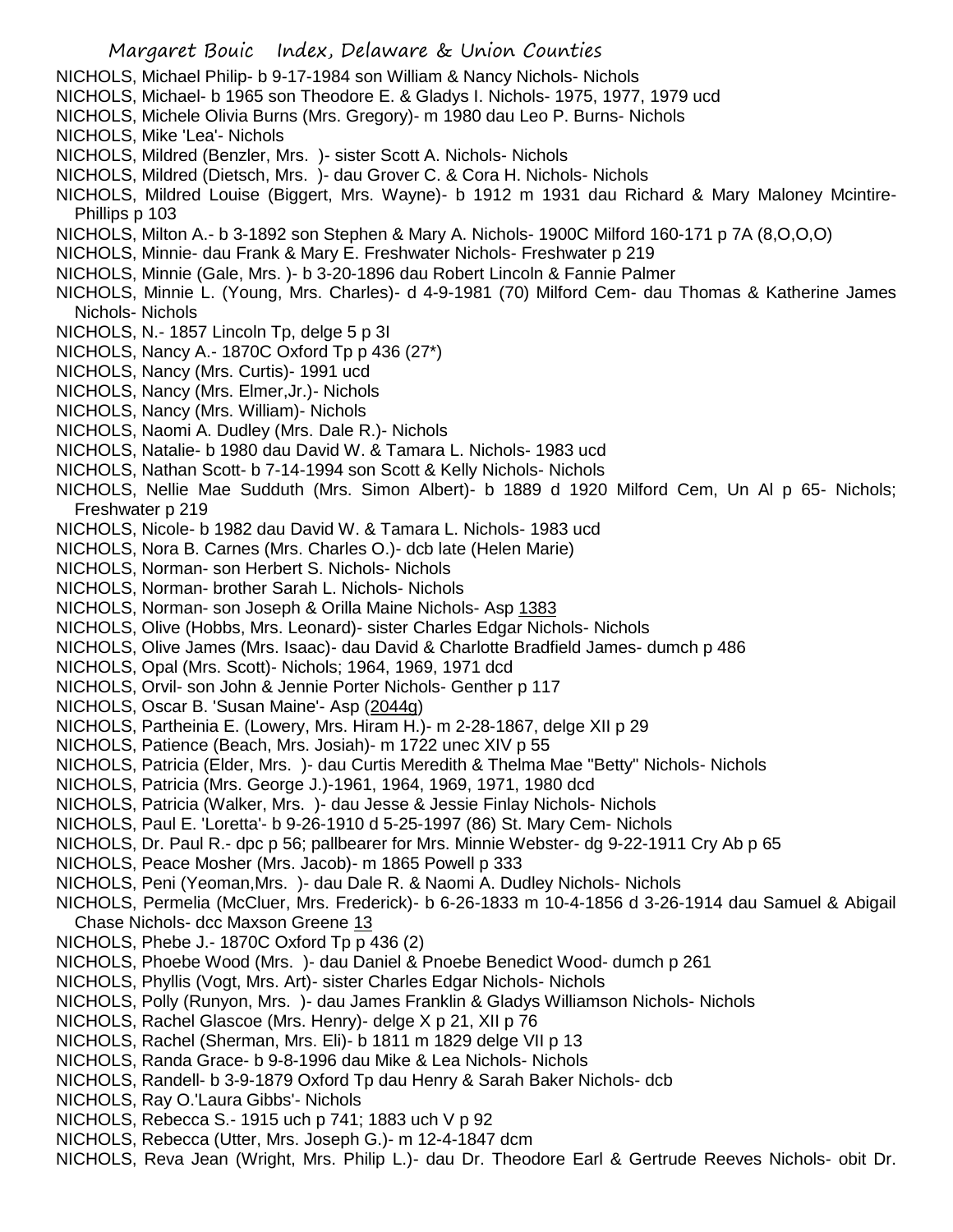Theodore Earl mlib(brown)

- NICHOLS, Rhoda Carpenter (Mrs. Dea. Samuel)- b 5-1-1765/6 m 8-3-1779 dau Lt. Gov Benjamin & Annie Carpenter- dcc Maxson Greene 53
- NICHOLS. Richard 'Annis' d 11-1674- dcc Maxson Greene 832
- NICHOLS, Richard- b 1968 son Arden E. & Donna Nichols- 1971 dcd
- NICHOLS, Richard D.- son Curtis Meredith & Thelma Mae "Betty" Nichols- Nichols
- NICHOLS, Richard D. 'Judy'- 1964, 1971, 1980 dcd
- NICHOLS, Richard Leroy 'Arlene Chapman'- m 5-10-1974 son Scott Nichols- Nichols
- NICHOLS, Richard 'Mary Maloney McIntire'- Phillips p 103
- NICHOLS, Richard- b 1971 son Richard D. & Judy Nichols- 1971 dcd
- NICHOLS, Richard R.- son Dr. Theodore Earl & Gertrude Reeves Nichols- obit Dr. Theodore Earl, mlib(brown)
- NICHOLS, Richard "Ricky"- b 4-10-1959 son Roland & Jeanette Arnold Nichols- St. Paul p 57; Rausch 193412 III p 309; obit Jeanette, mlib(brown)
- NICHOLS, Richard- son Scott A. & Opal Nichols- Nichols
- NICHOLS, Richards- Nash p 68
- NICHOLS, Robert- Sunbury p 53, 91, 116
- NICHOLS, Robert "Dick"- son Jesse J. & Jessie Finlay Nichols- Nichols
- NICHOLS, Robert E. 'Betty Morris'- m 3-28-1942- Nichols; 1964, 1969, 1971, 1980 dcd
- NICHOLS, Robert G. 'Bonnie'- 1980 dcd
- NICHOLS, Robert- brother James Elden Nichols- Nichols
- NICHOLS, Robert 'Josephine Kinnard'- Maugans Anc p 43
- NICHOLS, Robert L. 'Barbara J.'- Nichols; 1959, 1962, 1967, 1971, 1973, 1975, 1977, 1979 1981, 1983, 1991 ucd
- NICHOLS, Robert Lincoln 'Fannie Palmer'- dcb late (Minnie)
- NICHOLS, Robert- b 1957 son Robert L. & Barbara J. Nichols- 1959, 1967, 1973 ucd
- NICHOLS, Robert 'Shelby'- son Everett L. & Gladys DeBolt Nichols- Nichols
- NICHOLS, Robert- son Robert E. & Betty I. Nichols- 1964 dcd (1)
- NICHOLS, Robert. Jr- b 1957 son Robert L. & Barbara J. Nichols- Nichols; 1962, 1971, 1973 ucd
- NICHOLS, Robert- b 1973 son Thornton & Martha E. Nichols- 1980 dcd
- NICHOLS, Rolland 'Jeanette Arnold'- b 11-19-1929 Rausch (19341) III p 309; St. Paul p 56; obit Jeanette, mlib(brown); Nichols
- NICHOLS, Roland- son Roland & Jeannette Arnold Nichols- Nichols
- NICHOLS, Ronald 'Lisa A. Gillespie'- b 1-5-1959/7 m 7-15-1978 son Rolland & Jeanette Arnold Nichols-Rausch 193411 III p 309; obit Jeanette, mlib(brown); St. Paul p 56
- NICHOLS, Rose Mary (Mrs. Roy L.)- Nichols
- NICHOLS, Rose Michele- b 1-5-1984 dau Gregory & Michele Burns Nichols- Nichols
- NICHOLS, Rosetta J. Boysel (Mrs. Roy L.)- m 4-21-1963 -Nichols
- NICHOLS, Rosina (Mrs. Roy L.)- 1967 ucd
- NICHOLS, Roy L. 'Rosetta J. Boysell'- b 5-15-1941 m 4-21-1963 d 1-26-1997 (55) son James Franklin & Gladys Williamson Nichols- Nichols
- NICHOLS, Roy L. 'Rosina'- 1967 ucd
- NICHOLS, Roy 'Rose Mary'- son Dollie Nichols- Nichols
- NICHOLS, R. P. "Pat"- son Dale R. & Naomi A. Dudley Nichols- Nichols
- NICHOLS, Ruby Stevenson (Mrs. Charles Edgar)- m 10-4-1936 Nichols
- NICHOLS, Rufus- son Joseph & Orilla Maine Nichols- Asp 1382
- NICHOLS, Ruhama (Bilderback, Mrs. Capt. Charles)- delge XI p 16
- NICHOLS, Ruth (Henley, Mrs. John)- sister Charles Edgar Nichols- Nichols
- NICHOLS, Ruth (Mason, Mrs. )- sister Elmer J. Nichols,Jr.- Nichols
- NICHOLS, Ryan- b 1980 son David W. & Tamara L. Nichols- 1983 ucd
- NICHOLS, Sally (Mrs. Clark)- 1840C Thomson Tp 9 p 186 (33,Vt)
- NICHOLS, Sally (Mrs. Stephen M.)- 1980 dcd
- NICHOLS, Samuel 'Anne Stevens'- b 2-15-1728/9 d 9-13-1777 dcc Maxson Greene 104
- NICHOLS, Samuel Carpenter'Abigail Chase'- b 3-15-1780 m 11-10-1816 son Dea. Samuel & Rhoda Carpenter Nichols- dcc Maxson Greene 26
- NICHOLS, Samuel 'Rhoda Carpenter'- b 1-15-1757 m 8-3-1779 d 2-12-1842 son Samuel & Anne Stevens Nichols- dcc Maxson Greene 52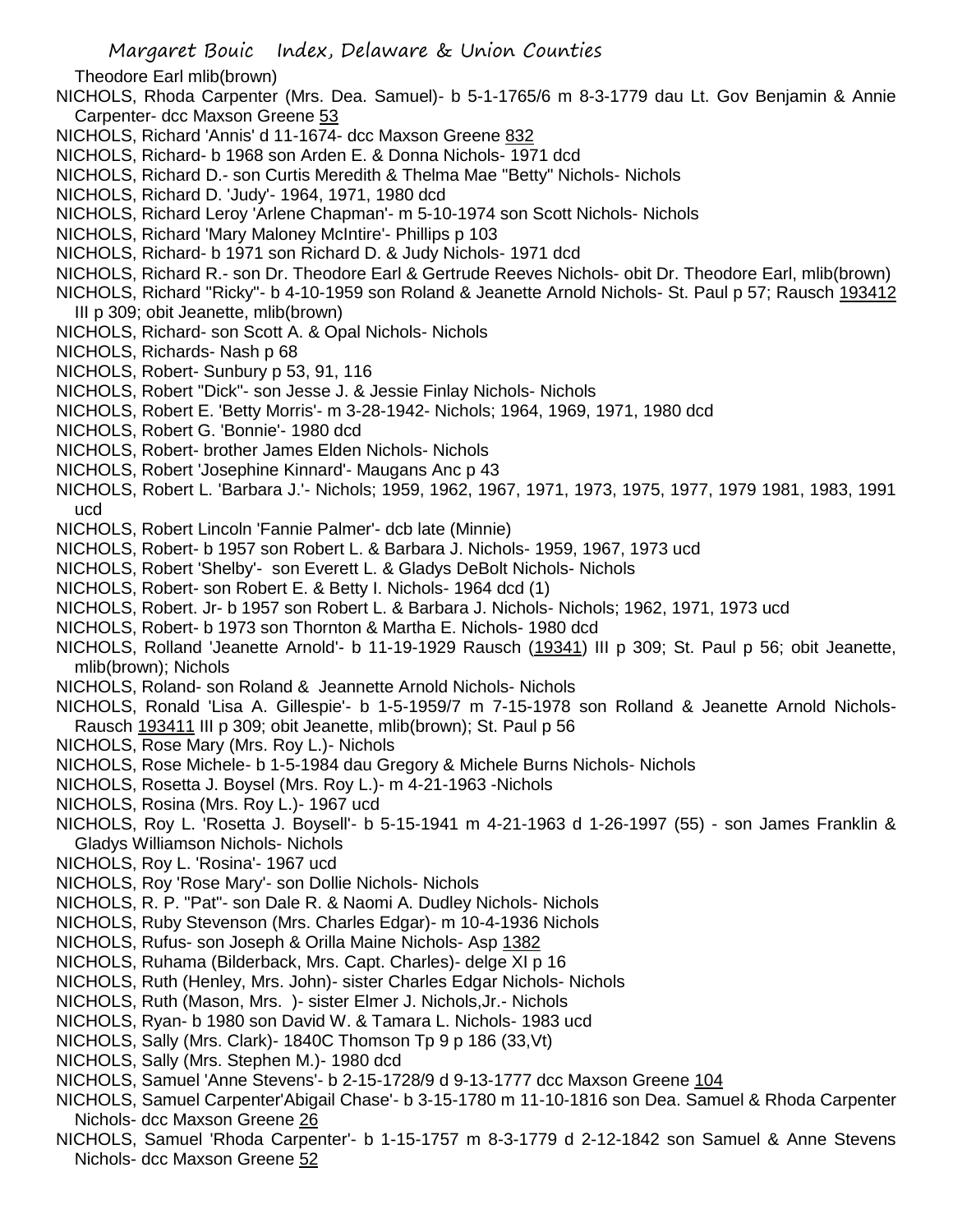- NICHOLS, Samuel W.- son Warren & Anna Mariah Nichols- 1850C Genoa Tp 489 p 48 (6,ILL)
- NICHOLS, Sarah (Beatty,Mrs. Samuel)- m 1846 dau Amos Nichols- dumch p 96; Powell p 366
- NICHOLS, Sarah E.- dau Clark & Sally Nichols- 1850C Thomson Tp 9 p 186 (12,O)
- NICHOLS, Sarah- dau Herbert S. Nichols- Nichols
- NICHOLS, Sarah L.- d 10-7-1977 (52) Oak Grove Cem- dau Mrs. Wilma McCabe- Nichols
- NICHOLS, Scott 'Kelly '- Nichols
- NICHOLS, Scott A.'Opal'- b 8-11-1914 d 3-18-1988 (73) Ashley Cem- son Grover C. & Cora H. Nichols-Nichols; 1964, 1969, 1971, 1980 dcd
- NICHOLS, Scott- son Theodore E. & Gladys Nichols- 1977 ucd
- NICHOLS, Shelby (Mrs. Robert)- Nichols
- NICHOLS, Sheldon- b 1989 son Theodore & Gladys Nichols- 1977, 1979 ucd
- NICHOLS, Simon Albert 'Nellie Mae Sudduth'- b 3-22-1886 d 1955 Milford Cem, Un Al p 65- son Frank & Mary E. Freshwater Nichols- Nichols; Freshwater p 219
- NICHOLS, Simon "Sandy"- b 3-1886 d 4-29-1955 (69) Milford Cem, son Benjamin F. & Mary E. Nichols- obit, mlib; 1900C Milford 161-172 p 7A (14,O,O,O)
- NICHOLS, Stella (Funk, Mrs. )- dau Collie Nichols- Nichols
- NICHOLS, Stephen/Steven Albert 'Mary Ann Ganson'- b 3-1868 1900C Milford 160-171 p 7A (31,O,O,O) m 12y; dcb late (Jess J.)
- NICHOLS, Stephen M. 'Sally'- 1980 dcd
- NICHOLS, Sue (Thompson, Mrs. )- dau Carl & Leatha Anderton Nichols- Nichols
- NICHOLS, Susan- dau John & Lydia Nichols- 1850C Berkshire Tp 236 p 24 (22,Va)
- NICHOLS, Susan Maine (Mrs. Oscar B.)(Crawford, Mrs. Edward)- b c 1837 dau Daniel T. & Nancy Maine Maine- Asp 2088a
- NICHOLS, Susanna- dau John & Ludia Nichols- 1850C Berkshire Tp 236 p 24 (12,Va)
- NICHOLS, Suzanne Elaine (Foxx, Mrs. Stephen Mark)- m 8-15-1986 dau Dean & Carolyn Nichols- Nichols
- NICHOLS, Tamara L. (Mrs. David M.)- 1983 ucd
- NICHOLS, Ted M. ' Hatfield'- son Daniel Nichols- Nichols
- NICHOLS, Teresa Diane "Terri" Lincoln (Mrs. Jay)- m 11-8-1986 dau Charles & Joann Lincoln- Nichols
- NICHOLS, Terrill/Terrell "Jo" (Camarata, Mrs. )(Petrandis, Mrs. )- dau Jesse J. & Jessie Finlay Nichols-Nichols; 1980 dcd
- NICHOLS, Terry- son Dale R. & Naomi A. Dudley Nichols- Nichols
- NICHOLS, Thelma Mae "Betty" (Mrs. Curtis Meredith)- d 4-9-1987 (78) Fancher Cem- Nichols; 1964, 1971 dcd
- NICHOLS, Thelma I. (Mrs. Homer E.)- 1969, 1971, 1980 dcd
- NICHOLS, Dr. Theodore Earl 'Gertrude Reeves'- b 3-17-1893 m 5-9-1924 d 4-7-1969 Greenlawn Cem son Frank & Armina Ankrum Nichols- Nichols; obit mlib(brown)
- NICHOLS, Theodore Jr.'Gladys I.''Carrol Sue'- son Dr. Theodore Earl & Gertrude Reeves Nichols- Nichols; obit Dr. Theodore Earl- mlib(brown) ; 1959, 1962, 1967, 1971, 1975, 1977, 1979, 1981, 1983, 1991 ucd
- NICHOLS, Theresa (DeLong, Mrs. )- dau Charles I. & Lelah B. Werner Nichols- Nichols
- NICHOLS, Thomas- son Frank & Armina Ankrum Nichols- Nichols
- NICHOLS, Thomas 'Katherine James'- Nichols
- NICHOLS, Thomas- son Robert & Josephine Kinnard Nichols- Maugans Anc p 43
- NICHOLS, Thornton 'Martha E.'- Nichols; 1980 dcd
- NICHOLS, Timohy Michael 'Marie Joanne Drake'- m 7-5-1986 son Dean E. & Carolyn Nichols- Nichols
- NICHOLS, Tom- son Elmer J. & Nancy Nichols- Nichols
- NICHOLS, Tom- d 12-6-1951 son Frank & Mary E. Freshwater Nichols- Freshwater p 219
- NICHOLS, Townsend 'Eliza Garlick'- m 11-8-1849 ucm 1466; unec XII p 46, XIII p 20
- NICHOLS, Tracy (Diamond, Mrs. Randy)- m 2-11-199- son Roy L. & Rosetta Boysel Nichols- Nichols
- NICHOLS, Vesta (Servas, Mrs. )- dau Charles I. & Lelah B. Werner Nichols- Nichols
- NICHOLS, Vicki (Hutchins, Mrs. Shelby)- dau Paul E. & Loretta Nichols- Nichols
- NICHOLS, Vickie (Rogers, Mrs. Jack R.,Jr.)- m 8-21-1971 dau Paul E. Nichols- Nichols
- NICHOLS, Virtie M.- b 5-1892 dau Anna Nichols- 1900C Milford 95-104 p 43 (8,Va,Va,O)
- NICHOLS, Vivian (Dible, Mrs. )- dau Charles I. & Lelah B. Werner Nichols- Nichols
- NICHOLS, W.- Lincoln Tp 1857, delge V p 31
- NICHOLS, Wade Darwin- b 1963 son Robert & Barbara Nichols- Nichols; 1971, 1973, 1975, 1977, 1979, 1983, 1991 ucd
- NICHOLS, Wallace W.- son Curtis Meredith & Thelma Mae "Betty" Nichols- Nichols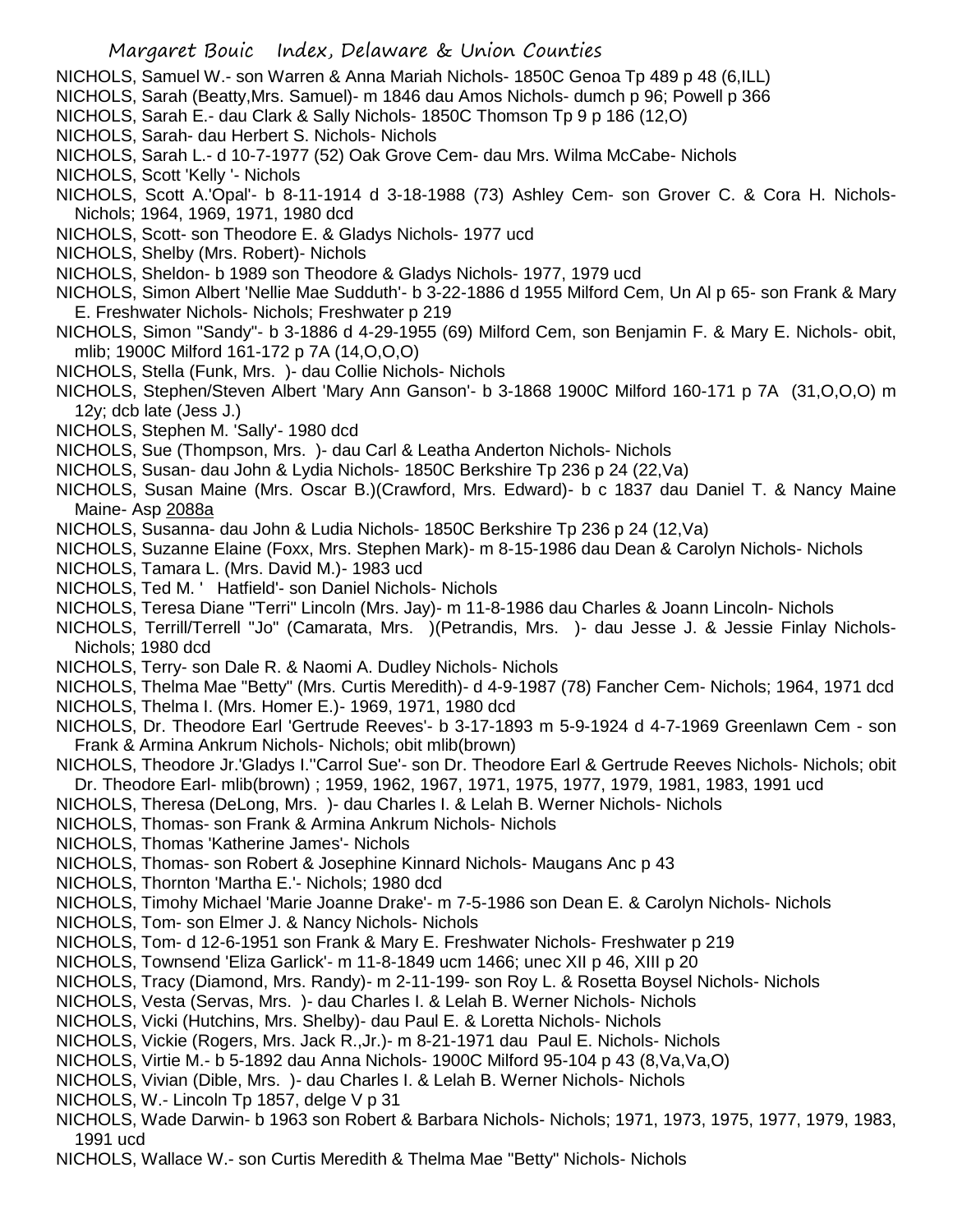NICHOLS, Walter 'Barbara Brown'- Nichols NICHOLS, Rev. Warren- 1880 dch p 610; 1908 dch 236, 283; hmp p 119, 185 NICHOLS, Warren 'Anna Mariah'- 1850C Genoa Tp 489 p 48 (47,Mass) NICHOLS, Washington 'Mary B. James'- dumch p 468 NICHOLS, Willard (Virgil)'Doroth' d 2-4-1973 (59) bur Columbus- son Lucille Nichols- Nichols NICHOLS, Willard V.- son Grover Nichols- Nichols NICHOLS, William- 1980 dcd, Liberty Tp NICHOLS, William 'Betsey'- d 3-4-1838 (67) New Millcreek Cem, Powell p 252 NICHOLS, William B. 'Marguerite Foley'- Nichols NICHOLS, William C.- d 9-27-1972 son Donald Nichols, car accident, obit, mlib(brown) NICHOLS, William- b 1956 son Homer E. & Thelma I. Nichols- 1969, 1971 dcd NICHOLS, William H.- b 3-1894 son Stephen & Mary A. Nichols- 1900C Milford 160-171 p 7A (6,O,O,O) NICHOLS, William- son James Franklin & Gladys Williamson Nichols- Nichols NICHOLS, William 'Abigail Kendall'- b 2-14-1696 m 1-14-1719 son James & Mary Poole Nichols- dcc Maxson Greene 208 NICHOLS, William- son Jonathan & Mary Nichols- 1850C Oxford Tp 2711 p 153 (1,O) NICHOLS, William 'Nancy'- Nichols NICHOLS, Col H. Willis 'Katherine Harkness Edwards'- d 7-14-1985 (74) Nichols NICHOLS, Wilson- son John & Lydia Nichols -1850C Berkshire Tp 236 p 24 (18,Va) NICHOLS, Zachary Lincoln- b 4-17-1991- son Jay & Terri Lincoln Nichols- Nichols NICHOLSON, Albert- dg 7-27-1876 Cry Ab p 13; delge VIII p 25 NICHOLSON, Alice (Mrs. Joe)- 1964 dcd NICHOLSON, Barbara (Piatt, Mrs. Robert)- dau Curtis L. & Maxine Nicholson- Nicholson NICHOLSON, Betty Starr (Mrs. C. Montgomery)- m 6-167-1933 Nicholson NICHOLSON, C. D.- d Monday (83) dg 4-14-1905 Cry Ab p 20 NICHOLSON, Charles E. C.- son Rev. William & Lydia T. Romans Nicholson- dumch p 304 NICHOLSON, Charles 'Narcisse Crew'- dumch p 303 NICHOLSON, Connie M. (Mrs. Kenneth C.)- 1975, 1979, 1981, 1983, 1991 ucd NICHOLSON, Cordon 'Noy'- Nicholson NICHOLSON, Curtis L. 'Maxine'- d 2-27-1973 (59) bur Bucyrus- Nicholson NICHOLSON, Cynthia (Born,Mrs. )- dau C. Montgomery & Betty Starr Nicholson- Nicholson NICHOLSON, Dan- b 1965 son Frank E. & Wanda Nicholson- 1979, 1981, 1983 ucd NICHOLSON, David- son Herbert W. Jr. & Peggy A. Nicholson- 1961(7), 1964 dcd NICHOLSON, Debbie- b 1962 dau Frank E. & Wanda J. Nicholson- 1979, 1981 ucd NICHOLSON, Deborah- dau Herbert W. Jr. & Peggy A. Nicholson- 1961(9), 1964 dcd NICHOLSON, Don- son Joe & Alice Nicholson- 1964 dcd (17) NICHOLSON, Doug- son Joe & Alice Nicholson- 1964 dcd (7) NICHOLSON, Eliza J. C. (Hunt, Mrs. Isaac N.)- dau Rev. William & Lydia T. Romans Nicholson- dumch p 304 NICHOLSON, Elizabeth (Huffman, Mrs. Charles W.)- m 7-16-1876 ucm 5903; mt 3 p 30 NICHOLSON, Elizabeth (Shanks, Mrs. Mathew)- b 1800 Pa ped Dorothy Humerickhouse Nash 13; delge III p 54 NICHOLSON, Frank E. 'Wanda'- 1979, 1981, 1983 ucd NICHOLSON, Fred 'Jennie'- son Thelma McKitrick Nicholson- McKitrick p 271 NICHOLSON, Genny- dau C. Montgomery & Betty Starr Nicholson- Nicholson NICHOLSON, George W. T.- son Rev. William & Lydia T. Romans Nicholson- dumch p 304 NICHOLSON, Hannah Johnson (Mrs. Uzziah)- m 12-31-1812 onwq I NICHOLSON, Harriet (Mrs. Jesse)- d 1965 (91) Ashley Union Cem- Nicholson NICHOLSON, Helen (Pauley, Mrs. A. J.)- 1985 uch p 144 NICHOLSON, Herbert W.Jr. 'Peggy A.'- 1961, 1964 dcd NICHOLSON, J.- dg 10-3-1856 Reed Ab p 168 NICHOLSON, --b 1-1-1876 Delaware Town son M. A. & M. E. Nicholson- dcb NICHOLSON, James- 1880 dch p 264; 1870C Delaware Town p 346 (65\*) NICHOLSON, Jan- dau Fred & Jennie Nicholson- McKitrick p 271 NICHOLSON, Jeanne (Clark, Mrs. thomas)- dau Curtis L. & Maxine Nicholson- Nicholson NICHOLSON, Jennie (Mrs. Fred)- McKitrick p 271 NICHOLSON, Jeremiah K.- killed Civil war- dg 6-20-1862 Cry Ab p 22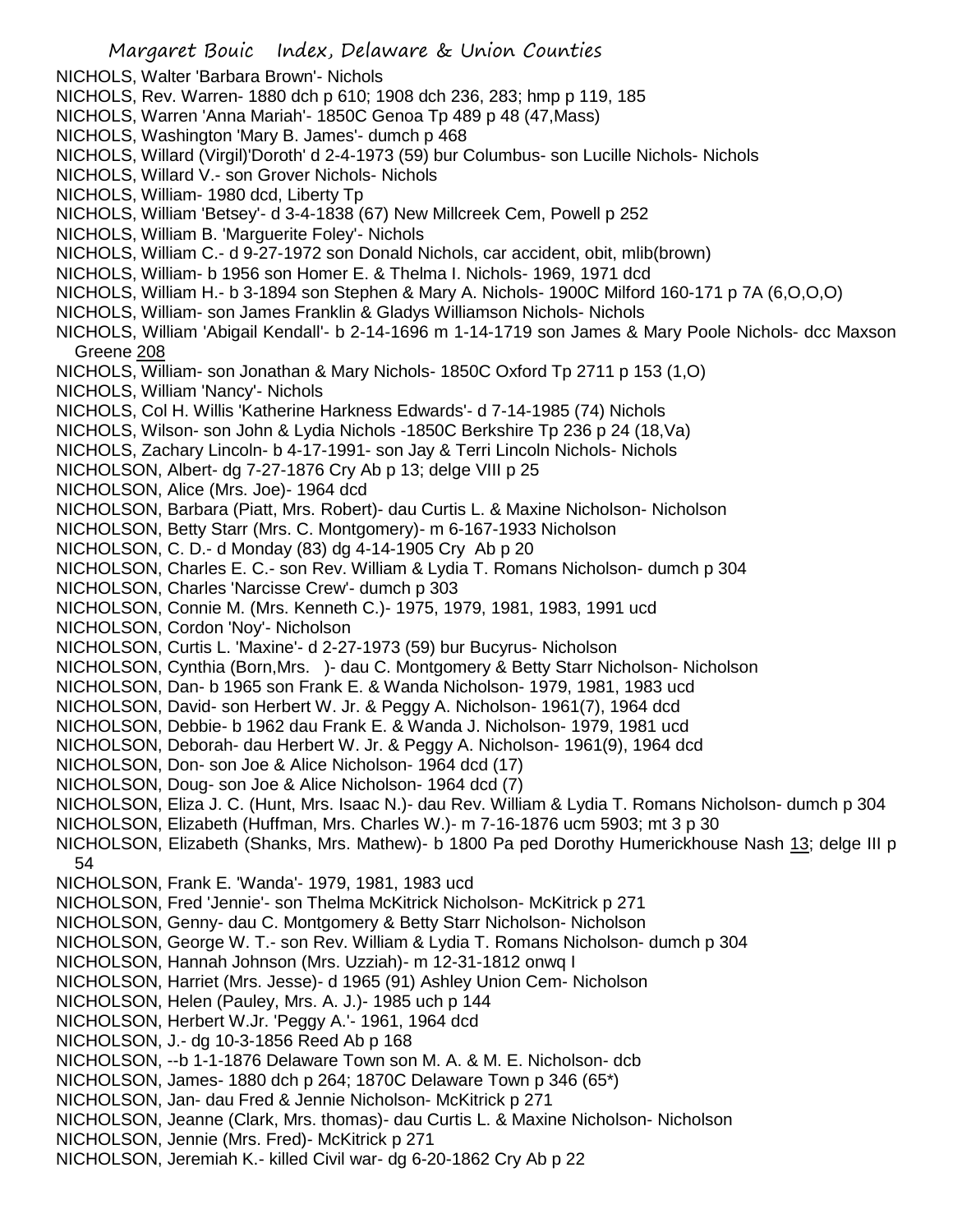NICHOLSON, Jesse 'Harriet'- Nicholson; pallbearer for Mrs. Mary Ann Reough- dg 4-4-1916 Cry Ab p 43, for Louis Whipple- dg 10-12-1917 Cry Ab p 97

NICHOLSON, Jessie B. F.- dau Rev. William & Lydia T. Romans Nicholson- dumch p 304

NICHOLSON, Joanna (Saunders, Mrs. James)- dau Thelma McKitrick Nicholson- Bovey 4; McKitrick p 271 NICHOLSON, Joe 'Alice'- 1964 dcd

NICHOLSON, John T. F.- son Rev. William & Lydia T. Romans Nicholson- dumch p 304

NICHOLSON, Joseph N.- 1870C Brown Tp 106-109 p 294 (43,O); 1880C Brown Tp (53,Va)- delge III p 13 NICHOLSON, Joseph V. 1870C Brown Tp p 245 (23\*)

NICHOLSON, Kenneth "Nick" C 'Connie M.'- 1975, 1979, 1981, 1983, 1991 ucd

NICHOLSON, Kimberly Ann- dau Ronald Nicholson- Nicholson- engaged to John William Bodenbender

NICHOLSON, Leonidas II 'Melinda Black'- m 8-19-1867 delge XII p 70

NICHOLSON, Lindsay- b 1971/7 ch Kenneth C. & Connie M. Nicholson- 1979, 1981, 1983 ucd

NICHOLSON, Lydia T. Romans (Mrs. Rev. William)- m 10-1-1856 dau Evan Romans- dumch p 304

NICHOLSON, M. A.- 1908 dch 401

NICHOLSON, Margaret Minter (Mrs. )(Hamilton, Mrs. )- dau John & Elizabeth Crawford Minter- Powers p 193, 194, 318

NICHOLSON, Mary A. K.- dau Rev. William & Lydia T. Romans Nicholson- dumch p 304

NICHOLSON, Matthew David- b1-30-1977 d 2-10-1977 Price Cem, djlm p 68

NICHOLSON, Maxine (Mrs.Curtis L.)- Nicholson

NICHOLSON, Melinda Black (Mrs. Leonidas II) m 8-19-1867, delge XII p 70

NICHOLSON, C. Montgomery "Monty" 'Betty Starr'- b 9-20-1909 m 6-17-1933 d 4-18-199- (83) body donated to science- son Cordon & Noy Nicholson- Nicholson

NICODEMUS, Nancy (Stroyeck, Mrs. )- dau C. Montgomery & Betty Starr Nicholson- Nicholson

NICHOLSON, Narcisse Crew (Mrs. Charles)- dumch p 303

NICHOLSON, Nelle Braxton Jones (McKittrick, Mrs. Chester Earl)- m 5-12-1934- McKitrick p 390

NICHOLSON, Noy (Mrs. Cordon)- Nicholson

NICHOLSON, Parthenia (Lowery, Mrs. Hiram H.)- m 2-27-1867- delge X p 75

NICHOLSON, Paul Frederick- son Thelma McKitrick Nicholson- Maugans Anc p 53

NICHOLSON, Paul- son Joe & Alice Nicholson- 1964 dcd (15)

NICHOLSON, Peggy A. (Mrs. Herbert W.Jr.)- 1961, 1964 dcd

NICHOLSON, Phoebe A. G. (Winrod, Mrs. David T.)- dau Rev. William & Lydia T. Romans Nicholson- dumch p 304

NICHOLSON, Ralph- d 7-18-1876 (6m) son Albert Nicholson- dg 7-29-1876, Cry Ab p 13

- NICHOLSON, Ronald- father of Kimberly Ann- Nicholson
- NICHOLSON, Sally- dau Cordon & Noy Nicholson- Nicholson
- NICHOLSON, Scott- son Herbert W. Jr. & Peggy A. Nicholson- 1961(4), 1964 dcd

NICHOLSON, Suzanne- dau Herbert W. Jr. & Peggy A. Nicholson- 1961(5), 1964 dcd

NICHOLSON, Tacy M. R. (Mills, Mrs. John C.)- dau Rev. William & Lydia T. Romans Nicholson- dumch p 304

NICHOLSON, Thelma McKitrick (Mrs. )- b 4-20-1908 dau James Wilson & Emma Maria Bovey McKitrick -

- Bovey 3,4; Nicholson; opc 649; Maugans Anc p 53; McKitrick p 271
- NICHOLSON, Uzziah 'Hannah Johnson'- m 12-31-1812 onwq I

NICHOLSON, Virginia- b 6-23-1902 Oxford Tp dau Jesse & Hattie Canady Nicholson- dcb; Nicholson

- NICHOLSON, Rev. W.- Olen Gaz 8-22-1851 Cry Ab p 110
- NICHOLSON, Wanda J. (Mrs. Frank E.)- 1979, 1981, 1983 ucd

NICHOLSON, Wendell- son Jesse & Harriet Nicholson- Nicholson

- NICHOLSON, W. H.- 1915 uch p 160; 1883 uch V p 602; 1985 uch p 177
- NICHOLSON, William J. 'Anna V. Witter'- m 1889 unec V p 10

NICHOLSON, William Joy- b 8-21-1899 Oxford Tp son J. S. & Hattie Heverlo Nicholson- dcb

NICHOLSON, Rev. William 'Lydia T. Romans'- b 8-4-1836 m 10-1-1856 son Charles & Narcisse Crew Nicholson- dumch p 303; dg 4-7-1891, 11-6-1891 Cry Ab p 53, 70; dg 1-5-1894 Cry Ab p 147

NICK, Mary Catharine Moltler (Mrs. Gottlieb)- m 1-15-1859 - 1860C Jerome Tp 224 p 32 (37,Bavaria); 1870C Jerome Tp 58 p 8 (46,Prussia); 1880C Jerome Tp 228-244 p 27 (55,Wert,Wert,Wert)

NICK, Christian 'Cynthia Mitchell'- m 11-2-1858 ucm 2792; 1883 uch IV p 492, 534; uca p 105; unec IV p 54, XII p 30

NICK, Christopher- Mitchell Cem- 1883 uch IV p 541

NICK, Cyntha J. (Wolford, Mrs. Marvin T.)- m 6-22-1866 ucm 3983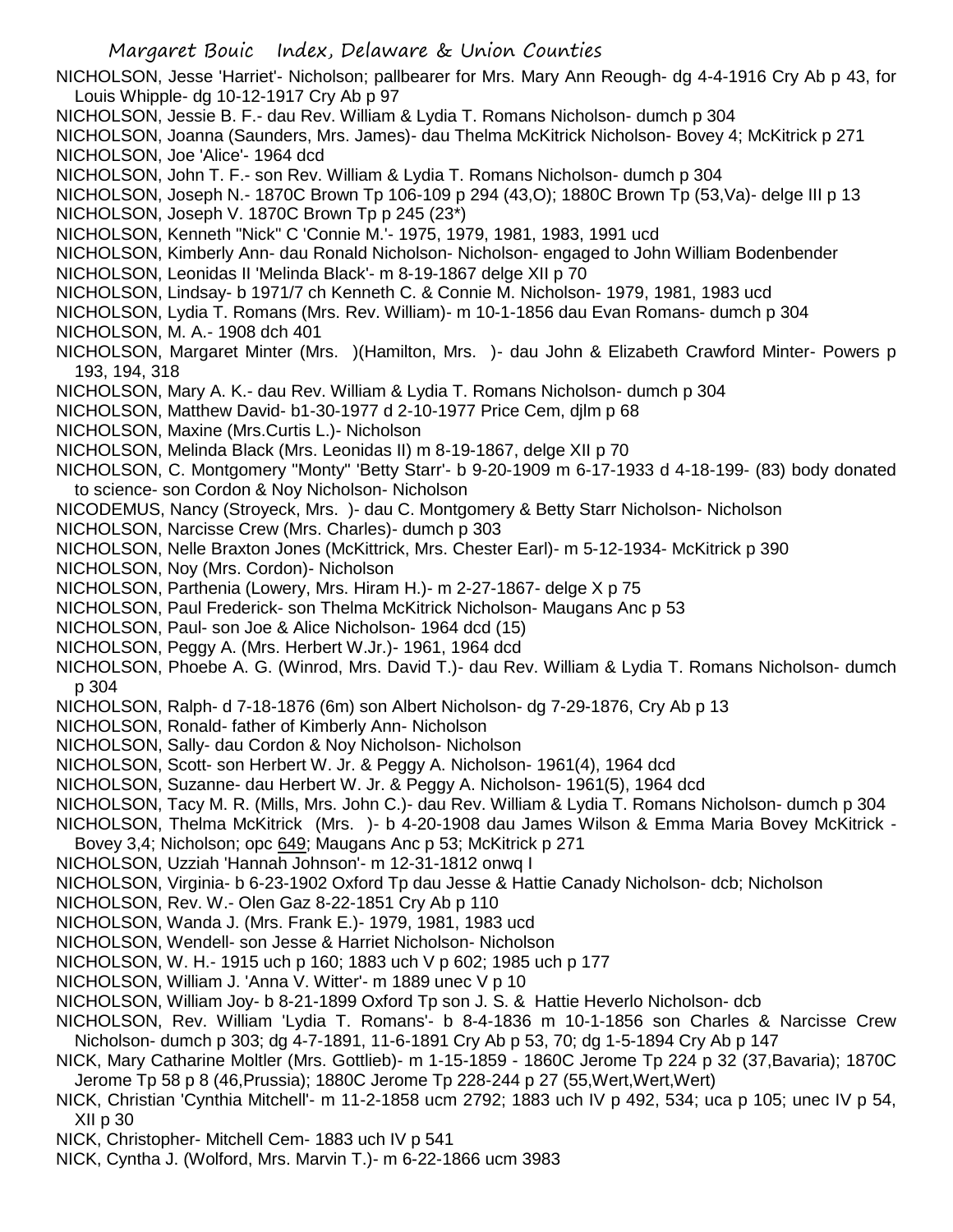NICK, Cynthia Mitchell (Mrs. Christian)- m 11-2-1858 ucm 2792; unec IV p 54, XII p 30

NICK, Godlip/Gottlieb 'Mary Catharine Moltler'- m 1-15-1859 ucm 2831; uca p 22, 31; 1860C Jerome Tp 224 p 32 (30,Wert); 1870C Jerome Tp 58 p 8 (39,Prussia); 1880C Jerome Tp 228-244 p 27 (49,Wert,Wert,Wert) NICK, Lena (Herriott, Mrs. John)- 1915 uch p 575

NICK, Magdalena (Herriott, Mrs. John C.)- m 12-8-1881 ucm 7083 dau Gotlieb & Mary C. Nick- 1860C Jerome Tp 224 p 32 (3,O); 1870C Jerome Tp 58 p 8 (13,O); 1880C Jerome Tp 228-244 p 27 (23,O, Wert,Wert) NICK, Mary C. (Mrs. Godlip)

NICKASON, Carl- dau Myrna & Nellie Hamilton Nickason- Graham 145434, Hamilton 15434

- NICKASON, Ethel Mae- dau Myrna & Nellie Hamilton Nickason- Graham 145431; Hamilton 15431
- NICKASON, Helen- dau Myrna & Nellie Hamilton Nickason- Graham 145433; Hamilton 15433
- NICKASON, Keith- son Myrna & Nellie Hamilton Nickason- Graham 145432; Hamilton 15432; obit mlib(brown) NICKASON, Myrna 'Nellie Hamilton'- Graham (14543); Hamilton (1543); obit Keith, mlib(brown)
- NICKASON, Nellie Hamilton (Mrs. Myrna)- d 9-8-1969 dau Frank N. & Carrie Mapes Hamilton- Graham 14543; Hamilton 1543; obit mlib(brown) ; obit Keith, mlib(brown)
- NICKEL, Ann- dau Phillip H. &\* Lillie M. Owen Nickel- 1949 ucd
- NICKEL, Barbara Ann (Kirkpatrick, Mrs. Robert E.)- m 4-8-1962 dau Philipp H. & Lillie May Owen Nickel-Nickel
- NICKEL, Brent- b 1973 son Howard L. & Juday L. Nickel- 1975, 1977, 1979, 1981, 1983, 1991 ucd
- NICKEL, Carol Sue (Bmgarner, Mrs. )- dau Philipp H. & Lillie May Owen -Nickel- Nickel
- NICKEL, Cheryl (Dick, Mrs. Ron)- dau Walter Nickel- Nickel
- NICKEL, Edith Agnes (Lenker, Mrs. Hiram)- b 7-24- m 11-15-1912- Weiser p 323
- NICKEL, Francis (Hines, Mrs. Homer)- m 11-12-1931- Nickel
- NICKEL, Helena (Fyfe, Mrs. )- dau Henry,Sr. & Marie Kathryn Stroh Nickel- Nickel
- NICKEL, Henry Sr. 'Marie Kathryn Stroh'- Nickel
- NICKEL, Henry- son Henry,Sr. & Marie Kathryn Stroh Nickel- Nickel
- NICKEL, Howard 'Judy'- dissolution April 1988- Nickel
- NICKEL, Howard L.'Judy L.'- son Philipp H. & Lillie May Owen Nickel- Nickel; 1949, 1959 (10), 1962, 1971, 1973, 1975, 1977, 1979, 1981, 1983 ucd
- NICKEL, Judy (Mrs. Howard)- dissolution April 1988
- NICKEL, Judy L.(Mrs. Howard L.)-1971, 1973, 1975, 1977, 1979, 1981, 1983, 1991 ucd
- NICKEL, Karl- son Henry,Sr. & Marie Kathryn Stroh Nickel- Nickel
- NICKEL, Lillie May Owen (Mrs. Philipp H.)- b 5-6-1914 m 10-27-1938 d 8-12-1991 977) Byhalia Cem- dau Paul Osbourne & Ivah Dell Trihaft Owen- Nickel; 1949, 1962, 1971, 1973, 1975, 1977, 1983, 1991 ucd
- NICKEL, Marie Kathryn Stroh (Mrs. Henry,Sr.)- Nickel
- NICKEL, Phillip- b 1970 son Howard L. & Judya L. Nickel- 1971, 1973, 1975, 1977, 1979, 1981, 1983, 1991 ucd
- NICKEL, Philipp H. 'Lillie May Owen'- b 7-10-1914 m 10-27-1938 d 2-10-1994 979) Byhalia Cem- son Henry & Marie Kathryn Stroh Nickel, Sr.- Nickel; 1949, 1959, 1962, 1971, 1973, 1975, 1977, 1979, 1983, 1991 ucd
- NICKEL, Sue- dau Phillip H. & Lillie M. Owen Nickel- 1949 ucd; 1959 ucd (16)
- NICKEL, Walter E.- son Philipp H. & Lillie May Owen Nickel- Nickel; 1949, 1959(15) 1962, 1971, 1973, 1975, 1977, 1979, 1981, 1983, 1991 ucd
- NICKELL, Estella (Linton, Mrs. Frederick,Jr)- White II (27)
- NICKELL, Est(h)er (Mrs. Nick)- 1977, 1979, 1981, 1983 ucd
- NICKELL, Nick 'Est(h)er' 1977, 1979 ucd
- NICHELSON, John- Powell p 308
- NICKELSON, Lura O.- b 3-12-1890 Leesburg Tp Union Co dau Israel A. & Lydia Beck Nichelson- dcb
- NICKELS, April (Mrs. Charles B.)- 1991 ucd
- NICKELS, Anna Thornton (Mrs. Homer)- m 2-25-1985- Nickels
- NICKELS, Brenda (Gwatney, Mrs. )(Pierce, Mrs. )- dau Exta Arwood Nickels- Nickels
- NICKELS, Charles- son Exta Arwood Nickels- Nickels
- NICKELS, Charles R.- b 1954 son Homer & Esta B. Nickels- Nickels; 1971, 1973, 199 ucd
- NICKELS, Cloyd 'Mary Catherine Weaver'- Weaver (12911)
- NICKELS, Danny- son Frank & Mary Webb Nickels- Nickels
- NICKELS, Donald- b 12-24-1919 d 9-10-1924 son Cloyd & Mary Catherine Weaver Nickels- Weaver 129112
- NICKELS, Esta B. (Mrs. Homer)- 1973, 1975, 1977, 1979, 1983, 1991 ucd
- NICKELS, Exta Arwood (Mrs. )- b 4-29-1932 d 7-11-1994 (63) Claibourne Cem p 100- dau Porter & Nancy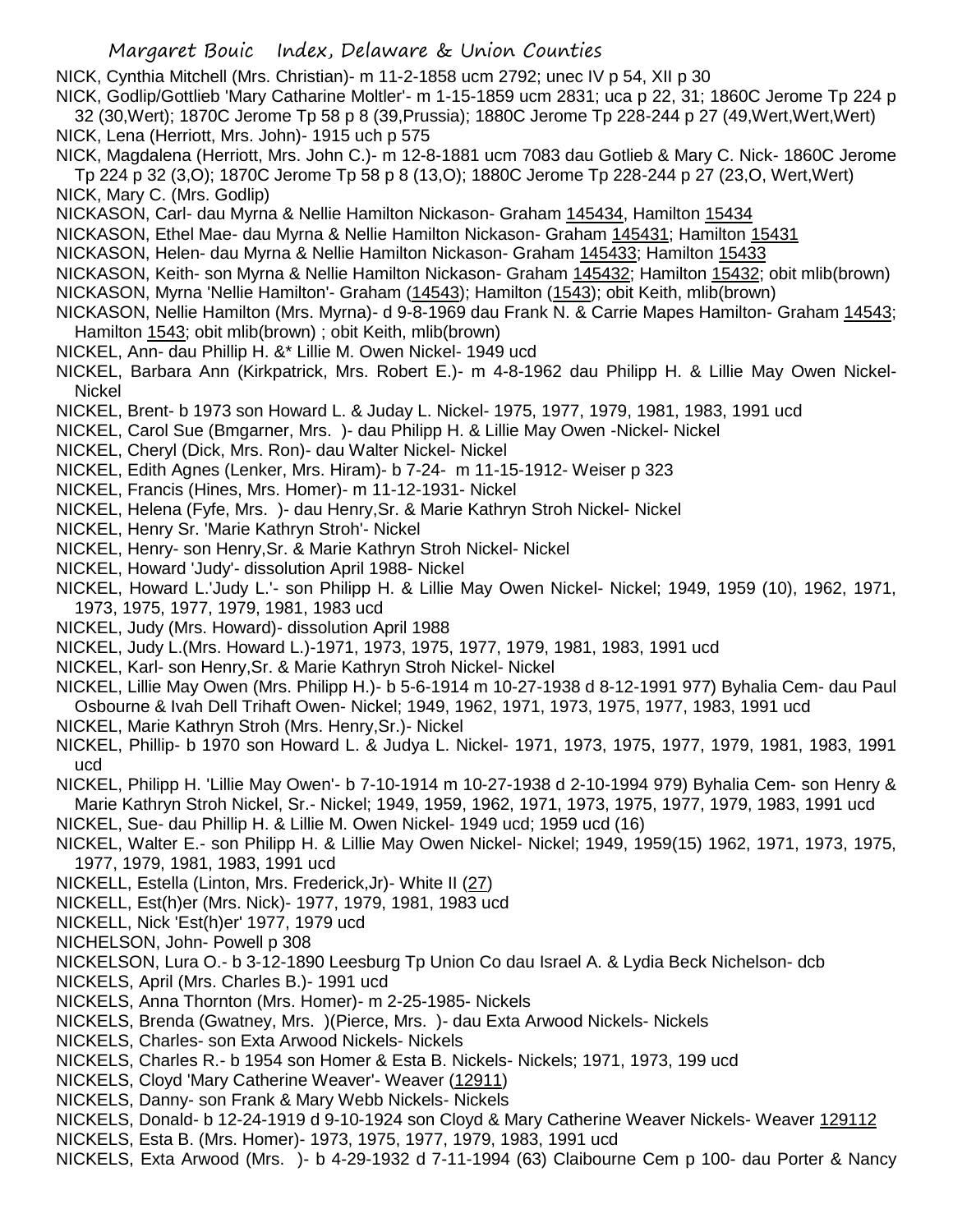Williams Arwood- Nickels

NICKLLS, Frank 'Mary Webb'- Nickels

- NICKELS, Grant- son Frank & Mary Webb Nickels- Nickels
- NICKELS, Henry "Bill"- son Frank & Mary Webb Nickels- Nickels
- NICKELS, Homer 'Esta B.''Anna Thornton'- b 6-21-1925 m 2-25-1985 d 2-27-1990 (64) Price Cem- son Frank & Mary Webb Nickels- Nickels; 1971, 1973, 1975, 1977, 1979, 1981, 1991 ucd
- NICKLLS, Irene (Strebel, Mrs. )- dau Frank & Mary Webb Nickels- Nickels
- NICKLLS, Jack son Frank & Mary Webb Nickels- Nickels
- NICKELS, Jim- son Frank & Mary Webb Nickels- Nickels
- NICKELS, John- son Frank & Mary Webb Nickels- Nickels
- NICKELS, Lois Mae (Copeland, Mrs. Gene)- b 9-18-1929 m 7-25-1947 dau Cloyd & Mary Catherine Weaver Nickels- Weaver 129113
- NICKELS, Martha (Porter, Mrs. )- dau Frank & Mary Webb Nickels- Nickels
- NICKELS, Mary (Carter, Mrs. )- dau Frank & Mary Webb Nickels- Nickels
- NICKELS, Mary Catherine Weaver (Mrs. Cloyd)- b 3-5-1887 m 11-15-1906 d 1956- dau Ojias & Sarah Doty Weaver- Weaver 12911
- NICKELS, Mary Webb (Mrs. Frank)- Nickels
- NICKELS, Nellie (McClain, Mrs. Walod)- b 10-29-1907 m 4-26-1932- dau Cloyd & Mary Catherine Weaver Nickels- Weaver 129111
- NICKLLS, Polly (Runyons, Mrs. )- dau Frank & Mary Webb Nickels- Nickels
- NICKELS, Ralph- 1980 dcd, Sc Tp
- NICKELS, Roy Lee son Frank & Mary Webb Nickels- Nickels
- NICKELSON, Augustus- son Jeremiah & Matilda Nickelson- 1860C Dover Tp 248 (6,O)
- NICKELSON, Bertha W. Sanford (Mrs. Charles W.)(Nixon, Mrs. Clarence)- d 10-10-1970 (86) Nickelson
- NICKELSON, Bill- son E. Glen & Grace Nickelson- Nickelson; 1961 dcd (13)
- NICKELSON, Charles "Buddy"- b 1977 son Charles W. & Georgia l. Nickelson- 1977, 1979, 1981, 1991 ucd
- NICKELSON, Charles David 'Karen Lynn McKitrick'- b 10-11-1952 m 6-12-1973 d 12-1-1976 son Wesley & Wilma Rhodes Nickelson- Nickelson; obit mlib(brown); 1959, 1962, 1967, 1971 ucd; McKitrick p 288
- NICKELSON, Charles W. 'Georgia L.'"Peach"- 1967, 1977, 1979, 1981, 1991 ucd
- NICKELSON, Daniel- b 1953 son Elmer Glen & Grace Nickelson- Nickelson; 1961 dcd, 1967 ucd
- NICKELSON, Dennis Wesley 'Mildred Dee Hitt'- b 1954 m 6-10-1977 d 1-6-1978 SR Uork Cem p 100; obit, mlib(brown); obit David, mlib(brown); son Wesley & Wilma Rhodes Nickelson- 1959, 1962, 1967, 1971, 1973, 1975, 1977, 1981, 1983 ucd
- NICKELSON, Dennis Wesley,Jr.- d 1-6-1978 (1d) son Dennis Wesley & Mildred Hitt Nickelson,Sr.- York Cem, obit mlib(brown)
- NICKELSON, Douglas William- b 1-27-1980 son Dennis Wesley Nickelson,Jr.; Nickelson; 1981, 1983 ucd
- NICKELSON, Eliza A.- dau Jeremiah & Matilda Nickelson- 1860C Dover Tp 248 (5,O)
- NICKELSON, Elmer Glen 'Grace'- d 8-23-1985 (77) Sunbury Cem- son Charles W. & Bertha Sanford Nickelson- Nickelson; 1961 dcd
- NICKELSON, Ethel- 1964 dcd
- NICKELSON, Frank- b 1950 son Elmer Glen & Grace Nickelson- Nickelson; 1961 dcd (11), 1967 ucd
- NICKELSON, Georgia "Peach" (Mrs. Charles W.)- 1977, 1979, 1981, 1991 ucd
- NICKELSON, Glen,Jr.- b 1959 son Elmer Glen & Grace Nickelson- Nickelson; 1967 ucd
- NICKELSON, Grace I. (Mrs. Elmer Glen)- Nickelson; 1961 dcd; 1967 ucd
- NICKELSON, Irene (Young, Mrs. Fred)- dau Elmer Glen & Grace Nickelson- Nickelson
- NICKELSON, Israel A. 'Lydia A. Beck'- m 10-9-1875 ucm 5761; mt 3 p 17
- NICKELSON, Jane (Foreman, Mrs. Ed)- b 1952 dau Elmer Glen & Grace Nickelson- Nickelson; 1961 dcd, 1967 ucd
- NICKELSON, Jeremiah 'Matilda'- b 4-22-1831 d 6-1882 Oakdale Cem I p 152 (C-R4-6); 1860C Dover Tp 248 (31,Pa)
- NICKELSON, Joseph L.- son Elmer Glen & Grace Nickelson- Nickelson; 1961 dcd (14); 1967 ucd
- NICKELSON, Karen Dayle (Jackson, Mrs. Richard Leroy)- m 9-16-1978 dau Wesley & Wilma Rhodes Nickelson- Nickelson; obit David, mlib(brown); 1959(1), 1962, 1967, 1971, 1973, 1975, 1977 ucd
- NICKELSON, Karen McKitrick (Mrs. David)- b 5-22-1954 m 6-12-1973 dau Robert & Eldred McKitrick McKitrick p 288; Anderson 6; Hays 4; Herriott 5; obit David, mlib(brown)
- NICKELSON, Layman- ch Jeremiah & Matilda Nickelson- 1860C Dover Tp 248 (2,O)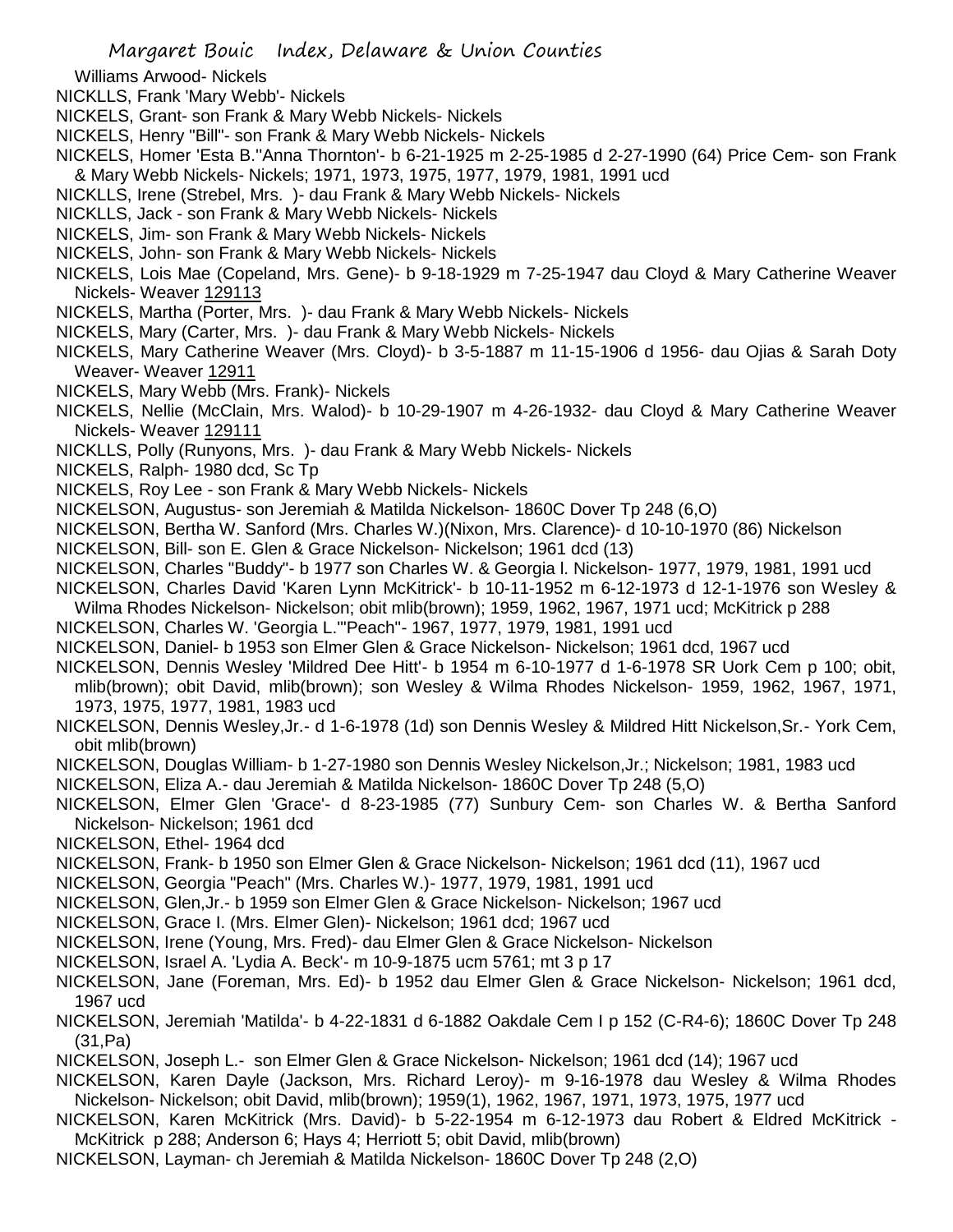NICKELSON, Linda(Stangl, Mrs. Kip)- b 1959 dau Elmer Glen & Grace Nickelson- Nickelson; 1961 dcd; 1967 ucd

NICKELSON, Lori- b 1975 dau Charles W. & Georgia L. Nickelson- 1977, 1979, 1981, 1991 ucd

NICKELSON, Lucy- dau Elmer Glen & Grace I. Nickelson- 1961 dcd (12); 1967 ucd

NICKELSON, Lydia A. Beck (Mrs. Israel)- m 1-9-1875 ucm 5761; mt 3 p 17

NICKELSON, Mary Alice (Jones, Mrs. Fred M.)- dau Charles W. & Bertha Sanford Nickelson- Nickelson

NICKELSON, Matilda (Mrs. Jeremiah)- 1860C Dover Tp 248 (27,O)

NICKELSON, Mildred Dee Hitt (Mrs. Dennis Wesley,Jr.)- m 6-10-1977 dau Walter Hitt- Nickelson; 1981, 1983 ucd

NICKELSON, Mrs. M. P.- d Friday (56) dg 12-31-1895 Cry Ab p 50

NICKELSON, Robert "Bob"- b 1957 son Elmer Glen & Grace Nickelson- Nickelson; 1961 dcd, 1967 ucd

NICKELSON, Wesley 'Wilma Rhodes'- b 4-18-1928 m 9-16-1951 d 12-22-1996 (68) Sunbury Cem- son Charles W. & Bertha Sanford Nickelson- Nickelson; obit David, mlib(brown) ; obit Dennis,Jr., mlib(brown); 1959, 1962, 1967, 1971, 1973, 1975, 1977, 1991 ucd

NICKELSON, Rev. William- dg 11-3-1896, dg 1-24-1896, dg 2-14-1896 Cry Ab p 52, 56, 59; death, dg 2-7- 1899 Cry Ab p 186

NICKELSON, Wilma Rhodes (Mrs. Wesley)- Nickelson; obit David mlib(brown); 1959, 1962, 1967, 1971, 1973, 1975, 1977, 1991 ucd

NICKELWARTH, Gloria L. Van Almsick (Mrs. Otto J.)- m 6-1972 d 1-21-1996 dau Henry J. & Leona C. Oestreicher Van Almsick; sister Ruth Nunley- Nicklewarth

NICKLEWARTH, Nellie Mae (Mrs. William)- Nicklewarth

NICKELWARTH, Otto J. 'Gloria L. Van Almsick'- Nicklewarth; 1980 dcd

NICKELWARTH, William 'Nellie Mae'- son Otto J. Nicklewarth- Nicklewarth

NICKENS, Elizabeth (Williams, Mrs. James)- m 3-7-1827 Madison Co, unec V p 27

NICKERSON, Rev- d 4-23-1900 (65y5m) Oakdale Cem 4080 (F27)

NICKERSON, Belinda Cordelia Maine (Mrs. Joseph Barak)- b 3-3-1808 m 6-19-1825 d 8-1832- Asp 354

NICKERSON, Carl-b 1916 Cleveland d 10-19-1920 (3y11m) Oakdale Cem II p 46 (G-R8-6)

NICKERSON, Elinor'Elly" (O'Brien, Mrs. James,Jr.)- 1985 uch p 40, 107

NICKERSON, Floretta W. (Mrs. Rev. David B.)- d 8-8-1977 (55) Nickerson

NICKERSON, Rev. David B. 'Floretta W.'- Nickerson

NICKERSON, John- 1835 d 4-23-1900 (65y5m) Oakdale Cem I p 107 (F-R2-6) moved here 11-10-1928

NICKERSON, Joseph Barak 'Belinda Cordelia Maine'- m 6-19-1825- Asp (354)

NICKERSON, Julia Ann b 3-27-1827 d 11-28-1828 dau Joseph Barak & Belinda Cordelia Maine Nickerson-Asp 895

NICKERSON, Julia Ann (Cole, Mrs. )- b2-4-1830 d 1881 dau Joseph Barak & Belinda Cordleia Maine Nickerson- Asp 896

NICKERSON, Lorenzo Dow- b 9-10-1836 d unm. son Joseph Barak & Belinda Cordelia Maine Nickerson- Asp 894

NICKERSON, Marilla (Williams, Mrs. Orlando)- Asp (188-4)

NICKERSON, Melissa (Stithem, Mrs. W. J.)- m 9-12-1862 ucm 3354

NICKESON, Alice- sister Rose Nickeson- 1915 uch p 580

NICKESON, Carrie- sister Rose Nickeson- 1915 uch p 580

NICKESON, Harry- brother Rose Nickeson- 1915 uch p 580

NICKESON, John- brother Rose Nickeson- 1915 uch p 580

NICKESON, Martha- sister Rose Nickeson- 1915 uch p 580

NICKESON, Rose (Smith, Mrs. Ira)- 1915 uch p 580

NICKLAUS, Charles F. 'Effie'- 1961, 1964, 1969, 1971, 1980 dcd

NICKLAUS, Effie (Mrs. Charles F.)- 1961, 1964, 1969, 1971, 1980 dcd

NICKLAUS, James F.- 1961 dcd

NICKLAUS, Linda Joyce- dau Robert T. Nicklaus- Nicklaus

NICKLAUS, Lucille Phelps (Mrs. F)- dau David L. & Mary Rhodes Phelps- Phelps

NICKLAUS, Robert T.- Nicklaus

NICKLE, Addie Ellen Williams (Mrs. Everett B.)- b 8-17-1909 m 1-1935 d 9-29-1992 (83) bur Green Camp- dau William Monroe & Myrtle Caskey Williams- Nickle

NICKLE, Christina- 1870C Delaware Tp p 269 (36)

NICKLE, Samuel Craig 'Vera Michner'- d 5-23-1971 (65) Nickle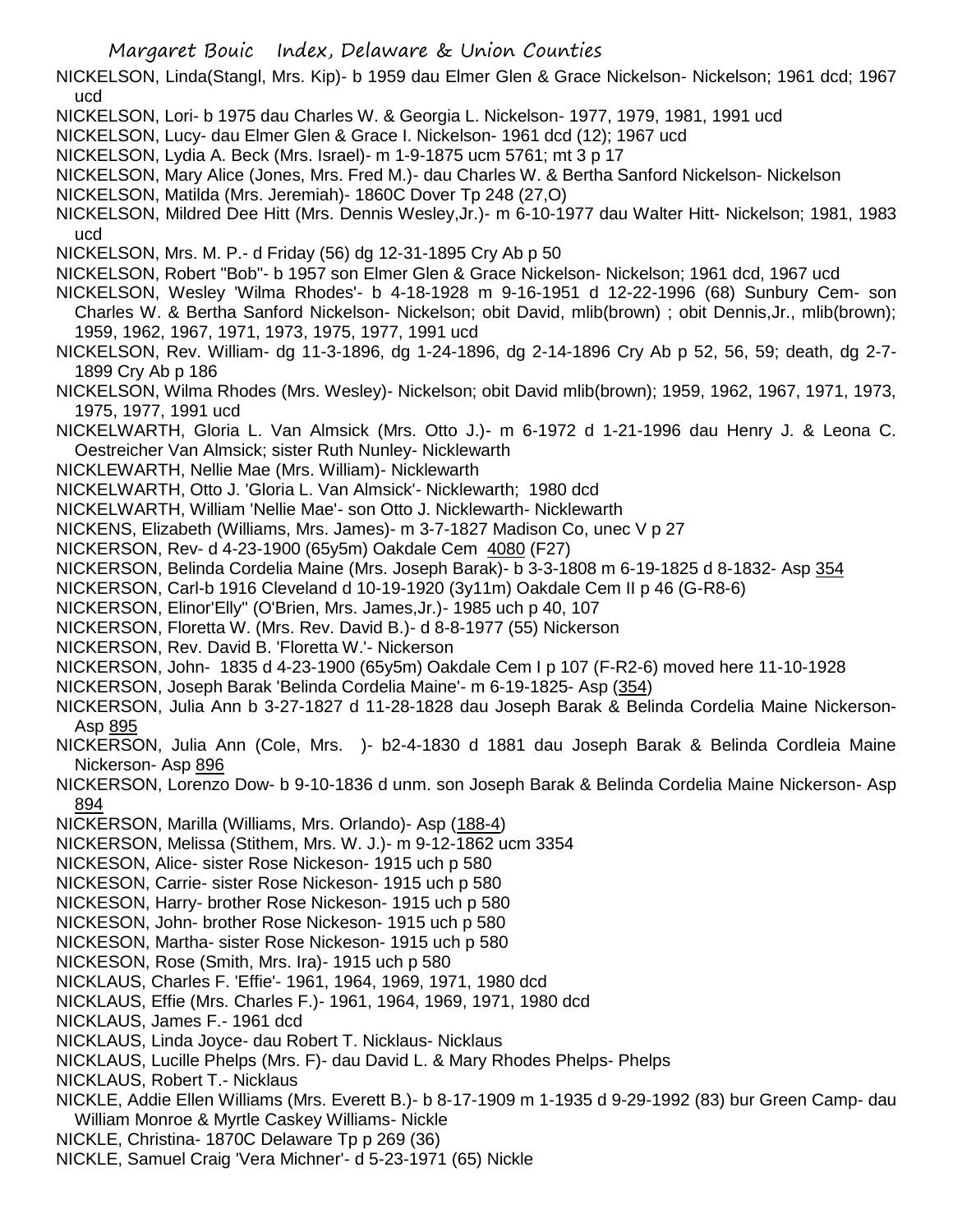NICKLE, Everett B. 'Addie Ellen Williams'- m 1-1935 d 5-1969 (62) Maple Grove Cem- Nickle; obit, mlib(brown)

- NICKLE, Florence- 1870C Delaware Tp p 269 (10)
- NICKLE, Frank- b Pa d 5-3-1942 uninf p 26
- NICKLE, Gerald B.- son Everett B. & Addie Ellen Williams Nickle- Nickle; obit Everett, mlib(brown)
- NICKLE, Jacob Everett- b 4-12-1988 son Larry Nickle- Nickle
- MICKLE, Janett (Dodge, Mrs. George W.)- m 6-2-1847 dcm
- NICKLE, Larry 'Rausch'- son Lawrence E. Nickle- Nickle
- NICKLE, Lawrence E.- m 4-26-1952- son Everett B. & Addie Ellen Williams Nickle- Nickle
- NICKLE, Mabel (Miller, Mrs. )- sister Everett Nickle- Nickle; obit Everett, mlib(brown)
- NICKLE, Nelly- 1870C Delaware Tp p 269 (6m)
- NICKLE, Nola (LaWarre, Mrs. )- dau Lawrence E. Nickle- Nickle
- NICKLE, Robert- 1870C Delaware Tp p 269 (40\*)
- NICKLE, Ruth Elizabeth (Barker, Mrs. William Scott)- m 5-21-1988 dau Lawrence E. Nickle- Nickle
- NICKLE, Teresa (Wolford, Mrs. )- dau Lawrence E. Nickle- Nickle
- NICKESON, Vera Michner (Mrs. Samuel Craig)- Nickle
- NICKLE, Vivian (Mrs. )- d 12-10-1910 (20-6-5)- dg 12-13-1910, dg 12-23-1910 Cry Ab p 177, 179
- NICKLE, Warren- 1870C Delaware Tp p 269 (5)
- NICKLE, William- 1870C Delaware Tp p 269 (12)
- NICKLE, William Arthur- b 9-30-1889 Brown Tp son Timothy & Anna Howard Nickle- dcb
- NICKLES, Beth (Ferryman, Mrs. Michael)- b 1969 dau Gene C. & Charlotte Lou Howell Nickles- Nickles; 1977 ucd
- NICKLES, Betty Jane Stahl (Mrs. Norman)- b 8-21-1923 dau Lawrence Franklin & Hattie Irene howell Stahl-Cowgill p 72
- NICKLES, Beverly (Spurlock, Mrs. Bill)- b 1971 dau Gene C. & Charlotte Lou Howell Nickles- Nickles; 1977 ucd
- NICKLES, Brenda Lea (Hamilton, Mrs. )- b 2-27-1967 d 3-21-1977 Oakdale Cem -dau Gene C. & Charlotte Lou Howell Nickles- Nickles; 1977 ucd
- NICKLES, Charlotte Lou Howell (Mrs. Gene C.)(Miller, Mrs. Ronald E.)- Nickles; 1977 ucd
- NICKLES, Christine (Mrs. Duane)- Nickles
- NICKLES, David- son Norman & Betty Jane Stahl Nickles Cowgill p 72
- NICKLES, Duane 'Christine'- b 1964 son Gene C. & Charlotte Lou Howell Nickles- Nickles; 1977 ucd
- NICKLES, Ellen Nussbaum (Mrs. Henry)- Nickles
- NICKLES, Fanny Palmer (Mrs. )- dau William & Mary J. Claypool Palmer- dg 4-22-1902 Cry Ab p 134
- NICKLES, Gene C. 'Charlotte Lou Howell''Sandy'- b 1-26-1944 d 5-18-1995 (51) son Henry & Ellen Nussbaum Nickles- Nickles; 1977, 1981, 1983 ucd
- NICKLES, Henry 'Ellen Nussbaum'- Nickles
- NICKLES, Homer 'Anna Thornton'- b 6-21-1925 m 2-25-1985 d 2-27-1990 (64) Price Cem- son Frank & Mary Webb Nickels- Nickles
- NICKLES, Howard- 1967 ucd
- NICKLES, Jerry- son Henry & Ellen Nussbaum Nickles- Nickles
- NICKLES, Jim- son Henry & Ellen Nussbaum Nickles- Nickles
- NICKLES, Norman 'Betty Jane Stahl'- Cowgill p 72
- NICKLES, Oris- son Henry & Ellen Nussbaum Nickles- Nickles
- NICKLES, Patty- dau Norman & Betty Jane Stahl Nickles- Cowgill p 72
- NICKLES, Philip H. 'Mae'- 1967 ucd
- NICKLES, Polly (Miller, Mrs. john)- m 10-25-1829 Madison Co, unec V p 39
- NICKLES, Sandy (Mrs. Gene C.)- 1981 ucd
- NICKLES, Walter- 1967 ucd
- NICKLESON, Fannie- 1870C Delaware Town p 292 (21\*)
- NICKLESON, Fannie- 1870C Delaware Town p 292 (18)
- NICKLESON, L. H.- 1870C Delaware Town p 287 (25\*)
- NICKLESON, Liney- 1870C Delaware Town p 287 (26)
- NICKLISON, Maria Skyack (Mrs. R. G.)- m 1-22-1849 Madison Co, unec XI p 9
- NICKLISON, R. G. 'Maria Skyack'- m 1-22-1849 Madison Co, unec XI p 9
- NICKOL, Dallas A. 'Ethel M.'- b 1886 d 1921 Claibourne Cem p 66
- NICKOL, Dallas- b 1922 d 1944 Co B. 166th Normandy Invasion- son Dallas A. & Ethel M. Mickol- Claibourne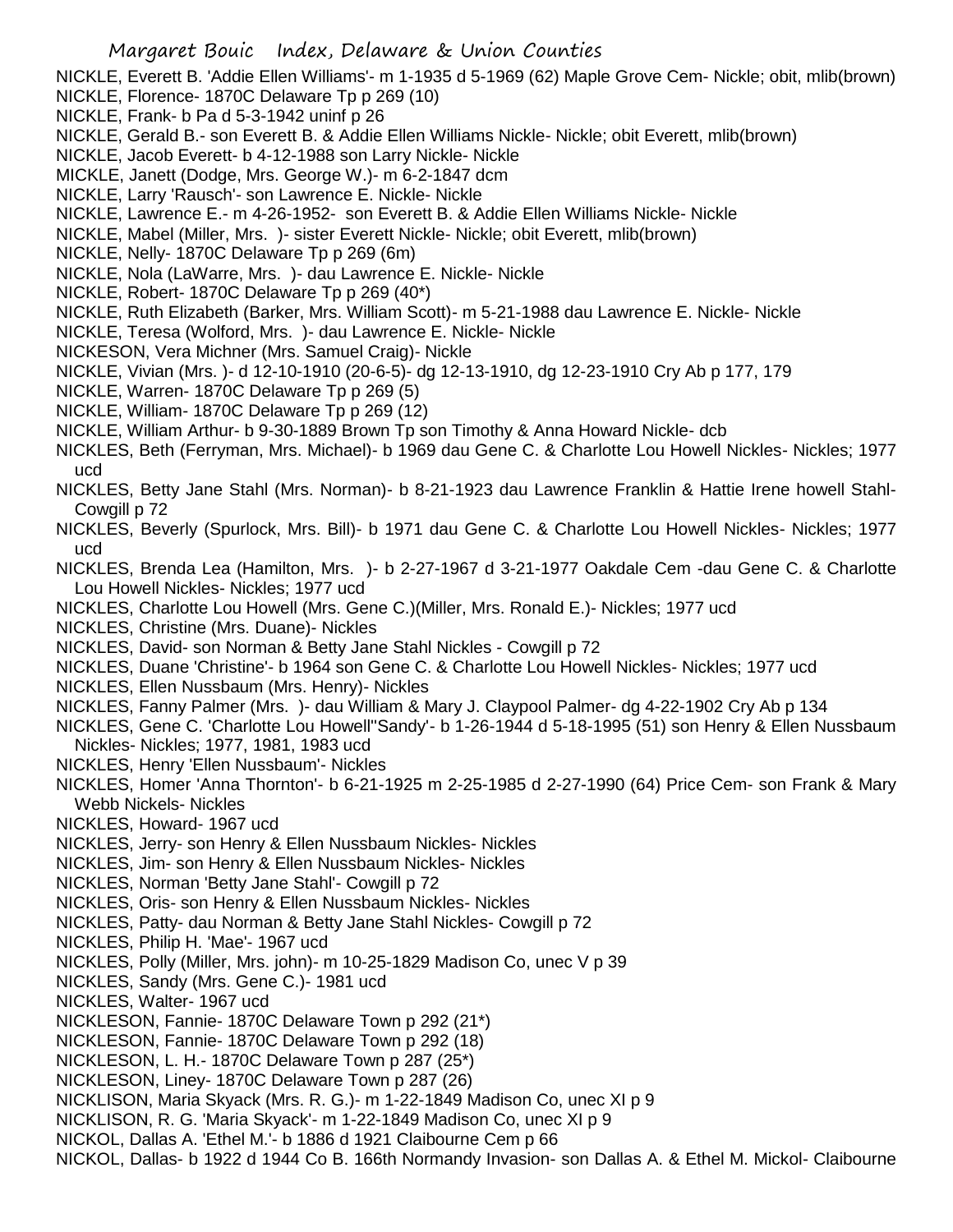Cem p 66

- NICKOL, Ella M. (Mrs. William L.)- b 1864 d 1934 Claibourne Cem p 77
- NICKOL, Ethel M. (Mrs. Dallas A.)- b 1887 d 1927 Claibourne Cem p 66
- NICKOL, Rudolph- b 1856 d 1924 Claibourne Cem p 72
- NICKOL, Thomas- 1915 uch p 500
- NICKOL, William L. 'Ella M.'- b 1858 d 1913 Claibourne Cem p 77
- NICKOLS, Albert- b 6-28-1808 son Nathan & Sarah Thomas Nickeson- 1915 uch p 580
- NICKOLS, Angeline- 1870C Brown Tp p 244 (22\*)
- NICKOLS, Ann (Painter, Mrs. Jacob)- b 7-13-1817 dau Nathan & Sarah Thomas Nickols- dumch p 50
- NICKOLS, Arden- son Curtis M. & Thelma Nickols- 1961 dcd (13)
- NICKOLS, Curtis M. 'Thelma'- 1961 dcd
- NICKOLS, Eleanor (Sherman, Mrs. Gustavus)- m 9-16-1835 dcm
- NICKOLS, George- b 5-24-1807 d 9-1885 son Nathan & Sarah Thomas Nickols- dumch p 50
- NICKOLS, George- intention- uccp p 35 JB 4 p 74
- NICKOLS, Harriet (Hickman, Mrs. Robert F.)- b 3-30-1810 dau Nathan & Sarah Thomas Nickols- dumch p 50
- NICKOLS, Mrs. James- dau Henry Rader- dg 6-22-1915 Cry Ab p 59
- NICKOLS, John- b 10-4-1802 son Nathan & Sarah Thomas Nickols- dumch p 50
- NICKOLS, Jonathan- 1870C Oxford Tp p 440 (64\*)
- NICKOLS, Louisa (Cook, Mrs. John)- m 3-9-1837 dcm
- NICKOLS, Mahala- b 7-25-1804 dau Nathan & Sarah Thomas Nickols- dumch p 50
- NICKOLS, Margaret (Coe, Mrs. Abraham)- b 8-4-1813 dau Nathan & Sarah Thomas Nickols- dumch p 50
- NICKOLS, Martha (Friend, Mrs. Preston)- b 4-26-1815 dau Nathan & Sarah Thomas Nickols- dumch p 50
- NICKOLS, Mary E. (Bartlett, Mrs. joel R.)- b 5-11-1822 dau Nathan & Sarah Thomas Nickols- dumch p 50
- NICKOLS, Massey- b 12-13-1811ch Nathan & Sarah Thomas Nickols- dumch p 50
- NICKOLS, Mordecai- b 5-22-1820 son Nathan & Sarah Thomas Nickols- dumch p 50
- NICKOLS, Nathan 'Sarah Thomas'- b 11-30-1780 d 3-21-1827- dumch p 50
- NICKOLS, Nathan,Jr.- b 5-11-1826 son Nathan & Sarah Thomas Nickols- dumch p 50
- NICKOLS, Richard- son Curtis M. & THelma Nickols- 1961 dcd (16)
- NICKOLS, Ruth (Coe, Mrs. Alban)- b 11-3-1805 dau Nathan & Sarah Thomas Nickols- dumch p 50
- NICKOLS, Sarah (Bartlett, Mrs. Abner Matthews) dau Nathan & Sarah Thomas Nickols- dumch p 50
- NICKOLS, Sarah Davis Thomas (Mrs. Nathan)- b 6-13-1782 d 6-23-1839 dau Owen & Martha Davis Thomasdumch p 50
- NICKOLS, Tacy- Pabst 8 p 89
- NICKOLS, Thelma (Mrs. Curtis M.)- 1961 dcd
- NICKOLS, Wallace- 1961 dcd
- NICKOLS, Rev. Warren- hmp p 78
- NICKOLSON, Beau- b 1980 ch Nick & Connie M. Nickolson- 1991 ucd
- NICKOLSON, Joseph- 1880C Brown Tp 388C (53,Va)
- NICKOLSON, Lindsay- b 1977 dau Nick & Connie M. Nickolson- 1991 ucd
- NICKOLSON, Mary- day Benjamin H. Freshwater dg 5-28-1907 Cry Ab p 45
- NICODEMUS, Charles 'Imogene'- Nicodemus
- NICODEMUS, Clara B. Richardson (Mrs. Jacob B.)- Nicodemus
- NICODEMUS, Clyde 'Mary Hines'- Nicodemus
- NICODEMUS, Flora (Lyons, Mrs. )- dau Charles & Imogene Nicodemus- Nicodemus
- NICODEMUS, Geneva (Mrs. John H.)- 1961, 1964, 1969, 1971 dcd
- NICODEMUS, Goldie M. (Kinsey, Mrs. Joel C.Sr."Ceph") b 7-9-1900 m 8-5-1920 d 1-15-1995 (94) dau Jacob B. & Clara B. Richardson Nicodemus- Nicodemus
- NICODEMUS, Imogene (Mrs. Charles)- d 2-9-1976 (63) Fairview Mem. Pk- Nicodemus
- NICODEMUS, Jacob B. 'Clara B. Richardson'- Nicodemus
- NICODEMUS, Jacob 'Susan Baile'- m 7-28-1835 dg 10-27-1893 Cru Ab p 137
- NICODEMUS, ---(Owen,Mrs. L. S.)- dau Jacob & Susan Baile Nicodemus- dg 10-27-1893 Cry Ab p 137
- NICODEMUS, James L.'V. Mary'- son Charles & Imogene Nicodemus- Nicodemus; 1961 dcd
- NICODEMUS, John H. 'Geneva L.'- son Charles & Imogene Nicodemus- Nicodemus; 1961, 1964, 1969, 1971 dcd
- NICODEMUS, Karla J. Smith (Mrs. Paul D.)- m 6-6-1975 Nicodemus
- NICODEMUS, Larry- son James L. & Mary V. Nicodemus- 1961 dcd (4)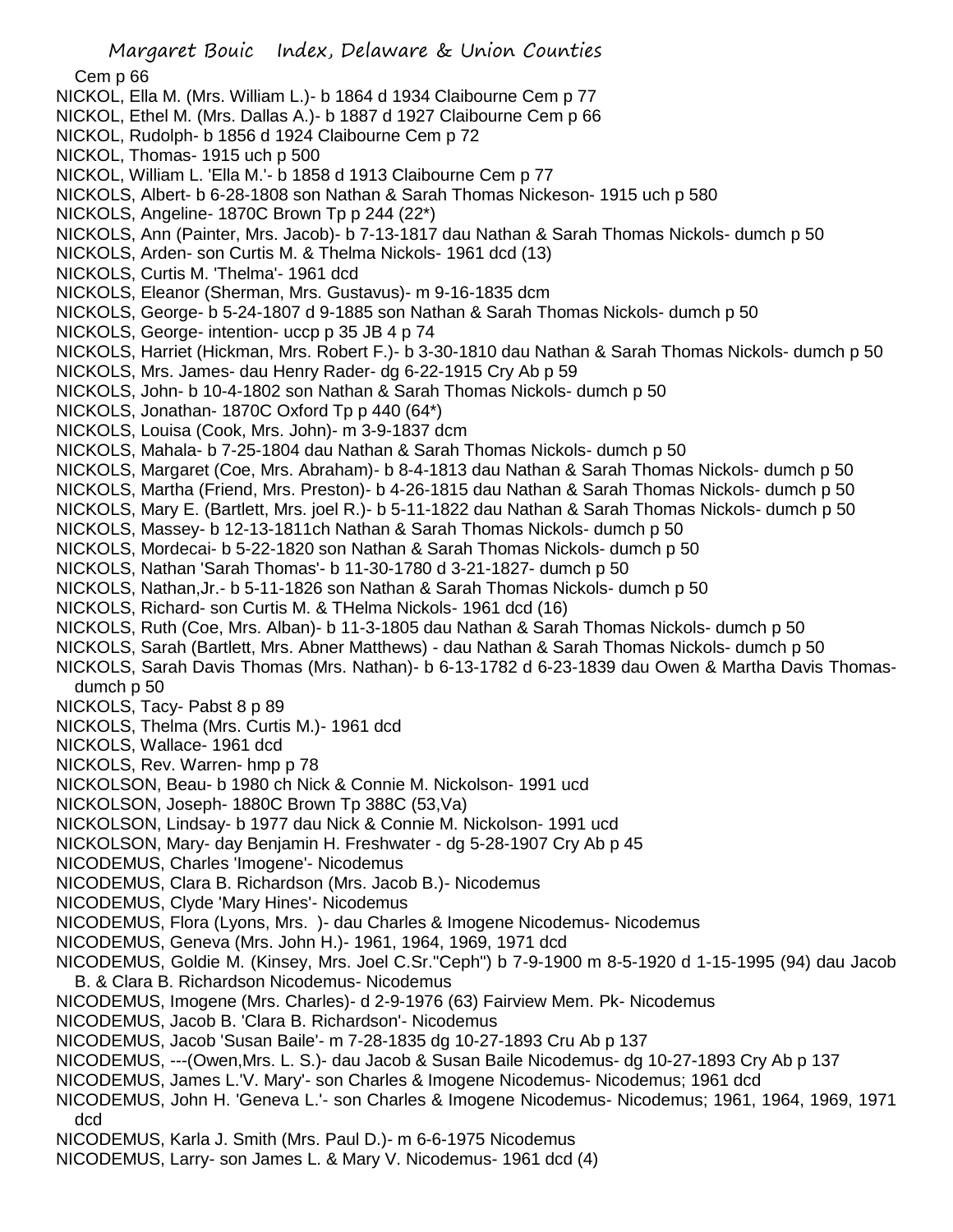- Margaret Bouic Index, Delaware & Union Counties
- NICODEMUS, Lenora (ierce, Mrs. )- dau Charles & Imogene Nicodemus- Nicodemus
- NICODEMUS, Leona C. (Frock, Mrs. Paul C.)- b 2-11-1909 d 10-21-1993 (84) bur Dayton- dau Jacob B. & Clara B. Richardson Nicodemus- Nicodemus
- NICODEMUS, Lewis- son Clyde & Mary Hines Nicodemus- Nicodemus
- NICODEMUS, Mark- b 1959 son John H. & Geneva L. Nicodemus- 1961, 1964, 1969, 1971 dcd
- NICODEMUS, Mary L. Hines (Mrs. Clyde)- b 11-8-1892 d 5-23-1970 bur Caledonia- dau David & Elizabeth Hines-1961, 1964, 1969 dcd
- NICODEMUS, V. Mary (Mrs. James L.)- 1961 dcd
- NICODEMUS, Michael- b 1953 son John H. & Geneva L. Nicodemus- 1961, 1964, 1969, 1971 dcd
- NICODEMUS, Paul- b 1954 son John H. & Geneva L. Nicodemus- 1961, 1964, 1969, 1971 dcd
- NICODEMUS, Susan Baile (Mrs. Jacob)- b 1-11-1816 m 7-28-1835 d 10-16-1893 (77-9-5) bur Fredericktowndg 10-27-1893, Cry Ab p 137
- NICOL, ---family of Martha Nuetzel Boyce #24 unec I p 17, V p 1, VI p 1, VII p 7, IX p 1, X p 1, XI p 1, XII p 1;
- NICOL, --family of Sarah Nicol #109 nec V p 2, VI p 14; family of Alma L. Benedict, unec IX p 49, XII p 13; family of Virgil & Marvelle Krouse #340, 341, unec XI p 49, XII p 37
- NICOL, Adam- b 1985 son Dale G. & Barbara E. Nicol- 1991 ucd
- NICOL, Hattie Agatha Huber (Mrs. Johann George)- b 6-2-1797 d 10-10-1874 (77-4-8) Trinity Cem- DJ p 79; unec III p 13, 59; ped Martha Nuetzel Boyce #24 29; 1985 uch p 104
- NICOL, Agnes Graham (Mrs. Carl)- b 10-30-1889 unec IV p 5
- NICOL, Albert Conrad 'Mame Berry'- b 11-14-1872 m 11-28-1894 son John Conrad & Mary Berger Nicol-1880C Marysville 410-454 (7,O,Ger,Ger)
- NICOL, Alexander 'Charlotte'- 1860C Leesburg Tp 447 (34,Pa)
- NICOL, Alexandria Faye- b 4-1-1987 dau David L. & Catherine Ann Maimona Nicol- Nicol
- NICOL, Alfred W. 'Rosina Rausch'- b 2-14-1900 m 8-30-1924 d 9-3-1984 St. John's Cem, DJ p 62- son George Michael & Anna Barbara Case Nicol- Rausch (1138), 1519 II p 261, 273; obit Ernest, obit Rosine, mlib(brown); 1915 uch p 1070; 1985 uch p 104; St. Paul p 82; 1949, 1959, 1962, 1967, 1973, 1975, 1977, 1979, 1981, 1983 ucd; 1900C Darby Tp 157-164 p 8A (3/12,O,O,O); 1910C Darby Tp 186 p 9B (10,O,O,O)
- NICOL, Alfreda L. (Kleiber, Mrs. Herbert)- b 8-1-1933 m 10-16-1954 dau Alfred & Rosina Ruasch Nicodemus-Rausch 11382, 15192 II p 261, 293; St. Paul p 82; obit Rosina, mlib(brown); 1949 ucd
- NICOL, Alice A. Blumenschein (Mrs. Harry C.)- 1973, 1975, 1977, 1981, 1983, 1991 ucd
- NICOL, Alice (Mrs. Arnie)- obit Arnie, mlib(brown); Nicol
- NICOL, Alice Boerger ,(Brake, Mrs. )(Mrs. Harry L. C.)- b 8-10-1919 m 1-27-1973, St. Paul p 64; Nicol
- NICOL, Alice A. Guebert(Mrs. Willard)- b 1-23-1927 m 8-28-1948 d 10-29-1981 (54) St. John's Cem, DJ p 74 dau Walter & Alma Ohlau Guebert- obit mlib; 1959 ucd
- NICOL, Alice Vollrath (Mrs. Edward M.)(Rausch, Mrs. Herman)- b 7-23-1889 m(1) 1921 (2)1948 d 9-27-1974 St. Paul's Cem, DJ p 27- dau John & Catherine Geer Vollrath- Nicol; Rausch (1342) II p 265; St. Paul p 59
- NICOL, Amanda- dau Alexander & Charlotte Nicol- 1860C Leesburg Tp 447 (3,O)
- NICOL, Amy- b 1973 dau Roger C. & Barbara R. Nicol- Nicol; 1973, 1975, 1977, 1979, 1981, 1983 ucd
- NICOL. Amy Gilliland (Mrs. Martin Karl)- m 1-5-1991 dau Larry & Carrine Gilliland- Nicol
- NICOL, Andrew Joseph- b12-25-1986 son Jeffrey Loren & Cheri Clark Nicol- St. Paul p 83
- NICOL, Andrew Michael- b 6-12-1985 son Lewis Edward & Sharon Poling Nicol- St. Paul p 81, 134
- NICOL, Andrew Robert- b 2-6-1900 son Brian Keith & Robin Raskell Wellman Nicol- St. Paul p 63
- NICOL, Angela- b 2-8-1976 dau Roger & Susan L. Gantert Nicol- Nicol Rausch 1423121; St Paul p 132 engaged to Ryan Sims
- NICOL, Anita Lynette Redinbaugh (Mrs. Larry Lloyd Sherman)- m 12-20-1975- dau Truman & Jean Redinbaugh- Rausch (151533); (13(11)213); Nicol; 1977, 1979, 1981, 1983, 1991 ucd
- NICOL, Ann Margart Weidman (Mrs. John George)- b 12-4-1834 m 3-23-1854 d 1916 dau Lewis & Catherine Weidman- 1883 uch V p 213; mt 1-19-1916; 1860C Paris Tp 1373 (25,Ger); 1900C Union Tp 53-57 p 3B (65,Ger,Ger,Ger)
- NICOL, Ann (Ohnsman, Mrs. David)- dau Lavern Nicol- Nicol
- NICOL, Anna- 1962 ucd 15 St. R 161, Darby Tp
- NICOL, Anna Agatha (White Mrs. E. Kirk)- b 11-21-1861 m 4-27-1885 dau John Conrad & Ann Maria Boerger Nicol- unec III p 59, IV p 8
- NICOL, Anna B.- b 12-1888 dau Charles & Barbra Nicol- 1900C Darby Tp 191-198 p 10A (11,O,O,Ger)
- NICOL, Anna Barbara Case (Mrs. George Michael)- b 6-12-1858/7 m 5-5-1881 ucm 6958 d 6-13-1931 St.John's Cem, DJ p 56- dau Christopher & Barbara Rausch Case- Rausch 151 II p 272; 1915 uch p 1070;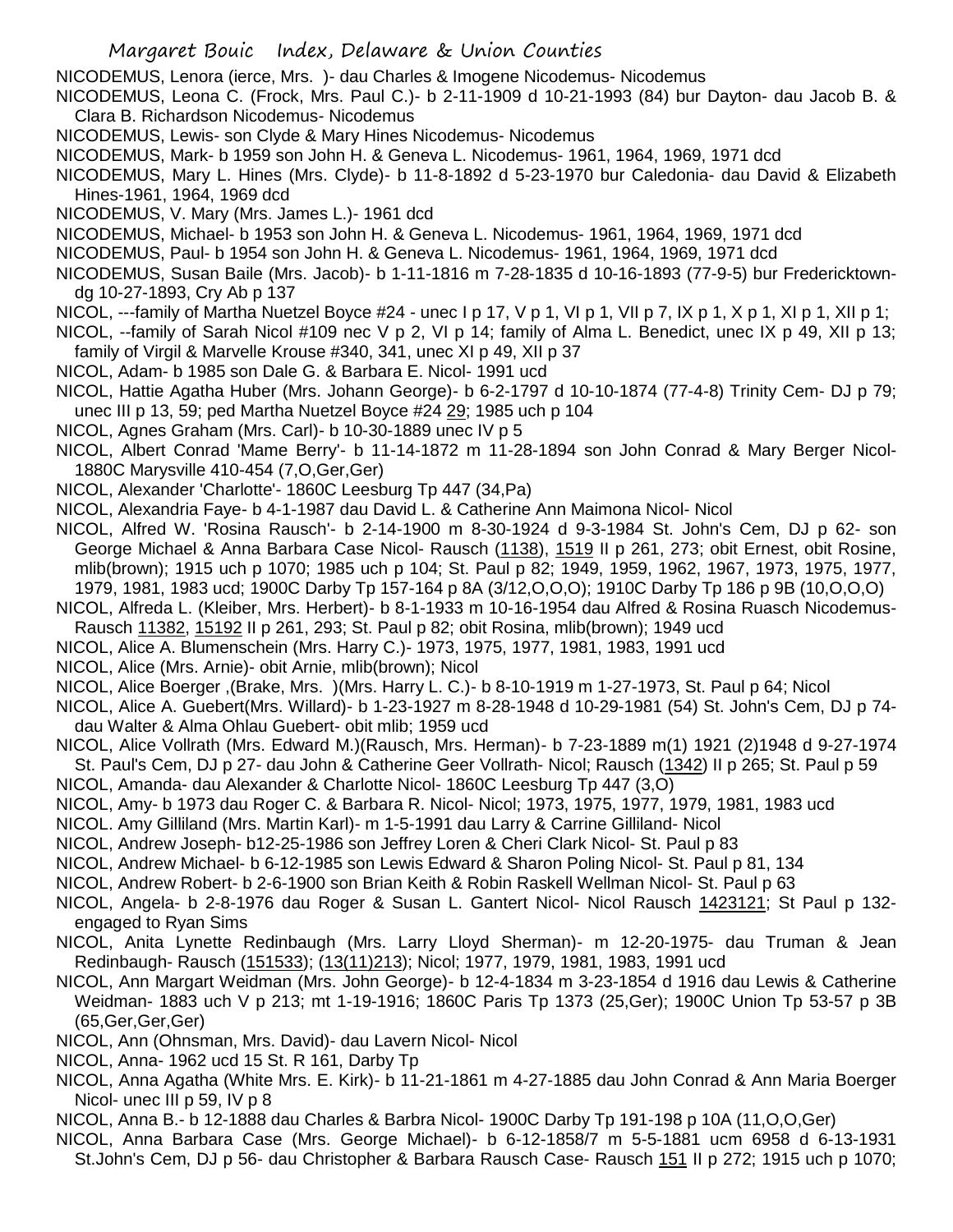1985 uch p 104; 1900C Darby Tp 157-164 p8A (42,O,Ger,O); 1910C Darby Tp 186 p 9B (52,O,Ger,O) m 24y, 10 ch, 9 living

NICOL, Anna Barbara (Gaulke, Mrs. Albert)- m 4-19-1894- 1985 uch p 56

- NICOL, Anna Barbara Mayer (Mrs. Lewis J. L.)- b 8-2/3-1884 m 11-15-1913 d 10-21-1967 (83) St. John's Cem- dau Christian & Mary Rausch Mayer- Rausch 1423, II p 269; 1959, 1962, 1967 ucd; Nicol
- NICOL, Anna Barbara (Moder, Mrs. William P.)- Nicol
- NICOL, Anna Barbara Rausch (Mrs. Conrad)- b 6-28-1872 m 3-30-1891 d 6-3-1963 St.John's Cem, DJ p 65 dau Casper & Dorothea Bunsold Rausch- Rausch (193) II p 280; St. Paul p 54; 1900C Darby Tp 126-132 p 6B (27,O,O,O) m 9y, 3 ch, 2 liv
- NICOL, Anna Barbara Rausch (Mrs. John L.)- b 3-6-1876 m 1896 d 1949 dau Philip & Barbara Goesz Rausch-Rausch 13(11) II p 267; Nicol; 1900C Darby Tp 184-193 p 9B (24,O,Md,O) m 4y, 1 ch
- NICOL, Anna Barbara Scheiderer (Mrs. George John)- b 12-20-1888 m 1910 d 5-17-1977 dau Conrad & Barbara Mader Nicol- Nicol
- NICOL, Anna Catharina- b 8-19-1858 d 12-20-1865 (7-4-1) Trinity Cem, DJ p 78 dau George Michael & M. E. Nicol
- NICOL, Anna Barbara (Gaulke, Mrs. Albert Heinrich August)- b 1-12-1872 m 4-19-1894 d 3-31-1917- St. Paul p 34
- NICOL, Anna Barbara (Kleiber, Mrs. Fred Herbert)- b 12-9-1923 m 4-1-1945 dau August & Minna Hubman Nicol- Rausch 15182. III p 293: Nicol
- NICOL, Anna B. (Mrs. John G.)- b 8-1853 1900C Paris Tp 27 p 2B (46,O,Ger,Ger) m 22y, 6 ch
- NICOL, Anna Christine (Trapp, Mrs. Johann George)- b 2-12-1856/5 m 2-25-1875 ucm 5649 d 1920- dau John George & Ann Margaret Weidman Nicol- 1883 uch V p 1147, 213; 1915 uch p 683; mt 3 p 10; ped Marthe Nuetzel Boyce #24 7; unec III p 13; 1985 uch p 139; 1860C Paris Tp 1375 (5,O); 1870C Union tp 96-95 p 13 (16,O)
- NICOL, Anna Elizabeth Noelp (Mrs John M.)- m 12-4-1901 dau Martin & Ann Weaver Noelp- 1915 uch p 982
- NICOL, Anna Elizabeth (Nicol, Mrs. Ernest C.)- b 11-29-1890 m 4-27-1913 d 1-27-1987 (96) St. John Cemdau George & Katherine Dellinger Nicol- Nicol; obit Ernest, mlib(brown); 1949, 1959, 1962, 1967, 1973, 1975, 1981, 1983 ucd
- NICOL, Anna Fladt (Mrs. Lewis H.)- Nicol; 1949, 1959, 1971 ucd
- NICOL, Anna- b 7-1895 dau George & Mgdalena Rausch Nicol- 1900C Union Tp 99-103 p 5B(4,O,O,O)
- NICOL, Anna H. (Mrs. Lewis J.)- b 1893 St. John's Cem, Dj p 73; 1973, 1975 ucd Taylor Ave, Marysville
- NICOL, Anna (Mrs. John)- b 1876 d 1949 St. John's Cem, DJ p 71; 1949 ucd
- NICOL, Anna- dau John Conrad & Mary Berger Nicol- 1880C Paris Tp 410-454 (18,O,Ger,Ger)
- NICOL, Anna- dau John Leonard & Sophia Hecht Nicol- 1880C Darby Tp 98 p 292C (6,O,Ger,Ger)
- NICOL, Anna Katherine (Scheiderer, Mrs. Pearl)- m 4-1936 dau Charles & Lillie Ann Fox Nicol- 1915 uch p 697; obit Charles, mlib
- NICOL, Anna (Kleiber, Mrs. Frederick- dau George & Catherine Doellinger Nicol- obit Catherine, mlib; Nicol; Kleiber; 1985 uch p 104
- NICOL, Anna L. b 3-6-1870 d 4-3-1910 Trinity Cem- D p 84
- NICOL, Anna Louise Nicol (Mrs. Bradley Wayne)(Ohnsman, Mrs. David Charles)- m 9-19-1981 m 10-15-1988 dau Lavern & Thelma Scheiderer Nicol- Rausch 11922, 14182; Nicol
- NICOL, Anna Margaret (Beach, Mrs. Andrrew)- b 5-31-1871 m 1893 d 1-28-1963 dau George & Katharine Doellinger Nicol- Beach; Nicol; 1880C Darby Tp 103 p 242C (5,O,Ger,Ger)
- NICOL, Anna M. (Bietsch, Mrs. Philipp A.)- b 1-39-1862 d 7-1-1905 St. John's Cem, DJ p 58
- NICOL, Anna M.- dau Conrad & Magdalena Nicol- 1860C Darby Tp 285-286 (2/12,O)
- NICOL, Anna Margaret Weidman (Mrs. John George)- b 12-4-1834 m 3-23-1854 d 1916 dau Lewis & Catherine Weidman- 1883 uch V p 213; 1985 uch p 139; mt 1-19-1916; 1860C Paris Tp 1373 (25,Ger); 1900C Union Tp 53-57 p 3B (65,Ger,Ger,Ger)
- NICOL, Anna Margaretha (Blumenschein, Mrs. Peter)- b 1-23-1879 d 3-27-1965 dau John George & Barbara Scheiderer Nicol- Nicol
- NICOL, Anna Maria Margaretha (Scheiderer, Mrs. Zachariah)- b 10-13-1879 m 2-17-1898 d 3-16-1951 St. Paul p 147
- NICOL, Anna Marie Mary (Kleiber, Mrs. Louis)- b 8-25-1888 m 4-21-1912 d 1-30-1983 (94) St. John's Cemdau George & Kathryn Doellinger Nicol- Nicol
- NICOL, Anna Mary (Case, Mrs. John George)- b 1-11-1863 m 4-16-1885 d 9-25-1934 dau Conrad & Mary M. Nicol- Rausch (152) II p 273; 1900C Union Tp 38-41 p 2B (37,O,Ger,Ger) wid, 3 ch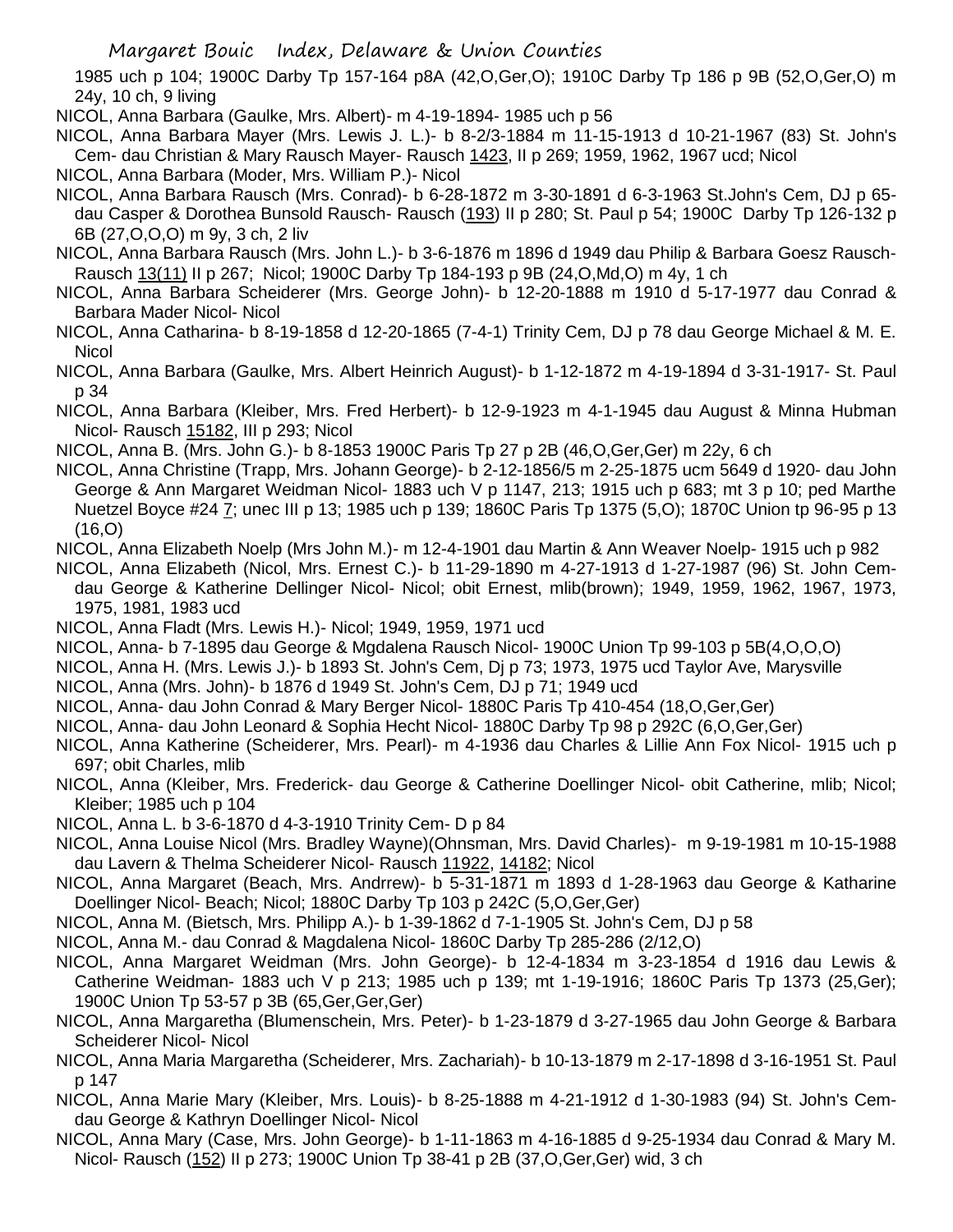NICOL, Anna Matilda (Vollrath, Mrs. Martin)- b 4-24-1893 m 11-25-1915 d 6-30-1992 (99) St. John's Cem- dau John & Anna Barbara Scheiderer Nicol- Nicol

- NICOL, Anna Miar- b 4-18-1860 d 4-10-1862 (1-11-22) Trinity Cem, DJ p 79
- NICOL, Anna M. (Mrs. John C.)- 1900C Marysville 155 p 9A (66,Ger,Ger,Ger) m 47y
- NICOL, Anna M. M.- b 10-1879 dau John L. & Marguerite Nicol- 1880C Paris Tp 70-84 p 47 (8/12,O,O,O)
- NICOL, Anna (Rausch, Mrs. Michael"Mike")- b 10-24-1873 d 1-10-1960 St. Paul p 132; Nicol; Rausch (139) II p 267; 1985 uch p 77
- NICOL, Anna R. (Mrs. Norbert)- 1973, 1975 ucd
- NICOL, Anne S.- dau Martin & Elizabeth Nicol- 1880C Darby Tp 102 p 242C (5,O,Ger,Ger)
- NICOL, Anthony Lloyd- b 8-7-1970 son Lloyd Nicol- Nicol
- NICOL, Anthony Scott- son Marvin & Ruth Burns Nicol- Nicol; St. Paul p 18, 87; 1975 ucd- engaged to Tiffany Dawn Hall
- NICOL, Arcada- 1870C Darby tp 50-43 p 7 (74,Ger)
- NICOL, Arnie 'Alice'- d 3-12-1972 (65) bur Texas- Nicol; obit mlib(brown)
- NICOL, Arnold- son John Christian & Magdalena Streng Nicol- Nicol; 1910C Daby Tp 127 p 6B (4,O,O,O)
- NICOL, Aubrey Lynn- b 2-28-1989 ch Michael Wayne & Jenny Weiser p = St. Paul 146
- NICOL, Audrey Louise (Walters, Mrs. James Franklin)- b 9-30-1946 m 8-5-1972 dau Ralph M. F. & Emma Blumenschein Nicol- Rausch 151521 III p 292; 1949, 1959, 1962, 1967 ucd
- NICOL, August John Philipp 'Ida Caroline "Edith"Gaulke'- b 3-16-1893 m 6-13-1920 d 12-14-1931 St. Paul's Cem, DJ p 28- son George & Katherine Rausch Nicol- Nicol; St. Paul p 34, 65; Rausch 1912 II p 280; 1985 uch p 56; 1900C Darby Tp 105-111 p 5B (7,O,O,O); 1910C Darby Tp 186 p 9B (12,O,O,O); 1949, 1962, 1971, 1975 ucd
- NICOL, August J. 'Minna Hubman'- b 7-29-1897 m 4-14-1920 son George Michael & Anna Barbara Case Nicol- Rausch 1518 II p 273; 1915 uch p 1070; 1985 uch p 77; obit Ernest, mlib(brown); 1959, 1967, 1973, 1977, 1979, 1981, 1983 ucd
- NICOL, Augusta (Mrs. George)- 1850C Darby Tp 1640-1660 p 243 (52,Ger); unec VI p 29
- NICOL, Austin Jordan- b 4-15-1998 son David Rambert & Stacie Marie Middlesworth Nicol- Nicol
- NICOL, B. (Mrs. C.)- Trinity Cem DJ p 77 death of infant son 4-3-1877
- NICOL, Bailey Janae- b 9-21-1991 dau Brian Harold & Dawna Gay Maxwell Nicol- St. Paul p 123, 125; Nicol
- NICOL, Barbara Ann Schmidt (Mrs. Leland W.)- b 8-24-1933 m 4-20-1952 Rausch (19122) III p 306; St. Paul p 35; 1959, 1962, 1971, 1975, 1977, 1979, 1981, 1983, 1991 ucd
- NICOL, Barbara Graham b 5-24-1916 d 5-26-1916 dau Carl & Agnes Graham Nicol- unec IV p 5
- NICOL, Barbara E. (Mrs. Dale G.)- 1991 ucd
- NICOL, Barbara (Mrs. Lewis J. L.)- b 1884 d 1967 St. John's Cem, DJ p 56
- NICOL, Barbara- dau Martin & Elisabeth Nicol- 1880C Darby Tp 102 p 242C (9,O,Ger,Ger)
- NICOL, Barbara (Mrs. Michael)- 1880C Paris Tp 119-134 p 53 (23,O,Ger,Ger)
- NICOL, Barbara M. (Mrs. John N.)- 1910C Darby Tp 188 p 9B (54,O,Ger,Ger) m 31y, 3 ch
- NICOL, Barbara Moder/Mader (Mrs. Charles)- b 4-1853 m 4-6-1875 ucm 5674 d 1921 St. Johns Cem, DJ p 68; mt 3 p 11 -dau Wolf & Cathern Moder- 1880C Darby Tp 76 (25,O,O,O); 1900C Darby Tp 191-198 p 10A (47,Ger,Ger,Ger) m 25y 5 ch; to US 1857
- NICOL, Barbara (Moder, Mrs. )- dau George & Catherine Doellinger Nicol- obit Catherine, mlib; obit George Wm. mlib; Nicol; 1880C Darby Tp 103 p 242C (2,O,Ger,Ger)- 1900C Paris Tp 41 p 3B (22,O,O,O)
- NICOL, Barbara Reiley (Mrs. Roger C.)- Nicol; unec XVI p 2; 1973, 1975, 1977, 1979, 1981, 1983, 1991 ucd NICOL, Barbara (Mrs. Leland)- Nicol
- NICOL, Anna Barbara Scheiderer (Mrs. John George)- b 1853 m 4-4-1878 ucm 6242 d 1923 St. John's Cem, DJ p 62- dau John N. & Eva Schroll Scheiderer- 1883 uch V p 256; obit Charles J. mlib(brown)
- NICOL, Barbara Schoenleb (Mrs. John Andrew) (or Mrs. Mohn Michael?) Nicol
- NICOL, Margaretta Barbara Shalip (Mrs. John Michael)- m 6-10-1878 ucm 6273 dau John & Margaret Six Shalip- 1915 uch p 981
- NICOL, Beatrice Morse (Mrs. Paul Frederick)- m 9-8-1973 dau Walter & Beatrice Williams Morse- Rausch (151522; 1985 uch p 100; 1975, 1977, 1979, 1981 ucd
- NICOL, Benjamin Lewis- b 9-14-1982 son Lewis Edward & Sharon Poling Nicol- St. Paul p 81, 134
- NICOL, Bernett (Blumenschein, Mrs. )- dau Edward & Alice Vollrath Nicol- Nicol
- NICOL, Bernette (Blumenschein, Mrs. Lawrence)- b 11-28-1915 m 5-7-1939 d 6-25-1975 dau Edward & Alice Vollrath Nicol- Rausch 13422 II p 265; St. Paul p 59
- NICOL, Bernette Kleiber (Mrs. Loren L.)- b 7-15-1935 m 2-9-1957 dau Walter & Laura Rausch Kleiber- Rausch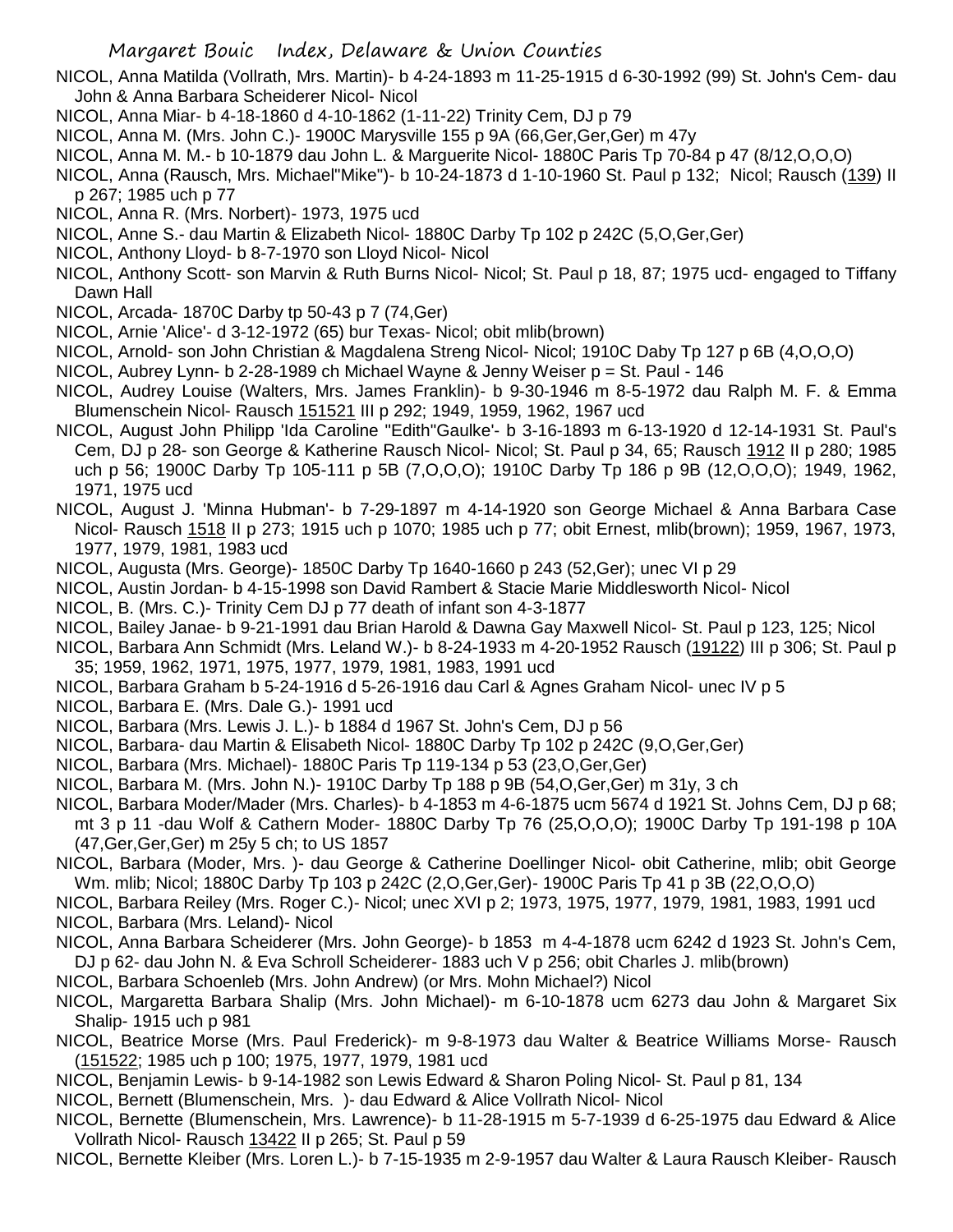11393, (13(11)14) II p 261, III p 261, 277; Nicol; 1959, 1962, 1971, 1975, 1977, 1979, 1981, 1983, 1991 ucd NICOL, Bernette (Woods, Mrs. Ralph)- b 2-12-1928 m 4-30-1950 dau August & Ida Gaulke Nicol- Rausch 19123 II p 280, III p 307; St. Paul p 35, 65

- NICOL, Bernice (Eickemeyer, Mrs. Robert)- dau George William & Elizabeth Kleiber Nicol- Nicol; obit George Wm, mlib; obit Elizabeth, mlib
- NICOL, Bertha A. (Gaulke, Mrs. Walter G.)- b 5-16-1906 m 8-14-1938 d 8-1-1985 St. Paul p 35; 1985 uch p 56
- NICOL, Bertha Catherine M.- b 10-30-1893 d 12-15-1896 St. John's Cem, DJ p 65- dau Conrad & Anna B. Rausch Nicol- St. Paul p 54
- NICOL, Bertha Emma Lillie Gaulke (Mrs.Otto)- b 10-4-1908 m 8-5-1928 dau Albert Heinrich August & Anna Barbara Nicol Gaulke- St. Paul p 37, 68; Rausch (1919) II p 280
- NICOL, Betty Gase (Mrs. Harold C. M.)- m 2-10-1946 Nicol; 1962, 1967 ucd
- NICOL, Betty Lou Rogers (Mrs. Ralph F. E.)- b 12-21-1922 m 6-30-1945 d 11-24-1996 (73) Greenlawn Cem, Columbus- dau Joseph C. & Marie Feigley Rogers- Nicol; Rausch (14231) III p 282; Marysville p 37; 1949, 1959, 1962, 1967, 1971, 1973, 1977, 1979, 1991 ucd
- NICOL, Betty L. Warner (Mrs. Milton)- b 5-6-1928 m 4-1949- Rausch (13(11)12) III p 277; Nicol; 1959, 1962, 1967, 1971, 1975, 1977, 1979, 1981 ucd
- NICOL, Beverly Jean Walz (Mrs. Rodney L.)(Evans, Mrs. Edward)- m 5-5-1984 dau Luther Walz; Rausch (13(11)53); Nicol; 1971. 1973, 1975, 1977, 1979 ucd
- NICOL, Bill- 1981, 1983 ucd
- NICOL, Billie- b 1954 ch Leland & Barbara Nicol- 1962, 1971 ucd
- NICOL, Bonnie Lou (Niermann, Mrs. Rev. Stephen J.)- b 5-26-1960 dau Lloyd E. & Marilyn Hubmann Nicol-Rausch 151554 III p 293, 13(11)244; 1985 uch p 105; 1971, 1973, 1977, 1979 ucd
- NICOL, Bradley Eugene- b 8-5-1980 son Frederick Louis Russell & Kathryn Jean Poline Nicol- Rausch 1515342, 13(11)2142; Graham 18164332, 14534332; Bouic 1364332; Hamilton 1534332
- NICOL, Brenda Florence (Risacher, Mrs. James)- b 12-22-1953 dau Milton M. & Betty L. Warner Nicol- Nicol; Rausch 13(11)123 III p 277; 1959(5), 1962, 1967, 1971 ucd
- NICOL, Brian Harold 'Dawna Gay Maxwell'- b 11-16-1963 m 9-20-1986 son Donald Fred & Karen Ann Rausch Nicol- Rausch 118(10)1, 14(10)51 Nicol; St. Paul p 123, 125
- NICOL, Brian- b 11-16-1963 son Harold & Harriet Loschky Nicol- Loschky; Nicol
- NICOL, Brian Keith 'Robin Rashell Wellman'- b 4-20-1958 m 6-20-1981 dau George & Jean Hamilton Nicol-Rausch 134434 III p 271; St Paul p 63
- NICOL, Brianne Rachelle- b 4-18-1988 dau Brian Harold & Dawna Gay Maxwell Nicol- St. Paul p 123, 125
- NICOL, Brooke Marie- b 7-18-1991 dau Terry R. & Paula Joyce Schacherbauer Nicol- Nicol
- NICOL, Burnette Magdalena Hegenderfer (Mrs. Herbert John Conrad)- b 7-26-1920 m 11-28-1946 Oakdale Cem II p 106 (H-RJ-7)- St. Paul p 58; Rausch (11416), (13416) III p 261, 270
- NICOL, C. (Mrs. M.)- mother of A. Margaretha- Trinity Cem, DJ p 78
- NICOL, Carl 'Agnes Graham'- unec IV p 8
- NICOL, Carl- son Frank & Emma Scheiderer Nicol- Nicol
- NICOL, Carl- brother John Leonard Nicol- 1915 uch p 981
- NICOL, Carl M. R. 'Esther Schwartzkopf'- b 1-26-1917 m 1-5-1941 son Martin & Margaret Kleiber Nicol- obit Margaret, mlib(brown); Rausch 15161 II p 273, III p 293' 1949 ucd
- NICOL, Carol (Tillman, Mrs. Richard Warner)- m 8-7-1966 dau Harry & Elverna Thiergartner Nicol- Rausch 151622, 134522 III p 293; St. Paul p 64; obit Elverna, mlib(brown) 1949, 1959(14), 1962 ucd
- NICOL, Carole Ann (Alexander, Mrs. Dr. James Thomas)- m 6-22-1974 dau Harold C. & Betty Geer Nicol-Nicol; 1967 ucd
- NICOL, Carlton 'Ruth Ann Stalmaker'- son Frieda A. Nicol- Nicol; Rausch 11971 III p 268
- NICOL, Carly Anne- b 4-30-1987 dau Daniel Eugene & Diane Louise Hoover Nicol- St. Paul p 58; Nicol
- NICOL, Carol 'Ciera'- 1991 ucd
- NICOL, Carol (Mrs. Gerald F.)- 1975 ucd
- NICOL, Carol- dau Harold & Betty G. Nicol- 1962 ucd (12)
- NICOL, Carol (Mrs. Joe)- 1991 ucd
- NICOL, Carol Payne (Mrs. Michael Wayne)- b 10-9-1959 m 8-13-1985 St. Paul p 146
- NICOL, Carol (Tillman, Mrs. Richard)- dau Harry L. C. & Elverna Theirgartner Nicol- Nicol
- NICOL, Caroline- dau Martin & Elizabeth Depp Nicol- 1870C Darby Tp 24-22 p 34 (10,O)
- NICOL, Caroline M. Lake (Kennedy, Mrs. )(Mrs. Gerald E.)- obit Gerald E., mlib(brown); 1967, 1971, 1973 ucd
- NICOL, Caroline Rausch (Mrs. G. Leonard) -b 4-23-1882 m 10-8-1903 d 11-25-1951 St. John's Cem, DJ p 65-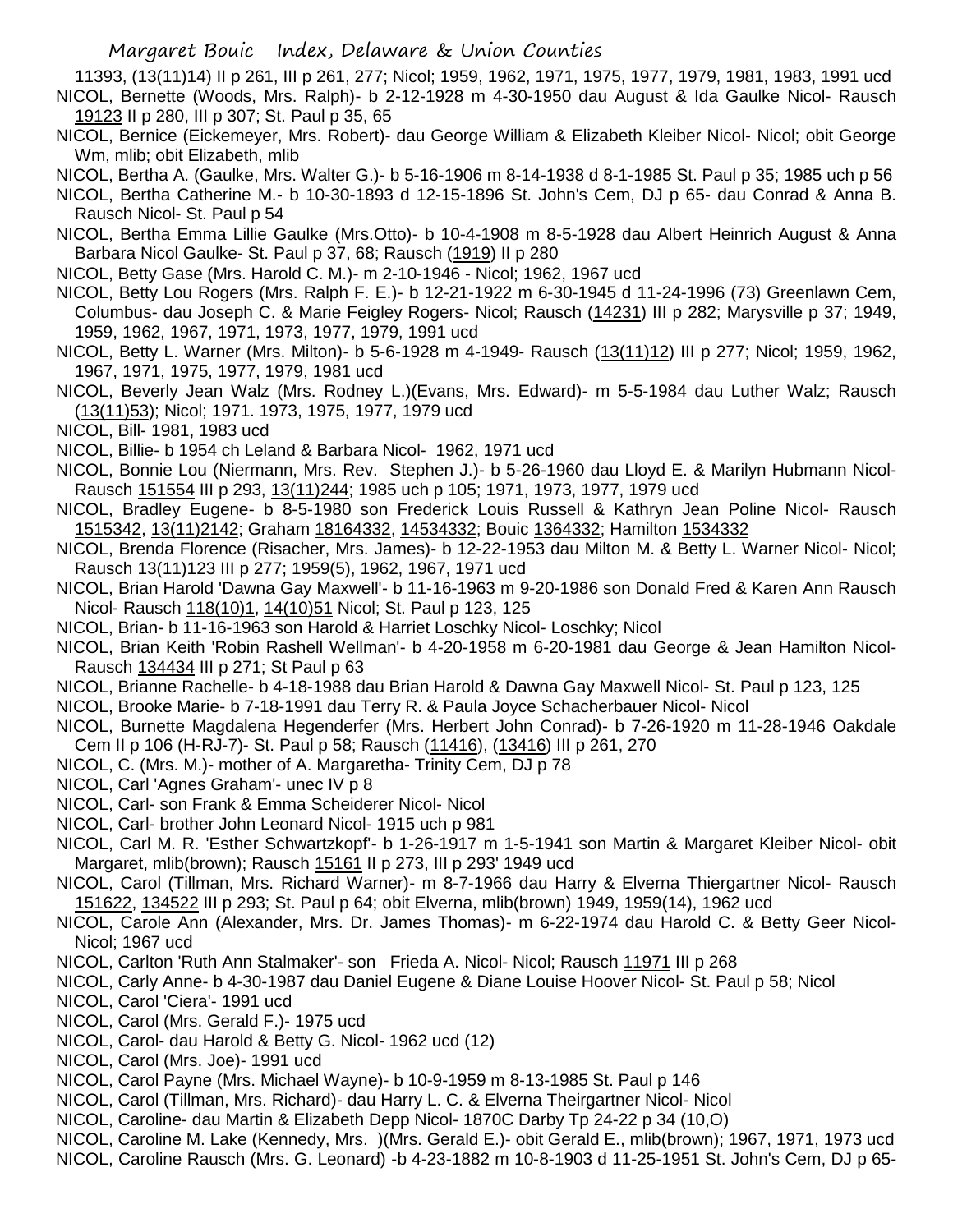dau Philip & Barbara Goesz Rausch- Raisch 13(13)II p 267; obit, mlib; 1910C Darby Tp 138 p 7A (28,O,Ger,Ger) m 7y 3 ch; Nicol

- NICOL, Caroline (Scheiderer, Mrs. Gottlieb)- see Rausch 1336
- NICOL, Carolyn- b 3-15-1961 adopted dau Ludlow H. C. & Gertrude Scheidereer Nicol- Rausch 193111 III p 308; St. Paul p 39, 54; 1967, 1971, 1975, 1088. 1080. 1091 ivf
- NICOL, Carrie- b 3-19-1864 dau John Conrad & Mary Berger Nicol- unec III p 59; 1880C Paris Tp 410-454 p 31 (16,O,Ger,Ger)
- NICOL, Carrie Louise (Roehr, Mrs. Benjamin Franklin)- unec IV p 5
- NICOL, Casper 'Louise Marie Rausch'- b 3-15-1884 m 1-20-1907 d 1922 St. Paul's Cem, DJ p 27- son George & Lena Rausch Nicol- Rausch 1341; (1141) II p 261, 265, III p 261; St. Paul p 57; 1915 uch p 791, 796; 1985 uch p 141; 1900C Union Tp 99-103 p 5B (16,O,O,O)
- NICOL, Catherine Ann Maimona (Mrs. David Lynn)- m 5-17-1980 dau Andrew & Dorothy Maimona- Nicol; Maimona
- NICOL, Catherine (Burns/Born, Mrs. John George)- b 10-9-1867 m 12-3-1899 d 4-11-1960 dau John George & Anna Margaret Weidman Nicol- Burns; unec XIII p 4; St. Paul p 23; 1870C Union T p 96-95 p 13 (2,O)
- NICOL, Catherine Danger (Mrs. George)- 1915 uch p 1070
- NICOL, Catherine Doellinger (Mrs.George)- b 1-28-1852 m 4-18-1870 d 11-7-1936 (84-9-10) Trinity Cem, DJ p 77- dau Carl & Margaret Blumenschein Doellinger- obit, mlib; 1870C Darby Tp 2621 p 4 (18,O); 1880C Darby Tp 103 p 242C (28,O,Ger,Ger); 1900C Paris Tp 41 p 3B (52,O,Ger,Ger)(B1-1848)
- NICOL, Catherine- dau George M. & Mary Nicol- 1860C Marysville 1366 (3,O)
- NICOL, Catherine Weinlein (Mrs. Ernest M. C.)- b 8-2-1890 m 1914 d 5-23-1962 St. Paul's Cem- dau Jacob & Mary Brodcorb Weinlein- 1915 uch p 796; Rausch (1343) II p 265, III p 270
- NICOL, Chad Michael- b 2-16-1981 son Dennis & Elsie Cornell Nicol- St. Paul p 61; Nicol
- NICOL, Charles- Marysville p 61 Mrs.Charles- unec VII p 27
- NICOL, Charles 'Barbara Mader'- b 8-1850 m 4-6-1875 ucm 5674 d 1919 St. John/s Cem, DJ p 68; mt 3 p 11; 1880C Darby Tp 76 (29,O,Ger,Ger); 1900C Darby Tp 191-198 p 10A (49,O,Ger,Ger)- m 25y
- NICOL, Charles C. 'Elizabeth Louise Conrad'- b 1-29-1875 m 6-20-1906 d 12-11-1952 Oakdale Cem II p 71 (H-R6-2)- Nicol
- NICOL, Charles C.- son John George & Anna Margaret Weidman Nicol- 1883 uch V p 213, 227; mt 1-19-1916; 1880C Union Tp 146 p 24 (5,O,Baden,Baden); 1900C Union Tp 53-57 p 3B (25,O,Ger,Ger)
- NICOL, Charley E.- b 5-1888 son George M. & Anna B. Nicol- 1900C Darby Tp 157-164 p 8A (12,O,O,O)
- NICOL, Charles- son George & Augusta Nicol- 1850C Darby Tp 1640-1660 p 243 (20,Ger); uca p 35; unec VI p 29
- NICOL, Charles- b 2-1887 son John G. & Ann B. Nicol- 1900C Paris Tp 27 p 2B (13,O,O,O)
- NICOL, Charles J. 'Margaret B. Rausch'- b 1-16-1887 m 1913 d 7-9-1970 St. John's Cem, DJ 73- son John George & Barnata Scheiderer Nicol- Nicol; Rausch (1313); obit mlib(brown), obit Margaret, mlib(brown); 1949, 1959, 1962, 1967 ucd
- NICOL, Charles- son John Leonard & Margaret Starr Nicol- 1915 uch p 981; 1860C Paris Tp 1380 (10,O); 1870C Paris Tp 234-240 p 32 (19,O)
- NICOL, Charles 'Lillie Ann Fox'- b 6-4-1880 m 11-8-1906 d 4-29-1959 Oakdale Cem II p 90 (H-R21-1)- son George & Katherine Doellinger Nicol- Nicol; obit,mlib; obit Catherine, mlib; obit John G., mlib; 1880C Darby Tp 103 p 242C (1/12,O,Ger,Ger) 1949 ucd
- NICOL, Charlotte (Mrs. Alexander)- 1860C Leesburg Tp 447 (34,O)
- NICOL, Charlyn Byers (Mrs. Edward L.)- m 8-21-1961 dau Charles Byers- Nicol
- NICOL, Cheri Lynn Clark (Mrs. Jeffrey Loren)- b 12-4-1959 m 8-7-1982 St Paul p 83; 1991 ucd; Nicol
- NICOL, Cheryl (Alexander, Mrs. John)- b 9-9-1947 m 12-4-1970- dau Leroy & Clarice Rausch Nicol- Rausch 118115, 162315 III p 263, 295; obit Leroy W. J., St.Paul p 126; 1985 uch p 5; 1949, 1959, 1971 ucd
- NICOL, Cheryl Ann (Morris, Mrs. Jeffrey Lee)- b 11-17-1958 m 5-9-198- dau Carlton & RuthAnn Stalnaker Nicol- Rausch 119712 III p 267; Nicol
- NICOL, Chrissy (Overburg, Mrs. W. R.)- dau Ralph J. & Lillie Hoffman Nicol- Nicol
- NICOL, John Christian 'Magdalina "Lena R." Streng'- b 6-1878 d 1956 St. John;s Cem, DJ p 67- Nicol; 1900C Darby Tp 111-117 p 5B (21,O,Ger,O) m 2y; 1910C Darby Tp 127 p 6B (31,O,Ger,Ger) m 12 y
- NICOL, Christine E. Michaelis (Mrs. Wilbur Otto Henry)- b 1-1-1912 m 1938 Oakdale Cem II p 107 9H-RL-10) Rausch (11414), (13414) II p 261, 265; St. Paul p 58; 1949, 1959, 1962, 1971 ucd
- NICOL, Christine L.L. (Vollrath, Mrs. Clarence)- b 1-19-1918 m 1-8-1939 d 1-15-1998 (79) dau Ernest C. & Anna Elizabeth Nicol Nicol- Nicol; Rausch 15143 II p 273, III p 292; obit Ernest, mlib(brown)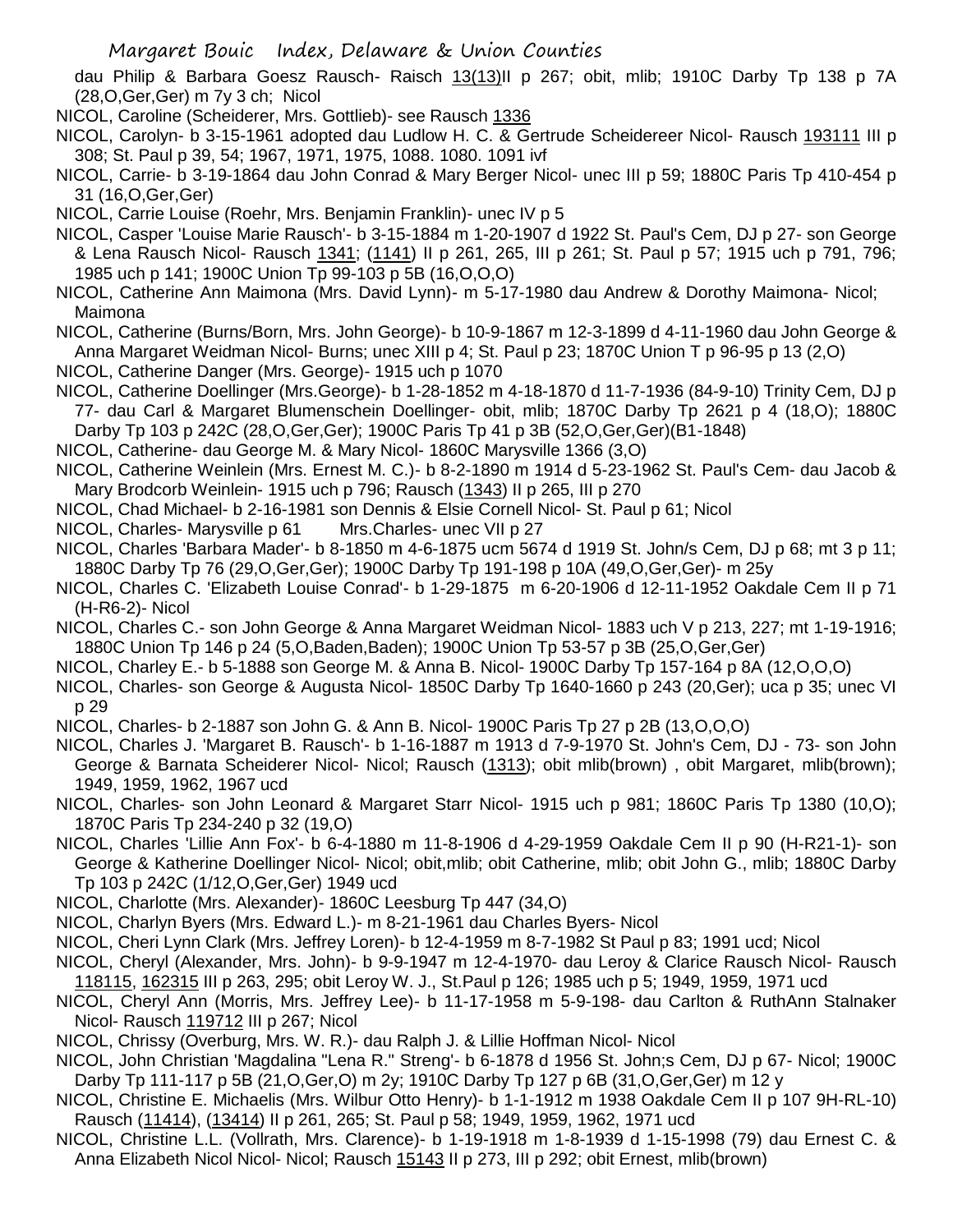# NICOL,

- NICOL, Christopher C. 'Clara Magdalene'- b 3-7-1886 d 4-17-1969 Trinity Cem, DJ p 84- son George & Katherine Doellinger Nicol- Rausch (1512) II p 273; Beach; obit John G., mlib; obit, mlib(brown); 1949, 1959, 1962 ucd; 1900C Paris Tp 41 p 3B (14,O,O,O)
- NICOL, Christopher G. 'Elenora Kleiber'- b 6-24-1890 m 1-7-1917 d 6-30-1985 St. John Cem. DJ p 55 son George Michael & Anna Barbara Gase Nicol- Rausch 1515 II p 273; obit charles, mlib; obit George Wm. mlib; obit Ernest, mlib(brown); obit Elenora, mlib(brown); 1985 uch p 104 1949, 1959, 1962, 1967, 1971, 1973 ucd; 1915 uch p 1070; 1910C Darby Tp 186 p 9B (20,O,O,O)
- NICOL, Christopheer George- b 1-31-1978 son Larry Lloyd Sherman & Anita Lynette Redinbaugh Nicol-Rausch 1515321
- NICOL, Christopher Lee- b 12-24-1982 son Gary Alan & Cynthia June Phillips Nicol- St. Paul p 129
- NICOL, Christopher 'Lena Streng'- 1985 uch p 136
- NICOL, Ciera (Mrs. Carol)- 1991 ucd
- NICOL, Ciera Michelle- b 11-7-1986 dau Michael Waune &\* Carol Payne Nicol- St. Paul p 146
- NICOL, Cindy Lou (Brake, Mrs. Larry Alan)- b 11-11-1957 m 9-7-1979 dau George William & Nina May Jewell Nicol- Nicol; Rausch 151(10)31 II p 294; 1959, 1967, 1971, 1973, 1975, 1977 ucd
- NICOL, Clara B. Rausch (Mrs. Edward)- b 10-29-1884 m 1902 d 11-3-1973 St. John's Cem DJ p 71- dau Philip & Rosina Streng Rausch- Rausch 1114 II p 259; obit mlib(brown); 1910C Darby Tp 179 p 9A (25,O,O,O) m 8y, 2 ch
- NICOL, Clara M.- b 4-1884 dau George Michael & Anna Barbara Gase Nicol- 1985 uch p 104; 1900C Darby Tp 157-164 p 8A (16,O,O,O)
- NICOL, Clara Irene Elizabeth- b 9-22-1884 d 9-7-1954 dau W. G. & Ottelia Theolinda Wernle Nicol- unec IV p 5
- NICOL, Clara M. (Boerger, Mrs. Kilian Leonard)- b /85-27-1899 m 12-17-1922 d 1-31-1971- dau George & Katherine Rausch Nicol- Nicol; Rausch 1915, (1483) II p 272, 280, III p 307; St. Paul p 108; 1900C Darby Tp 105-111 p 5B (1,O,O,O)
- NICOL, Clara Magdalene (Mrs. Christopher)- b 2-13-1884 d 5-2-1962 Trinity Cem- DJ p 84- dau George Michael & Anna Barbara Gase Nicol- 1915 uch p 1070; Rausch 1512 II p 272; 1910C Darby Tp 186 p 9B (26,O,O,O); 1949, 1959, 1962; obit Christopher, mlib(brown)
- NICOL, Clara- dau William G. Nicol- obit William G, mlib
- NICOL, Clarence A. 'Mary Jane Foulk'- b 5-28-1899 d 4-1-1965 son John Christian & Magdalena Streng Nicol-Nicol; 1900C Darby Tp 111-117 p 5B (1,O,O,O); 1910C Darby Tp 127 p 6B (11,O,O,L); 1949, 1959, 1962 ucd
- NICOL, Clarice Hulda Theadora Rausch (Mrs. Leroy Walter John)- b 7-27-1918 m 4-9-1939 St.Paul's Cem, DJ p 28- dau August K. & Bertha Rausch Rausch- Rausch 11811, 16231 III p 263, 295; Nicol; obit Leroy W. J. mlib(brown); St. Paul p 125; 1949, 1959, 1962, 1971, 1975, 1977, 1979, 1981, 1983 ucd
- NICOL, Clarrette (Rausch, Mrs. Melvin Edwin Ernest)- b 11-17-1919 m 5-3-1942 dau Charles & Lillia Ann Fox Nicol- Nicol; St. Paul p 71, 84; obit Charles, mlib
- NICOL, Clinton Jeffrey- b 12-11-1989 son Leon Jeffrey "Jeff" & Terri Eaos Nicol- St. Paul p 146
- NICOL, Colleen Lyn McNeamer (Mrs. Mark Alan)- b 8-13-1963 m 11-15-1985 St. Paul p 31, 146
- NICOL, Connie (Mrs. Gene)- Nicol
- NICOL, Connie Lou- b1-10-1952 dau Leo & Erna Fisher Nicol- Rausch 13(11)54 III p 278; 1959, 1962, 1971, 1973 ucd
- NICOL, Connie Sue (Priday, Mrs. Michael)- b 9-15-1959 dau George William & Nina May Jewell Nicol- Nicol; Rausch 151(10)32 III p 294; 1985 uch p 120; 1971, 1975, 1977, 1979, 1981 ucd
- NICOL, Conrad 'Anna B. Rausch'- b 8-3-1867 m 3-30-1891 d 11-11-1928 St. John's Cem, DJ p 65- Rausch (193) II p 280; St. Paul p 54; 1900C Darby Tp 126-132 p 6B (32,O,Ger,Ger) m 9y
- NICOL, Conrad 'Barbara Mader'- Nicol
- NICOL, Conrad Frederick 'Emma. M. Thiergartner'- b 1-24-1880 m 11-28-1912 d 7-2-1951 St. Paul p 125
- NICOL, Conrad- son George & Augusta Nicol- 1850C Darby Tp 1640-1660 p 243 (18,Ger); 1860C Darby Tp 285-286 p 40 (29,Bavaria); unec VI p 29
- NICOL, Conrad- brother John Leonard Nicol- 1915 uch p 981
- NICOL, Conrad- b 7-15-1860 d 5-6-1862 Trinity Cem, DJ p 78- son John & Margaret Nicol- 1860C Darby Tp 352-354 p 50 (1/12,O)
- NICOL, Conrad- son Martin & Elisabeth Nicol- 1870C Darby Tp 24-22 p 34 (2,O); 1880C Darby Tp 102 p 242C (12,O,Ger,Ger0- uc p 35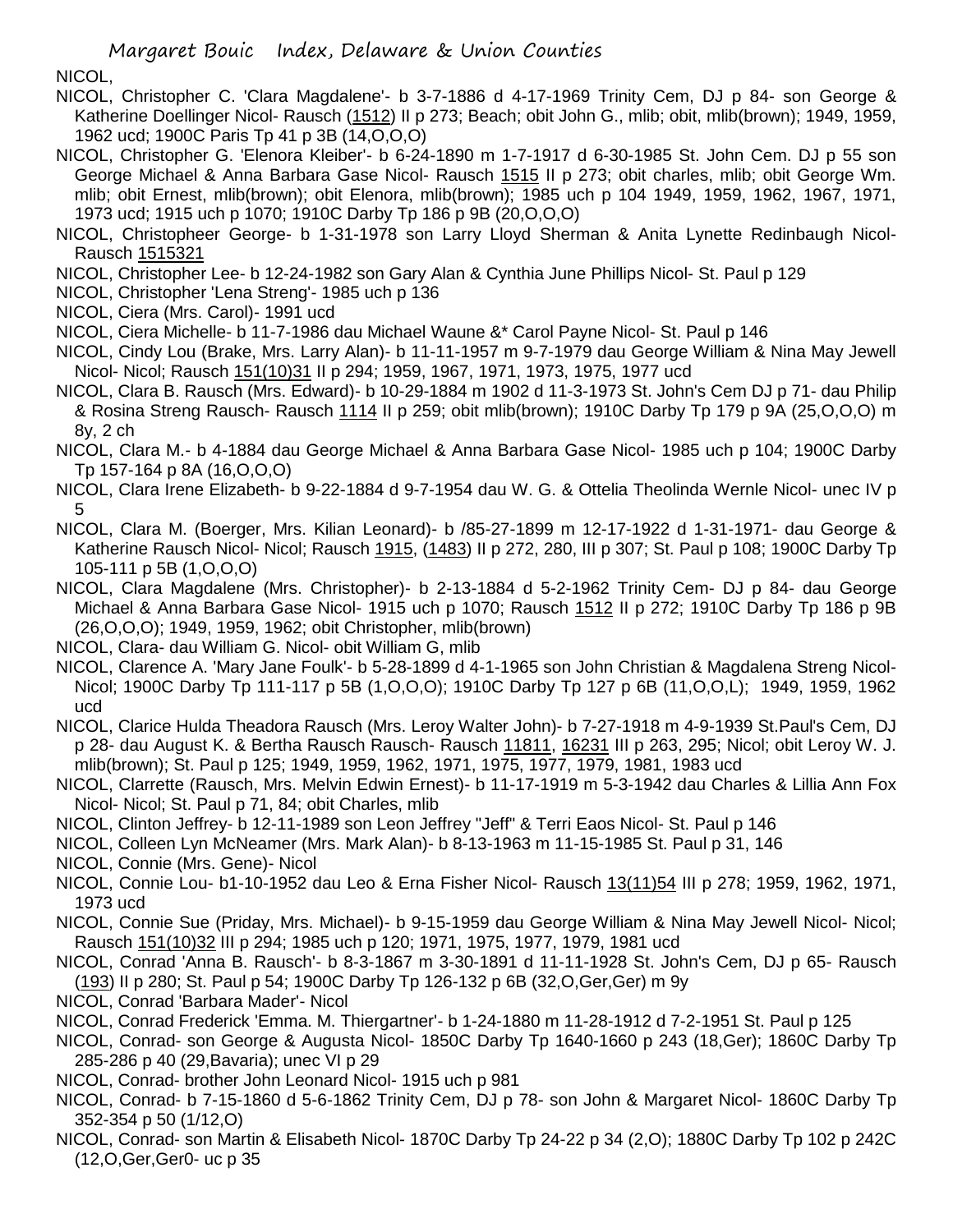NICOL, Conrad 'Mary M.'- 1900C Union Tp 38-41 p 2B (69,Ger,Gr,Ger) m 43y

- NICOL, Constance Mae DeRuse (Mrs. Eugene G. R.)- m 6-14-1964 dau C. D. DeRuse- Rausch (151531) (13(11)211); 1967, 1971, 1975, 1977, 1979, 1981, 1983, 1991 ucd
- NICOL, Cory Matthew- b 5-18-1987 son Brian Keith & Robin Rashell Wellman Nicol- St. Pauyl p 63
- NICOL, Craig- son Kenneth Lee & Donna Marie Golden Nicol- Rausch 1418211, 1192211
- NICOL, Cynthias June Phillip (Mrs. Gary Alan)- b 5-10-1961 m 3-21-1981 St. Paul p 129
- NICOL, Dale G. 'Barbara'- b 1-25-1953 son ralph M. F. & Emma Blumenscheine Nicol- Rausch 151523 II p 292; 1959, 1962, 1967 1971, 1973, 1975, 1977, 1981, 1983, 1991 ucd
- NICKOL, Dallas A.- b 8-1886 son William & ELla M. Nichol- 1900C Leesburg Tp 135-136 p 6B (13,O,Pa,O)
- NICOL, Danelle- b 1985 dau Paul F. Nicol- 1991 ucd+
- NICOL, Daniel Eugene 'Diane L. Hoover'- b 9-29-1952 m 4-7-1974 son Herbert John Conrad & Burnette Magdalena Hegenderfer Nicol- Rausch 114163, 134163 III p 261, 270; St. Paul p 58
- NICOL, Daniel Loren- b 9-10-1989 son Jeffrey Loren Cheri Clark Nicol-St. Paul p 83
- NICOL, Daniele Louise- b 5-30-1985 dau Daniel Eugene & Diane Louise Hoover Nicol- St. Paul p 58
- NICOL, Dannelle Linn- b 5-6-1976 dau Paul Fredrick & Beatrice Morse Nicol- Rausch 151521; 1977, 1979, 1981 ucd
- NICOL, Darlene C. (Humble, Mrs. Ralph W.)- b 7-24-1944 dau Roy G. W. & Irene Blumenschein Nicol- Rausch 13(11)61; III p 278; Nicol; 1949, 1959, 1962, 1967, 1971 ucd
- NICOL, David- son Harold C. M. & Betty Geer Nicol- Nicol; 1962 ucd (14)
- NICOL, David H.'Deborah Ann Johnson'- b 3-5-1951 m 10-28-1972 son Harry L. G. & Elverna Thiergartner Nicol- Nicol; Rausch 1151624, 134524 III p 293; obit Elverna, mlib(brown); 1959, 1962, 1973, 1975, 1977, 1979, 1981, 1983 , 1991 cd
- NICOL, David Paul- b 1-24-1988 son Jerry E. & Ruth Hershberger Nicol- 1991 ucd
- NICOL, David- b 1976 son Kenny Luther & GLoria Ruth Conley- Nicol; St. Paul p 38, 64; 1981, 1983 ucd
- NICOL, David Lynn 'Catherine Ann Maimona'- b 4-25-1955 m 5-17-1980 son Gerald E. & Wanda H. Kierns Nicol- Rausch 162613; 119413 III p 267, 296; obit Gerald E., mlib(brown); 1971, 1973 ucd
- NICOL, David 'Stacie Marie Middlesworth'- son Ken & Gloria Nicol- Nicol
- NICOL, Dawn Marie (Myers, Mrs. Richard Lee)- b 6-22-1965 m 5-6-1989 dau Eugene G. R. & Constance Mae DeRuse Nicol- Rausch 1515311; Nicol; 1967, 1971, 1973, 1975, 1977, 1979, 1981, 1983 ucd
- NICOL, Dawn Marie Myers (Mrs. Eric Konrad Krisopher)- Nicol
- NICOL, Dawna Gay Maxwell (Mrs. Brian Harold)- b 9-28-1963 m 9-20-1936 St Paul p 123, 125
- NICOL, Dean A. 'Kristine K. Horner'- m 4-21-1989 son Sherman H. & Wilda M. Nicol- 1964 dcd (19m); Nicol NICOL, Deb (Mrs. David)- Nicol
- NICOL, Deborah Ann Johnson (Mrs. David H.)- m 10-28-1973 dau Harold E. Johnson- Rausch (151624),(134524) III p 293; 1973, 1975, 1977, 1979, 1981, 1983, 1991 ucd
- NICOL, Deborah Dale (Mrs. Douglas John)- b 8-6-1957 m 11-1-1975 St. Paul p 81, 134; 1977 ucd
- NICOL, Deborah Lee (Wolff, Mrs. Charles)- b 11-9-1957 m 8-15-1976 dau Duane Edward & Marhorie Graham Nicol- Rausch 11141311, 1341311 III p 271, 270; St. Paul p 57
- NICOL, Deborah (Mrs. Milton)- Nicol
- NICOL, Debra- b 1957 dau Robert C. & Dorothy Blumenschein Nicol- 1967 ucd; Blumenschein
- NICOL, Debra Ann (Kleiber, Mrs. Robert M.)- b12-19-1956 m 9-23-1978 dau Leland & Barbara Schmidt Nicol-Rausch 191222, III p 306; St. Paul p 35, 49, 65, 99; 1959, 1962, 1971, 1975 ucd
- NICOL, Deloris- dau Harry & Leah Nicol- 1949 ucd
- NICOL, Denise Ann (Commings, Mrs. Donald J.)- b 10-10-1963 m 3-21-1992 dau Leland Walter & Barbara Ann Schmidt Nicol- Nicol; St. Paul p 35, 49, 65, 99; 1967, 1971, 19765, 1979, 1981 ucd
- NICOL, Dennis 'Elsie Cornell'- b 1-16-1951 m 5-10-1980 son Lester C. & Veda Lucas Nicol- Nicol; St. Paul p 61; 1991 ucd
- NICOL, Dennis Keith 'Pamela Sue Snider''Elsie Lu Ann Stepp' m 6-19-1971 (2) 5-10-1980 Rauasch 134334 III p 271
- NICOL, Dennis Allen- b 9-12-1959 son Norbert E. F. & Rosine Anna Nicol Nicol- Nicol; Rausch 151814, 13(11)114 III p 277, 293; 1962, 1967, 1971, 1975, 1977, 1979, 1981, 1983, 1991 ucd
- NICOL, Denise Marlene- b 2-7-1980 dau Paul Frederick & Beatrice Morse Nicol- Rausch 1515223; Nicol; 1981, 1991 ucd
- NICOL, Denny- b 1983 son Kevin W. & Kaye Nicol- 1991 ucd
- NICOL, Derek Ryan- b 2-7-1979 son Paul & Beatrice Morse Nicol- Rausch 11515222; 1991 ucd
- NICOL, Derek Truman- b 3-12-1987 son Larry Arthur & Janet Louise Nicol- St. Paul p 25, 39, 55, 92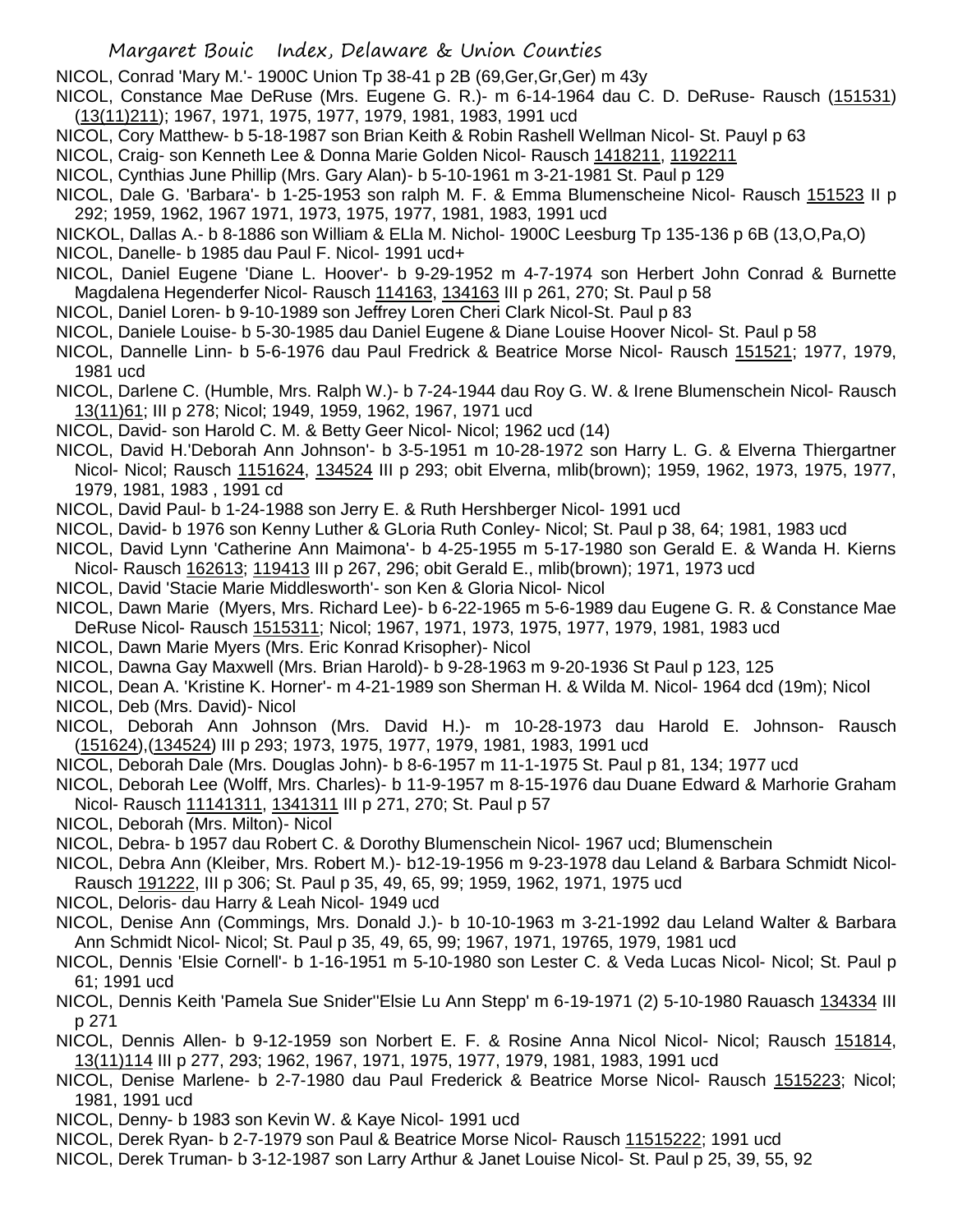NICOL, Diane Louise Hoover (Mrs. Daniel Eugene)- b 11-3-1952 m 4-7-1974 day Kermit C. Hoover- Rausch (134163), (114163); St. Paul p 58

NICOL, Diane Lynn Bumgarner (Mrs. Michael Frederick)- b 5-2-1952 m 6-23-1973 dau Mr. & Mrs. Neil Hamilton- Rausch (114162), (134162); St. Paul p 58

- NICOL, Diane (Wertz, Mrs. Edward A.)- b 10-7-1957 m 8-30-1980 dau Truman Edwin William & Dorothy Burns Nicol- Rausch 193134, 144564; St. Paul p 25, 39, 55, 92; 1959, 1962, 1967, 1971, 1973, 1975, 1977 ucd
- NICOL, Don- usher Harbold-Herron wedding- Longrake p 70
- NICOL, Don 'Karen'- son Harold & Harriet Loschky Nicol- Nicol
- NICOL, Donald- b 1957 son Harold C. M. & Betty G. Nicol- 1967 ucd
- NICOL, Donald A. 'Frieda E. Yoder'- b 7-31-1923 m 10-25-1947 d 10-27-1996 (73) son bur St. John's Cem , DJ p 70- son Lewis J. L. & Anna Barbara Mayer Nicol- Nicol; Rausch 14233 II p 269, III p 282; 1959, 1962, 1971, 1973, 1975, 1977, 1979, 1981, 1983 ucd
- NICOL, Donald Fred 'Karen Ann Rausch'- b 12-21-1941 son H arold John & Harriett Laurene Loschky Nicol-St. Paul p 123, 125; Rausch (14(10)51), (118(10)1 III p 267
- NICOL, Dr. Donna (Meena, Mrs. )- dau Harold C. M. & Betty Geer Nicol- Nicol; 1962 ucd (4)
- NICOL, Donna Marie Dellinger (Mrs. Merrill)- b 8-8-1944 m 6-5-1965 dau Frederick Theodore & Verna Ruth Porschet Dellinger- St. Paul p 117; 1967, 1971, 1973, 1975, 1977, 1979, 1981, 1983, 1991 ucd
- NICOL, Donna Marie Golden (Mrs. Kenneth Lee)- m1-10-1976 dau Francis Golden- Rausch (141821), (119221)
- NICOL, Doris (Atkinson, Mrs. Clair)- b 9-29-1929 m 10-14-1950 dau Otto & Bertha Gaulke Nicol- Rausch 19191 III p 307; St. Paul p 37, 68
- NICOL, Doris Evelyn Rausch (Mrs.Homer)- m 11-7-1940 d 4-24-1988- Oakdale Cem -dau Edward C. & Retta McIntire Rausch- Nicol; Rausch 1(10)36 III p 312
- NICOL, Doris (Mrs. Melvin)- Nicol
- NICOL, Dorothy Blumenschein (Mrs. Robert)- dau Theodore J. & Clara Scheiderer Blumenschein-Blumenschein- 1949, 1959, 1962, 1967 ucd
- NICOL, Dorothy Burger (Mrs. Edwin)- b 10-31-1936 m 7-16-1927 Rausch (19330, III p 280
- NICOL, Dorothy (Burger, Mrs. Walter)- b 11-10-1927 m 9-25-1949 dau Lewis J. & ANn Fladt Nicol- Rausch (147324); St. Paul p 7, 27; 1949 ucd
- NICOL, Dorothy Burns (Mrs. Truman E)- b 3-11-1932 m 3-25-1951 dau Arthur burns & CLara Rausch Bursn-Rausch 144356 III p 286, (193139 III p 308; 1959, 1962, 1967, 1971, 1973k 1975, 1977, 1979, 1981, 1983, 1991 ucd
- NICOL, Dorothy Louise- b 3-15-1949 dau Herbert John Conrad & Burnette Magdalena Hegenderfer Nicol- St. Paul p 58; Rausch 114161, 134161 III p 261, 270
- NICOL, Dorothy- dau Robert C. & Dorothy Blumenschein Nicol- 1959(1), 1962 ucd
- NICOL, Douglas Alan- b 1-26-1958 son Gerald F. & Wanda H. Kierns Nicol- Rausch 119414 162614 III p 267; obit Gerald E. mlib(brown); 1967, 1971, 1973, 1975 ucd
- NICOL, Douglas John 'Deborah Dale'- b 11-2-1955 m 11-1-1975 son Luther & Gertrude Rausch Nicol- Rausch 139513, 113513 III p 275; St. Paul p 81, 134
- NICOL, Duane Edward 'Marjorie Graham'- b 3-1-1937 m 11-25-1956 son Pearl Frederick Edward & Georgia Romayne Taylor Nicol- Nicol; Rausch 114131, 134131 III [p 261, 270; St. Paul p 57
- NICOL, Ed- son Arnie & Alice Nicol- Nicol; obit Arnie, mlib(brown)
- NICOL, Edgar- b 9-20-1930 d 9-22-1930 son Alfred & Rosina Rausch Nicol- Rausch 11381, 15191, III p 260, 293 (1927, St. John's Cem, DJ p 62)
- NICOL, Edith- 1949, 1959, 1962, 1967, 1971,1975 ucd
- NICOL, Edith Gaulke (Mrs. August)- b 4-4-1896 d 9-11-1984 (88) dau Albert & Anna Barbara Nicol Gaulke-1985 uch p 56
- NICOL, Edna M. G. Gruenbaum (Mrs. Robert L.)- b 5-19-1907 m 8-25-1929 d 6-12-1984 Nicol; Rausch (13(11)4) III p 277; 1949, 1959, 1962, 1971, 1973, 1975, 1977, 1979, 1981, ucd
- NICOL, Edward M. 'Alice Vollrath'- b 2-28-1886 d 7-24-1921 St. Paul's Cem, DJ p 27- son George & Lena Rausch Nicol- Rausch 1342 II p 265; 1915 uch p 791, 796; St. Paul p 59; Nicol;1985 uch p 149; 1900C Union Tp 99-108 p 5B (14,O,O,O)
- NICOL, Edward 'Clara B. Rausch'- b 4-17-1883 m 1902 d 1950 St. John's Cem. DJ p 71; Rausch (1114) II p 259; obit Clara, mlib(brown); 1910C Darby Tp 179 p 9A (27,O,O,O)
- NICOL, Edward L. 'Charlyn Byers'- m 8-21-1961 son Arnold Nicol- Nicol
- NICOL, Edwin A.- b1-20-1929 son August & Minna hubman Nicol- Rausch 15183 III p 293; 1949, 1959, 1962,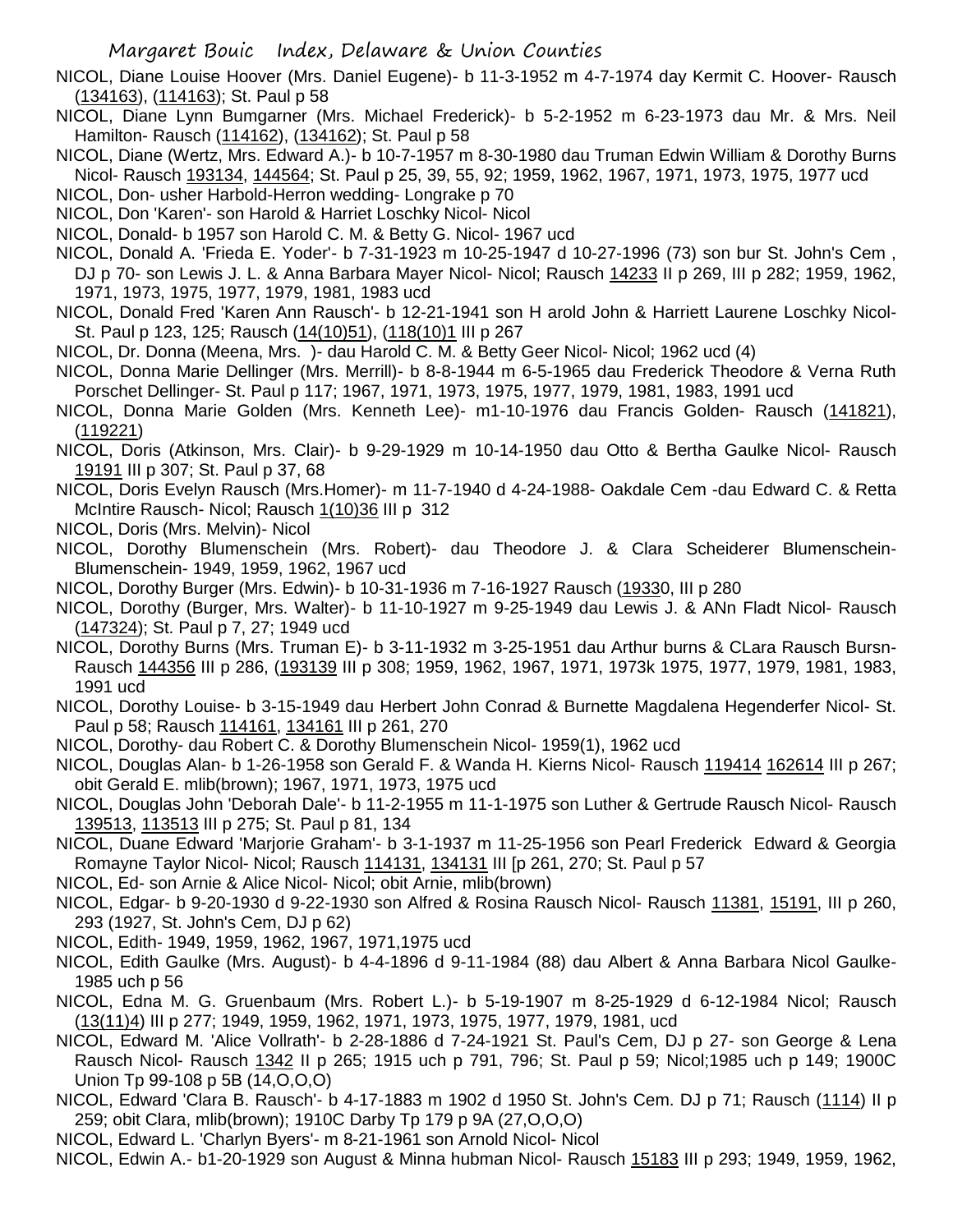1967, 1971, 1973, 1975, 1977, 1979, 1991 ucd

- NICOL, Edwin Leonhard 'Dorothy Burger'- b 6-28-1901 m 7-16-1927 d 7-3-1986 son Conrad & Anna Rausch Nicol- Rausch 1933 II p 280; St. Paul p 56
- NICOL, Edwin- son Robert C. & Dorothy Blumenschein Nicol- 1967 ucd
- NICOL, Eileen (Vollrath, Mrs. Ronald G.)- m 9-12-1964 dau Herman M. & Frieda B. Scheiderer Nicol- Rausch 118321, (141431); Nicol
- NICOL, Elaine McCubbin (Mrs. Kenneth M.)- m 8-22-1970 dau Robert McCubbin- Rausch (13(11)121); Nicol; 1973, 1975, 1977, 1979, 1981, ucd
- NICOL, Elaine (Schneider, Mrs. Walter)- b 10-31-1936 or 6-17-1932 dau Edwin Leonhard & Dorothy Burger Nicol- Rausch 19331 II p 280 III p 309; St. Paul p 56
- NICOL, Eleanor G.- dau Edward & Clara B. Rasch Nicol- 1910C Darby Tp 179 p 9A (7,O,O,O)
- NICOL, Elenora M. Blumenschein (Mrs. George Herman)- b 2-21-1900 m 4-11-1920 d 8-10-1982 (82) St. John's Cem. DJ p 71- dau Peter & Anna Nicol Blumenschein- Nicol; 1949, 1959, 1962, 1967, 1971, 1975, 1979, 1981 ucd
- NICOL, Elenora "Nora"Kleiber (Mrs. Christopher G.)- b 10-29-1897 m 1-7-1917 d 4-1-1973 St. John's Cem DJ p 55- dau Fred & Anna Nicol Kleiber- Rausch (1515; II p 273; obit mlib(brown); 1985 uch p p 1041962, 1973, 1977 ucd
- NICOL, Elizabeth- d (11m28d) dates illegible- Trinity Cem, DJ p 79
- NICOL, Elizabeth "Beth" (Mrs. Kenneth E.)- 1977, 1981 ucd
- NICOL, Elizabeth- 1959 ucd, Pris Tp 11 E Rd
- NICOL, Elizabeth Barbara- b 10-15-1854 dau John Conrad & Mary B(o)erger Nicol- 1860C Darby Tp 484-487 (5,O); unec III p 59
- NICOL, Elizabeth- b 7-30-1891 d 9-7-1908 (17-1-8) St. John's Cem p 68- dau Charles & Barbara Nicol
- NICOL, Elizabeth Depp (Mrs. Martin)- m 2-10-1858 ucm 2682; 1860C Darby Tp 283-284 p 40 (20); 1870C Darby Tp 24-22 p 34 (31,O); unec XII p 30
- NICOL, Elizabeth (Eirich, Mrs. Richard M. C.)- m 10-29-1874 ucm 5565; mt 3 p 3
- NICOL, Anna Elizabeth (Nicol, Mrs. Ernest)- b 11-29-1890 m 4-27-1913 St. John's Cem. DJ p 67- dau George & Katherine Doellinger Nicol- Rausch (1514) II p 273; 1915 uch p 1070; obit Catherine, mlib; obit Christopher, mlib(brown); 1967 ucd; 1900C Paris Tp 41 p 3B (9,O,O,L)
- NICOL, Elizabeth (Mrs. George)- 1880 Claibourne Marysville 338-373 p 24 (54,O,NJ,Va)
- NICOL, Elizabeth- dau John George & Ann Margaret Weidman Nicol- 1860C Paris Tp 1373 (2,O); 1870C Union Tp 96-95 p 13 (11,O); 1880C Union Tp 146 p 24 (21,O,Baden,Baden)
- NICOL, Elizabeth- dau John Leonard & Sophia Hecht Nicol- 1880C Darby Tp 98 p 242C (12,O,Ger,Ger)
- NICOL, Elizabeth Kleiber (Mrs. George William)- b 1-14-1886 m 2-27-1908 d 2-5-1973 Trinity Cem, DJ p 84 dau John & Margaret Schwartzkopf Kleiber- Nicol; oibt mlib(brown); oibt George William, mlib
- NICOL, Elizabeth Louise Conrad (Mrs. Charles C.)- b 9-5-1884 m 6-20-1906 d 12-7-1966 Oakdale Cem II p 71 (H=R5-6)- dau Louise C. & Margaret Boerger Conrad- Nicol
- NICOL, Elizabeth (Mrs. Martin)- b 1839 d 1896 St. John's Cem, Dj p 60- 1880C Darby Tp 102 p 242C (41,O,Ger,Ger)
- NICOL, Elizabeth Noelp (Mrs. )- b 1862 d 1931 Trinity Cem, DJ p 77
- NICOL, Elizabeth Williams (Mrs. Jeffery Allen)- b 6-26-1964 m 6-21-1986 St. Paul p 37, 69
- NICOL, Ella M. (Mrs. William)- b 5-1865 1900C Leesburg Tp 135-136 p 6B (35,O,Va,O); m 19y
- NICOL, Elmer G. L.'Frances E. B. Gugel'- b 6-21-1904/3 m 1924 d 4-19-1972 Oakdale Cem II p 127 (M-RA0- 11) son Edward & Clara Rausch Nicol- Rausch 11141, II p 259; obit mlib(brown);; 1949 ucd
- NICOL, Elsie Lee Ann Stepp (Mrs. Dennis Keith)- b 2-17-1949 m 5-10-1980 dauMrs. Ruth M. Cornell- Rausch (134334)- Nicol; St. Paul p 611991 ucd
- NICOL, Elton John Louis- b 4-21-1928 d 3-3-1941 (12) St. John's Cem. DJ p 69- son Theodore & Emma Starr Nicol- Rausch 11951, III p 267; obit mlib; St. Paul p 146
- NICOL, Elverna Louise Magdalene Thiergartner (Mrs. Harry L. C.)- b 3-27-1920 d 12-7-1968 St. Paul's Cem, DJ p 26- dau Walter & Martha Nicol Thiergartner- Rausch (15162), 13452 II p 265, III p 271, 293; St. Paul p 63; obit mlib(brown); 1949, 1959, 1962, 1971 ucd
- NICOL, Emanuel C.'Laura Minert'- b 4-19-1892 m 7-27-1928 d 5-18-1966 St. John's Cem, DJ p 69- son Martin & Mary Rausch Nicol- Rausch 1191; Marysville p 61; obit Martin, mlib; Nicol; 1900C Darby Tp 202-209 p 10B (8,O,O,O); 1910C Darby Tp 196 p 10A (18,O,O,O)
- NICOL, Emily Lynn- b 15-15-1986 dau Jerry E. & Ruth Hershberger Nicol- Nicol; 1991 ucd NICOL, Emma- 1962 ucd, 4 SE St. R. 38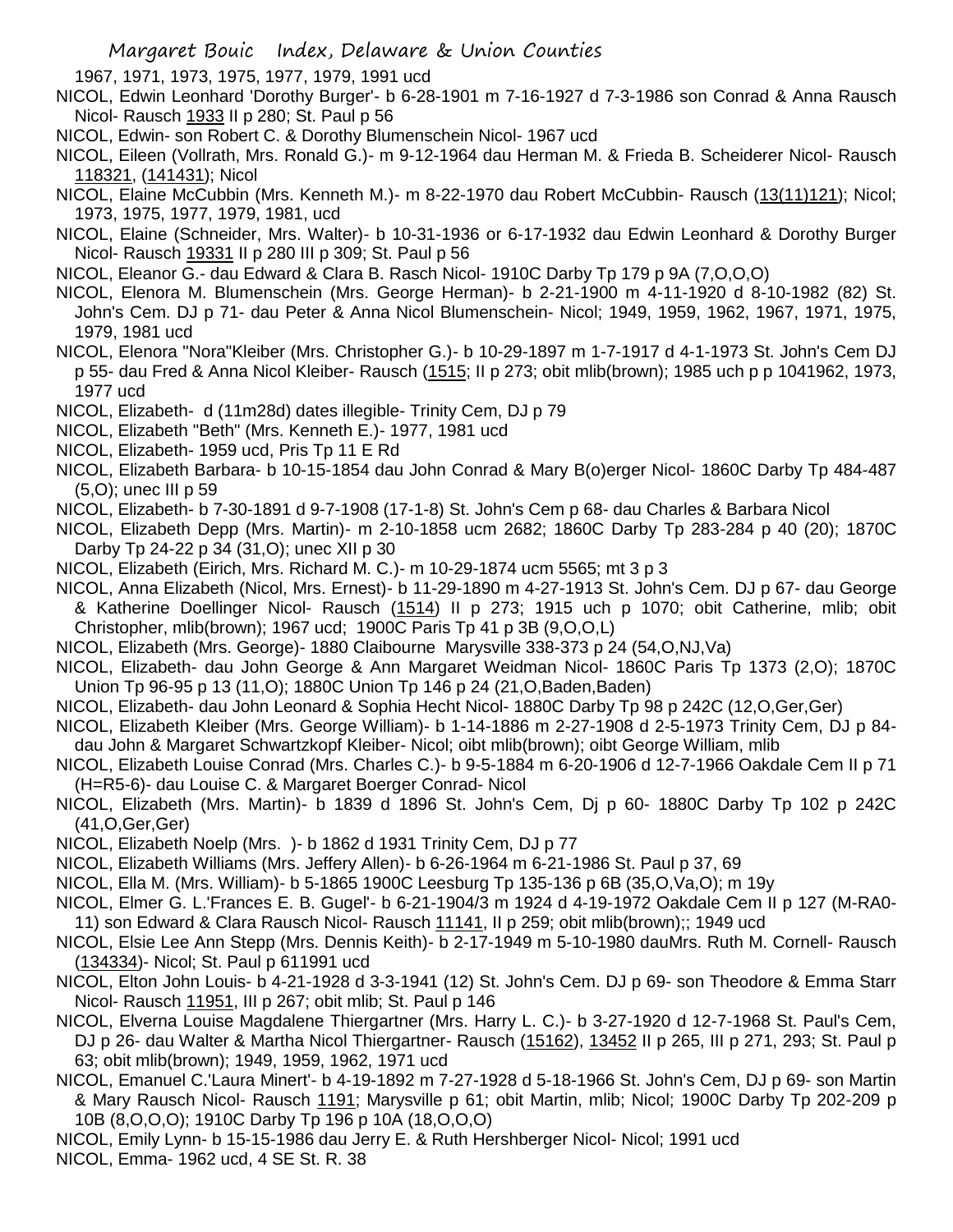- NICOL, Emma A. M. Thiergartner (Mrs. Conrad Frederick)- b 8-10-1887 m 1913 d 2-26-1967- dau John & Mary Gunderman Thiergartner- St. Paul p 125obit Lewoy W. K.- mlib(brown) ; obit Fred C., mlib
- NICOL, Emma Blumenschein (Mrs. Ralph M. F.)- b 5-20-1925 m 1-14-1945- dau Theodore J. & Clara Scheidereer Blumenschein- Rausch (15152); 1985 uch p 104, 105; Blumenschein; 1949, 1959, 1962, 1967, 1971, 1975, 1979, 1981, 1983, 1991 ucd Nicol
- NICOL, Emma (Mrs. Fred G.)- b 1887 d 1967 St. Paul's Cem, DJ p 26
- NICOL, Emma (Gilbert, Mrs. Harry M.)- m 10-9-1936 dau Charles & Lillie Ann Fox Nicol- 1915 uch p 697; Nicol; obit Charles, mlib
- NICOL, Emma- b 5-19-1895 d 9-2-1993 dau John George & Katie Rausch Nicol- St. Paul p 66; Rausch 1913; II p 280; obit J. George, mlib; 1949 ucd
- NICOL, Emma S. b 5-19-1985 d 9-2-1993 (98) St. Paul's Cem- dau George & Katherine Rausch Nicol- Nicol; 1900C Darby Tp 105-111 p 5B (5,O,O,O)
- NICOL, Emma- dau John Conrad & Mary Berger Nicol- 1870C Marysville-Pais Tp 271-274 p 31 (8,O)
- NICOL, Emma Scheiderer (Mrs. Frank)- b 1887 d 1961 St. John's Cem, DJ p 69- Nicol
- NICOL, Emma Anna Starr (Mrs. Theodore A.)- b 6-20-1906 m 6-28-1926 d 1980 Trinity Cem, DJ p 82; Rausch (1195 II p 268; obit Elton John- mlib; 1959, 1962 ucd
- NICOL, Eric Conrad Kristopher- b 1975 son Kenneth M. & Elaine McCubbin Nicol- 1975, 1977, 1979, 1981 ucd; Nicol- engaged to Dawn Marie Myers
- NICOL, Erna Fisher (Mrs. Leo)- b 6-28-1914 m 1935 St. John's Cem, DJ p 71- Rausch 13(11)5) III p 278; 1959, 1967, 1971, 1973, 1975, 1977, 1979, 1981, 1983, 1991 ucd; Nicol
- NICOL, Erna W. M. (Rausch, Mrs. Edwin G.)- b 9-28-1918 d 6-27-1984 -dau G.Leonard & Caroline Rausch Nicol- Rausch (11514), 13(13)6 II p 268 III p 262;
- NICOL, Ernest C. 'Anna Elizabeth Nicol'- b 5-26-1888 m 4-27-1913 d 4-12-1971 St. John's Cem, DJ p 67- son George Michael & Anna Barbara Gase Nicol- Rausch 1514 II p 273, III p 292 Nicol; 1915 uch p 1070; 1985 uch p 104; obit. mlib(brown); oibt Mary, mlib(brown);1949, 1959, 1962, 1967, 1971, 1977 ucd; St. Paul p 60; 1977 ucd; 1900C Union Tp 99-103 p 5B (9,O,O,O); 1910C Darby Tp 186 p 9B (22,O,O,O)
- NICOL, Ernest C. M. 'Katherine Weinlein'- b 12-4-1890 m 1914 d 2-15-1962 St. Paul's, DJ p 28- son George & Magdalena Rausch Nicol- Rausch 1343 II p 265; 1915 uch p 791, 795
- NICOL, Esther A.- b 7-5-1904 d 2-18-1994 (89) St. Paul's Cem- dau John George & Katherine Rausch Nicol-Nicol; Rausch 1918 II p 280; St. Paul p 69; 1949 ucd
- NICOL, Esther E. (Rausch, Mrs. Edward M.)- b 2-19-1906 m 1929 d 1-8-1973 dau Edward G. & Clara Rausch Nicol- Rausch 11142, 13(10)4 II p 259, III p 258; obit Elmer, mlib(brown); 1910C Darby Tp 179 p 9A (4,O,O,O)
- NICOL,Esther Irene Boerger (Mrs. Robert W.)- b 6-22-1923/2 m 4-25-1943 d 8-6-1974 St. Paul's Cem- dau Ernest & Katheran Weinlein Nicol- Nicol; Rausch 13435, III p 271; St. Paul p 61, 105; 1985 uch p 13
- NICOL, Esther Kleiber (Mrs. Roy/Ray M. L.)- b 1910 m 1936-St. John's Cem, DJ p 74; Nicol
- NICOL, Esther Swartzkopf (Mrs. Carl M. F.)- b 11-30-1918 ma1-5-1941; Rausch (15161) III p 293; 1949 ucd
- NICOL, Ethan Conrad- b 8-11-1990 son Larry Arthur & Janet Louise Nist Nicol- St. Paul p 25, 39, 55, 92
- NICOL, Ethel M.- b 5-1890 dau William & Ella M. Nicol- 1900C Lesburg Tp 135-136 p 6B (10,O,Pa,O)
- NICOL, Eugene G. R. 'Constance Bae DeRise "Connie"'- b 9-30-1943 son Pearl M. J. & Lucia A. E. Hubmann Nicol- Nicol; Rausch 13(11)211, 151531 III p 277, 292; 1949, 1959, 1962, 1967, 1971, 1973, 1975, 1977, 1979, 1983, 1991 ucd
- NICOL, Eugene- son Clarenca A. & MaryJane Foulk Nicol- Nicolp 1949 ucd
- NICOL, Eugene C. 'Maxine'-1959, 1962, 1967 ucd
- NICOL, Eugene C. 'Ruth D. Shields'- b 4-16-1928 d 12-8-1993 (65) Fairview Cem- son Clarence & Mary Jane Foulk Nicol- Nicol
- NICOL, Evangeline (Vollrath, Mrs. Werner)- b 8-30-1916 m 9-27-1941 dau John Andrew & Magdalena Kandel Nicol- Rausch (14152); St. Paul p 4; Nicol ; 1985 uch p 85
- NICOL, Fred 'Kathryn'- son Pearl M. H. & Lucia A. E. Hubmann Nicol- Nicol
- NICOL, Felicitas M. "Faye" (Mrs. Dr. Lorenz C.)- b 3-21-1900/3 Bonn, Ger.-m 6-9-1925 d 8-10-1992 (92) St. Paul's Cem- Nicol; Rausch (1346) II p 266; St. Paul p 63
- NICOL, Florence (Watkins, Mrs. Shade)- dau Lewis J. & Anna Fladt Nicol- Nicol
- NICOL, Floyd E. 'Ruth M. Wilson'- b 2/1-21-1917 m 6-15-1941 d 1-12-1964/9 Oakdale Cem II p 159 (M-R25- 2)- son Ernest & Katherine Weinlein Nicol- Nicol; St. Paul p 60; Rausch 13432 II p 265
- 
- NICOL, France E.- 1973 ucd Liberty Tp
- NICOL, Frances (Burbrink, Mrs. )- dau Frank & Emma Scheiderer Nicol- Nicol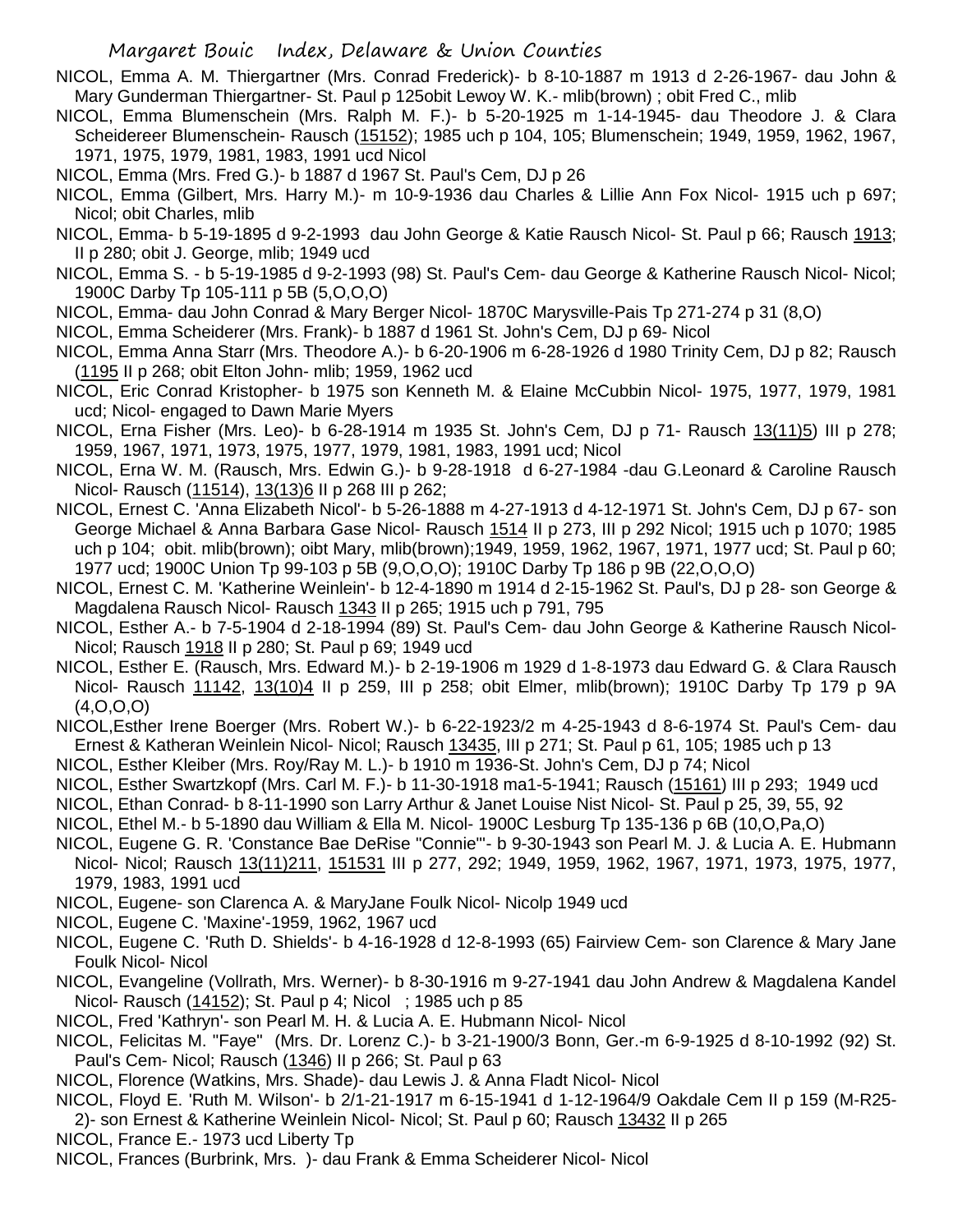NICOL, Frances E. B. Gugel (Mrs. Elmer G. R.)- b 7-8-1904 m 11-26-1924 d 10-31-1988 (84) Oakdale Cem II p 127 (M-RA-11)- Rausch (11141), II p 259; Nicol; 1949 ucd

NICOL, Frances (Kleiber, Mrs. )(Anderson, Mrs James)- b 3-10-1922 m 4-9-1944 dau Ernest C. & Anna Elizabeth Nicol- Nicol' Rausch 15144 II p 273, III p 292; obit Ernest C., mlib(brown)

NICOL, Frances Longbrake (Bushong, Mrs. Dale)(Mrs. Walter G. B.)- b 6-28-1906 m(1) 6-28-1924 (2) 12-16- 1965 d 8-9-1975 Raymond Cem- dau Daniel C. & Esta Belle Knotts Longbrake- obit, mlib (brown); Longbrake p 44, 68; 1985 uch p 93; 1962, 1971 ucd

NICOL, Frank 'Emma Scheiderer'- b 1881 d 1939 St. John's Cem, DJ p 69; Nicol

NICOL, Fred 'Emma Thiergartner'- b 1-24-1880 d 7-2-1951 (71) St. Paul's Cem DJ p 26- son John & Sophia Hecht Nicol- obit mlib, obit Jacob, mlib; obit J. George, mlib; obit John, mlib, obit Sophia, mlib; obit Leroy W. J. mlib(brown); 1985 uch p 115; 1880C Darby Tp 98 p 242C (4/12,O,Ger,Ger); 1900C Marysville 16 p 1B (19,O,Ger,Ger)

NICOL, Freda Margaret Matilda- b 10-12-1907 dau G. Casper & Louisa Marie Rausch Nicol- St. Paul p 57

- NICOL, Frederick Louis Russell 'Kathryn Jane Poling'- b 5-6-1952 m 8-20-1977 son Pearl M. & Lucia Hubman Nicol- Rausch 151534 III p 292; 13(11)214; Graham (1816433), (1453433); Bouic (136433); Hamilton (153433); 1959, 1962, 1967, 1971, 1973; 1977, 1981, 1983, 1991 ucd
- NICOL, Frederick Richard- b 2-15-1875 son John Conrad & Anna Maria Boerger Nicol- unec III p 59
- NICOL, Frieda- 1959 ucd; US 36
- NICOL, Frieda A. M. (Nicol, Mrs. )- dau Martin & Maria Rausch Nicol- Nicol; Rausch 1197; obit Martin, mlib; obit Margaret, mlib; 1959, 1967, 1973 ucd; 1910C Darby Tp 196 p 10A (2,O,O,O)
- NICOL, Frieda B. Kasper (Mrs. Gerhardt)- b 7-28-1908 m 4-19-1931 dau William & Ida Rausch Kasper-Rausch 16212 III p 294; 1949, 1959, 1962, 1971, 1975, 1977, 1979, 1981, 1983, 1991 ucd
- NICOL, Frieda E/A. Yoder (Mrs. Donald A.)- b 6-29-1922 m 10-25-1947- son bur St. John's 1952, DJ p 70; Rausch (14233) III p 283; Sbc p 42; Nicol; 1959, 1962, 1967, 1971, 1973, 1974, 1977, 1981 ucd
- NICOL, Frieda- b 10-12-1907 Trinity Cem, DJ p 85- dau George Casper & Louise Rausch Nicol- 1915 uch p 791; Rausch 11411, 13411 III p 261, 265; obit Louise, mlib; obit Henry E. mlib(brown);
- NICOL, Frieda (Kleiber, Mrs. John)- b 7-1901 d 9-30-1974 dau John Christian & Rosina Magdalena Streng Nicol- Nicol; Kleiber
- NICOL, Frieda Scheiderer (Mrs. Herman M.)- m 6-2-1935 d 7-11-1988 (80) Trinity Cem- dau Carl & Rosa Burns Scheidereer- Nicol
- NICOL, Fritz- son John Conrad & Mary Berger Nicol- 1880C Marysville 410-454 p 31 (5,O,Ger,Ger)
- NICOL, Garrett Allen- b 11-10-1986 son Larry & Jo Ann Buse Nicol- St. Paul p 80
- NICOL, Gary Alan 'Cynthia June Phillips'- b 8-9-1960 m 3-21-1981 son Russell & Marilyn Lee Porschet Nicol-St. Paul p 129; Nicol; Rausch 13(11)511 III p 278
- NICOL, Gary Lee- b 8-1-1950- son Norbert E, G. & Rosine A. Nicol Nicol- Nicol; Rausch 151812 III p 293, 13(11)112; 1959, 1962, 1967, 1971, 1973, 1977, 1979, 1981, 1983, 1991 ucd
- NICOL, G. 'B'.- infant daughter b 3--17-1876 Trinity Cem, DJ p 77
- NICOL, George Albert 'Mary Freeling'- b 2-10-1933 m 2-14-1953 son Otto & Bertha Gaulke Nicol- Rausch 19194 II p 280, III p 308; St. Paul p 37, 69
- NICOL, George 'Anna M. Weidman'-1985 uch p 139
- NICOL, George 'Augusta'- 1850C Darby Tp 1640-1660 p 243 (50,Ger); unec VI p 29; uca p 35
- NICOL, George Casper 'Louise Rausch'- b 3-15-1884 d 10-27-1922- Rausch (1141) 1131 II p 261, 265; obit Harry E., mlib(brown); Cowgill p 48
- NICOL, George C.- b 6-1891 son George Michael & Anna Barbara Gase Nicol- 1900C Darby Tp 157-164 p 8A (8,O,O,O)
- NICOL, George 'Catherine Danger'- 1915 uch p 1070
- NICOL, George 'Catharine Doellinger'- b 2-20-1846 m 4-19-1870 ucm 4713; d 3-3-1896 (50-0-12) Tinity Cem, DJ p 77; obit Catherine, mlib; Beard; Nicol- 1870C Darby Tp 26-24 p 4 (24,O); 1880C Darby Tp 103 p 242C (34,O,Ger,Ger)
- NICOL, George E.- b 4-1883 son Charles & Barbra Nicol- 1900C Darby Tp 191-198 p 10A (17,O,O,Ger)
- NICOL, George 'Maria Bartholemew'- m 8-20-1857 umc 2588; unec XII p 15
- NICOL, George 'Elizabeth'- 1880C Marysville 338-373 p 24 (54,O,O,O)
- NICOL, George- son George & Augusta Nicol- unec VI p 29; 1850C Darby Tp 1640-1660 p 243 (23,Ger)
- NICOL, George 'Hattie Agatha Huber'- b 1800 d 1860 ped Martha Boyce #24 28; unec III p 13, 59; 1883 uch V p 213; 1860C Darby Tp 284-285 p 40 (61,Bavaria)

NICOL, George Herman 'Eleanora Blumenschein'- b 8-11-1897 m 4-11-1920 d 4-23-1966 son John L. & Anna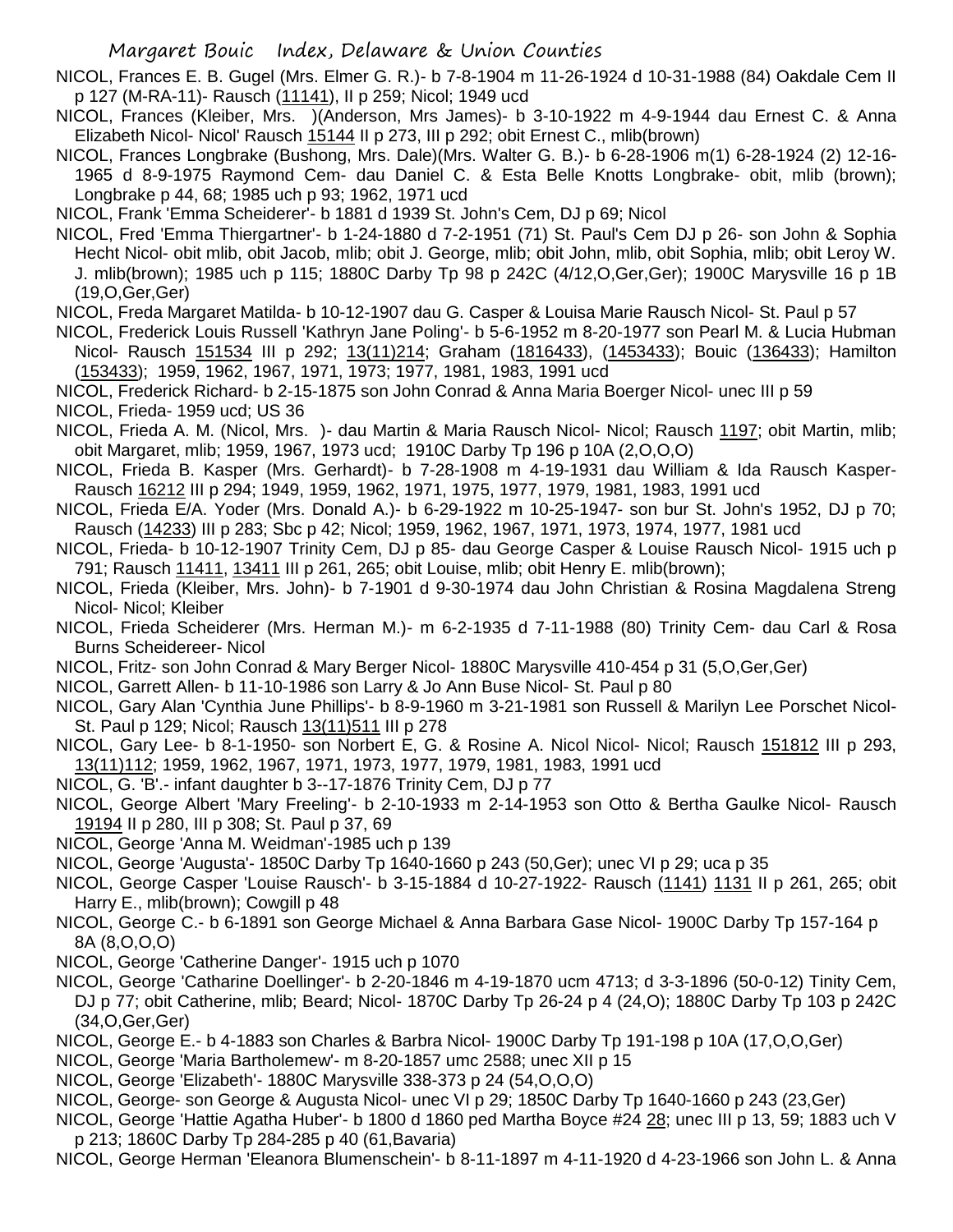Barbara Rausch Nicol- Rausch 13(11)1 II p 267; 1910C Darby Tp 131 p 7A (13, O, O, O); 1959, 1962 ucd NICOL, George Jacob 'Margaretha Scheiderer'- b 1726 d 1789 Dennis Blumenschine noted

- NICOL, George 'Kathryn Doellinger'- Nicol
- NICOL, J. George 'Katherine Rausch'- b 12-21-1863 m 5-12-1888 d 1-9-1937- Rausch (191) II p 280; St. Paul p 65; Nicol
- NICOL, George- brother John Leonard Nicol- 1915 uch p 981
- NICOL, George- son John Leonard & Margaret Starr Nicol- 1915 uch p 981; 1850C Paris Tp 662-676 p 100 (4,O); 1860C Paris Tp 1380 (14,O)
- NICOL, George Lorenz 'Jean Jessica Hamilton'- 1-5-1923 m 11-20-1948- son Henry & Mabel D. Stierhoff Nicol- Rausch 13443 III p 271; obit Mabel, mlib(brown); St. Paul p 62
- NICOL, George 'Magdalena Rausch'- b 1-10-1859 m 1883 d 7-5-1911(52-5-25) St. Paul's Cem, DJ p 26- son Martin & Elizabeth Nicol- Rausch (134) II p 265; 1915 uch p 791, 795; St. Paul p 57; 1870C Darby Tp 24-22 (11,O); 1880C Darby Tp 102 p 242C (21,O,Ger,Ger); 1900C Union Tp 99-103 p 5B (41,O,Ger,Ger)
- NICOL, George 'Margaret Weidman'- lic 5-20-1854 ucm 2099; unec XII p 4
- NICOL, George 'Maria Bartholomew' -m 8-20-1857 ucm 2588; unec XII p 15
- NICOL, George Michael 'Anna Barbara Gase'- b 7-9-1857 m 5-5-1881 ucm 6958 d 12-2-1930 St. John's Cem, DJ p 56- son Conrad & Lena Colbacher Nicol- 1915 uch p 1070; 1985 uch p 104; Rausch (151) II p 273;
- 1900C Darby Tp 157-164 p 8A (42,O,Ger,Ger) m 19y; 1910C Darby Tp 1876 p 9B (53,O,Ger,Ger) m 24y
- NICOL, George Michael- b 3-24-1863 d 12-18-1865 (2-8-24) Trinity Cem p 78 son Georg Michael & M. E. Nicol NICOL, George Michael 'M. E.'- DJ p 78
- NICOL, George M. 'Mary'- 1860C Marysville 1366 (23,Ger)
- NICOL, George- son Martin & Elizabeth Depp Nicol- 1860C Darby Tp 283-284 p 40 (1,O)
- NICOL, George William'Elizabeth Kleiber'- b 2-6-1883 m 2-27-1908 d 2-15-1959 Trinity Cem, DJ p 84- son George & Katherine Doellinger Nicol- Nicol; obit mlib; obit Elizabeth mlib(brown)
- NICOL, George William "Bill"'Nina May Jewell'- b 5-26-1936 m 11-18-1956 son Gerhardt & Matilda Streng Nicol- Nicol; Ruasch 151(10)3; obit Matilda, mlib; obit Gerhardt, mlib(brown); 1985 uch p 81, 104; 1959, 1962, 1967, 1971, 1973, 1975, 1977, 1979, 1981, 1991 ucd
- NICOL, George William- b 3-13-1858 son John Conrad & Mary Berger Nicol- 1860C Deaby Tp 484-437 p 68 (2,O); unec VII p 59
- NICOL, Georgia R. Taylor (Mrs. Pearl F. E.)- b 3-16-1914 m 3-18-1935 d 6-1-1993 (79) St. Paul's Cem- dau Sylvester & Eva Rausch Taylor- Nicol- Rausch (11413), (13433) II p 261, 265; 1959, 1962, 1967, 1971, 1975, 1977, 1979 ucd
- NICOL, Gerald E.'Wanda H. Kierns''Caroline M. Lake Kennedy'- b 10-23-1922 m(1) 8-15-1943 d 5-8-1979 (56) St. John's Cem, DJ p 72-WWII- son Walter G. M. & Hulda Rausch Nicol- Rausch 11941, 16261; obit mlib(brown); 1967, 1971, 1973, 1975, 1977 ucd
- NICOL, Gerald 'Frances Longbrake'- m 8-19-1961 d 12-16-1965- Longbrake p 68
- NICOL, Gerald 'Roxie Backman'- b 8-6-1938 m 7-14-1961 son Otto & Bertha Gaulke Nicol- Rausch 19194 II p 280, III p 308; St. Paul p 37, 69
- NICOL, Gerhardt F. 'Matilda Streng'- b 8-4-1902 m 1925 d 2-15-1972 St. John's Cem- DJ p 71- son George Michael & Anna Barbara Gase Nicol- Rausch 151(10) II p 273; 1915 uch p 1070; 1985 uch p 104; obit Ernest, mlib(brown); obit mlib(brown)
- NICOL, Gerhardt W. 'Frieda B. Kasper'- b 10-2-1907 m 4-19-1931 d 6-7-198 (80) son Charles & Lillie Ann Fox Nicol- Nicol; Rausch (16212) III p 294; 1915 uch p 697; obit Charles, mlib; 1910C Darby Tp 186 p 9B (7,O,O,O); 1949, 1959, 1962, 1971, 1977, 1979, 1981, 1983, 1991 ucd
- NICOL, Gertrude (Bell, Mrs. David Arthur"Pat")- b 1-27-1921 m 1940 d 4-23-1996 (75) Oak hill Cem- dau Ernest C. M. & Katheran/Kathryn Weinlein Nicol- Nicol; Rausch 13434 III p 271; St. Paul p 61
- NICOL, Gertrude F. Kilberry (Mrs. Richard G.)- b 8-24-1886 d 12-14-1977 Fores Grove Cem- dau William & Althera Eastman Kilberry- obit mlib(brown); 1910C Darby Tp 34 p 2A (23,O,O,O) m 6y, 1 ch
- NICOL, Gertrude Scheiderer (Mrs.Ludlow H. C.)- b 10-18-1923 m 9-9-1956 dau carl & Rosa Burns Scheiderer-Rausch (19311) III p 308; St. Paul p 39; 1971, 1973, 1975, 1977, 1979, 1981, 1983 1991 ucd
- NICOL, Gertrude Rausch (Mrs. Luther)- b 9-7-1925 m 9-20-1947 dau Edward & Caroline Rausch- Rausch 13951, 11351 II p 267, III p 277; Nicol; St. Paul p 81, 134; 1949, 1959, 1962 1971, 1977, 1991 ucd
- NICOL, Gleda Timson (Mrs. Melvin)- Rausch (11921)
- NICOL, Glenn Allen- b 2-14-1961 son Lavern & Thelma Scheiderer Nicol- Rausch 119224, 141824 III p 271, 281
- NICOL, Glenna/Glenda (Mrs. Sherman J.)- Nicol; 1983, 1991 ucd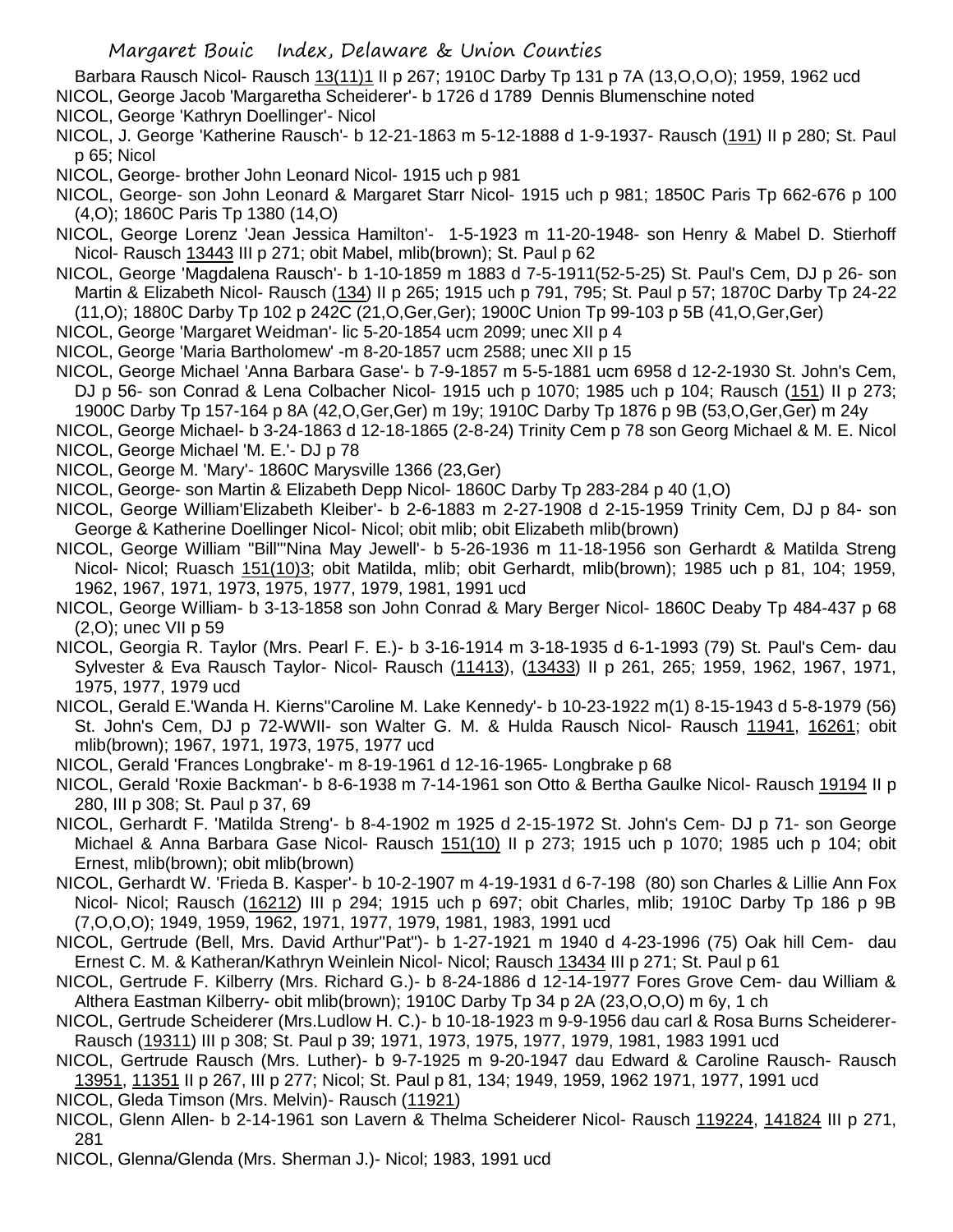- NICOL, Gloria Gene Daniels (Mrs Pearl J.)- b 2-28-1950 m 6-16-1968 dau Charles G. Sr. & WIlma Daniels-Rausch (114135), (134135); St. Paul p 58; 1971, 1973 ucd
- NICOL, Gloria Ruth Conley (Mrs. Kenny Luther)- b 11-22-1948 m 8-16-1968- St. Paul p 58; 1975, 1981, 1983, 1991 ucd

NICOL, Gordan- son Harry & Leah Nicol- 1949 ucd

- NICOL, Harold C. M. 'Betty Geer'- b 4-26-1919 m 2-10-1946 d 6-17-1991 (720 Oakdale Cem son Lewis J. & Anna Fladt Nicol- Nicol;1962, 1967 ucd
- NICOL, Harold E. W. b 9-19-1908 d 6-17-1915 St. John's Cem, DJ p 65- son Leonhard & Carolina Rausch Nicol- Rausch 13(13)3 II p 267; obit Caroline, mlib
- NICOL, Harold- son Fred & Emma Thiergartner Nicol- Nicol; obit Fred C. mlib; obit Leroy W. J. mlib(brown)

NICOL, Harold John 'Harriet Loschky'-b 7-18-1913 m 4-28-1936- Nicol; St. Paul p 123, 125; Loschky

- NICOL, Harriet Cathryn (Koegler, Mrs. Paul william)- b 10-18-1921 m 6-22-1947 dau August & Ida Gaulke Nicol- Rausch 19121 III p 306; St. Paul p 34, 65
- NICOL, Harriet Laurene Loschky (Mrs. Harold John)- b 2-14-1915 m 4-28-1936- dau Mathias & Magdalena Scheiderer Loschky- Loschky; Nicol; St. Paul p 123, 125
- NICOL, Harry Ernest George 'Leah E. Fryman Schultz'- b 11-12-1909 m 4-4-1948 d 1-9-1971 WWII- Oakdale Cem II p 118 (K-R5-20)- son George Casper & Louise Marie Rausch Nicol- Rausch 11412, 13412 III p 261, 265; 1915 uch p 791; St. Paul p 57; obit mlib(brown); obit Louise, mlib; Cowgill p p 48; 1949, 1959 ucd
- NICOL, Harry L. C. 'Elverna Thiergartner''Alice Boerger Brake'- b 10-30-1918 m 9-20-1941 (2) 1-27-1973 d 4- 5-1993 (74) St. Paul's Cem DJ p 26- son Martin H. & Margaret Kleiber Nicol- Nicol; Rausch 15162, (13412) II p 273, III p 293; obit Margaret, mlib(brown); obit Elverna, mlib(brown); St. Paul p 63; 1949, 1959, 1962, 1971, 1973, 1975, 1977, 1981, 1983, 1991 ucd
- NICOL, Harry W.- son Leonard & Caroline Rausch Nicol- 1910C Darby Tp 138 p 7A (1 8/12,O,O,O)
- NICOL, Hattie/Harriet (Mrs. George)- d 1875; 1883 uch V p 213; 1860C Darby Tp 284-285 p 40 (64,Bavaria)
- NICOL, Hazel Martha Imo (Ingram, Mrs. Ross Phillips)- b 3-8-1921 m 10-10-1948 dau Henry & Mabel Dora Stierhoff Nicol- Rausch 13441 III p 271; St. Paul p 62; obit Mabel, mlib(brown)
- NICOL, Helen- dau Crist & Nora Nicol- 1949 ucd
- NICOL, Helen E. (Mrs.Ralph G.)- unvmec p 27, 28; 1949, 1959, 1962, 1967, 1971, 1975, 1977, 1979, 1981, 1983 1991 ucd
- NICOL, Helen Louise (Scheiderer, Mrs. Eugene Alfred)- b 12-29-1929 m 6-10-1950 dau Christopher G. & Eleanora Kleiber Nicol- 1985 uch p 104, 105; Rausch 19142. (15156) III p 293, 307; obit Elenora, mlib(brown); St. Paul p 66
- NICOL, Helen Mary Catherine (LeVan, Mrs. Earnest)- b 6-19-1919 m 1948 dau Henry & Mabel Dora Stierhoff Nicol- Rausch 13441 III p 271; obit Mabel, mlib(brown); St. Paul p 61
- NICOL, Henry 'Mabel Dora Stierhoff'- b 9-24-1892 m 1914/1-30-1918 d 11-30-1942 St.Paul's Cem, DJ p 27 son George & Lena Rausch Nicol -Rausch 1344 II p 265, III p 271; St. Paul p 61; 1915 uch p 791, 796; 1900C Union Tp 99-103 p 5B (7,O,O,O)
- NICOL, Herbert C. 'Lois Wolpert'- b 1-20-1928 m 6-12-1949 son Ernest C. & Anna Elizabeth Nicol Nicol- Nicol; Rausch 15145 II p 272, III p 29; 1985 uch p 149; obit Ernest, mlib; 1949, 1962, 1971, 1975, 1977, 1979, 1981, 1983, 1991 ucd
- NICOL, Herbert John Conrad 'Burnetta Magdalena Hegenderfer'- b 11/12-19-1917 m11-28-1946 d 3-9-1959 Oakdale Cem II p 106 (H-RJ-7)- son George Casper & Louisa Marie Rausch Nicol- St. Paul p 58; Rausch 11416, 13416 II p 261, 265, III p 261, 270; St. Paul p 58; obit Louise, mlib
- NICOL, Herbert- 1-1947- infant son Herbert John Conrad & Burnetta Magdalena Hegenderfer Nicol- Oakdale Cem II p 106 (H-RJ-7)
- NICOL, Herman- son Charles & Lillie Ann Fox Nicol- 1915 uch p 697; Nicol; obit Charles, mlib
- NICOL, G. Herman 'Elenora Blumenschein'- b 8-11-1898/7 d 4-23-1966 St. John's Cem, DJ p 71-Nicol; son John L. & Anna Nicol- Rausch (13(11)1) II p 267; 1949 ucd; 1900C Darby Tp 184-193 p 9B (2,O,O,O)
- NICOL, Herman 'Frieda Scheiderer'- b 3-23-1909 m 6-2-1935 d 6-7-1990 (81) son Charles & Lillie Fox Nicol-Scheiderer
- NICOL, Herman G. 'Lydia M. Mader'- b 2-2-1894 m 8-11-1916 d 1953 St. John Cem, DJ p 70- son Martin & Mary Rausch Nicol- Rausch 1192 II p 264; obit Martin, mlib; Nicol; 1900C Darby Tp 202-209 p 10B (6,O,O,O); 1910C Darby Tp 196 p 10A (16,O,O,O)
- NICOL, Herman Gottlieb Phillip 'Meta Melusine Louise Caroline Knust'- b 5-1-1896 m 9-26-1920 d 4-24-1983 St. Paul's Cem DJ p 27- son Conrad & Anna Rausch Nicol- Rausch 1931 II p 280. III p 308; St. Paul p 58; Marysville p 58; unec IV p 6; obit Meta, mlib(brown); 1949, 1959 ucd; 1900C Darby Tp 126-132 p 6B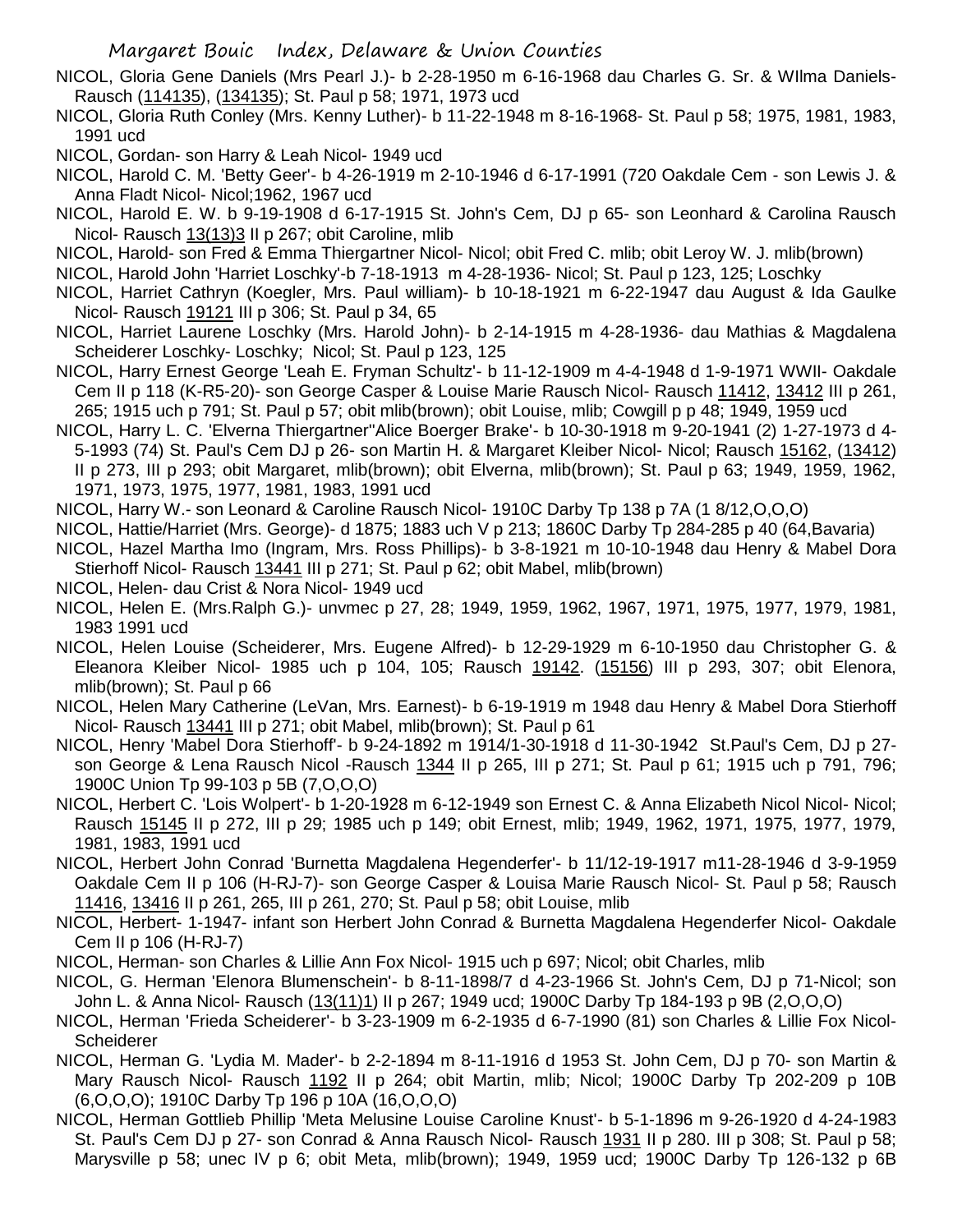(4,O,O,O)

- NICOL, Dr. Herman Jacob 'Mary A. Warner'- b 9-26-1878 or 11-8-1878 m 10-12-1904 d 1-19-1960 Oakdale Cem I p 172 (C-49)- son Conrad & Mary Boerger Nicol- Nicol; obit Louis, mlib; obit William G, mlib unec III p 59; 1880C Marysville 410-434 p 31 (2,O,Ger,Ger)
- NICOL, Herman- b 9-1898 son John C. & Anna M.Nicol- 1900C Marysville 155 p 7A (21,O,Ger,Ger) dentist NICOL, Herman- son Martin & Maria Rausch Nicol- Nicol
- NICOL, Hilda Barbara Margaretha (Arnold, Mrs. Robert)- b 1-22-1906 m 6-7-1926- Rausch 1934 II p 280; St. Paul p 56
- NICOL, Hilda M. (Asman, Mrs. Alfred)- b 7-10-1904 m 1926 dau G. Leonard & Caroline Rausch Nicol- Rausch 13(13)1 II p 266; Nicol
- NICOL, Homer'Doris Evelyn Rausch'- b 10-27-1909 m 11-7-1940 d 10-31-1995 (86) Oakdale Cem son John Christian & Rosina Magdalena Streng Nicol- Nicol; 1910C Darby Tp 127 p 6B (6/12,O,O,O)
- NICOL, Hulda L. P. Rausch (Mrs. Walter G. M.)- b 5-17-1903 m 6-16-1921 d 1954 St. John's Cem, DJ p 70 dau Charles & Kunigunda Mader Rausch- Rausch 1626, (1194) II p 264, III p 267
- NICOL, Hylitia L.- dau Leonard & Caroline Rausch Nicol- 1910C Darby Tp 138 p 7A (5,O,O,O)
- NICOL, Ida Caroline "Edith" Gaulke (Mrs. August John Philipp)- b 4-4-1896 m 6-13-1920 d9-4-1884 St. Paul's Cem, DJ p 28- dau Albert Heinrich August & Anna Babara Nicol Gaulke- Rausch (1912) II p 280; St. Paul p 34
- NICOL, Irene Blumenschein (Mrs. Roy G.)- b 11-16-1914 m 4-9-1939 Nicol; Rausch (13(11)6) III p 278; 1949, 1959, 1962, 1971 ucd
- NICOL, Irene (Coleman, Mrs. Robert)- b 6-10-1909(1911) m 6-1-1938 Oakdale Cem II p 37 (G-R4-15)- dau Leonard & Caroline Rausch Nicol- Rausch 13(13)4 II p 268 dau Leonard & Caroline Rausch Nicol- Nicol
- NICOL, Irene- b 2-24-1920 dau Lester & Velda Lucas Nicol- Rausch 133332, II p 269
- NICOL, Irene M.- dau Lewis J. & Anna Barbara Mayer Nicol- Nicol
- NICOL, Irma K. M. (Farnlacher, Mrs. Frank)- b 4-11-1913 m 7-29-1934 d 11-4-1996 (83) dau Edward & Alice Vollrath Nicol- Nicol; Rausch 13421 III p 270; St. Paul p 59
- NICOL, J.- 1977 ucd, 16 E. Center St.
- NICOL, J.- 1991 ucd 19306 Boerger Rd
- NICOL, Jacob 'Anna M.'- 1910C Darby Tp 198 p 10A (44,O,Ger,Ger)- m 20y
- NICOL, Jacob Marlin- b 11-23-1991 son Leon Jeffrey & Terri Eave Nicol- St. Paul p 146
- NICOL, Jacob 'Mary Doellinger'- b 2-5-1866 m 4-20-1889 d 5-3-1939 (73) St. John's Cem, DJ p 57 son John & Sophia Hecht Nicol- Nicol; obit, mlib; obit J. George, mlib; 1880C Darby Tp 98 p 241B (14,O,Ger,Ger); 1900C Darby Tp 205-212 p 10B (34,O,Ger,Ger) m 11y
- NICOL, Jacqueline Gregg (Mrs. Theodore Herbert Nicol- m 9-6-1975 Rausch (151453)
- NICOL, Jamie Ian Mark- b 6-0-1971 adopted by Jane Lucille Esther Nicol- Rausch 1516231, 1345231; St. Paul p 64, son of margerita Doellinger
- NICOL, Jan Ellen Stephenson (Mrs. Wayne Lee)- b 7-8-1955 m 12-1-1979 St. Paul p 62
- NICOL, Jane Ann Teipe (Mrs. Michael Alan)- m 11-2-1991 dau louis & Sally Teipe- Nicol
- NICOL, Jane Bolin (Mrs. Kevin)- m 1984 dau Donald Bolin- Nicol
- NICOL, Jane Lucille Esther- b 1-25-1947/6 dau Harry L. C. & Elverna Louise Magdalena Thiergartner Nicol-Rausch 151623, 134523 III - 272, 293- Nicol; St. Paul p 64; obit Elverna, mlib(brown);1949, 1959, 1962, 1967, 1971 ucd
- NICOL, Jane- b 1-15- 1977 dau David R. & Deborah Ann Johnson Nicol- St. Paul p 64; 1975, 1977, 1979, 1981, 1983 ucd
- NICOL, Janet Ann- b 11-26-1943 dau Gerhard W. & Frieda Kasper Nicol- Rausch 162122 III p 294; 1959, 1962 ucd
- NICOL, Janet- b2-14-1945 dau Carl M. F. & Esther Schwartzkopf Nicol- Rausch 151612 III p 293; 1949 ucd
- NICOL, Janet Louise Nist (Mrs. Larry Arthyur)- b 10-4-1961 m 6-23-1984 St Paul p 25, 39, 55, 92; 1991 ucd
- NICOL, Janet Elaine- b 1-19-1964 dau Willard H. G. & Mildred E. M. Dellinger Nicol- Rausch 119522; St. Paul p 31, 146
- NICOL, Janice- dau Gerhardt & Freda Nicol- 1949 u cd
- NICOL, Janice Marie (Keller, Mrs. Jeffrey) (O'Connor, Mrs. James E. III)- b 1954 m 8-2-1980 dau Harold C. M. & Betty Nicol- Nicol; 1962, 1967 ucd
- NICOL, Janice (Hockemeyer, Mrs. David E.)- b 6-9-1941 m 6-9-1963 dau Robert & Edna Gruenbaum Nicol-Rausch 13(11)42 III p 277; 1949, 1959, 1962 ucd
- NICOL, Janis Ruth Burns (Mrs.Marvin)- b 1-21-1940 m 1960 dau Edgar Walter Alfred & Florence Wuertz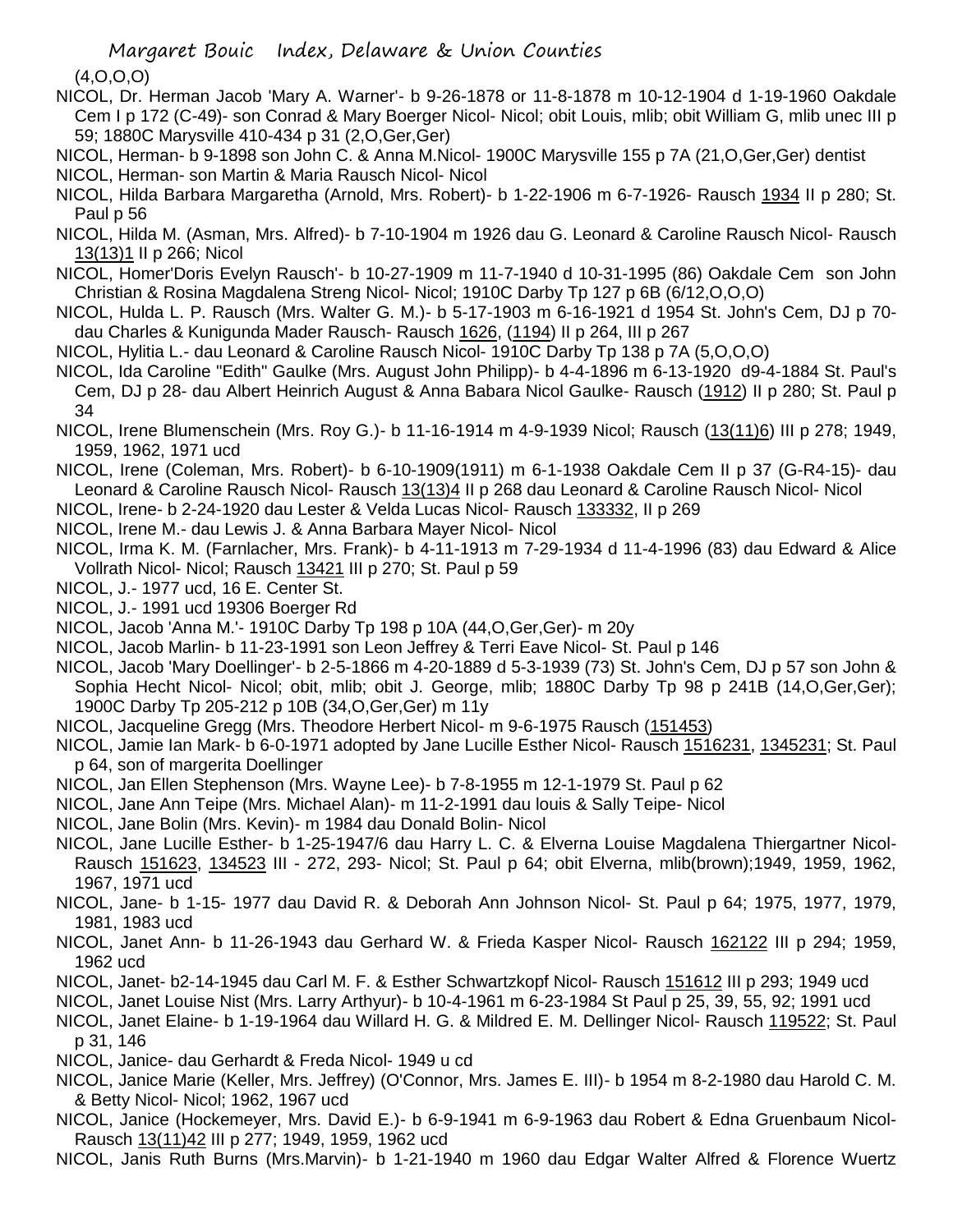Burns- Rausch 144122 III p 284; St. Paul p 18, 86. 1971, 19973, 1975, 1977, 1979, 1981, 1983, 1991 ucd NICOL, Jason Matthew- b 10-9-1973 son Wayne Lee Nicol- St. Paul p 62

- NICOL, J C. 'K. M.'- Trinity Cem, DJ p 84
- NICOL, Jean Graham- b 3-1-1918 dau Carl & Agnes Graham Nicol- unec IV p 5
- NICOL, Jean Jessica Hamilton (Mrs. George Lorenz)- b 6-23-1929 m 11-20-1948 Rausch (13443 III p 271; St. Paul p 62
- NICOL, Jeanine Ruth (Ruasch, Mrs. Thomas H. O) b 11-7-1939 m 2-8-1959 dau Leroy & Clarice Hulda Theodora Rausch Nicol- Rausch 118111, 162311 III p 263, 295; obit Leroy W. J. mlib(brown); St. Paul p 125; 1985 uch p 113; 1949 ucd
- NICOL, Jeffery Allen 'Elizabeth Williams'- b 9-15-1963 m 6-1-1986 son Gerald Ernest Louis & Rose Bachman Nicol- St. Paul p 37, 69
- NICOL, Jeffrey Loren'Cheri Lynn Clark'- b 6-13-1958 m 8-7-1982 son Loren L. & Bernette Nicol- Rausch 113931; 13(11)141 III p 261, 277; St. Paul p 83; 1959, 1962, 1967, 1971, 1975, 1977, 1979, 1981, 1983, 1991 ucd
- NICOL, Jeffrey- b 1958 son Leon T. & Mary A. Nicol- 1962, 1971 ucd
- NICOL, Jennifer Anne (Mrs. Roger Gerald)- Rausch (119411), (162611)
- NICOL, Jennifer Jean- b 2-23-1981 dau Larry Lloyd & Anita Lynette Redinbaugh Nicol- Rausch 1515322
- NICOL, Jennifer Lynn- b 7-18-1980 dau Kenneth Lee & Donna marie Golden Nicol- Rausch 1418213, 1192213
- NICOL, Jennifer Marie- b 7-10-1980 dau Lewis Edward & Sharon Poling Nicol- St. Paul p 81, 134
- NICOL, Jenny (Pieper, Mrs. )(Mrs. Michael Wayne)- b 7-19-1965 m(2) 10-6-1988 St. Paul p 146
- NICOL, Jerry E.- 'Ruth Hershberger'- b 6-1-1953 m 6-16-1979 son Lavern & Thelma Scheiderer Nicol- Rausch 119222; 141822 III p 267, 281; 1979, 1983, 1991 ucd
- NICOL, Jessica Romayne- b 9-25-1978 dau Kenney Luther & Gloria Ruth Conley Nicol- St. Paul p 58; 1981, 1983 ucd
- NICOL, J. H.- father of Maria Nicol- Trinity Cem, DJ p 78
- NICOL, Jo Ann Buse (Mrs. Larry)- b 6-15-1946 m 1-23-1971 St. Paul p 60
- NICOL, Jo Ann (Garlinghouse, Mrs. Donald L.)- m 1-11-1958 d 8-23-1968- Nicol
- NICOL, Jo Ann (Mrs. Larry)- Nicol
- NICOL, Jo Ann (Roush, Mrs. Gene)- b 12-25-1947 m 1-27-1968 dau Lester C. & Veda Lucas Nicol- Nicol; Rausch 134332; St. Paul p 60
- NICOL, Jo Ann Burgess (Mrs. Larry)- m 1-23-1971 Rausch (133331)
- NICOL, Jo Ann (Garlinghouse, Mrs. Donald)- b1-2-1941 m 1-11-1958 d 8-23-1969 dau Leroy & Clarice Rausch Nicol- Rausch 118112, 162312 III - 263, 295; St. Paul p 126
- NICOL, Jody Lynn- b 1-6-1974 dau David R. & Deborah Ann Johnson Nicol- St. Paul p 64; 1973, 1977, 1979, 1981, 1983 ucd
- NICOL, Joe 'Carol- 1991 ucd, Orchard Rd
- NICOL, Joe- 1981 ucd, Sam Reed Rd
- NICOL, Johann Georg 'Agatha Huber'- b 9-26-1799 d 10-23-1861 (62y27d) Trinity Cem, DJ p 79; 1985 uch p 104
- NICOL, Johann Leonhard- b 7-21-1745 d 6-17-181 (76-10-23) Trinity Cem, DJ p 81
- NICOL, Johann Leonhard- b 11-29-1860 d 12-10-1865 (5y11d) Trinity Cem, DJ p 78 son Georg Michael & M. E. Nicol
- NICOL, Johann Wilhelm- b 4-17-1879 d 9-11-1890 (11-4-24) Trinity Cem, DJ p 77 son J. M. & M. Barbara **Nicol**
- NICOL, Johannes- b 10-14-1869 d 5-25-1871 Trinity Cem, DJ p 85
- NICOL, Mrs. John- mother of Walter Gaulke- 1949 ucd
- NICOL, John- 1959 ucd; 2E Rd 60 T5, Marysville
- NICOL, John- 1870C Union Tp 96-95 p 13 (43,Ger)
- NICOL, John- 1962 ucd, 17W Rt 38, Paris Tp
- NICOL, John A.- SR38; 1949, 1959 ucd
- NICOL, John A.- b 7-1897 son George Michael & Anna Barbara G Nicol- 1900C Darby T[p 157-164 p 8A  $(2,0,0,0)$
- NICOL, John Andrew 'Magdalena Kandel'- b 6-2-1888 d 1-20-1968 Oakdale Cem Nicol son Michael & Barbara Schoenleb Nicol- Nicol; 1985 uch p 85
- NICOL, John 'Anna Barbara Scheiderer'- b 5-1884 1900C Marysville 16 p 1B (66,Ger,Ger,Ger)- m 42y; Nicol; 1949 ucd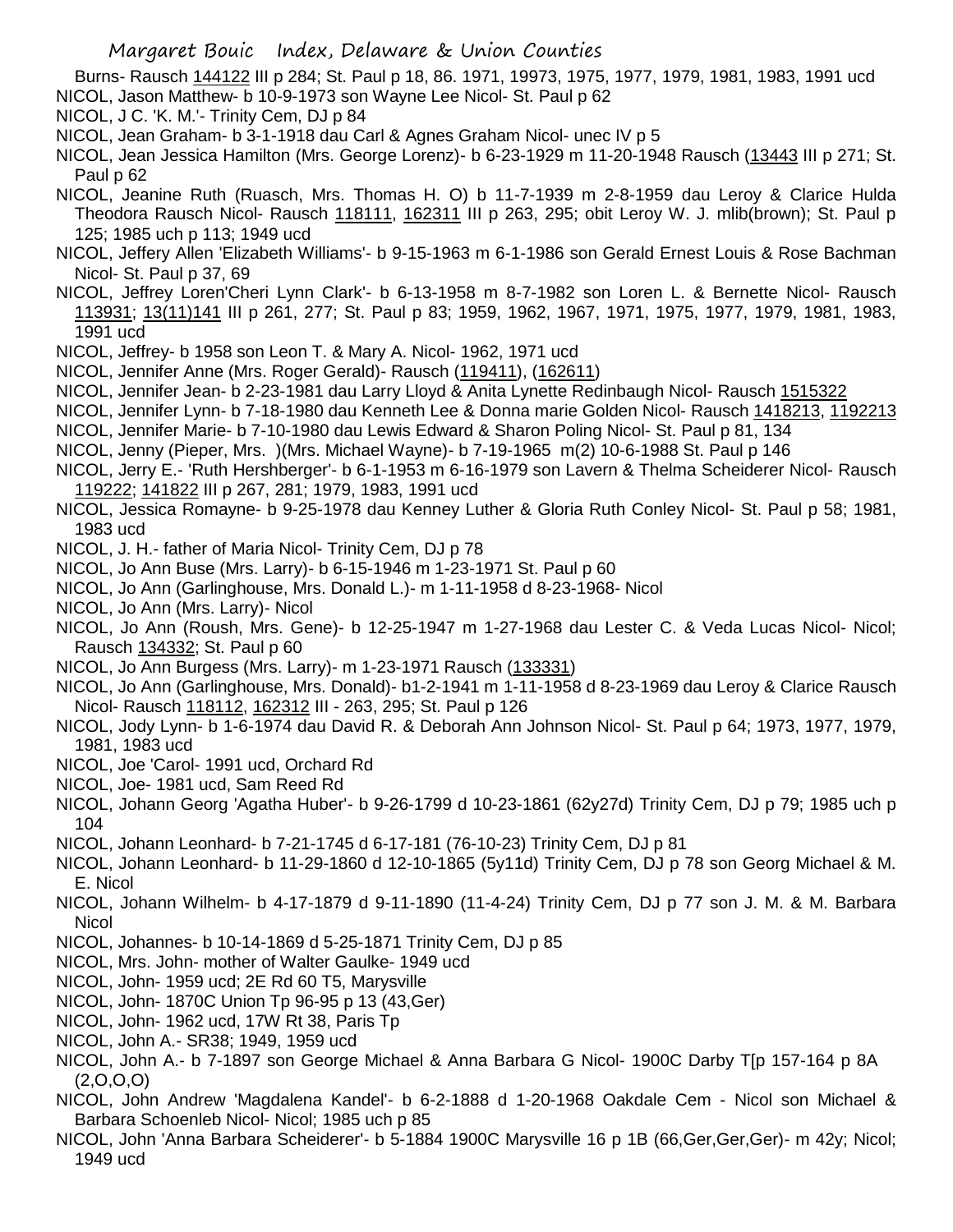NICOL, John- b 4-29-1949 son Carl M. F. & Esther Swartzkopf Nicol- Rausch 151614 III p 293

- NICOL, John C. 'Anna M.'- b 10-1833 -1900C Marysville 155 p 7A (66,Ger,Ger,Ger) m 47y
- NICOL, John C.- b 1874 nephew John G. Nicol- 1900C Paris Tp 7 p 2B (26,O,O,O)
- NICOL, John Christian 'Rosina Magdalena Streng'- Nicol
- NICOL, John Conrad 'Anna Mary Berger'- b 1832 Ger m 11-29-1853 ucm 2037 d 6-25-1916 (83y3m) Oakdale Cem I p 172 (C-49); unec III p 59, VIII p 10, XVI p 80; 1860C Darby Tp 484-487 p 68 (27,Bav); 1870C Marysville-Paris Tp 271-274 p 31 (38,Bav); 1880C Marysville 410-454 p 31 (48,Ger,Ger,Ger)
- NICOL, John- son Coonrod/Conrad & Magdalena Nicol- 1985 uch p 104; 1860C Darby Tp 285-286 p 41 (5,O); 1870C Darby Tp 49-43 p 76 (15,O)
- NICOL, John C.- b 9-13-1869 son Martin & Elisabeth Nicol- 1870C Darby Tp 24-22 p 34 (8/12,O); 1880C Darby Tp 102 p 242C (2,O,Ger,Ger); 1883 uch V p 52
- NICOL, John Frederick- b 8-7-1978 son Frederick L. R. & Kathryn Jane poling Nicol- Graham 14534331, 1864331; Bouic 1364331; Hamilton 1834331; Rausch 1515341, 13(11)2141
- NICOL, John George 'Anna Barbara Scheiderer'- b 9-1852 m 4-4-1878 ucm 6242 d 1925 St. John's Cem, DJ p 62; Nicol; 1883 uch V p 256; 1900C Paris Tp 7 p 2B (47,O,Ger,Ger) m 22 y
- NICOL, John/Johann George 'Ann Margaret/Margaretha A. Weidman'- b 1-31-1827 m 3-23-1854 d 4-11-1910 Trinity Cem, DJ p 84- son George & Mattie Nicol- mt 1-19-1916; 1883 uch V p 147; ped Martha Nuetzel Boyce #24 14; unec III p 13; 1985 uch p 139; 1880C Union Tp 146 p 24 (54,Baden, Baden, Baden); 1900C Union Tp 53-57 )73, Ger,Ger,Ger); uca p 39, 59; 1860C Paris Tp 1373 (32,Ger)
- NICOL, John- son George & Augusta Nicol- 1850C Darby Tp 1640-1660 p 243 (16,Ger); unec VI p 29
- NICOL, John George 'Katherine Rausch'- b 1863 d 1937 St. John's Cem, DJ p 63-son John & Sophia Hecht Nicol- 1915 uch p 683; obit Fred C., mlib; obit J. George, mlib; 1880C Darby Tp 98 p 241B (16,O,Ger,Ger); 1900C Darby Tp 105-111 p 5B (36,O,Ger,Ger)- m 12y
- NICOL, John- son John Leonard & Sophia Hecht Nicol- 1880C Darby Tp 98 p 242C (8,O,Ger,Ger)
- NICOL, John- brother John Leonard Nicol- 1915 uch p 981
- NICOL, John L.- 1991 ucd, Dover Tp
- NICOL, John L.- b 4-1884 son John L. & Margaret B. nicol- 1900c Darby Tp 160-167 p 8A (16,O,O,O)
- NICOL, John L.- d 5-15-1881 (20) son John George & Ann M. Weidman Nicol- 1883 uch V p 213
- NICOL, John L. 'Anna Barbara Rausch'- b 1-8-1872 m 1896 d 8-10-1966 St. John's Cem DJ p 71- son John L. & Sophia Hecht Nicol- Nicol; obit Jacob, mlib; uca p 59; Rausch 13(11) II p 267; 1985 uch p 77; 1900C Darby Tp 184-193 p 9B (27,O,Ger,Ger) m 4y
- NICOL, John L.- 1910C Darby Tp 131 p 7A (58,O,Ger,Ger) m 014y
- NICOL, John 'Lena Kendall'- b 6-1888 son John N. & Barbara Shalip Nicol- 1915 uch p 981; 1900C Marysville 126 p 5B (11,O,O,O)
- NICOL, John Leonard 'Margaret Starr'- 1915 uch p 981; 1860C Paris Tp 1380 (39.Ger)
- NICOL, John Leonard 'Margaretta Barbara Kandel'-b 12-1854 m 4-22-1878 ucm 6251; 1985 uch p 84; 1900C Darby Tp 160-167 p 8A (45,O,Ger,Ger)- m 22y
- NICOL, John L. 'Margaret A.' 1983 ucd
- NICOL, John L. 'Margurite/Margraetha B.'- b 12-30-1854 d 3-13-1917 St. John's Cem, DJ p 56; 1880C Paris Tp 70-84 p 41 (25,O,Ger,Ger)
- NICOL, John Leonard 'Sophia Hecht'- d 1-31-1917 (82) obit mlib; obit Fred C. mlib; 1870C Darby Tp 27-25 p 4 (36,Ger); 1880C Darby Tp 98 p 241B (46,Ger,Ger,Ger); 1900C Marysville 16 p 1B (66,Ger,Ger,Ger) m 42y
- NICOL, John Leslie 'Peg'- b 1957 son Milton & Betty Nicol- Nicol; 1971 ucd- engaged to Gail Erin Byus
- NICOL, John L. 'U. Margaretha'- b 1-7-1821 d 3-24-1870 (49-2-17) Trinity Cem, DJ p 77
- NICOL, John 'Margaret- 1850C Darby Tp 352-354 p 50 (25,Bavaria)
- NICOL, John 'Margaret Hecht'- m 9-24-1857 ucm 2602; unec XII p 15
- NICOL, John Michael 'Margart Barbara Schalip'- b 4-29-1855 m 6-10-1878 ucm 6273 d 5-8-1917 (62y9d) Trinity Cem, DJ p 77- son John Leonard & Margaret Starr Nicol- Nicol; 1915 uch p 981, 982; 1860C Paris Tp 1380 (8,O); 1870C Paris Tp 239-240 (17,O)
- NICOL, John N. 'Barbara M.'- 1910C Darby Tp 188 p 9B (56,O,Ger,Ger)
- NICOL, John- son Roy G. & Irene Nicol- 1962 ucd
- NICOL, John 'Sophia'- b 1834 d 1917 St. Paul Cem DJ p 26
- NICOL, John 'Sophia Rausch'- b 6-12-1873 m 2-17-1901 d 11-8-1943 (70) St. Paul's Cem, DJ p 9 son George & Catherine Doellinger Nicol- Nicol; obit mlib; 1Rausch (196) II p 281; 1880C Darby Tp 103 p 242C (7,O,Ger,Ger)
- NICOL, John T.- b 11-1881 son John L. & Margaret B. Nicol- 1900C Darby Tp 160-167 p 8A (18,O,O,O)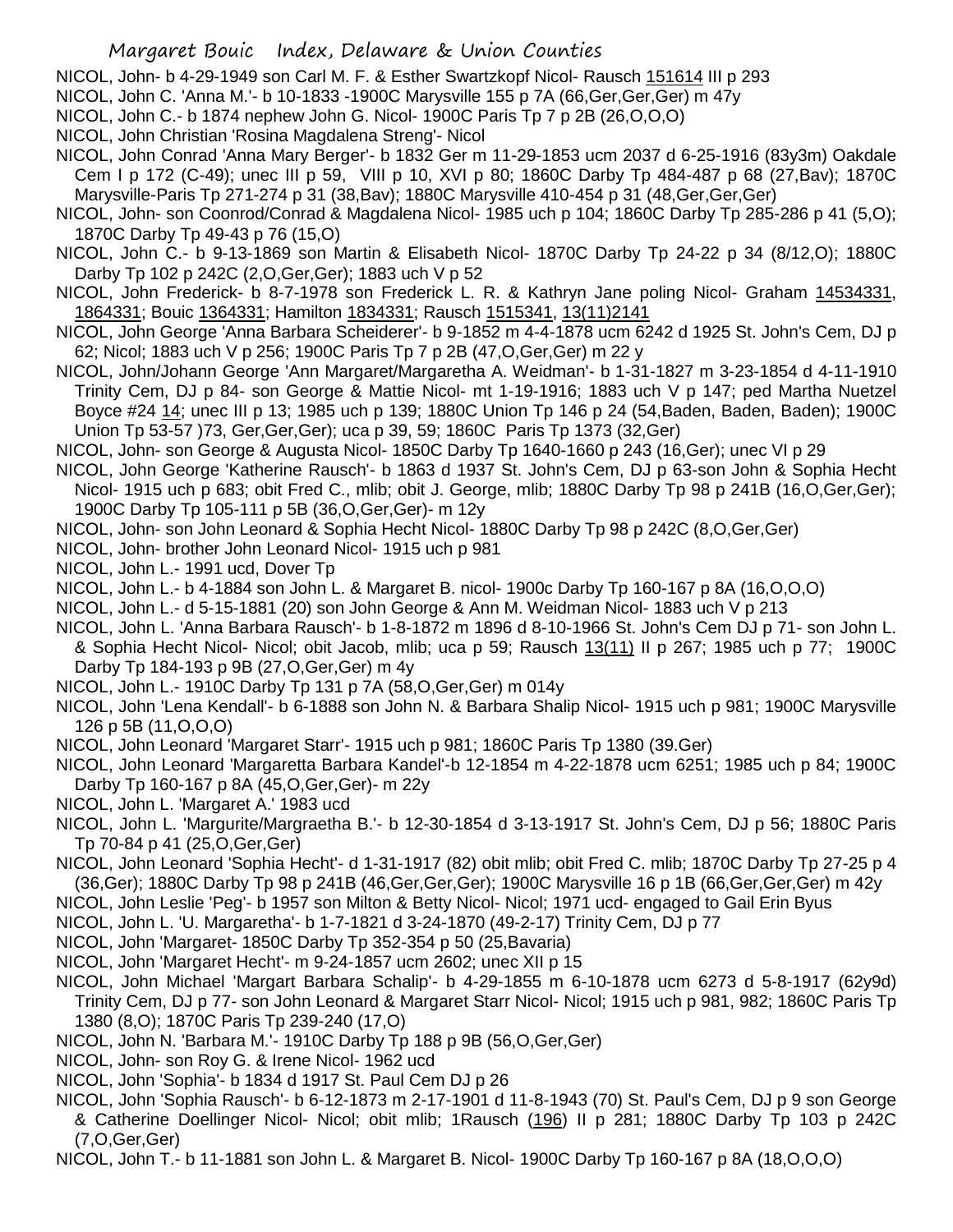NICOL, John Truman- b 4-12-1984 son Roger Herman & Judith AnnJohnson Nicol- St. Paul p 25, 39, 55, 92

NICOL, Joseph Carl- b 11-16-1957 son Herbert C. & Lois Wolpert Nicol- Rausch 151454 III p 292; 1962, 1967, 1971, 1973, 1975, 1977, 1979 ucd

- NICOL, Joseph M.- dau John L. & Anna Barbara Rausch Nicol- 1910C Darby Tp 131 p 7A (7,O,O,O)
- NICOL, Josephine (Wulff, Mrs. Werner J.)- b 97-1913 m 6-23-1935 dau Leonard & Caroline Rausch Nicol-Nicol; Rausch 13(13)5 II p 268

NICOL, Joyce (Baughman, Mrs. Clifford)- b 7-31-1942 m 8-17-1962 dau Harry L. C. & Elverna Theirgartner Nicol- Nicol; Rausch 151621, 134521 III p 293; St. Paul p 64; obit Elverna, mlib(brown) ; 1949, 1959 ucd NICOL, J. P.- uca p 65, Marysville

- NICOL, Judith Ann Johnson (Mrs. Roger H.)- b 8-24-1958 m 11-29-1980 dau John R. Johnson- Rausch (193132), (144562); St. Paul p 25, 39, 55, 92
- NICOL, Judith Frances (Lowry, Mrs. Robert Arthur)- dau Gerhardt & Frieda Kasper Nicol- Rausch 162121 III p 294; Maugans Anc p 135; 1949, 1959, 1962 ucd
- NICOL, Juliane Mae (Becker, Mrs.Jason Henry)- b 1970 m 2-4-1995 dau Eugene R. & Connie Nicol- Nicol; 1973, 1975, 1977, 1979, 1981, 1983, 1991 ucd
- NICOL, Julie- b 1968 dau Ronald W. & Linda K. Nicol- 1979, 1981, 1983, 1991 ucd
- NICOL, Karen Louise (Collier, Mrs. Rick)- b 2-22-1952 m 6-11-1977 dau Norbert E. C. & Rosine A. Nicol Nicol-Nicol; Rausch151813, 13(11)113 III p 277, 293; 1959, 1962, 1967, 1971, 1971 ucd
- NICOL, Karen Ann Rausch (Mrs. Donald F.)- b 1-26-1942 dau George M. & Irene Rausch Rausch- Rausch 118(10)1 III p 267, 14(10)51; Nicol
- NICOL, Katharine Weinlein (Mrs. Ernest)- b 8-2-1890 m 1914 d 5-23-1962 St. Paul's Cem, DJ p 28- dau Jacob & Mary Brodkorb Weinlein; St. Paul p 60; Rausch (1343) II p 265
- NICOL, Katherine Rausch (Mrs. John George)- b 2-17-1868 m 4/5-12-1888 d 8-27-1950 St. John's Cem, DJ p 63- dau Casper & Dorothea Bunsold Rausch- Rausch 191 II p 279; St. Paul p 65; Nicol; 1900C Darby Tp 105-111 p 5B (32,O,O,O) m 12y,5 ch 4 living
- NICOL, Kathleen Annette (Francis, Mrs. Steve)- b 11-19-1967 m 5-20-1995 dau Eugene G & Constance Mae DeRuse Nicol- Nicol; Rausch 1515312; 1971, 1975, 1977, 1979, 1981, 1983, 1991 ucd
- NICOL, Kathleen- b 9-17-1951 dau George & Jean Hamilton Nicol- Rausch 134432 III p 270; St. Paul p 62
- NICOL, Kathryn Jane Poling (Mrs. Frederick L. R.)- b 12-22-1954 m 8-20-1977 dau Verl & Flora Shaw Poling-Nicol; Graham 186433, 1453433; Bouic 136433; Hamilton 153433; Rausch (151523), (13(11)214)
- NICOL, Kathryn Doellinger (Mrs. George)- m 4-19-1870 ucm 4713- Nicol
- NICOL, Kathryn Jane Poling (Mrs. Frederick L. R.)- b 12-22-1954 m 8-20-1977 Graham 186433, 1453433; Bouic 136433; Hamilton 153433; Rausch (151534), (13(11)214
- NICOL, Kathryn (Scheiderer, Mrs. Richard Lee)(Picklesimer, Mrs. )- b 7-21-1952 m 4-17-1971 dau Truman Edwin & Dorothy Bernette Burns Nicol- Nicol; Rausch 193131, 144561 III p 286, 308; St. Paul p 25, 39, 55, 63, 92, 146; 1959, 1962, 1967, 1971 ucd
- NICOL, Katie- dau John George & Ann M. Weidman Nicol- 1883 uch V p 213
- NICOL, Katie (Rausch, Mrs. J. Leonard)- b 3-27-1878 m 2-18-1900 Rausch (195) II p 280
- NICOL, Kaye (Mrs. Kevin W.)- 1991 ucd
- NICOL, Kaye Roseberry (Mrs. Kevin Wade)- b 8-5-1965 m 12-31-1987 St. Paul p 81, 134
- NICOL, Keith Brian'Christine Lynn Stitzlein'- b 10-30-1967 son Willard H. G. & Mildred E. M. Dellinger Nicol-Rausch 119523; St. Paul p 31, 146; Nicol
- NICOL, Kelly Rene (Daniel, Mrs. Duane)- b 11-21-1966 m 9-12-1987 dau Merrill & Donna Marie Dellinger Nicol- St. Paul p 117; 196, 1975, 1977, 1979, 1981, 1983, 1991 ucd
- NICOL, Kenneth- b 7-22-1943 son Carl M. F. & Esther Schwartzkopf Nicol- Rausch 151611 III p 293; 1949 ucd
- NICOL, Kenneth E. 'Beth'- 1977, 1981, 1983, 1991 ucd
- NICOL, Kenneth Lee 'Donna Marie Golden'-b 7-11-1951 m 1-10-1976 son Lavern & Thelma Scheiderer Nicol-Nicol; Ruasch 119331, 141821 III p 267, 281
- NICOL, Kenneth- b 2-12-1949 son Lester C. & Veda Lucas Nicol- Nicol; Rausch 133333 III p 271
- NICOL, Kenneth 'Linda Rowe'- m 2-23-1967 St. Paul p 60
- NICOL, Kenny Luther 'Gloria Ruth Conley'- b 11-10-1949 m 8-16-1968 son Pearl F. E. & Georgia R. Taylor Nicol- Nicol; Rausch 114136, 134136 III p 261, 270; St. Paul p 58; 1959, 1962, 1967, 1973, 1981, 1983, 1991 ucd
- NICOL, Kenneth Milton 'Elaine McCubbin''Monika- b 1950 m 8-22-1970 son Milton R. & Betty L. Nicol; Nicol; Rausch 13(11)121; 1959, 1962, 1967, 1971, 1973, 1975, 1977, 1979, 1981, 1991 ucd
- NICOL, Kenny- b 1963/6 son Kenneth E. & Beth E. Nicol- 1977, 1981 ucd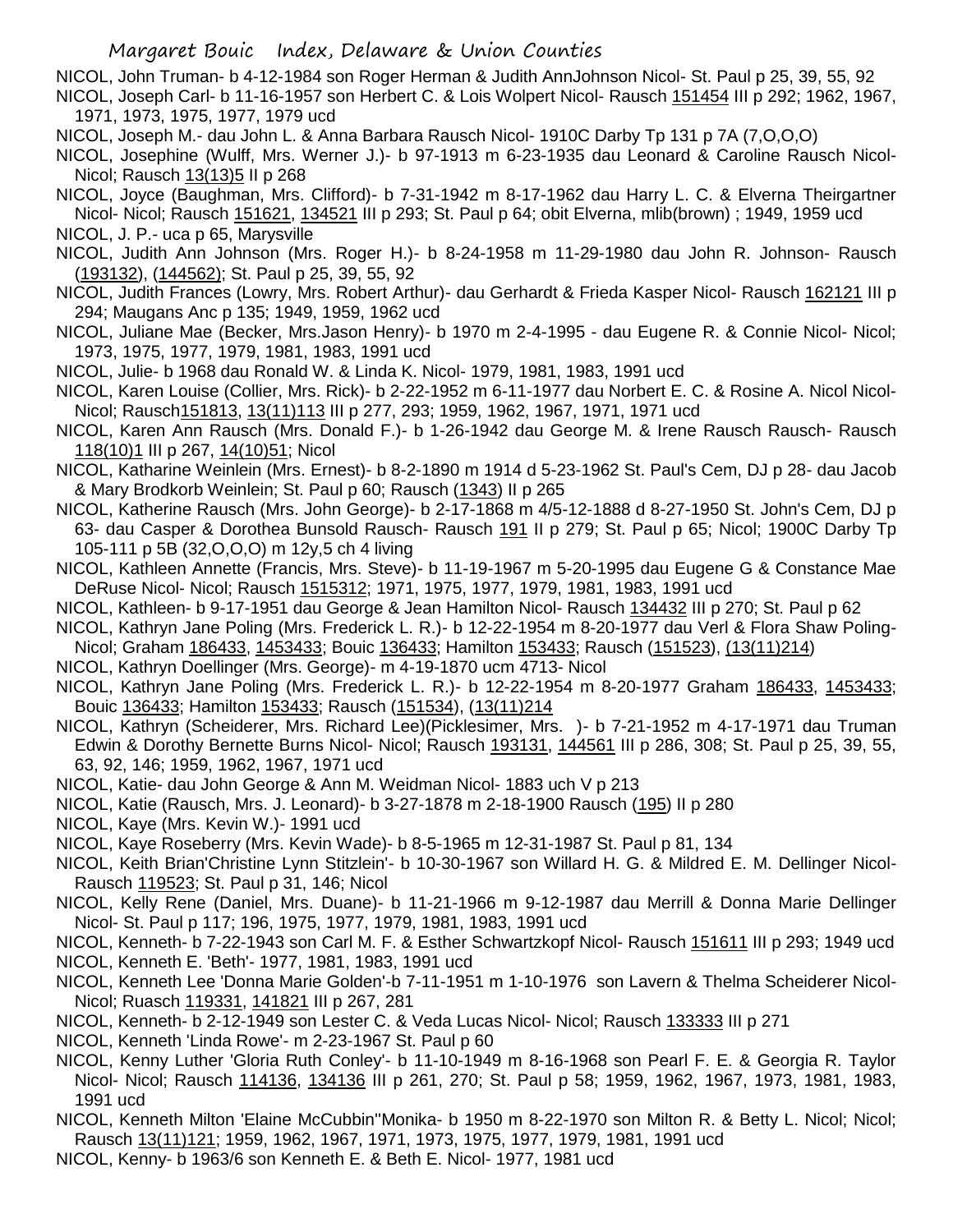- NICOL, Kermit Ludwig- b 5-30-1922 Trinity Cem, DJ p 85- son George Casper & Louise Rausch Nicol- Rausch 11418; 13418 III p 261, 270; obit Louise, mlib; obit Harry, mlib(brown); St. Paul p 58; 1949, 1959, 1962, 1967, 1971, 1973, 1975, 1977, 1979 ucd
- NICOL, Kevin Wade 'Jane Bolin''Kaye Roseberry'- b 11-18-1963 m 1984 (2) 12-31-1987 son Luther & Gertrude Rausch Nicol- St. Paul p 81, 134; 1991 ucd
- NICOL, Kevin 'Kaye'son Roger Gerald & Jennifer Ann Nicol- Rausch 1194111, 162611;
- NICOL, Kim Rausch (Mrs. Michael)- dissolution 3-1985
- NICOL, Kimberlie Kay (Murphy, Mrs. David Eric)- b 8-15-1962 m 8-14-1982 dau Russell & Marilyn Porschet Nicol- Rausch 13(11)512 III p 278; St. Paul p 129
- NICOL, Kimberly (Dotson, Mrs. Kim)- b 5-6-1966 dau Donald Fred & Karen Ann Rausch Nicol- Nicol; St. Paul p 123, 125; Rausch 118(10)1, 14(10)51
- NICOL, Kimberly- b 5-6-1966 dau Harold & Harriet Loschky Nicol- Loschky; Nicol
- NICOL, Kyle Logan- b1-28-1989 son Kevin Wade & Kaye Roseberry Nicol- St. Paul p 81; 1991 ucd
- NICOL, Lance- b 1970 son Harry C. & Alice Nicol- 1981, 1983 ucd
- NICOL, Larry 'Anita'- son Pearl M. J. & Lucia A. E. Hubmann Nicol- Nicol
- NICOL, Larry Arthur 'Janet Louise Nist'- b 5-30-1955 m 6-23-1984 son Trman Edwin William & Dorothy Bernette Burns Nicol- Rausch 144563, 193133 III p 286, 308; St. Paul p 25, 39, 55, 92; 1959, 1962, 1971, 1973, 1975, 1977, 1979, 1991 ucd
- NICOL, Larry 'Jo Ann Burgess/buse'- b 1-25-1946 m 1-23-1971 son Lester C. & Veda Lucas Nicol- Nicol; St. Paul p 60; Rausch 134331; 1973 ucd
- NICOL, Larry Lloyd Sherman 'Anita Lynette Redinbaugh'- b 3-12-1950 m 12-20-1975 son Pearl M. H. & Lucia Hubman Nicol- Rausch 151533 13(11)213 III p 292, 277; 1959, 1962, 1967, 1971, 1977, 1979, 1981, 1983, 1991 ucd
- NICOL, Laura B. (Moder, Mrs. Otto Frederick)- b 8-30-1893 m 10-7-1914 d 7-19-1992 (98) Trinity Cem- dau John Michael & Margaret Barbara Schalip Nicol- Nicol; 1915 uch p 981; 1900C Marysville 126 p 5B (6,O,O,O)
- NICOL, Laura (Kitwig, Mrs. John)- b 7-12-1954 m 7-29-1984 dau George Albert & Mary Louise Freeling Nicol-Rausch 191921 III p 307; St. Paul p 37, 69
- NICOL, Laura Magdalena (Zwick, Mrs. Otto)- b 5-14-1898 m 3-2-1919 d 7-18-1985 dau Conrad & Anna Rausch Nicol- Rausch 1932 II p 280; St. Paul p 55; 1900C Darbu T[ 126-132 p 6B (2,O,O,O)
- NICOL, Laura Minert (Mrs. Emanuel)- b 7-1-1905- Ruasch (1191) II p 263
- NICOL, La Vern 'Thelma Scheiderer'- m 5-3-1947 son Herman G. & Lydia M. Mader Nicol- Nicol; Rausch 11922, (14182) III p 267, 281
- NICOL, Lawrence- b 5- 1898 son George & Magdalena Rausch Nicol- 1915 uch p 791, 796; 1900C Union Tp 99-103 p 5B (2,O,O,O)
- NICOL, Leah Evalene Fryman (Mrs. Harry E. G.)(Schultz, Mrs. Myron D.)- b 12-17-1907 m(1) 8-1-1932 (2) 4-4- 1948 d 1-11-1984- Oakdale Cem II p 118 (K-R5-20)- dau William Oscar & Lydia J. Smart Fryman- Cowgill p 48; St. Paul p 57; Rausch (11412), (13412) III p 261, 265; obit Harry, mlib(brown); 1949, 1959 ucd
- NICOL, Leland Walker 'Barbara Ann Schmidt'- b 1-17-1926 m 4-20-1952 son August & Ida Gaulke Nicol- Nicol; Rausch 19122, III p 306; St. Paul p 35, 49, 65, 98; 1962, 1971, 1973, 1975, 1977, 1979, 1981, 1983, 1991 ucd
- NICOL, Leland- son Edith Nicol- 1949 ucd
- NICOL, Lena Colbacher (Mrs. Conrad)- d 1909 1915 uch p 866, 1070
- NICOL, Lena (Ruhl, Mrs. John)- b 12-1869 dau John & Sophia Hecht Nicol- obit Sophia, mlib(brown); obit Jacob, mlib; obit John, mlib; obit J., George, mlib; 1870C Darby Tp 27-5 p 4 (6/12,O); 1880C Darby Tp 98 p 241C (10,O,Ger,Ger)
- NICOL, Lena Streng (Mrs. Christopher)- dau Adam & Katherine Bishop Streng- 1985 uch p 104
- NICOL, Leo- b 9-25-1900 d 12-30-1900 son J. George & Katherine Rausch Nicol- St. John's Cem, DJ p 63; Rasch 1916 II p 208; St. Paul p 68
- NICOL, Leo 'Erna Fisher'- b 1911 d 1962 St. John's Cem. DJ p 71; 1949, 1959, 1962 ucd
- NICOL, Leon F. 'Mary Ann Gallant'- b 12-2-1940 m 1-1-1960 son Theodore & Emma Starr Nicol- Rausch 11953 III p 267; 1959, 1962, 1991 ucd; obit Elton John,mlib
- NICOL, Leon Jeffrey 'Terri Lyn Eades'- b 7-29-1960 m 8-23-1980 son Leon F. & Mary Ann Gallant Nicol-Rausc 119531 III p 267; St. Paul p 146
- NICOL, Leona A. E. (Blumenschein, Mrs. Harold W. "Sparky")- b 12-13-1926 m 12-3-1944 dau Gerhardt F. & Matilda M. D. Streng Nicol- Rausch 151(10)1 II p 273, III p 294; obit Gerhardt, mlib(brown); obit Matilda,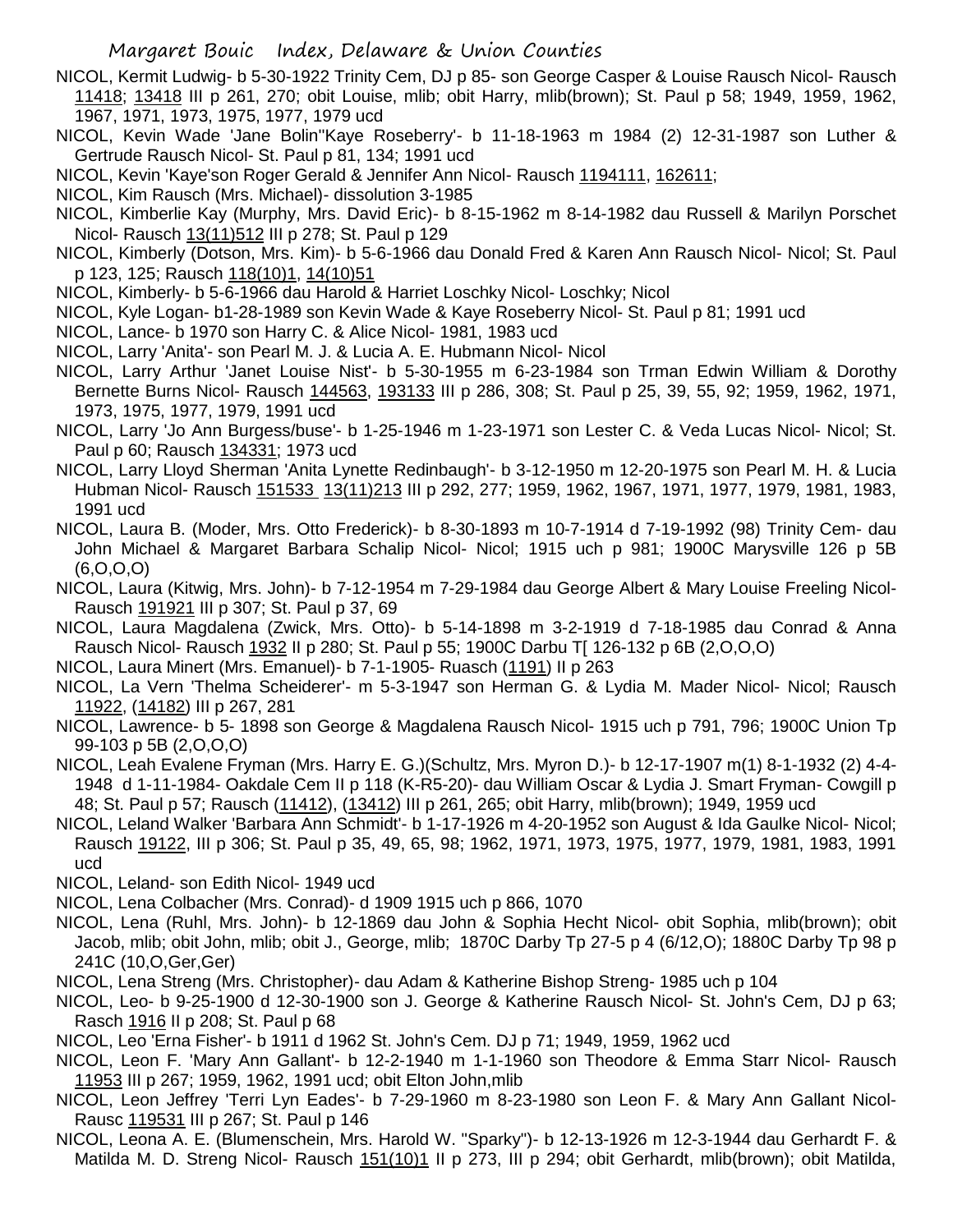mlib- Nicol

- NICOL, Leonard- 1870C Darby Tp 126-114 p 17 (75,Ger)
- NICOL, Leonard 'Caroline Rausch'- b 9-20-1880 m 1903 d 11-2-1942 St. John's Cem, DJ p 65- son Charles & Barbra Nicol- Nicol; Rausch (13(13); 1900C Darby Tp 191-198 p 10A (19,O,O,Ger); 1910C Darby Tp 138 p 7A (29,O,O,Ger) m 7y
- NICOL, Leonard 'Margaret'- 1850C Paris tp 662-676 p 100 (30,Ger)
- NICOL, Leroy F.- son Charles C. & Elizabeth Louise Conrad Nicol- Nicol
- NICOL, Leroy Fred "Jack"'Erna Fisher'- b 8-30-1911 d 8-24-1962 son John L. & Anna Barbara Rausch Nicol-Nicol; Rausch 13(11)5, III p 278
- NICOL, Leroy Walter John 'Clarice Hulda Theodora Rausch'- b 9-21-1916 m 4-9-1939 d 8-2-1976 St. Paul Cem, DJ p 28- son Fred & Emma Theirgartner Nicol- Rausch (11811), (16231) II p 263, III p 263; St. Paul p 1125; obit Red C, mlib; obit Leroy W.. mlib(brown); 1949, 1959, 1962, 1967, 1971, 1973, 1975, ucd
- NICOL, Leslie- b 1970 ch Harry C. & Alice Nicol- 1981, 1983 ucd
- NICOL, Leslie Owen- b 9-26-1957 son Milton R. & Betty L. Warner Nicol- Rausch 13(11)124 III p 277; 1959, 1962, 1967 ucd
- NICOL, Lester C. 'Veda Lucas'- b 12-16-1918 m 3-20-1943 d 5-17-1994 (75) Oakdale Cem -son Ernest C. M. & Katherine Weinlein Nicol- Nicol; Rausch 13433,II p 265, III p 271; St. Paul p 60
- NICOL, Lester- son Lewis J. & Anna Fladt Nicol- Nicol; 1949 ucd
- NICOL, Lewis Edward 'Sharon Kay Poling'- b 7-6-1949 m 9-3-1977 son Luther 7 Gertrude Rausch Nicol-Rausch 13511, 139511; St. Paul p 81, 134
- NICOL, Rev. Lewis G.- son Chrles C. & ELizabeth Louise Conrad Nicol- Nicol
- NICOL, Lewis J. 'Anna Fladt'- b 1-19-1890 m 1915 d 9-19-1971 St. John Cem, DJ p 73 son John George & Barbara Scheiderer Nicol- Nicol; Marysville p 61; obit Charles J., mlib(brown); 1949, 1967, 1971 ucd
- NICOL, Lewis J. L. 'Anna Barbara Mayer'- b 3-12-1884 m11-15-1913 d 11-30-1933 St. John's Cem, DJ p 56 Nicol; Rausch (1423) II p 269; 1959, 1962 ucd
- NICOL, Lewis son John N. & Barbara J. Rausch Nicol- 1910C Darby Tp 188 p 9B (26,O,O,O)
- NICOL, Lewis 'Sharon'- son Luther & Gertrude Rausch Nicol- Nicol
- NICOL, Liberty- b 10-1-1978 son Pearl,Jr. & Gloria Gene Daniels Nicol- St. Paul p 58
- NICOL, Lida N.- dau John Conrad & Mary B(o)erger Nicol- 1860C Darby Tp 484-487 p 68 (4,O)
- NICOL, Lillian (Croft, Mrs. Edward J.)- b 10-12-1922 m 1948 dau Leonard & Caroline Rausch Nicol- Nicol; Rausch 13(13)7 II p 268
- NICOL, Lillie- 1870C Union Tp 96-95 p 13 (2/12,O)
- NICOL, Lillie Ann Fox (Mrs. Charles)- b 9-3-1883 m 11-8-1906 d 11-28-1984 Oakdale Cem -dau John L. & Anna W. Barbara Greenbaum Fox- 1915 uch p 697; obit Charles, mlib; 1949, 1959 ucd
- NICOL, Lillie- dau John George & Ann M. Weidman Nicol- 1883 uch V p 213; 1880C Union Tp 146 p 24 (10,O,Baden,Baden)
- NICOL, Lillie Margaretta (Muhlenbrick, Mrs. Charles John)- m 6-15-1876 ucm 5890; mt 3 p 27
- NICOL, Lillie (Schwartzkopf, Mrs. Edward)- dau George & Katherine Doellinger Nicol- Nicol; obit Catherine, mlib; obit Christopher, mlib(brown); 1900C Paris Tp 41 p 3B (6,O,O,O)
- NICOL, Linda Kay Daum (Mrs. Ronald William)- m 12-18-1966 dau Harold Daum- 1979, 1981, 1983, 1991 ucd
- NICOL, Linda Rowe (Mrs. Kenneth)- b 10-12-1948 m 2-23-1967 St. Paul p 60
- NICOL, Lisa- b 1975 dau Kenneth E. & Beth E. Nicol- 1977, 1981, 1991 ucd
- NICOL, Lizzie- b 7-1891 dau Charles & Barbra Nicol- 1900C Darby Tp 191-198 p 10A (8,O,O,Ger)
- NICOL, Lizzie (Scheiderer, Mrs. )- b 10-1858 dau John George & Ann M. Weidman Nicol- 1883 uch V p 213; 1900c Union Tp 53-57 p 3B (41,O,Ger,Ger)- wid, no ch
- NICOL, Lloyd E. 'Marilyn Hubman'- b 6-8-1927 m 4-16-1950 son Christopher G. & Elenora Kleiber Nicol-Rausch 15155 II p 273, III p 292, (13(11)24) III p 277; 1985 uch p 77, 104, 105; obit mlib(brown); son died 1953, DJ p 71; 1949, 1971, 1973 ucd
- NICOL, Lloyd 'Marsha Paulus'- m 6-18-1966 son Herman M. Nicol- Nicol
- NICOL, Rev. Lloyd E. 'Marilyn'- Nicol
- NICOL, Lois Wolff (Mrs. Herbert)- dau Lester & Matha Wolpert Wolff- 1985 uch p 149
- NICOL, Lonnie Frederic, 'Marcia Marie Ryan'- b 12-8-1945 son Pearl Frederick Edwin & Georgia Romayne Taylor Nicol- Nicol; Rausch 114134, III p 261, 270; St. Paul p 58; 1959 ucd
- NICOL, Loren L. 'Bernette Kleiber'- b 7-15-1935 m 2-9-1957 son George Herman & Elenora Blumenschein Nicol- Nicol; Rausch (11393), 13(11)14 II p 264, III p 261, 277; St. Paul p 83; 1949, 1959, 1962, 1967, 1971, 1973, 1975, 1977, 1979. 1981, 1983 ucd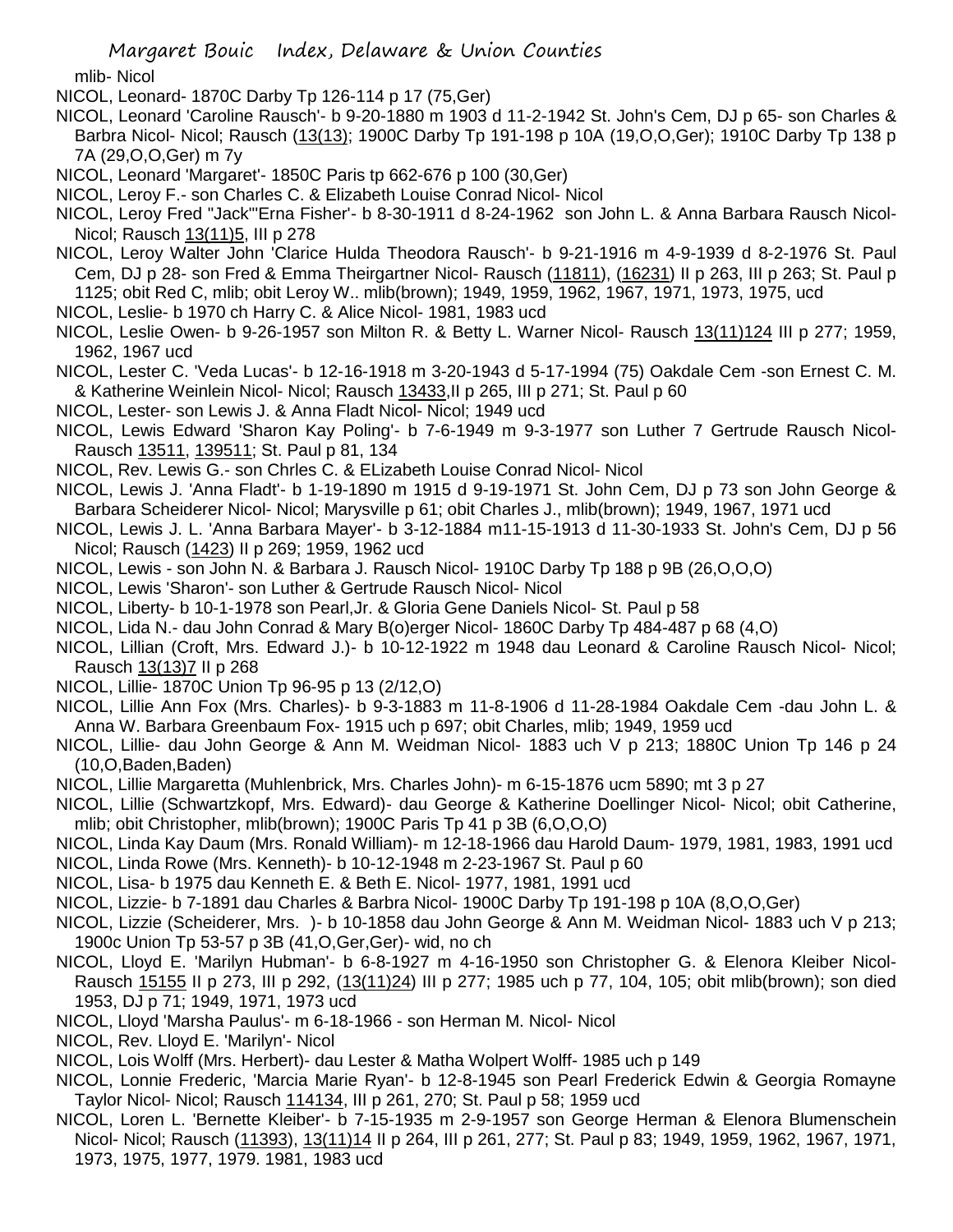- NICOL, Dr. Lorenz C. 'Felicitas M.'- b 3-5-1898 m 6-9-1925 d -25-1995- son George & Magdalena Rausch Nicol- Rausch 1346 II p 266; St. Paul p 63; Nicol
- NICOL, Lori- b 1972 dau Rodney L. & Beverly Jean Walz Nicol- Rausch 1139331, 13(1101431; 1975, 1977, 1979, 1981, 1983 ucd
- NICOL, Lori Jane Ruckman (Mrs. Rev. Michael Anthony)- m 11-24-1985 dau Talbert Ruckman- Nicol
- NICOL, Lorie Cornell (Mrs. Troy)- m 8-24-1991, St. Paul p 60; Nicol
- NICOL, Lorie (Reed, Mrs. Scott Dudley)- b 4-13-1962 m 2-25-1984 dau Loren Nicol- Nicol; St. Paul p 83; Rausch 113933, 13(11)143 III p 261, 277; 1967, 1973, 1975, 1977, 1979, 1981 ucd
- NICOL, Lois Wolpert (Mrs. Herbert C.)- b 6-1-1928 m 6-12-1949- Rausch (15145) II p 272, III p 292; 1962, 1971, 1975, 1977, 1979, 1981, 1983, 1991 ucd
- NICOL, Lorna Renna- b 1915 d 1919 St. Paul Cem, DJ p 30
- NICOL, Louis George 'Mary E. Zimmerman'- b 6-25-1870 m 10-8-1902 d 3-23-1943 son John Conrad & Mary Berger Nicol- obit, mlib; unec III p 55, IV p 6; 1880C Paris Tp 410-451 p 31 (10,O,Ger,Ger)
- NICOL, Louis- son John George & Ann Margaret Weidman Nicol- 1870C Union Tp 96-95 p 13 (9,O); 1880C Union Tp 146 p 24 (19,O,Baden,Baden)
- NICOL, Louis- b10-1889 son John G. & Anna B. Nicol- 1900c Paris Tp 27 p 2B (10,O,O,O)
- NICOL, Louis George Jr.- b 1-15-1906 son Louis George & Mary E. Zimmerman Nicol- obit Louis, mlib; unec IV p 6
- NICOL, Louisa Barbara Magdelina (Boerger, Mrs. Henry W.)- b 12-14-1901 m 9-12-1921 d 7-16-1988 dau John & Sophia Rausch Nicol- Rausch 1961, (1482) II p 272; Nicol; St. Paul p 105; 1985 uch p 13
- NICOL, Louise B b 3-26-1886 d 1-6-1945 St. John Cem, DJ p 56- dau George Michael & Anna Barbara Gase Nicol- Nicol; Rausch 1513 II p 273; 1985 uch p 104; 1910C Darby Tp 186 p 9B (24,O,O,O)
- NICOL, Louise Rausch (Mrs. George Casper)- b 3-13-1987 m 1-20-1906 d 6-17-1955 St. Paul Cem, DJ p 27 dau John & Margaret Loschky Rausch- Rausch 1141, 1341 II p 261, 265; obit, mlib; 1915 uch p 791; Cowgill p 48; 1949 ucd
- NICOL, Lucia A. E. Hubmann (Mrs. Pearl M. J.)- b 8-21-1924 m 5-2-1943- dau Jacob George & Matilda M. D. Hubman- Nicol; Rausch (15153), 13(11)21 III p 277, 283; 1985 uch p 77, 104, 105, 138; 1949, 1959, 1962, 1967, 1971, 1973, 1975, 1977, 1979, 1981, 1983, 1991 ucd
- NICOL, Lucille E. (Eger, Mrs. Edgar L.)- m 8-18-1961 dau Lewis & Emma Fladt Nicol- Nicol; 1949, 1959 ucd
- NICOL, Lucille (Stierhoff, Mrs. Theodore)- b 2-8-1930 m 2-18-1950 dau George Herman & Elenora Blumenschein Nicol- Nicol; Rausch 13(11)13 II p 267, III p 277; 1949 ucd
- NICOL, Lucy B.- b 3-1886 dau George M. & Anna Barbara Gase Nicol- 1915 uch p 1070; 1900C Darby Tp 157-164 p 8A (14,O,O,O)
- NICOL, Ludlow Henry Conrad 'Gertrude Scheiderer'- b 4-30-1923 m 9-9-1956 son Herman P. & Meta Knust Nicol- Rausch 19311 II p 280, III p 308; St. Paul p 39, 54; obit Meta, mlib(brown); 1971, 1973, 1975, 1977, 1979, 1981, 1983, 1991 ucd
- NICOL, Ludwig- b 3-12-1861 d 5-15-1881 (20-2-3) Trinity Cem, DJ p 85
- NICOL, Luther Leroy Leonard- b 11-8-1915 d 9-24-1933 St. Paul Cem, DJ p 27- son George Casper & Louise Rausch Nicol- Rausch 111415, 13415 II p 261, 265; St. Paul p 58
- NICOL, Luther 'Gertrude Rausch'- b 7-28-1921 m 9-20-1947- Nicol; Rausch (13951), (11341); St. Paul p 81, 134; 1991 ucd
- NICOL, Luther- son Lewis J. & Anna Fladt Nicol- Nicol
- NICOL, Lydia- dau John Conrad & Mary Berger Nicol- 1870C Marysville-Paris Tp (14,O)
- NICOL, Lydia M. Mader (Mrs. Herman G.)- b 10-9-1895 d 3-15-1992 (96) St. John Cem, DJ p 70- dau Conrad & Margaret Rausch Mader- Nicol; Rausch (1192) II p 264, III p 267
- NICOL, Lydia M. (Scheiderer, Mrs.Lewis W.)- b 6-2-1897 m 4-17-1920 d 8-4-1979 dau George & Katherine Rausch Nicol- Nicol; Rausch 1914 II p 280' St. Paul p 66; 1900C Darby Tp 105-111 p 5B (2,O,O,O)
- NICOL, Lydia (Vollrath, Mrs. Louis J. G.)- b 8-9-1904/5 m 8-16-1923 dau Martin & Maria Rausch Nicol- Nicol; Rausch 1196 II p 264, (141(11)); 1910C Darby Tp 196 p 10A (4,O,O,O)
- NICOL, Mabel Dora Stierhoff (Mrs. Henry)- b 12-18-1898 m 1-30-1918 d 9-26-1973 St. Paul Cem, DJ p 27 dau Fred & Mary Ruhl Stierhoff- Rausch (1344) III p 271; obit mlib(brown); St. Paul p 61; 1971, 1973 ucd
- NICOL, Magdalena Catharine (Scheideer, Mrs. John Gottlieb)- m 4-22-1880 ucm 6710
- NICOL, Magdalena "Lena' R. (Mrs. Christian J.)- b 10-1877 1900C Darby Tp 111-117 p 5B (22,O,O,O) m 2y, 1 ch
- NICOL, Magdalena/Mocthainia Colbacher (Mrs. Conrad/Coonrod)- b 12-26-1833 d 4-8-1910 (76-3-12) St. John Cem, DJ p 65; 1985 uch p 104; 1860C Darby Tp 285-286 p 41 (26,Haren)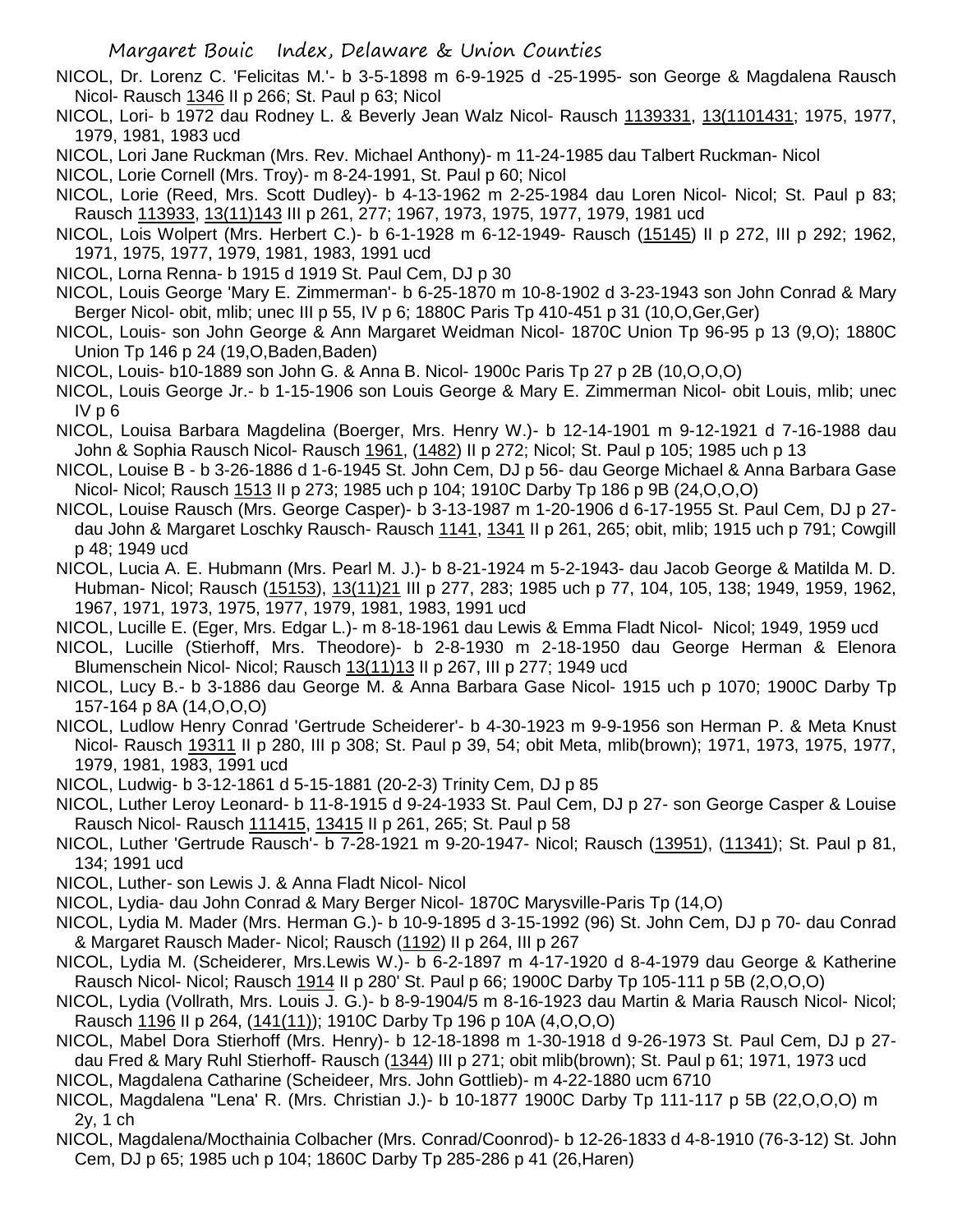NICOL, Magdalena Kandel (Mrs. John Andrew)- d 1948 dau Peter & Katharine Hoffman Nicol- 1985 uch p 85 NICOL, Magdalena Kohlenbarger (Mrs. Conrad)- m 11-22-1853 ucm 2033; unec VIII p 10, XVI p 30; 1870C Darby Tp 49-43 p 7 (36,Ger)

- NICOL, Magdalena Rausch (Mrs. George)(Thiergartner, Mrs. John)- b 9-17-1861 m(1) 1883 (2) 1914 d 2-18- 1934 (72-5-1) St. Paul Cem, DJ p 26- dau Philip & Barbara Goesz Rausch- Rausch 133 II p 265; 1915 uch p 791, 795; 1900c Union Tp 99-103 p 5B (38,O,Ger,Ger) m 17y, 6 ch
- NICOL, Magdalena (Sext, Mrs. John)- m 10-26-1854 ucm 2185; unec VIII p 20
- NICOL, Rosine Magdalina Streng (Mrs. Christian)- b 1877 d 1926 St. John Cem, DJ p 67- Nicol; 1910C Darby Tp 127 p 6B (32,O,O,O) m 12y 5 ch
- NICOL, Maggie- b 10-1884 dau John G. & Anna B. Nicol- 1900C Paris Tp 27 p 2B (15,O,O,O)
- NICOL, Maggie- dau Martin & Elisabeth Nicol- 1880C Darby Tp 102 p 242C (16,O,Ger,Ger)
- NICOL, Mame Berry (Mrs. Albert Conrad)- b 9-23-1873 m 11-28-1894, unec IV p 6
- NICOL, Mandilynn- b 2-14-1982 dau Michael Frederick & Dianne Lynn Bumgardner Nicol- St. Paul p 58
- NICOL, Mareia Marie Ryan (Mrs. Lonnie fredrick)- b 11=3=1946 m 7-20-1968 St. Paul p 58
- NICOL, Margaret A. (Mrs. John L.)- 1983 ucd
- NICOL, Margaret A. (Perry, Mrs. )- dau John Goerge & Anna Margaret Weidman Nicol- 1883 uch V p 213; mt 1-19-1916; 1860C Paris Tp 1373 (4,O); 1870C Union Tp 96-95 p 13 (14,O); 1880C Union Tp 1146 p 24 (24,O,Bad,Bad)
- NICOL, Margaret B. (Mrs. John L.)- b 5-1857 1900C Darby Tp 160-167 p 8A (43,O,Ger,Ger)- m 22y, 3 ch
- NICOL, Margaret/Margaretha Barbara Rausch (Mrs. Charles J.)- b 7-4-1890/89 m 1913 d 6-27-1970 St. John Cem, DJ p 73 dau John A. W. & Magdaline Mader Rausch- Rausch 1313, II p 264, III p 268; obit mlib(brown), obit Charles J., mlib; 1949, 1959, 1962, 1967, 1971 ucd
- NICOL, Margaret Barbara Schalip (Mrs. John Michael)- Nicol
- NICOL, Margaret B.- b 11-9-1895 d 5-6-1956 St. John Cem, DJ p 57
- NICOL, Margaret (Beach, Mrs. )- dau John Leonard & Anna Sophia Hecht Nicol- obit sophia, mlib; 1870C Darby tp 21025 (8,O); 1880C Darby Tp 98 p 241B (18,O,Ger,Ger)
- NICOL, Anna Margaret (Beach, Mrs. Phillip/Andrew)- b 5-31-1871 m 1893 d 1-28-1963 dau George & K/Catherine Doellinger Nicol- obit Catherine,mlib; Beach; Nicol; oibt Charles, mlib; obit George Wm, mlib; obit Catherine, mlib
- NICOL, Margaret (Blumenschein, Mrs. Lewis)- Nicol
- NICOL, Margaret (Geer, Mrs. George)- b 2-1882 dau John M. & Barbara Shalip Nicol- 1915 uch p 981; 1900C Marysville 126 p 5B (18,O,O,O)
- NICOL, Margart Hecht (Mrs. John)- m 9-24-1857 ucm 2602; unec VII p 15
- NICOL, Margaret Kleiber (Mrs. Martin H.) b 3-3-1897 m 3-5-1916 d 8-4-1979 (82) St. John Cem, DJ p 58 dau John & Margaret Schwartzkoff Kleiber- Rausch (1516), II p 273; obit, mlib(brown); 1949, 1959, 1962, 1967, 1973, 1975, 1979 ucd
- NICOL, Margaret (Mrs. Leonard)- 1850C Paris Tp 662-676 p 100 (26,Ger)
- NICOL, Margaret- dau Leonard & Margaret Nicol- 1850C Paris Tp 662-676 p 100 (2,O)
- NICOL, Margaret Lydia- b 4-4-1856 dau John Conrad & Anna Maria Boerger Nicol- unec III p 59
- NICOL, Margaret- dau Martin & Elizabeth Depp Nicol- 1870C Darby Tp 24-22 p 34 (6,O)
- NICOL, Margaret- dau Martin & Maria Rausch Nicol- Nicol
- NICOL, Margaret "Maggie"'Margaretta B.- b 11-9-1895 d 5-6-1956 (60) St. John Cem.- dau Martin & Mary Rausch Nicol- Rausch 1193; obit mlib(brown); obit Martin, mlib; obit mlib; 1900C Darby Tp 202-209 p 10B (4,O,O,O); 1910C Darby Tp 196 p 10A (14.O,O,O)
- NICOL, Margaret (Rupright, Mrs. John G.)- m 2-28-1869 ucm 4513 dau John Leonard & Margaret Starr Nicol-1915 uch p 981; 1860C Paris Tp 1380 (12,O)
- NICOL, Margaret (Seba, Mrs. )- dau Charles G. & Elizabeth Louise Conrad Nicol- Nicol
- NICOL, Margaret Starr (Mrs. John Leonard)- sister John Leonard Nicol- 1915 uch p 981; 1915 uch p 981; 1860C Paris Tp 1380 (35,Ger); 1870C Paris Tp 239-240 p 32 (45,Bav); 1880C Paris Tp 119-134 p 55 (53,Ger,Ger,Ger)
- NICOL, Margaret Wardman (Mrs. George)- lic 5-20-1854 ucm 2099
- NICOL, Margaret Weidman (Mrs. J ohn George)- b 1835 d 1916 ped Martha Nuetzel Boyce #24 15; unec III p 13, XII p 4; 1883 uch V p 147; 1860c Darby Tp 352, 354 p 50 (23,Bav); 1870C Union Tp 96-95 (33,Ger)
- NICOL, Margaretha A. (Mrs. Johann G.)- b 12-4-1834 d 1-18-1916 Trinity Cem, DJ p 84
- NICOL, Margaretha (Doermann, Mrs. Heinrich Karl Gotthief) m 1-25-1890 unec IV p 5
- NICOL, Margaretha- b 1-30-1866 dau John Conrad & Anna Mary Boerger Nicol- unec III p 59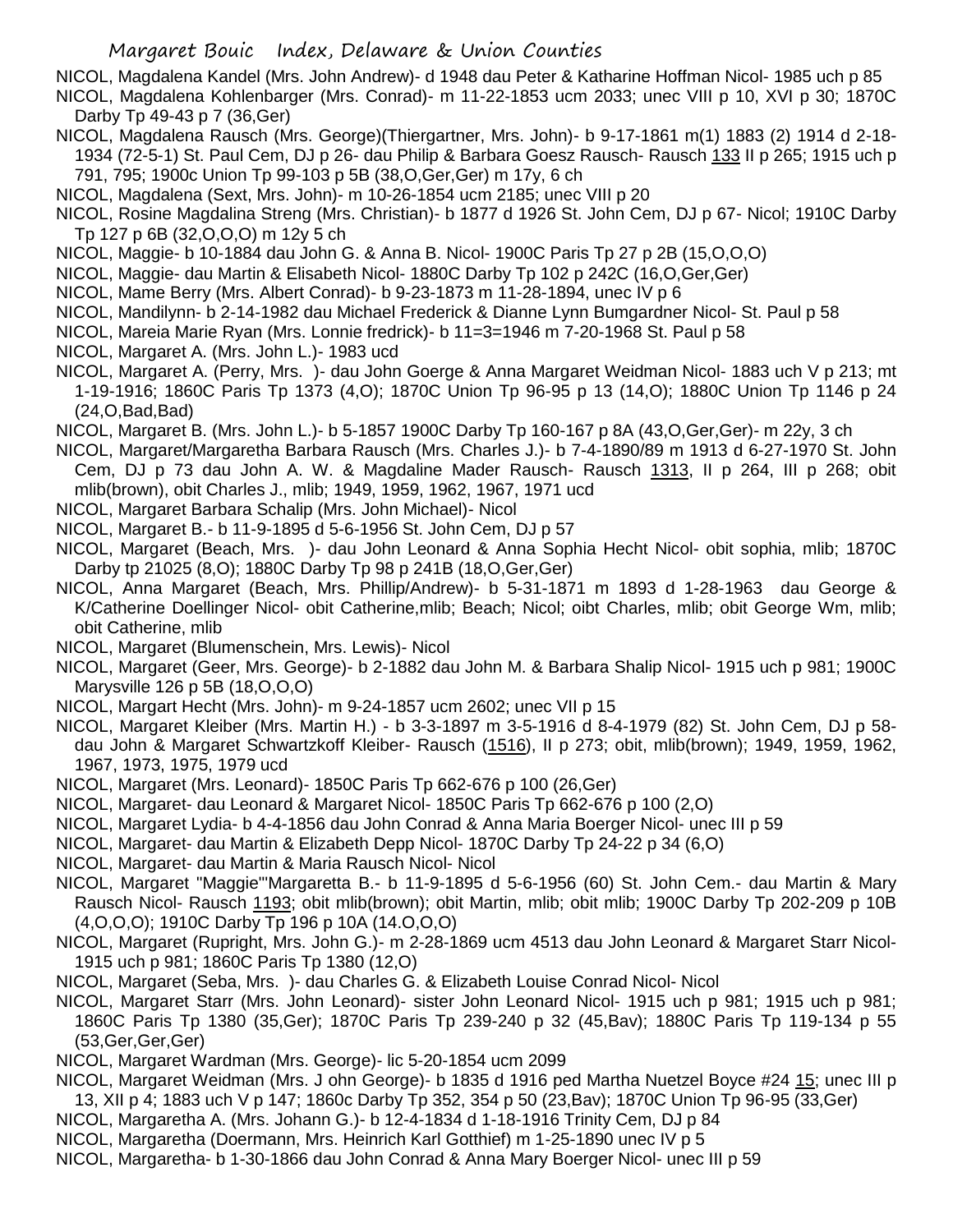NICOL, U. Margaretha (Mrs. John L.)- b 9-3-1824 d 6-14-1896 (71-9-11) Trinity Cem, DJ p 77

- NICOL, Margarettia/Margraetha Barbara Kandel (Mrs. John Leonard)- b 5-22-1856 m 4-22-1878 ucm 6251 d 10-20-1913 St. John Cem DJ p 56- dau Sixtus & Margaretha Price Kandel- 1985 uch p 84
- NICOL, Margurite (Mrs. John L.)- 1880C Paris Tp 70-84 p 47 (23,O,Ger,Ger)
- NICOL, Maria- stillborn 2-25-1886 St. John Cem, DJ p 57
- NICOL, Maria- b 7-8-1853 d 8-4-1866 (?-8-26) Trinity Cem, DJ p 78
- NICOL, Maria Magdalena (Ruhl, Mrs. John Stephen)- m 1890 unec IV p 65
- NICOL, Maria Bartholemew (Mrs. George W.)- m 8-20-1857 ucm 2588; unec XII p 15
- NICOL, Marie (Burns, Mrs. Louis)- b 7-31-1923 m11-19-1950 dau Christopher G. & Eleanore Kleiber Nicol-Rausch 15154 II p 273, III p 292; 1985 uch p 104, 105; obit mlib(brown); St. Paul p 19 87; 1949 ucd
- NICOL, Marie Elizabeth- b 12-17-1985 du William Leland & Sara Ann Goodwin Nicol- St. Paul p 35, 49, 65, 98; **Nicol**
- NICOL, Marie- b 3-23-1882 d 6-17-1970 St. John Cem, DJ p 56 dau George Michael & Anna Barbara Gase Nicol- Rausch 1511 II p 273
- NICOL, Marie M. (Elsom, Mrs. Ben L.)- m 6-29-1947- da Lewis J. & Anna Fladt Nicol- Nicol; Elsom
- NICOL, Marie (Weinlein, Mrs. Urlin)- b 11-2-1902 m 1932 dau John L. & Anna Barbara Rausch Nicol- Rausch 13(11)3 III p 277; 1910C Darby Tp 131 p 9A (3/12,O,O,O)
- NICOL, Marilyn Ann (Arthur, Mrs. Thomas Keith)- m 7-7-1955 dau Emanuel C. & Laura Minert Nicol- Rausch 11911 III p 267
- NICOL, Marilyn E. Hubman (Mrs. Lloyd)- b 7-18-1931 m 4-16-1950 dau Jacob George & Matilda M. D. Nicol Hubmann- Rausch (15155) II p 292; DJ p 71; 1985 uch p 77, 104, 105, 138; 1973, 1975, 1977, 1979 ucd
- NICOL, Marilyn (Balke, Mrs. Fred William)- b 10-31-1936 m 6-20-1959 dau Edwin Leonard & Dorothy Burger Nicol- St. Paul p 56; Rausch 19333 II p 280, III p 309
- NICOL, Marilyn Lee Porschet (Mrs. Russell M.)- b 10-27-1941 m 7-18-1959 dau Leroy Martin & Geraldine Ellen Debolt Porschet- Rausch (13(11)51), III p 277; St. Paul p 129
- NICOL, Marjorie Graham (Mrs. Duane)- b 12-5-1939 m 11-25-1956 Rausch (114131) (134131) II p 261, 271
- NICOL, Mark Alan 'Colleen Lyn McNeamer'- b 5-18-1961 m 11-15-1985 son Willard H. G. & Mildred E. M. Dellinger Nicol- Rausch 119521 III p 267; St. Paul p 31, 146
- NICOL, Mark- b 1-5-1959 son Harry L. C. & Elverna Alice A. Theirgartner Nicol- Rausch 151625, 134525 III p 293, 272- Nicol; obit Elverna mlib; St. Paul p 64; St. Paul p 64; 1959, 1962, 1971, 1973, 1975 ucd
- NICOL, Mark- b 1970 son Rodney Lee & Beverly Jean Walz Nicol- Rausch 13(11)531; 1971, 1973, 1975, 1977, 1979, 1981, 1983 ucd
- NICOL, Marla Kaye Carpenter (Mrs. Neil A.)- m 11-6-19 dau Oliver & Judith Carpenter- Nicol
- NICOL, Maria (Mrs. Martin)- Nicol
- NICOL, Marie (Weinlein, Mrs. )- dau John L. Nicol- Nicol
- NICOL, Marilyn E. Hubman (Mrs. Lloyd)- dau George & Matilda Nicol Hubman- Rausch 13(11)24 III p 277; 1971 ucd
- NICOL, Mark- b 1970 son Kenneth E. & Beth E. Nicol- 1977, 1981, 1991 ucd
- NICOL, Marla Kaye Carpenter (Mrs. Neel Arlin)- b 1970 m 11-6-1993 St. Paul p 83
- NICOL, Marlin Gene 'Pamela Sue Raffergy''Beth'- b 9-5-1951 m 8-30-1975 son Milton R. & Betty Warner Nicol-Rausch 13(11)1312; 1959, 1962, 1967, 1971 ucd
- NICOL, Marsha Kay (Hronek, Mrs. Daniel)- b 12-16-1955 m 1-3-1981 dau carlton & Ruth Stalnaker Nicol-Rausch 119711 III p 267
- NICOL, Marsha Paulus (Mrs. Lloyd)- m 6-18-1966- Nicol
- NICOL, Marta E, (Mrs. Martin)- b 10-1844- 1900C Darby Tp 190-197 p 7B (55,Ger,Gr,Ger) m 1y; 8 ch, 5 living
- NICOL, Martha (Thiergartner, Mrs. Walter)- b 9-23-1895 m 11-5-1916 d 3-21-1956-dau George & Magdalena Rausch Nicol- 1915 uch p 791, 796; Rausch 1345 II p 265; St. Paul p 63
- NICOL, Martin 'Elisabeth Depp, ''Marta'- b 1838 m 2-11-1858 ucm 2684 d 1927 St. John Cem, DJ p 60- son George & Augusta Nicol- unec VI p 29; uca p 35; unec XII p 30; 1850C Darby Tp 1640-1660 p 243 (12,Ger); 1860C Darby Tp 283-284 p 40 (22,Bav); 1880C Darby Tp 102 p 242C (42,Ger,Ger,Ger); 1900C Darby Tp 190-197 p 7B (61,Ger,Ger,Ger) m 1y; to US 1845
- NICOL, Martin H. 'Margaret Kleiber'- b 3-26-1893 m 3-5-1916 d 1-24-1981 (87) ST. John's Cem, DJ p 58- son George Michael & Anna Barbara Gase Nicol- Rausch 1516 II p 273; 1915 uch p 1070; 1985 uch p 104; 1900C Darby Tp 157-164 p 8A (7,O,O,O); 1910C Darby Tp 186 p 9B (18,O,O,O); 1959, 1959, 1962, 1971, 1973, 1975, 1977 ucd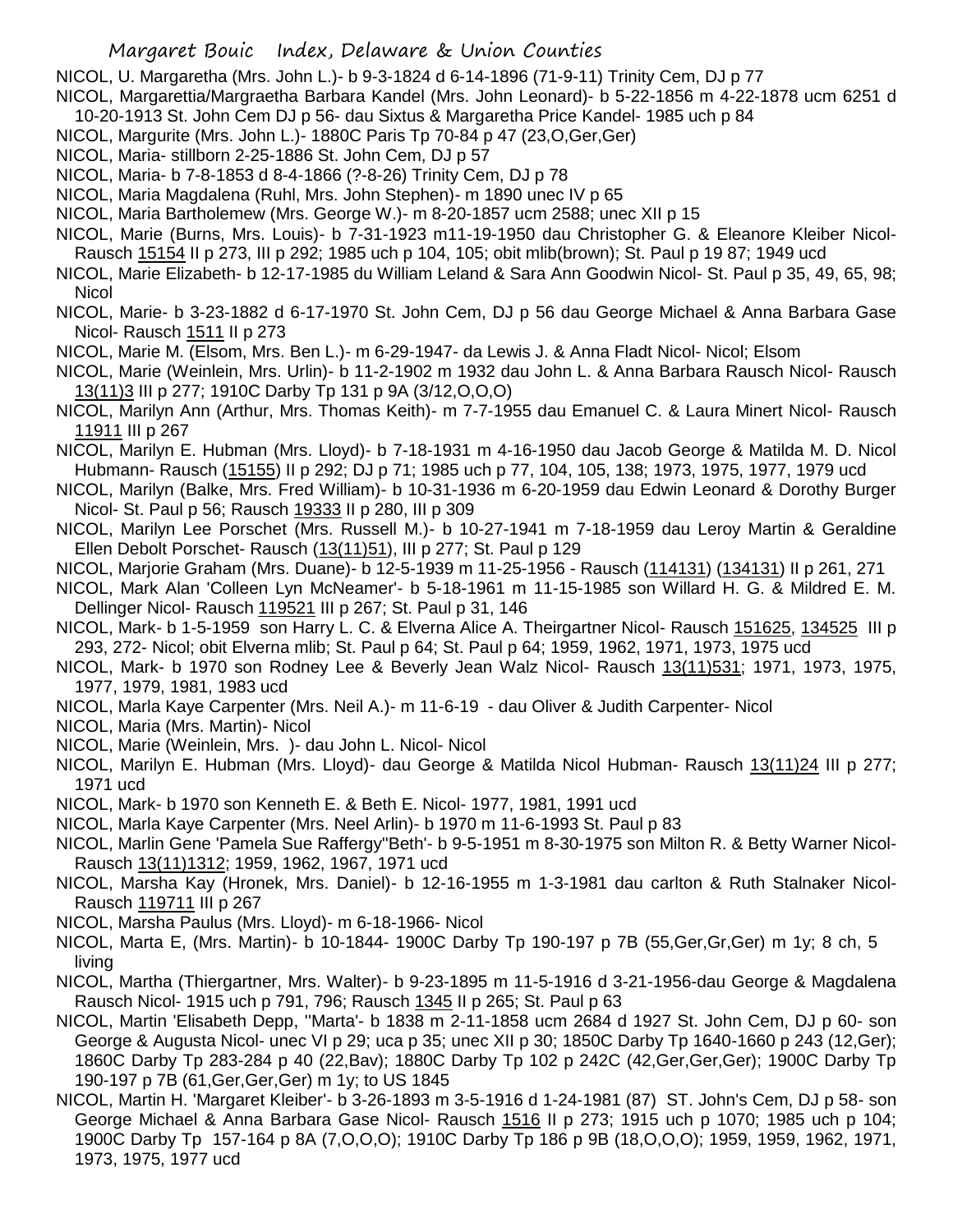NICOL, Martin- brother John Nicol- obit John, mlib; 1915 uch p 981

NICOL, Martin- b 1969 son Kenneth E. & Beth E. Nicol- 1977, 1981, 1991 ucd

NICOL, Martin 'Maria'- Nicol

- NICOL, Martin J. 'Mary Rausch'- b 1-3-1867 m 5-14-1891 d 9-9-1945 St. John Cem, DJ p 57- son Conrad & Magdalena"Lena" C/Kohlbacher Nicol- obit, mlib; 1915 uch p 791, 1070; 1985 uch p 104; Rausch (119); 1900C Darby Tp 202-209 p 10B (33,O,Ger,Ger) m 9y; 1910C Darby Tp 196 p 10A (43,O,Ger,Ger), m 19y
- NICOL, Martin- son Conrad & Magdalena Nicol- 1870C Darby Tp 285-286 (3,O)
- NICOL, Marvin C. E. 'Janice Ruth Burns'-b 11-15-1938 m 1960 son Roy M. L. & Esther Kleiber Nicol- Nicol; Rausch (144122) III p 284; St. Paul p 18, 86; 1971, 1973, 1975, 1977, 1979, 1981, 1983, 1991 ucd
- NICOL, Mary- 1949, 1959 ucd, Reed Rd
- NICOL, Mary- Sbc p 26
- NICOL, Mary- 25 Rd 62 Darby Tp. 1962, 1967 ucd
- NICOL, Mary A. (Mrs. John C.)- b 1832 d 2-16-1913 (80y4m) Oakdale Cem I p 172 (C-49)

NICOL, Mary A.- dau John George & Ann M. Weidman Nicol- 1883 uch V p 213; 1870C Union Tp 96-95 p 13 (7,O); 1880C Union Tp 46 p 23 (16,Baden)

- NICOL, Mary Ann Gallant (Mrs. Leon F.)- m 1-1-1960 Rausch (11953) III p 267; 1962 1991 ucd
- NICOL, Mary Apollonia Warner (Mrs. Herman Jacob)- b 11-8-1878 m 10-12-1904 unec IV p 6
- NICOL, Mary A. Warner (Mrs. Herman J.)- b 1878 d 3-12-1961 Oakdale Cem I p 172 (C-49)
- NICOL, Mary Barbara (Conrad, Mrs. George Washington) 1-29-1860 m 11-9-1881 ucm 7-63 dau John Conrad & Mary Boerger Nicol- obit Louis mlib; obit Wm. G., mlib; unec IV p 5; unec III p 59; 1860C Darby Tp 484-487 p 68 (4/12,O)
- NICOL, Mary Beth- b 3-1961 dau Harold Carl Martin & Betty G Nicol- 1967, 1977, 1981 ucd
- NICOL, Mary Beth- b 7-5-1950 dau Herbert C. & Lois E. Wolpert Nicol- Rausch 151451 III p 292; 1962, 1967, 1971, 1973, 1975 ucd
- NICOL, Mary B(0)erger/ Anna Maria (Mrs. John Conrad)- m 11-29-1853 ucm 2037 unec XVI p 30; 1860C Darby Tp 484- 487 (27,Bav); 1870C Marysville-Paris Tp 271-274 p 31 (38,Bav); 1880C Marysville 410-454 p 31 (47,Ger,Ger,Ger); unec III p 59
- NICOL, Mary C.- d 2-16-1913 (80y4m) Oakdale Cem 2525 (C157)
- NICOL, Mary A. Doellinger (Mrs. Jacob)- b 2-1868 m 4-20-1889, obit Jacob, mlib; 1900C Darby Tp 205-212 p 10B (32,O,Ger,Ger)- m 11y, no ch
- NICOL, Mary Ellen (Walters, Mrs. Wm. Jay)- b 9-22-1953 m 6-29-1974 dau George Lorenz & Jeane Jessica Hamilton Nicol- St. Paul p 62
- NICOL, Mary E. Zimmerman (Mrs. Louis)- b 6-2-1877 m 10-8-1902, unec IV p 6; obit Louis
- NICOL, Mary (Gase, Mrs. John George)- dau Conrad & Magdalena Colbacher Nicol- 1915 uch p 839, 866, 1070; 1985 uch p 104
- NICOL, Mary- b 3-23-1882 d 6-17-1970 St. John Cem -dau George Michael & Anna Barbara Gase Nicol- 1915 uch p 1070; 1985 uch p 104; obit mlib(brown); 1900C Darby Tp 157-164 p 8A (18,O,O,O); 1910C Darby Tp 186 p 9B (27,O,O,O)
- NICOL, Mary (Mrs.George M.)- 1860C Paris Tp 1366 (23,Ger)
- NICOL, Mary (Simopoulas, Mrs. George)- dau Harold C. M. & Betty Geer Nicol- Nicol; 1962 ucd (10m)
- NICOL, Mary Jane Foulk (Mrs. Clarence)- Nicol 1949, 19959, 1962 ucd
- NICOL, Mary- 9-1881 dau John G. & Anna B. Nicol- 1900C Paris Tp 27 p 2B (18,O,O,O)
- NICOL, Mary- dau John & Margaret Nicol- 1860C Darby Tp 352-354 p 50 (1,O)
- NICOL, Mary- dau John C. & Mary Berger Nicol- 1870C Marysville-Paris Tp 271-274 p 31 (10,O); 1880C Paris Tp 410-454 (20,O,Ger,Ger)
- NICOL, Mary- dau John & Sophia Hecht Nicol- obit John, mlib
- NICOL, Mary (Kleiber, Mrs. Louis)- b 8-1888- dau George & Katherine doellinger Nicol- Nicol; obit Catherine, mlib; obit Charles, mlib; obit Geo. Wm, mlib ; obit Christopher, mlib(brown); 1900C Paris Tp 41 p 3B (11,O,O,O)
- NICOL, Mary Louise Freeling (Mrs. George Albert)- b 9-1-1932 m 2-14-1953 d 1-30-1990 Rausch 19192 III p 308; St. Paul p 69, 37
- NICOL, Mary M. (Mrs. Conrad)- b 10-1883- 1900C Union Tp 38=41 p 2B (66,Ger,Ger,Ger) 6ch 4 living
- NICOL, Mary M. Rausch (Mrs. Martin)- b 12-11-1868/70 d 7-10-1937 St. John Cem, DJ p 57- dau Johnn George & Margaretha Gorsz Rausch- Rausch 119 II p 262; obit Martin, mlib; 1900C Darby Tp 202-209 p 10B (29,O,Ger,Ger)- m 9y, 4 ch
- NICOL, Mary (Rausch, Mrs. Philip)- m 1891 d 8-1891 Rausch (111) II p 259; 1910C Darby Tp 196 p 10A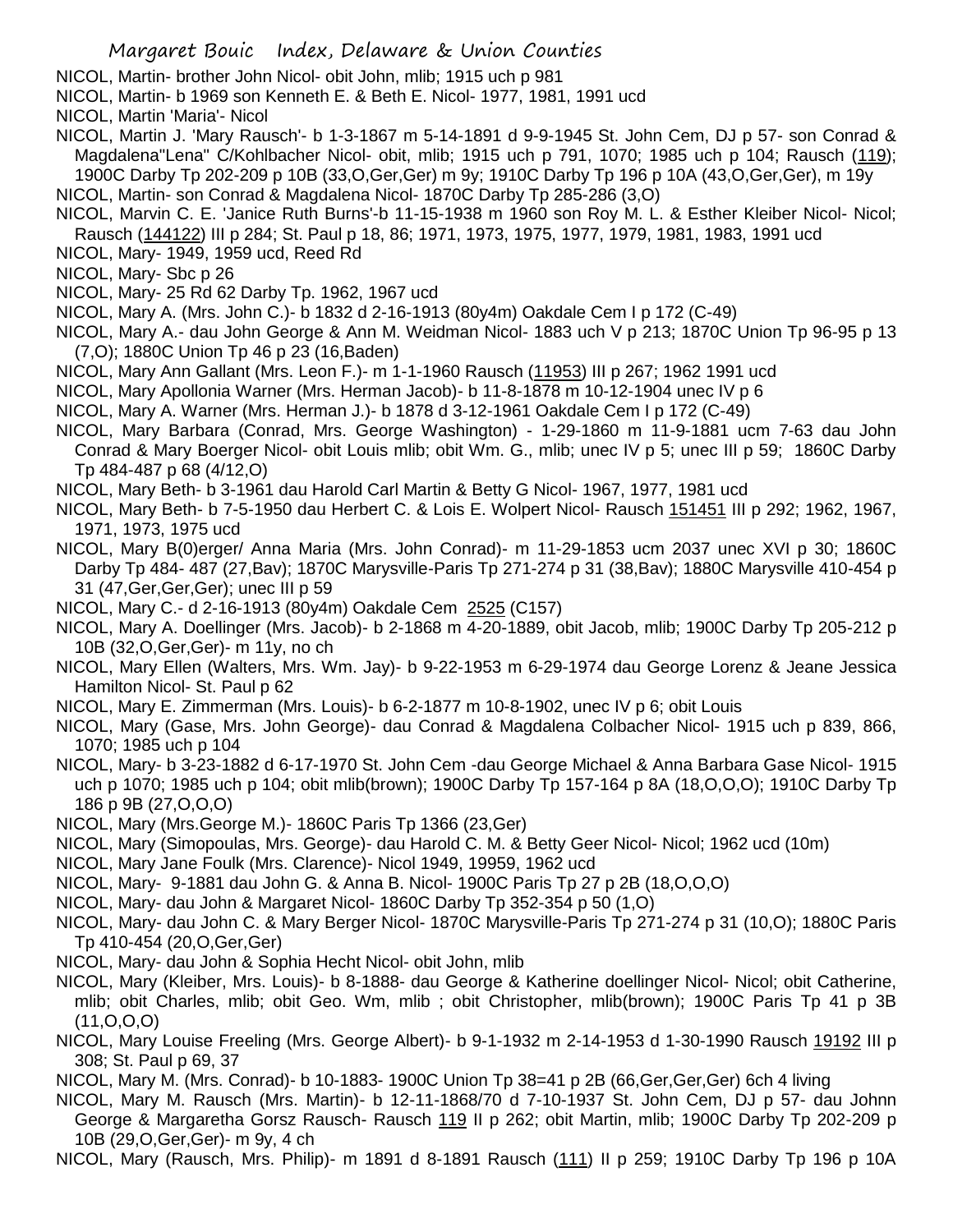- (39,O,Ger,Ger) m 19y, 7 ch
- NICOL, Mary S.- 66N Rt 347 Liberty Tp, 1967 ucd
- NICOL, Mary Sue- b 9-5-1948 dau Gerald E. & Wanda M. Kierns Nicol- Rausch 119412, 162612 III p 267, 296; obit Gerald E.. mlib(brown)
- NICOL, Mary (Vollrath, Mrs. Peter)- b 9-8-1882 m 2-26-1905 d 7-3-1938 Rausch (1413) II p 268
- NICOL, Mary Wanner (Mrs. Dr. Herman J.)- d 3-12-1961 (82) Oakdale Cem Nicol
- NICOL, Marylin (Arthur, Mrs. Thomas K.)- Nicol
- NICOL, Mathew- b 1970 son Ronald W. & Linda K. Nicol- 1979, 1981, 1983 ucd
- NICOL, Matilda- b 1-14-1892 d 1-25-1892 St. John Cem, DJ p 63- dau George & Katie Rausch Nicol- Rausch 1911 II p 280; St. Paul p 65
- NICOL, Matilda (Hubman, Mrs. George)- b 12-14-1900 m 1923 d1976 dau John L. & Anna Barbara Rausch Nicol- Rausch 12(11)2 III p 277
- NICOL, Matilda M. D. Streng (Mrs. Gerhardt)- b 5-19-1907 m 8-9-1925 d 10-30-1993 (86) St. John Cem, DJ p 71- obit mlib; Rausch (151(10)) II p 273; - dau William & Elizabeth Scheiderer Strent- 1959, 1962, 1967, 1971, 1973, 1975, 1977, 1981, 1983 ucd
- NICOL, Matilda (Vollrath, Mrs. Martin)- b 4-24-1893 m 10-25-1915 dau John George & Barbara Scheidereer Nicol- Rausch (1417) III p 281; Nicol
- NICOL, Matt A.- b 8-24-1985 son Dennis & Elsie Cornell Nicol- St. Paul p 61
- NICOL, Matthew Fredrick- b11-18-1979 son Lonnie Fredrick & Marcia Marie Ryan Nicol- St. Paul p 58
- NICOL, Matthew- b 1973 son Kenneth M. & Elaine McCubbin Nicol- Nicol; 1975, 1977, 1979, 1981 ucd
- NICOL, Mattie- dau John Conrad & Mary Berger Nicol- 1880C Paris Tp 410-454 p 31 (12,O,Ger,Ger)
- NICOL, Maxine (Mrs. Eugene C.)- 1959, 1962 ucd
- NICOL, M. Barbara (Mrs. J. M.)- b 2-12-1857 d 6-5-1895 (38-3-23) Trinity Cem, DJ p 77
- NICOL, Melanie Rae- b 12-18-1984 dau Larry Arthyr & Janet Louise Nist Nicol- St. Paul p 25, 39, 55, 92 NICOL, Melvin 'Gleda Timson'- m 11-5-1940 son Herman G. & Lydia Moder Nicol- Rausch 11921 III p 267
- NICOL, Melissa Marie- b 10-16-1984 dau Michael R. & Amy Lynn Gilliland Nicol- Nicol
- NICOL, Melvin W.'Doris'- d 8-21-1987 (66) Tenn.- son Herman G. & Lydia M. Mader Nicol- Nicol
- NICOL, Merrill 'Donna Marie Dellinger'- b 6-27-1943 m 6-5-1965 son Leroy Fred & Erna Fisher Nicol- Nicol; Rausch 13(11)52, III p 278; St. Paul p 117; 1949, 1959, 1962, 1967, 1971, 1973, 1975, 1977, 1979, 1981, 1983, 1991 ucd
- NICOL, Meta Melusine Louise Carolin Knust (Mrs. German Gottlieb Phillip Nicol- b 3-8-1898 m 9-26-1920 d 8- 10-1973 St. Paul Cem, DJ p 27- dau Henry & Louise Werfelmann Knust- Rausch (1931) II p 280; obit mlib(brown); St. Paul p 39, 54; 1949, 1959 ucd
- NICOL, Micah Lloyd- b 4-9-1998 son Rv. Michael A. & Lori Ruckman Nicol0 Nicol
- NICOL, Michael Alan 'Jane Ann Teipe'- b 11-2-1965 m 11-2-1991 son Marvin C. R. & Janis Ruth Burns Nicol-Nicol; St. Paul p 18, 86; 1971, 1971, 1973, 1977, 1979, 1981 ucd
- NICOL, Rev. Michael Anthony 'Lorie Ruckman'- b 12-20-1957 m 11-24-1985 son Rev, Lloyd C. & Marilyn Hubman Nicol- Rausch 13(11)243, 151553 III p 277, 293; Nicol; 1985 uch p 105; 1971, 1973, 1975, 1983 ucd
- NICOL, Michael 'Barbara'- 1880C Paris Tp 119-134 p 53 (25,O,Ger,Ger)
- NICOL, Michael 'Cheryl'- son Donald A. & Frieda E. Yoder Nicol- Nicol
- NICOL, Michael 'Kim Rausch'- dissolution 3-1985-Nicol
- NICOL, Michael/Margaret son/dau Conrad & Magdalena Nicol- 1860C Darby Tp 285-286 p 40 (2,O); 1870C Darby Tp 49-43 p 7 (12,O)
- NICOL, Michael R. 'Amy Lynn Gilliland'- b 7-23-1953 son Donald A. & Frieda E. Yoder Nicol- Rausch 142331 III p 282; 1959, 1962, 1967, 1971, 1973 ucd
- NICOL, Michael Frederick 'Diane Lynn Bumgarner'- b 4-15-1951 m 6-23-1973 ston Herbert John Conrad & Burnette Magdalena Hegenderfer Nicol- Rausch 114162, 134162 III p 261, 265; St. Paul p 58
- NICOL, Michael- son George & Augusta Nicol- 1850C Darby Tp 1640-1660 p 243 (14,Ger); unec VI p 29
- NICOL, Michael- son George & Catherine Doellinger Nicol- 1880C Darby Tp 103 p 242C (9,O,Ger,Ger)
- NICOL, Mike 'Barbara'- son John Leonard & Margaret Starr Nicol- 1860C Paris Tp 1380 (5,O); 1870C Paris Tp 239-240 p 82 (15,O); 1880C Paris Tp 119-1354 (25,O,Ger,Ger)
- NICOL, Michael- brother John Leonard Nicol- 1915 uch p 981
- NICOL, Michael M.- b 8-5-1941 son Melvin & Gleda Timmon Nicol- Rausch 11921
- NICOL, Michael Wayne 'Carol Payne''Jenny'- b 6-11-1963 m 8-13-1985 son Emma Starr Nicol- St. Paul p 146
- NICOL, Michelle Dawn- b 11-24-1977 dau Donald Fred & Karen Ann Rausch Nicol- Rausch 118(10)14,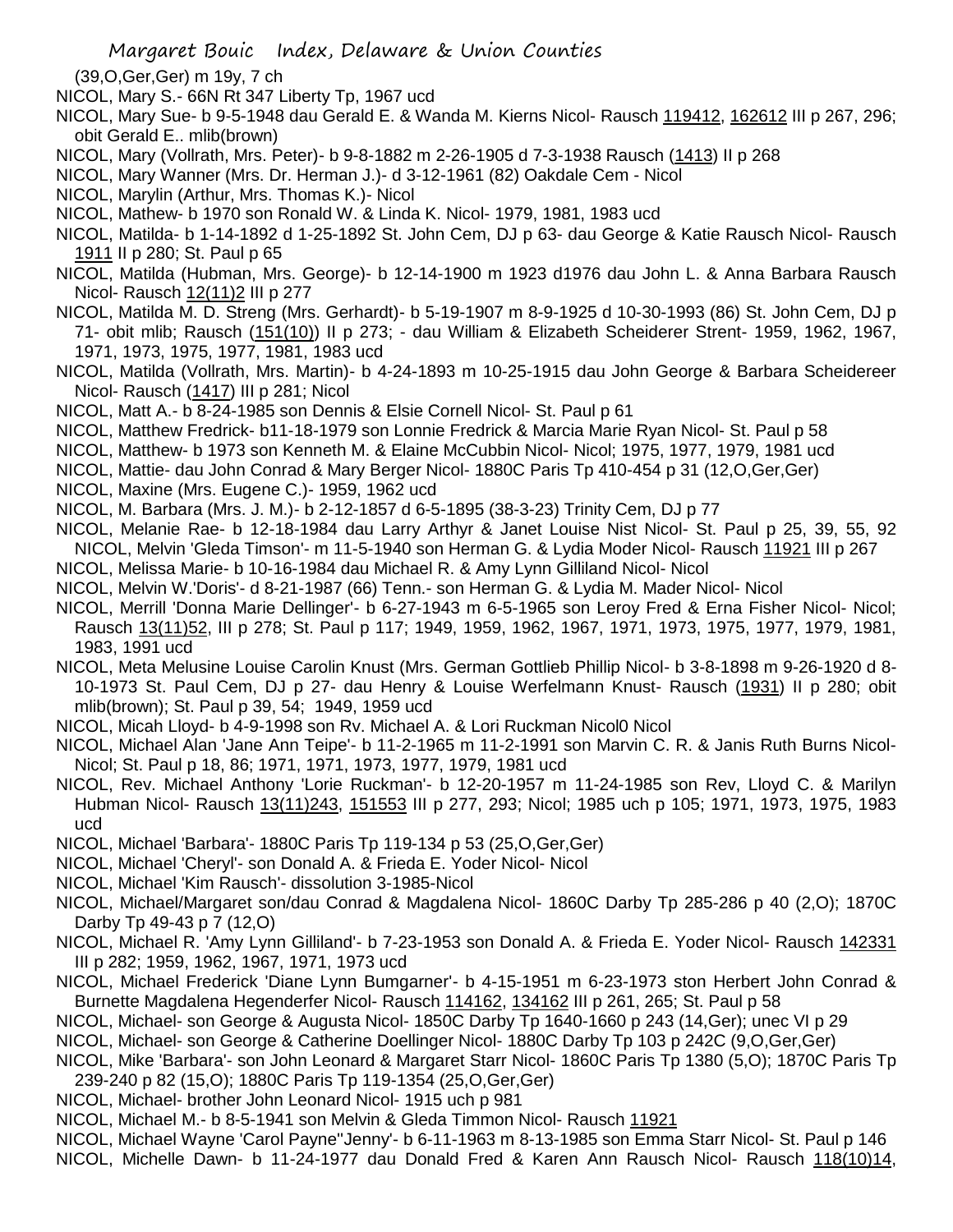14(10)514; St. Paul p 123, 125

NICOL, Michelle Kay (Linscott, Mrs. Joseph Charles)- b 1964 m 7-11-1987- dau Marvin C. R. & Janis Burns Nicol- Nicol; St. Paul p 18, 86; Rausch 1441221; 1971, 1973, 1973, 1977, 1979, 1981, 1983 ucd

NICOL, Michelle Marie- b 12-17-1978 dau Kenneth Lee & Donna Marie Golden Nicol- Nicol; Rausch 1418212, 1192212

NICOL, Michelle- b 1962 dau Sherman J. & Sandra Nicol- 1969, 1971 dcd

NICOL, Mildred E. M. Dellinger (Mrs. Willard H. G.)- m 5-15-1955- Rausch (11952)

NICOL, Mildred (Florsdet, Mrs.Robert)- b 1-1-1920 m 1942 dau Edward & Alice Vollrath Nicol- Nicol; Rausch 13423 II p 265, III p 271; St. Paul p 59

NICOL, Milton- son Herman & Elenora Nicol- 1949 ucd

NICOL, Milton 'Deborah'- son Ralph J. & Lillie Hoffman Nicol- Nicol

NICOL, Milton R. 'Betty L. Warner'- b 4-27-1927 m 4-24-1949 d 6-21-1988 (61)- son John L. & Anna Barbara Rausch Nicol- Rausch 13(11)12; 1959, 1962, 1967, 1971, 1975, 1977, 1979, 1981, 1983 ucd

NICOL, Minna Hubman (Mrs. August J.)- b 8-23-1900 m 4-14-1920 d 12-12-1985 dau Zacharias & Anna Geer Hubmann- Rausch (1518) II p 273; 1985 uch p p 77; 1949, 1959, 1962, 1967, 1971, 1973, 1975, 1977, 1979 ucd

NICOL, Minnie A. (Blinn, Mrs. Lawrence E.)- b 8-14-1906 m 5-2-1936 dau Leonard & Caroline Rausch Nicol-Nicol; Rausch 13(13)2 II p 267; 1910C Darby Tp 138 p 7A (4,O,O,O)

NICOL, Miriam E. (Goff, Mrs. Loren)- b 7-19-1925 m 6-1-1947 d 6-28-1993 (67) dau Leonard & Caroline Rausch Nicol- Nicol; Rausch 13(13)8 II p 268

NICOL, Monica Michelle- b 7-19-1979 dau Michael Frederick & Diane Lynn Bumgardner Nicol- St. Paul p 58; Rausch 1141621

NICOL, Monika (Mrs. Ken)- Nicol

NICOL, Nancy Eileen (Nemoyer, Mrs. Rev. Robert J. Jr.)- b 8-2-1954 m 12-27-1986 dau Lloyd E. & Marilyn Hubman Nicol- Rausch 141442, 13(11)242 III p 277, 293; Nicol; 1985 uch p 105; 1971 ucd

NICOL, Nancy K.- dau Gerald E. & Carolyn M. Nicol- obit Gerald E. mlib(brown); 1967, 1971, 1973, 1975 ucd

NICOL, Nancy Lee (Brunskill, Mrs. Dennis E.) b 8-10-1946 m 8-22-1968 du leroy W. J. \*& Clarice Rausch Nicol- Rausch 118114, 162314 III p 263; obit Leroy W. J. mlib(brown); St. Paul p 126; 1949, 1959, 1962, 1967 ucd

NICOL, Neida K.- dau John Christian & Magdalena Nicol- 1910c Darby Tp 127 p 6B (8,O,O,O)

- NICOL, Neil Arlen 'Marla Kaye Carpenter'- b 12-11-1959 m 1-6-1993 son Loren L. & Bernette Kleiber Nicol-Nicol; Rausch 113932, 13(11)142 III p 261, 277; St. Paul p 83; 1962, 1971, 1975, 1977, 1979, 1981 ucd
- NICOL, Nettie Barbara (Gilcrest, Mrs. Franklin McLean)- b 3-15-1868 m 1-3-1894 dau John Conrad & Anna Maria Boerger Nicol- unec III p 59, IV p 6

NICOL, Nina May Jewell (Mrs. George William"Bill"- b 11-25-1935 m 11-18-1956 d 12-5-1994 St. John'S Cemdau George Ross,Sr. & Sarah Rowlands Jewell- Nicol; Rausch (151(10)3) III p 294; 1985 uch p 81; 1959, 1967, 1971, 1973, 1975, 1977, 1979, 1981, 1991 ucd

NICOL, Nora (Mrs. Crist)- 1949 ucd

NICOL, Norbert 'Rosine Anna Nicol'-b 7-28-1921 m 3-3-1946 son August & Minna Hubman Nicol- Nicol; Rausch 15181, (13(11)11) III p 277, 293; 1949, `959, 1962, 1967, 1971, 1973, 1975, 1977, 1979, 1981, 1991 ucd

NICOL, Olga- b 6-12-1925 d 6-14-1925 d 6-14-1925 St. Paul Cem, DJ p 27- dau Herman Gottlieb Phillip & Meta Louise Caroline Knust- Rausch 19312 II p 280; St. Paul p 39, 54

NICOL, Orgene (Koegler, Mrs. Dale)- b 10-25-1935 m 7-10/14-1959 dau Otte & Bertha Emma Lillia Gaulke Nicol- Rausch 19193 III p 307; St. Paul p 37, 668

NICOL, Ottelia Theolinda Wernle (Mrs. W. G.)- b 9-21-1859 m 9-19-1883 unec IV p 5

NICOL, Otto 'Bertha Emma Lillia Gaulke'- b 7-2-1906 m 8-5-1928 d 6-3-1963 son John George & Katherine Rausch Nicol- Nicol; 1985 uch p 56; Rausch 1919 II p 280, III p 307; obit J. George, mlib; St. Paul p 37, 68 NICOL, Pamela Sue Rafferty (Mrs. Merlin Gene)- m 8-30-1975 Rausch (13(11)122; Nicol

NICOL, Pamela Sue Snider (Mrs. Dennis Keith)- m 6-19-1971 dau Bernard A. Snider- Rausch (133334) NICOL, Pat (Mrs. Tom)- Nicol

NICOL, Patricia Marie (Lynch, Mrs. James Robert)- b 112-2-1950 m 6-17-1972 dau Ralph E. & Betty Lou Rogers Nicol- Nicol; Rausch 142311 III p 282; 1959, 1962, 1967, 1971 ucd

NICOL, Patty Jean- b 12-26-1951 dau Lloyd E. & Marilyn Hubmann Nicol- Rausch 151551, 13(11)241 III p 277, 292; 1985 uch p 105; 1971, 1775, 1977, 1979 ucd

NICOL, Paul Fredrick 'Beatrice Morse'- b 7-30-1948 m 9-8-1973 son Ralph M. J. & Emma Blumenschein Nicol-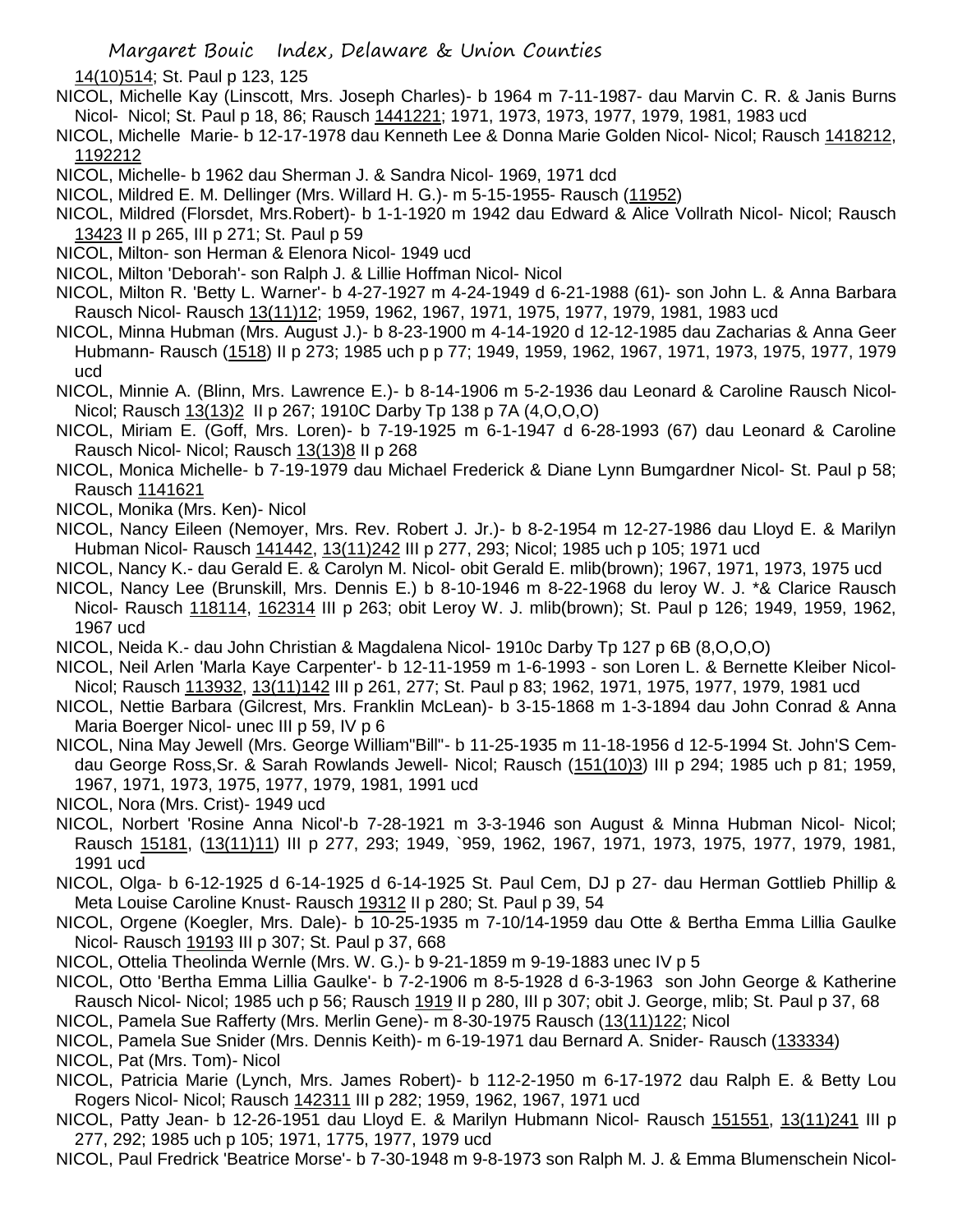Rausch 151522 III p 292; 1985 uch p 100; 1949, 1959, 1962, 1967, 1971, 1973, 1975, 1977, 1979, 1981, 1983, 1991 ucd

- NICOL, Paula Joyce Schacherbauer (Mrs. Terry Ralph)- m 9-6-1986 dau Paul & Leatrice Schacherbauer-**Nicol**
- NICOL, Pauline (Schoenleb, Mrs. )- dau john Leonard & Anna sophia Hecht Nicol- obit Sophia, mlib; 1900C Marysville 16 p 1B (17,O,Ger,Ger)- also Marysville 401, 415 p 16B (17,O,Ger,Ger)
- NICOL, Pearl Frederick Edward 'Georgia R. Taylor'- b 6-15-1911 m 3-18-1935 son Casper & Louise Ruasch Nicol- Rausch 11413, 13433 II p 261, III p 261, 265; 1915 uch p 791; Nicol; St. Paul p 57; 1959, 1962, 1967, 1971, 1975, 1977, 1979 ucd; obit Harry E., mlib(brown); obit Louise, mlib
- NICOL, Pearl J.,Jr.'Gloria Gene Daniels'- b 8-16-1947 m 6-16-1968 son Pearl F. E. & Georgia R. Taylor Nicol-Nicol; Rausch 114135 II p 279, III p 261; St Paul p 58; 1959, 1962, 1971, 1973 ucd
- NICOL, Pearl M. J. 'Lucia A. E. Hubmann'- b 9-6-1921 m 5-2-1943 son Christopher & Elnora Kleiber Nicol-Rausch 15153 II p 273, 292; (13(11)21) II p 2567, III p 277; Nicol; obit Elenora, mlib(brown); 1985 uch p 77, 104, 105; 1949, 1959, 1962, 1967, 1971, 1973, 1975, 1977, 1979, 1981, 1983, 1991 ucd
- NICOL, Peggy Ann (Kelwaski, Mrs. M. Edward)- m 8-14-1976 du William L. & Alice A. Guebert Nicol- obit Alice, mlib; 1959(4), 1962, 1967, 1971, 1973 ucd
- NICOL, Peter- b 8-8-1895 d 10-2-1896 (1-1-23) St. John Cem, DJ p 56 son George Michael & Anna Barbar Gase Nicol- Rausch 1516 II p 273; 1915 uch p 1070; 1985 uch p 104
- NICOL, Phillip- b 1-10-1963 adopted son Ludlow h. C. & Gertrudfe Scheiderer Nicol Rausch 193112; St. Paul p 54, 139; 1971 1975, 1977, 1979, 1981 ucd
- NICOL, Phyllis Ann (Cooper, Mrs. Lary)- b 6-30-1948 dau Norbert & Rosine A. Nicol Nicol- Nicol; Rausch 13(11)111 III p 277; 1949, 1959, 1962, 1967, 1971 ucd ucd
- NICOL, Rachel A.- 1910C Darby Tp 127 p 6B (6,O,O,O)
- NICOL, Rachel- b 1983 dau Dale G. & Barbara Nicol- 1991 ucd
- NICOL, Rachel (Rausch, Mrs. Arthur J.)- b 11-26-1904 or 11-28-1903 d 8-25-1981 St. John Cem, dau John Christian & Rosina Magdalena Streng Nicol- Nicol; Rausch (1384) II p 266
- NICOL, Ralph F. E. 'Betty Lou Rogers'- b 6-9-1917 m 6-30-1945 d 4-10-1987 son Lewis J. L. & Anna Barbara Mayer Nicol- Nicol; Ruasch 14231; 1949, 1959, 1962, 1967, 1971, 1973, 1975, 1977, 1979, 1983 ucd
- NICOL, Ralph 'Emma Blumenschein'- m 1945- Nicol
- NICOL, Ralph- son George & Katherine Doellinger Nicol- Nicol; obit George William, mlib
- NICOL, Ralph G.'Helen E.'- son Richard G. & Gertrude Kilberry Nicol- Nicol; obig Gerrude, mlib(brown); 1910C Unionville 34 p 2A (5,O,O,O); 1949, 1959, 1962, 1967, 1971, 1973 1975, 1977, 1979, 1981, 1991 ucd
- NICOL, Ralph J. 'Lillie Hoffman'- b 9-18-1911 m 6-29-1940 d 5-31-1988 (78) bur Hamilton O.- son John Christian & Magdalina Streng Nicol- Nicol
- NICOL, Ralph M. F.'Emma Blumenschein'- b 5-26-1919 m 1-14-1945 son Christopher & Elnora Kleiber Nicol-Rausch 15152 II p 273, III p 292; 1985 uch p 104, 105; obit Eleanora, mlib(brown); 1949, 1959, 1967, 1971, 1973, 1975, 1977, 1979, 1981, 1983, 1991 ucd
- NICOL, Dr. Raymond- b 1956 son Harold C. M. & Betty Geer Nicol- Nicol; 1962, 1967 ucd
- NICOL, Rebecca Ann (Conzo, Mrs. David)- b 6-25-1951 m 8-25-1973 dau Herbert C. & Lois E. Wolpert Nicol-Rausch 151452 III p 292; 1962, 1971, 1975 ucd
- NICOL, Renea Davina Jane- b 7-27-1974 adopted dauJane Lucille Esther Nicol- St. Paul p 64
- NICOL, Retta- dau John Conrad & Mary Berger Nicol- 1880c Marysville 410-454 (14,O,Ger,Ger)
- NICOL, Rhonda (Schott, Mrs. )- dau Eugene C. & Ruth D. Shields Nicol- Nicol
- NICOL, Rhonda (Hatley, Mrs. John)- m 10-9-1976- dau Eugene C. & Maxine Nicol- 1959, 1962 ucd
- NICOL, Richard- b 7-18-1947 son Carl M. F. & Esther Swartzkopf Nicol- Rausch 151613 III p 293; 1949 ucd
- NICOL, Richard Courtney Rengier- son Louis & Mary E. Zimmerman Nicol- obit Louis, mlib; unec IV p 6
- NICOL, Richard G. 'Gertrude F.'- 1910C Unionville 34 p 2A (33,O,Ger,Ger)- m 6y
- NICOL, Richard G.- b 3-1876 1900C Darby Tp 142-148 p 7A (24,O,Ger,Ger)
- NICOL, Richard- son John Leonard & Sophia Hecht Nicol- obit Jacob, moib; obit Sophia, mlib; 1880C Darby Tp 98 p 242C (4,O,Ger,Ger)
- NICOL, Robert C 'Dorothy'- 1949, 1959, 1962, 1967 ucd
- NICOL, Robert- son George William & Elizabeth Kleiber Nicol- Nicol; obit Geo. Wm, mlib; obit Elizabeth mlib(brown)
- NICOL, Robert L. 'Edna M. G. Gruenbaum'- b 9-27-1904 m 8-25-1929 d 4-15-1996 (91\_ St. John's Cem- son John L. & Anna Barbara Rausch Nicol- Nicol; Rausch 13(11)4 II p 267; 1949, 1959, 1962, 1971, 1973, 1975, 1977, 1979, 1981 ucd; 1910C Darby Tp 131 p 7A (5,O,O,O)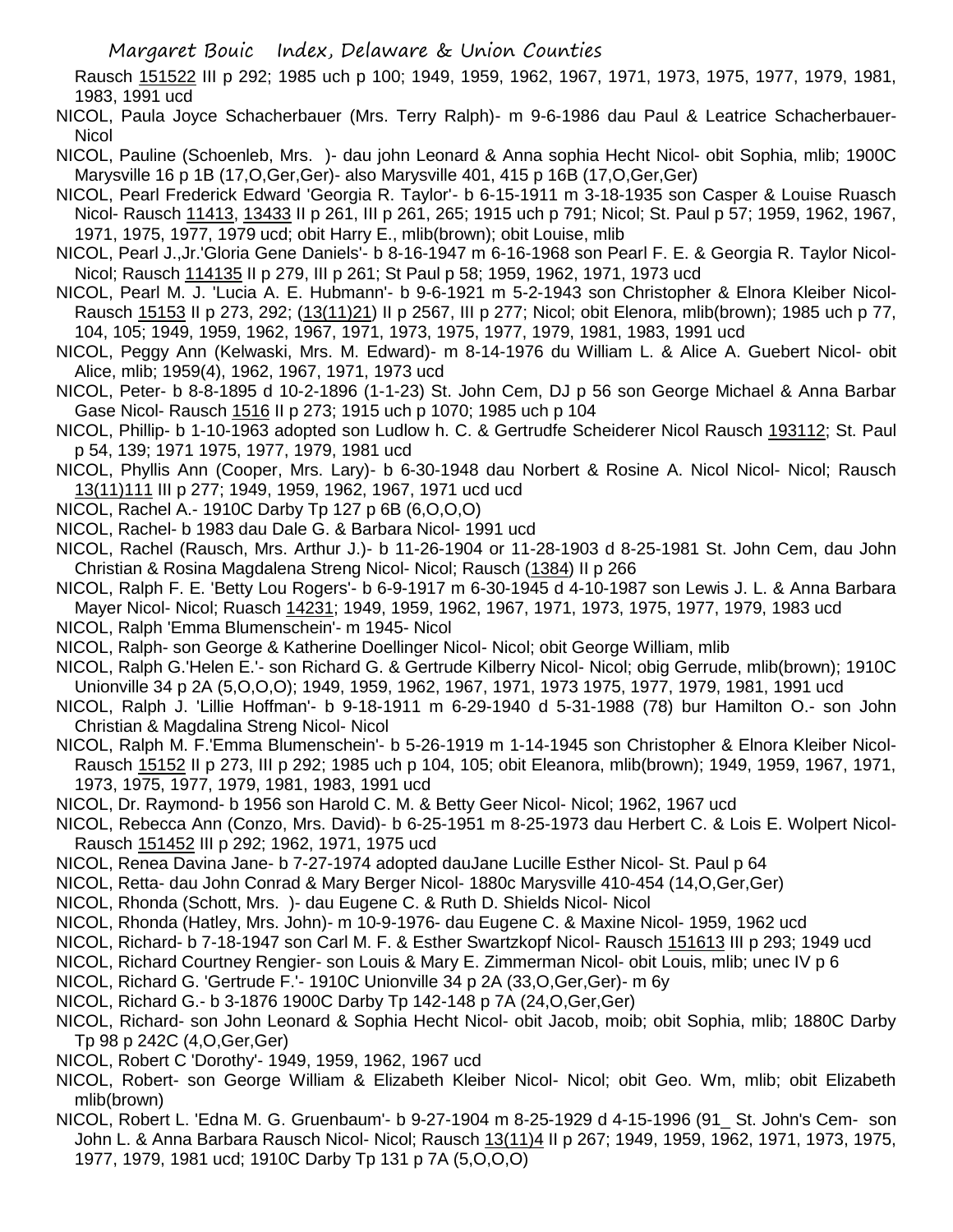- NICOL, Roberta Lynn (Angel, Mrs. Dourlas Edwin)- m 6-3-1989 dau Carlton Nicol- Nicol
- NICOL, Robin Rashell Willman (Mrs. Brian Keith)- b 5-18-1959 m 6-20-1981 St. Paul p 65
- NICOL, Roda- dau Alexander & Charlotte Nicol- 1860C Leesurg Tp 447 (10,O)
- NICOL, Rodney Lee ;'BeverlyJean Walz'- b 6-6-1947 son Leo & Erna Fisher Nicol- Rausch 13(11)53; 1949, 1959, 1962, 1967, 1971, 1973, 1975, 1977, 1979, 1981, 1983, 1991 ucd
- NICOL, Roger C. 'Barbara R. '- b 7-7-1947 son Pearl M. H. & Lucia A. E. Hubmann Nicol- Nicol; Rausch 151532 III p 292; unec XVI p 2 #520, XVII p 30; 1975, 1977, 1979, 1981, 1983, 1991 ucd
- NICOL, Roger Christopher Freddy- Rausch 13(11)212 III p 277; 1949, 1959, 1962 ucd
- NICOL, Roger Donald 'Susan Gantert'- b 10-24-1956 div son Ralph F. E. & Betty lou Rogers Nicol- Nicol; Rausch 142312; 1959, 1962, 1967, 1971, 1973, 1975, 1977, 1979, 1981, 1983, 1991 ucd
- NICOL, Roger Gerald'Jennifer Ann'- b 5-6-1947 son Gerald E. & Wanda Keirns Nicol- Rausch 119411, 162611 III p 267, 296; obit Gerald E. mlib(brown); 1967 ucd
- NICOL, Roger H. 'Judith A.'Judy" Johnson'- b 2-18-1954 m 11-29-1980 son Truman & Doothy Burns Nicol-Nicol; Rausch 193132, 144562; St. Paul p 25, 39, 55, 92; 1959, 1962, 1967, 1971, 1973 ucd
- NICOL, Roger 'Lisa'- son Ralph F. E. & Betty Lou Rogers Nicol- Nicol
- NICOL, Ronald William 'Linda Kay Daum'- m 12-18-1966 son Robert C. & Dorothy Nicol- 1949, 1979, 1981, 1983, 1991 ucd
- NICOL, Ronald "Ronnie" C.- b 8-13-1954 son Lavern & Thelma Scheiderer Nicol- Rausch 119223, 141823 III p 281; Nicol
- NICOL, Rosine Anna (Nicol, Mrs. Norbert)- b 2-28-1923 m 3-3-1946 d 5-11-1992 (69) St. John's Cem- dau George Herman & Elenora Blumenschein Nicol- Nicol; Rausch (15181), 13(11)11 II p 267, III p 277, 293; 1949, 1959, 1962, 1967, 1971, 1977, 1981, 1983, 1991 ucd
- NICOL, Rosina M. Streng (Mrs. John Christian)- Nicol
- NICOL, Rosina Rausch (Mrs. Alfred)- b 8-17-1901 d 1-27-1970 St John Cem, DJ p 62- dau Casper & Margaret Streng Rausch- Rausch (1519O, 1138 II p 261, 273; obit mlib(brown); 1949, 1959, 1962, 1967 ucd
- NICOL, Ross B.- b 10-28-1982 son Dennis & Elsie Cornell Nicol- St. Paul p 61
- NICOL, Roy G W.'Irene M. E. Blumenschein'- b 9-22-1914 m 4-9-1939- son John L. & Anna Barbara Rausch Nicol- Nicol; Rausch 13(11)6 III p 278; 1949, 1959, 1962, 1967, 1971 ucd
- NICOL, Roy M. L. 'Esther Kleiber'- b 9-27-1910 d 9-10-1977 St. John Cem, DJ p 74 son Frank & Emma Scheiderer Nicol- Nicol
- NICOL, Roxie Backman (Mrs. Gerald)- b 11-8-1942 m 7-14-1961- Rausch (19194) II p 280, III p 308; St. Paul p 37, 69
- NICOL, Rudolph E.- b 4-1856 brother William Nichol- 1900C Leesburg Tp 135-136 p 6B (44, Pa,Ger,Ger)
- NICOL, Russell 'Marilyn Porschet'- b 6-1-1939 m 7-18-1959 son Leroy Fred & Erna Fisher Nicol- Rausch 13(11)51 III p 278; St. Paul p 129; 1949, 1959 ucd- Nicol
- NICOL, Ruth Ann Stalnaker (Mrs. Carlton)- m 7-30-1950 Rausch (11971) III p 267
- NICOL, Ruth (Chandler, Mrs. Don)- b 6-20-1935 dau Edwin & Dorothy Burger Nicol- Rausch 19332 III p 280
- NICOL, Ruth D. (Shields, Mrs. ) (Mrs. Eugene C.)- Nicol
- NICOL, Ruth Hershberger (Mrs. Jerry)- m 6-16-1979 du Rev.Ralph Hershberger- Rauschp 1983, 1991 ucd
- NICOL, Ruth (Limes Mrs. William "Bill" Monford)- b 2-10-1921 m 9-30-1944 dau Conrad Frederick & Emma A. M. Theirgartner Nicol- St. Paul p 56, 126; obit Fred C., mlib; obit Leroy W, mlib(brown)
- NICOL, Ruth M. M. (McCarthy, Mrs. William R.)- b 12-1-1930 m 11-15-1952 dau Gerhardt F. & Matilda M. D. Streng Nicol- Rausch 151(10)2 II p 273, III p 294; Nicol; obit Gerhardt, mlib(brown); obit Matilda, mlib
- NICOL, Ruth M. Wilson (Mrs. Floye E.)- b 1920 m 6-15-1941 Oakdale Cem II p 159 (M-R25-2); St. Paul p 60
- NICOL, Ryan Alexander- b 4-8-1984 son John L. & Shumway Nicol- Nicol
- NICOL, Sandra- 1975 ucd, Paris Tp, London Ave
- NICOL, Sandra (Barranada, Mrs. Alberto)- m 6-16-1984 dau Donald A. & Frieda E.Yoder Nicol- Nicol
- NICOL, Sandra Irene (Caracciolo, Mrs. Stephen Jonathan)- m 5-25-1985 dau Truman Edwin William & Dorothy Burns Nicol- Nicol
- NICOL, Sandra Irene- b 12-23-1956 dau Donald A. & Frieda E. Yoder Nicol- Rausch 142332 III p 282; 1959, 1962, 1967, 1971, 1973, 1977 ucd
- NICOL, Sandra Leigh (Smith, Mrs. Scott)- m 9-10-1983 dau George William & Nina May Jewell Nicol- Nicol; 1971, 1973, 1975, 1977, 1979, 1981 ucd
- NICOL, Sandra Lou (Stults, Mrs. George)- b 10-31-1939 m 8-11-1957 dau Pearl Fredrick Edward & Georgia Romayne Taylor Nicol- Rausch 114132, 134132 III p 261, 270; St. Paul p 57
- NICOL, Sandra (Mrs. Sherman J.)- 1969, 1971 dcd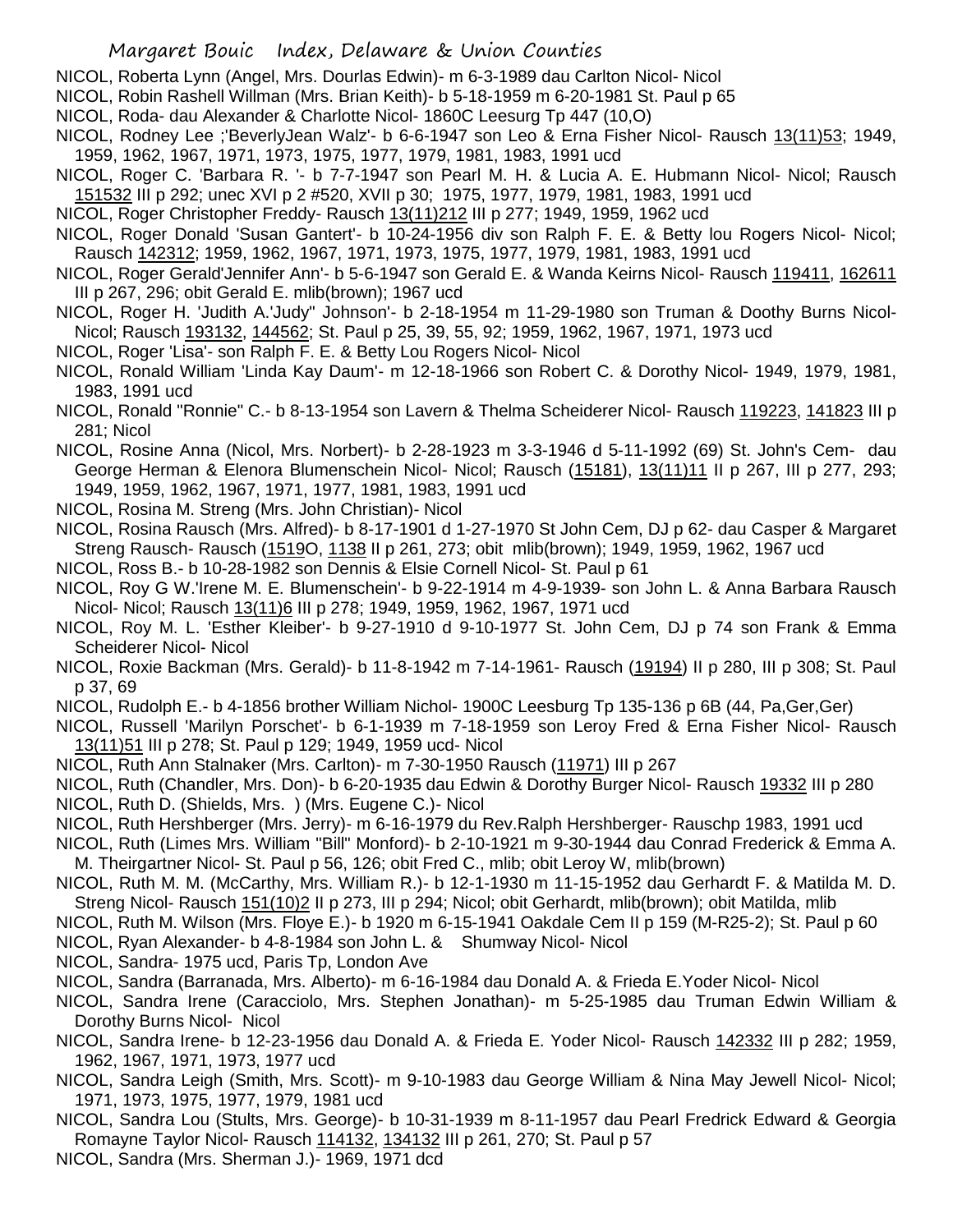NICOL, Sandra (Taylor, Mrs. ) dau Pearl F. E. & Georgia R. Taylor Nicol- Nicol

- NICOL, Sandra- b 3-18-1960 dau Truman Edwin William & Dorothy Bernette Burns Nicol- Rausch 193135,
- 144565; St. Paul p 26, 40, 55, 93; 1962, 1967, 1971, 1973, 1975, 1977, 1979 ucd
- NICOL, Sandy (Retterer, Mrs. George Dean)- 1985 uch p 116
- NICOL, Sara Goodwin (Mrs. William Leland)- b 10-15-1958 m 6-25-1983 St. Paul p 35, 49, 65, 98
- NICOL, Sarah #109- research Nicol, Boerger, Conrad, Weidman, unec IV p 2, VI p 14, VIII p 2
- NICOL, Sarah- b 1983 dau Jerry E. & Ruth Hersherger Nicol- Nicol; 1991 ucd
- NICOL, Selma M. E. (Arthur, Mrs. Walter)- b 3-16-1923/2 m 3-15-1917 dau Martin H. & Margaret Kleiber Nicol-Rausch 15164 II p 273. 293; obit Margaret, mlib(brown); 1949 ucd
- NICOL, Sharon Barbara (Rees, Mrs.John Walter)- m 1-6-1973 dau Robert C. & Dorothy Nicol- 1967 ucd
- NICOL, Sharon Kay Poling (Mrs. Lewis Edward)- b 1-27-1956 m 9-3-1977 dau Robert E. Poling- Rausch (139511); Nicol; St. Paul p 81, 134
- NICOL, Shawn Douglas- b 1-21-1976 son Douglas John & Deborah Dale Nicol- St. Paul 0 81, 134; 1977 ucd NICOL, Sherman J. 'Sandra'- 1969, 1971 ucd
- NICOL, Sherman J. 'Wilda Mae Turner''Glenda/Glenna S.'- b 3-9-1933 m 6-15-1958 son Robert L. & Edna M. G. Gruenbaum Nicol- Rausch 13(11)41 II p 267, III p 277; 1949, 1983, 1991 ucd; 1964 dcd
- NICOL, Shirley Ann (Peoples, Mrs. Ronald)- b 8-23-1941 m 11-18-1964 dau Pearl E. & Georgia Romayne Taylor Nicol- Rausch 114133, 134133 III p 261, 270; St. Paul p 58- 1959, 1962 ucd
- NICOL, Shirley- b 2-1-1956 dau Ralph M. F. & Emma L. Blumenschein Nicol- Rausch 151524 III p 292; 1959, 1962, 1967, 1971, 1973, 1975, 1977 ucd
- NICOL, Sonya K. (Cross, Mrs. Roy William)- b 1-10-1970 m 6-27-1992 dau Donald Fred & Karen Ann Rausch Nicol- Nicol; Rausch 118(10)1, 14(10)51; St. Paul p 123, 125
- NICOL, Sophia Hecht (Mrs. John)- b 8-18-1835 d 12-27-1921 (86) St. Paul Cem, DJ p 26; obit mlib; obit Fred C., mlib; obit John, mlib; 1870C Darby Tp 27-25 (35,Ger); 1880C Darby Tp 98 p 241B (44,Ger,Ger,Ger); 1900C Freshwater 16 p 1B (64,Ger,Ger,Ger) m 42y, 13 ch, 11 living
- NICOL, Sophia Rausch (Mrs. John G.)- b 4-24-1878 m 2-17-1901 d 9-7-1959 St. Paul Cem, DJ p 29 dau Casper & Dorothea Bunsold Rausch- obit, mlib; obit John G, mlib; Rausch 196
- NICOL, Stacie (Mrs. David)- Nicol
- NICOL, Stanley Bryant 'Elizabeth Ann Sherry;- son Melton & Betty Nicol- Nicol
- NICOL, Shirley (Rausch, Mrs. )- dau Pearl F. E. & Georgia R. Taylor Nicol- Nicol
- NICOL, Sonya (Cross, Mrs. Ray)- dau Don & Karen Nicol- Nicol
- NICOL, Stanley Brian/Bryant- b 9-26-1957 son Milton & Betty L. Warner Nicol- Nicol; Rausch 13(11)125 III p 277; 1967, 1971, 1977, 1979, 1981 ucd
- NICOL, Stephanie Marie- b 10-29-1972 dau Lonnie Fredrick & Marcia Marie Ryan Nicol- St. Paul p 58
- NICOL, Stephanie- b 3-29-1977 dau Roger & Susan Gantert Nicol- Rausch 1423122; St. Paul p 132
- NICOL, Stephanie- b 1971 dau Ronald W. & Linda K. Nicol- 1979, 1981, 1983, 1991 ucd
- NICOL, Steve E.- b 12-9-1949 son Melvin & Gleda Timson Nicol- Rausch 119212 III p 267
- NICOL, Susan (Dellinger, Mrs. Theodore W.)- b 4-26-1941 m 8-12-1962 dau Roy R. L. & Esther Kleiber Nicol-Nicol; St. Paul p 31
- NICOL, Susan Gantert (Mrs. Roger D.)- m 7-12-1975 dau Alfred B. Gantert- Rausch (1424312) div; 1975, 1977, 1979 ucd
- NICOL, Susan Koren Jane- b 4-18-1974 adopted dau Jane Lucille Esther Nicol- St. Paul p 64
- NICOL, Susanna Marily- b 4-1989 dau Rev. Michael Anthony & Lorie Ruckman Nicol- Nicol
- NICOL, Tami L. (Bowman, Mrs. Phillip E.)- b 1967 m 5-28-1988 dau Roger C. & Barbara Lee Reilly Nicol-Rausch 13(11)2121; Nicol; 1973, 1975, 1977, 1979, 1981, 1983 ucd
- NICOL, Teresa K. (Glick, Mrs. Diane R.)- m 12-3-1988 dau Kenny Nicol- Nicol
- NICOL, Teresa Sue- b 5-9-1969 dau Marvin C. R. & Janis Ruth Burns Nicol- Nicol; St. Paul p 18, 87; 1973, 1975, 1977, 1979, 1981, 1983, 1991 ucd
- NICOL, Teresa S. (Dewey, Mrs. David)- m 10-22-199 dau Marvin & Janis Nicol- Nicol
- NICOL, Terri Eades (Mrs. Leon Jeffrey)- b 7-26-1962 m 8-23-1980 dau Marlin O. Eades; St. Paul p 146; 1983 ucd
- NICOL, Terry- son Eugene C. & Maxine Nicol- Nicol; 1959(1), 1962 ucd
- NICOL, Terry R. 'Paula J. Schacherbauer'-b 2-3-1960 son Ralph M. F. & Emma L. Blumenschein Nicol-Rausch 151526 III p 292; 1962, 1967, 1971, 1973, 1975, 1977, 1979, 1981 ucd
- NICOL, Tessa Rae- b 10-4-1991 dau David Lynn & Catherine Ann Maimona Nicol- Nicol
- NICOL, Thelma Scheiderer (Mrs. Lavern M. b 6-16-1925 m 5-3-1947 d 2-22-1989 (63) St. John Cem- dau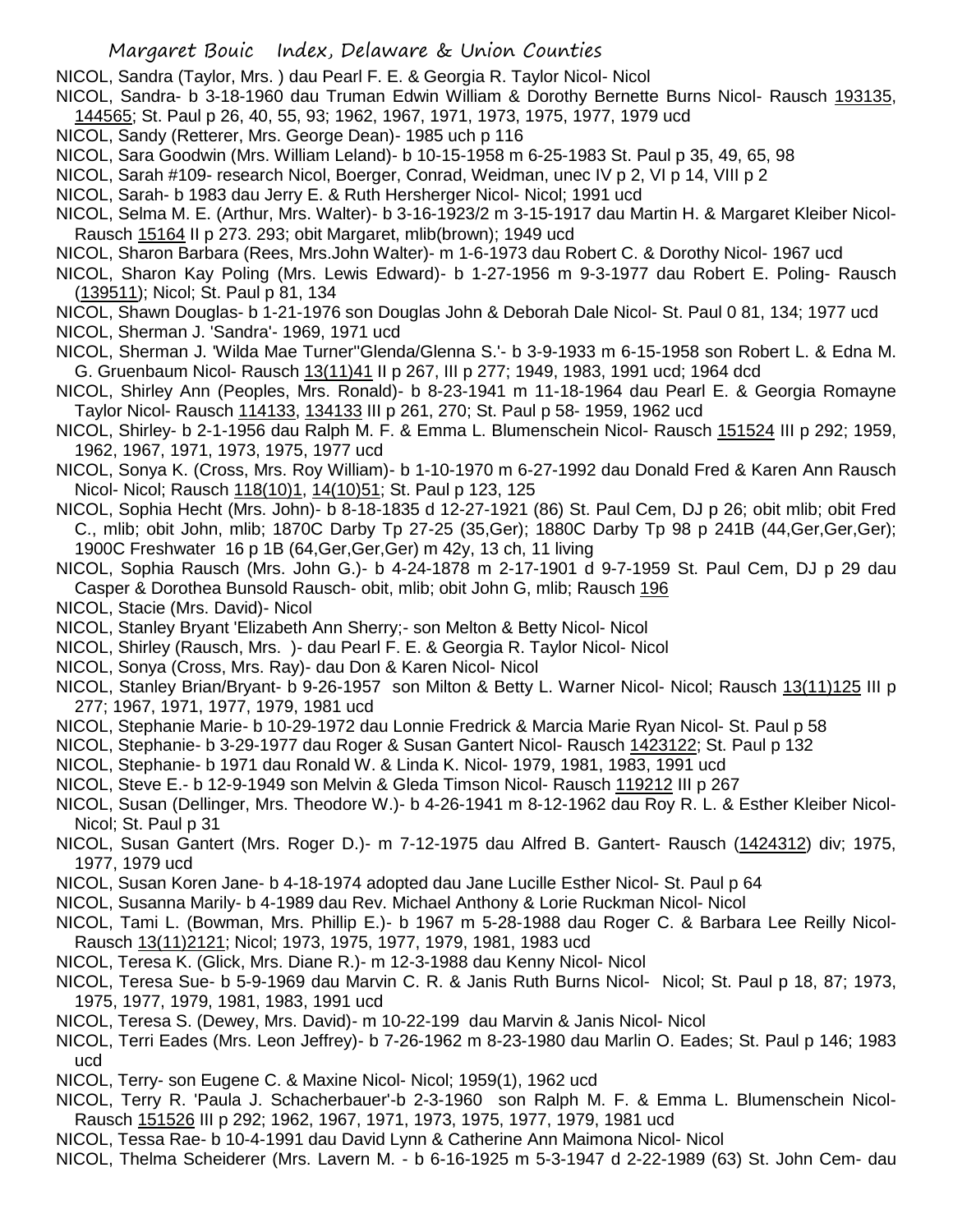Carl & Louise Vollrath Scheiderer- Rausch (11922)

- NICOL, Theodore A.'Emma Starr'- b 7-28-1903 m 6-28-1926 d 12-5-1965 Trinity Cem, JG p 82- son Martin & Mary Rausch Nicol- Rausch 1195 - obit Elton John, mlib; obit Martin, mlib; 1910C Darby Tp 196 p 10A (7,O,O,O); 1959, 1962 ucd
- NICOL, Theodore Herbert 'Jcqueline Gregg'- b 7-8-1953 m 9-6-1975 son Herbert C. & Lois Wolpert Nicol-Rausch 151453 III p 292; 1962, 1971, 1975 ucd
- NICOL, Theresa Kay (Glick, Mrs. Duane)- b 8-18-1964 m 12-3-1988 St. Paul p 58
- NICOL, Theresa Kay- b 1969 dau Kenny & Gloria Ruth Conley Nicol- 1973, 1981, 1983 ucd
- NICOL, Thomas- son Alexander & Charlotte Nicol- 1860C Leesburg Tp 447 (15,O)
- NICOL, Thomas Lee- b 12-31-1956 son Pearl & Lucia Hubman Nicol- Rausch 151535 III p 292, 13(11)535 III p 277;1959, 1962, 1967, 1971, 1973, 1977, 1979, 1981, ucd
- NICOL, Thomas W.- b 5-1884 son William & Ella M. Nicol- 1900C Leesburg Tp 135-136 p 6B (16,O,Pa,O)
- NICOL, Tillie- b 4-1893 dauJohn G. & Anna B. Nicol- 1900c Paris Tp 27 p 2B (7,O,O,O) NICOL, Timmy- b 1960 son Sherman J. & Sandra Nicol- 1969, 1971 dcd
- NICOL, Tina Renee (Tumeo, Mrs. Joseph) b 4-18-1971 m 12-31-1989 dau Kenney Luther & Gloria Ruth Conley Nicol- St. Paul p 58; 1973, 1981, 1983 ucd 0
- NICOL, Todd Alexander- b 12-10-1972 son Pearl J. & Gloria Jean Daniels Nicol- Rausch 1141351, 1341351 St. Paul p 58; 1973 ucd
- NICOL, Tom 'Pat'- son Pearl M. H. & Lucia A. E. Hubmann Nicol- Nicol
- NICOL, Toni (Altman, Mrs. Kevin)- b 10-16-1957/8 dau George Albert & Mary Freeling Nicol- Rausch 191922 III p 307; St. Paul p 37, 69
- NICOL, Tony- b 1975 son Marvin C. & Janis R. Burns Nicol- 1977, 1979, 1981, 1983, 1991 ucd
- NICOL, Tonya Jean- b 7-1-1965 du Duane Edward & Marjorie Graham Nicol- St. Paul p 57
- NICOL, Tonya- b 3-26-1971 dau Kenneth & Linda Rowe Nicol- St. Paul p 60
- NICOL, Tracy (Voneizhaar, Mrs. William)- b 1-6-1968 m 11-9-1991 dau Gerald Ernest Louis & Roxie Bachman Nicol- St. Paul p 37, 69
- NICOL, Trent- b 4-20-1966 son George Albert & Mary Louise Freehling Nicol- St. Paul p 37, 60, 69
- NICOL, Trent- b 12-13-1974 son Kenneth & Linda Rowe Nicol- St. Paul p 60
- NICOL, Tricia Ann- b 11-27-1982 dau Roger Herman & Judith Ann Johnson Nicol- Rausch 1931321, 1445621; St. Paul p 25, 39, 55, 92
- NICOL, Tricia Leigh- b 7-28-1971 dau Merrill & Donna Marie Dellinger Nicol- Nicol; St. Paul p 117; 1975, 1977, 1979, 1981, 1983, 1991 ucd- engaged to Jason Robert Niswonger
- NICOL, Troy'Lorie Cornell'- b 7-16-1967 m 8-24-1991 son Kenneth & Linda rowe Nicol- St. Paul p 60
- NICOL, Trudy Marlene (Kilfian, Mrs.Kevin Robert)- b 6-7-1958 m 9-1-1979 dau Ralph M. F. & Emma l. Blumenschein Nicol- Rausch 151525 III p 292; 1959, 1962, 1971, 1975, 1977 ucd
- NICOL, Truman Edwin William 'Dorothy Burns'- b 11-7-1926 m 3-25-1951 son Herman & Meta Knust Nicol-Rausch 19313, (14456) II p 280 III p 308; obit Meta, mlib(brown) Nicol; St. Paul p 25, 39, 54, 92; 1949, 1959, 1962, 1973, 1975, 1977, 19779k, 1981, 1983, 1991 ucd
- NICOL, Valory Lou (Floyd, Mrs. Oscar)(Kindle, Mrs. George)- b 9-5-1952 dau Homer & Doris Evelyn Rausch Nicol- Nicol; Rausch 1(10)361 III p 312; 1979 ucd
- NICOL, Ve(l)da Lucas (Mrs. Lester C.)- b 3-20-1924 m 3-20-1943 Nicol; Rausch (13333) III p 271; St. Paul p 60
- NICOL, Victor Frank Walter- b 2-25-1920 d 11-21-1929/8 St. Paul Cem, DJ p 27- son Casper & Louise Rausch Nicol-Rausch 111417, 13417, II p 261, 270; St. Paul p 58
- NICOL, Viola- b 1-12-1915 d 6-9-1936 St. Paul Cem, DJ p 28- dau Ernest C. & Katherine Weinlein Nicol- Nicol; Rausch 13431, III p 271; St. Paul p 60
- NICOL, Viola (Robb, Mrs. Vernon R.)- m 10-28-1945 dau Walter & Hulda Rausch Nicol- Rausch 11942, 16262 II p 264, 267; obit greald E., mlib(brown);
- NICOL, Vivienne- 1-10-1942 dau Leroy W. J. & Clarice Rausch Nicol- Rausch 118113, 162313 III p 263, 298; obit Leroy W. J., mlib(brown); St. Paul p 126; 1959, 1962 ucd
- NICOL, Walter G. M. 'Hulda Rausch''Frances Longbrake'- b 12-29-1897 m(2) 1961 d 12-16-1965 St. John Cem, DJ p 70- son Martin & Mary Rausch Nicol- Rausch (1626), 1194 II p 267, 274; obit Martin, mlib; obit Frances, mlib(brown); 1900C Darby Tp 202-209 p 10A (2,O,O,O); 1910C Darby Tp 196 p 10A (12,O,O,O); 1962 ucd
- NICOL, Walter- b 9-15-1902 d 1-12-1903 St. John Cem DJ p 63- son George & Katie Rausch Nicol- Rausch 1917 II p 208; St. Paul p 68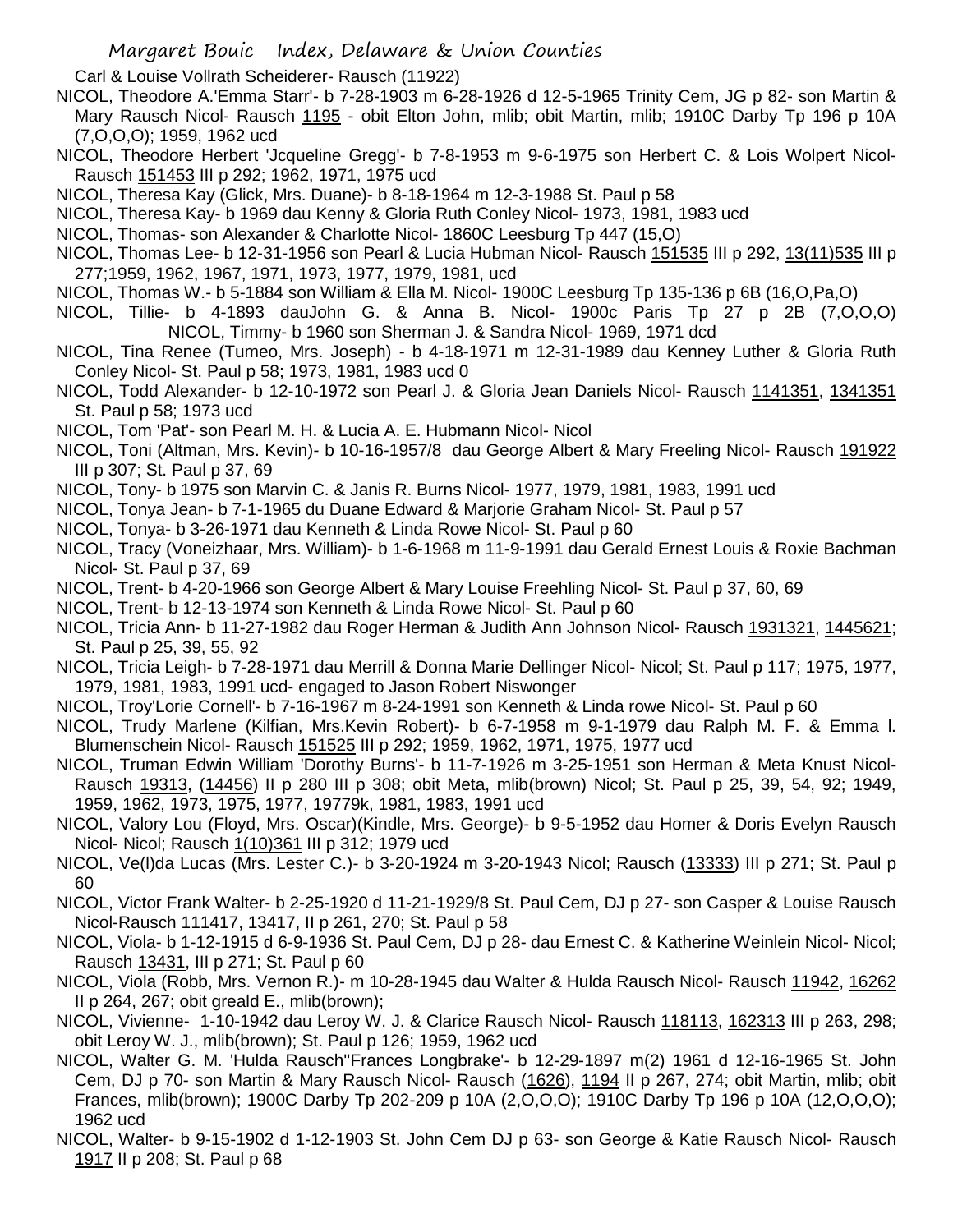- NICOL, Wanda H. Kierns (Mrs. Gerald E.)- b 1921 m 8-15-1945 d 5-29-1958 St. John Cem, DJ p 72- Rausch (11941), (16261) II p 274, 296; obit Gerald E., mlib(brown) NICOL, Wanda Sue (Snyder, Mrs. Paul Douglas)- b 2-24-1953 m 7-14-1982 dau Luther & Gertrude Rausch Nicol- Nicol; Rausch 139512, 113512 III p 276; St. Paul p 81, 134
- NICOL, Wayne Evan- b 5-29-1961 son Sherman J. & Wilda Mae Turner Nicol- Rausch 14(11)311 III p 277; 1964 ucd
- NICOL, Wayne- b 1966 son Harold C. M. & Betty Geer Nicol- Nicol; 1967 ucd
- NICOL, Wayne Lee ' ''Jan Ellen Stephenson'- b 12-24-1949 m(1) 5-29-1971 (2) 12-1-1979- son George & Jean Jessica Hamilton Nicol- Rausch 134432 III p 271
- NICOL, W. G. 'Ottelia Theolinda Wernle'- m 9-19-1883 unec IV p 5
- NICOL, Wilbur O. 'Christine E. Michaelis'- b 10-22-1913/2 m 1-12-1938 d 12-26-1987 Oakdale Cem II p 107 (H-RL-10) son George Casper & Louise Rausch Nicol- 1915 uch p 791; Rausch 11414, 13414 II p 261, 265; obit Louise, mlib; obit Harry, mlib(brown); unec III p 59; St. Paul p 58; 1949, 1959, 1962, 1967, 1971 ucd
- NICOL, Wilda Mae Turner (Mrs. Sherman J.)(Weatherall, Mrs. )- b 9-13-1935 m 6-15-1958 Rausch (13(11)41) III p 277; 1964 dcd
- NICOL, Wilhelm- b 7-11-1865 d 12-6-1867 son J. C. & H. M.- Trinity Cem DJ p 85
- NICOL, Will- son John & Sophia Hecht Nicol- obit Fred C., mlib; obit Jacob, mlib; obit J. George, mlib; obit John, mlib; obit Sophia, mlib; 1880C Darby Tp 98 p 242C (2,O,Ger, Ger)
- NICOL, Williard H. G. 'Mildred E. M. Dellinger'- b 12-1-1932 or 9-1-1931 m 5-15-1955 son Theodore & Emma Starr Nicol- Rausch 11952 III p 267; obit Elton John, mlib; St. Paul p 31, 146
- NICOL, Willard L. 'Alice A. Guebert'- b 8-9-1922 m 8-28-1948 d 9-24-1991 (69) St. John Cem, DJ p 74 son Lewis J. & Anna Fladt Nicol- obit Alice, mlib; 1962, 1967, 1971, 19973, 1975, 1977, 1979, 1981, 1983 ucd
- NICOL, William 'Ella'- b 7-1858 1900C Leesburg tp 135-136 p 6B (41,Pa,Ter,Ger0 m 19y
- NICOL, William G.- d 7-24-1943, obit mlib; son John C. & Mary Berger Nicol- obit Louis, mlib; obit Wm. G. mlib1870C Marysville-Paris Tp 271,-274 p 31 (12,O); 1880C Marysville 410-454 p 31 (22,O,Ger,Ger)
- NICOL, William- son George & Catherine Doellinger Nicol- obit cahterine, mlib; obit John G., mlib; 1900C Paris Tp 41 p 3B (17,O,O,O)
- NICOL, William- son John Leonard & Margaret Starr Nicol- 1915 uch p 981
- NICOL, William Leland 'Sara Ann Goodwin' b 1-27-1954 m 6-25-1983 son Leland & Barbara Schmidt Nicol-Nicol; Rausch 191221 III p 306; St. Paul p 35, 49, 65, 98; 1959, 1975, 1977, 1979 ucd
- NICOL, William- son Michael & Barbara Nicol- 1880C Paris Tp 119-134 p 53 (1,O,O,O)
- NICOL, Willie- son John George & Ann Margaret Weidman Nicol- 1900C Union Tp 53-37 p 3B (22,O,Ger,Ger)
- NICOL, Wilma- dau Harry & Leah Nicol- 1949 ucd
- NICOLAS, Francis 'Louise Mone'- Monnett p 2
- NICOLAS, Louise Mone (Mrs. Francis)- Monnett p 2
- NICOLL, James- Nash p 144
- NICOLL, James 'Susannah Shaver'- McKitrick p 126
- NICOLL, Susannah Shaver (Mrs. James)- dau John & Catharine McKitrick Shaver- McKitrick p 126
- NICOLLS, Ann Hall (Hiester, Mrs. George Baer)- b 2-25-1909 m 11-27-1931 d 2-7-1949- Weiser p 169
- NICOLLS, Ann Hall Muhlenberg (Muhlenberg, Mrs. Henry Augustus)(Mrs. Gustavus Anthony)- b 3-25-1829 m(2) 1-1869 d 1-15-1906 dau Frederick Augustus Hall & Anna Eliza Buchman Muhlenberg- Weiser p 217
- NICOLLS, Anne Hall (Hiester, Mrs. George Baer)- b 2-25-1909 m 11-27-1931 d 2-7-1949 dau Frederic William & Minnie Ramsey Taylor Nicolls- Weiser p 217
- NICOLLS, Frederick William- b 5-26-1906 son Frederic William & Minnie Ramsey Taylor Nicolls- Weiser p 217
- NICOLLS, Frederic William 'Minnie Ramsey Taylor'- b 12-7-1870 m 4-12-1898 d 5-16-1911 son Gustavus Anthony & Ann Hall Muhlenberg Nicolls- Weiser p 217
- NICOLLS, George Taylor- b 9-3-1899 d 1-19-1900 son Frederic William & Minnie Ramsey Taylor Nicolls-Weiser p 217
- NICOLLS, Gustavus Anthony- b 5-10-1901 son Frederic William & Minnie Ramsey Taylor Nicolls- Weiser p 217
- NICOLLS, Gustavus Anthony 'Rose Catharine Muhlenberg''Ann Hall Muhlenberg'- b 4-3-1817 d 5-18-1886- Weiser p 216, 217
- NICOLLS, Minnie Ramsey Taylor (Mrs. Frederic William)- b 1-11-1871 m 4-12-1898- Weiser p 217
- NICOLLS, Sterne Taylor- b 5-15-1902 son Fredeeric William & Minnie Ramsey Taylor Nicolls- Weiser p 217
- NICOLS, Betsey (Mrs. William)- d 7-5-1849 (80) New Millcreek Cem p 16
- NICOLS, Ed- hadc p 58 (Westfield)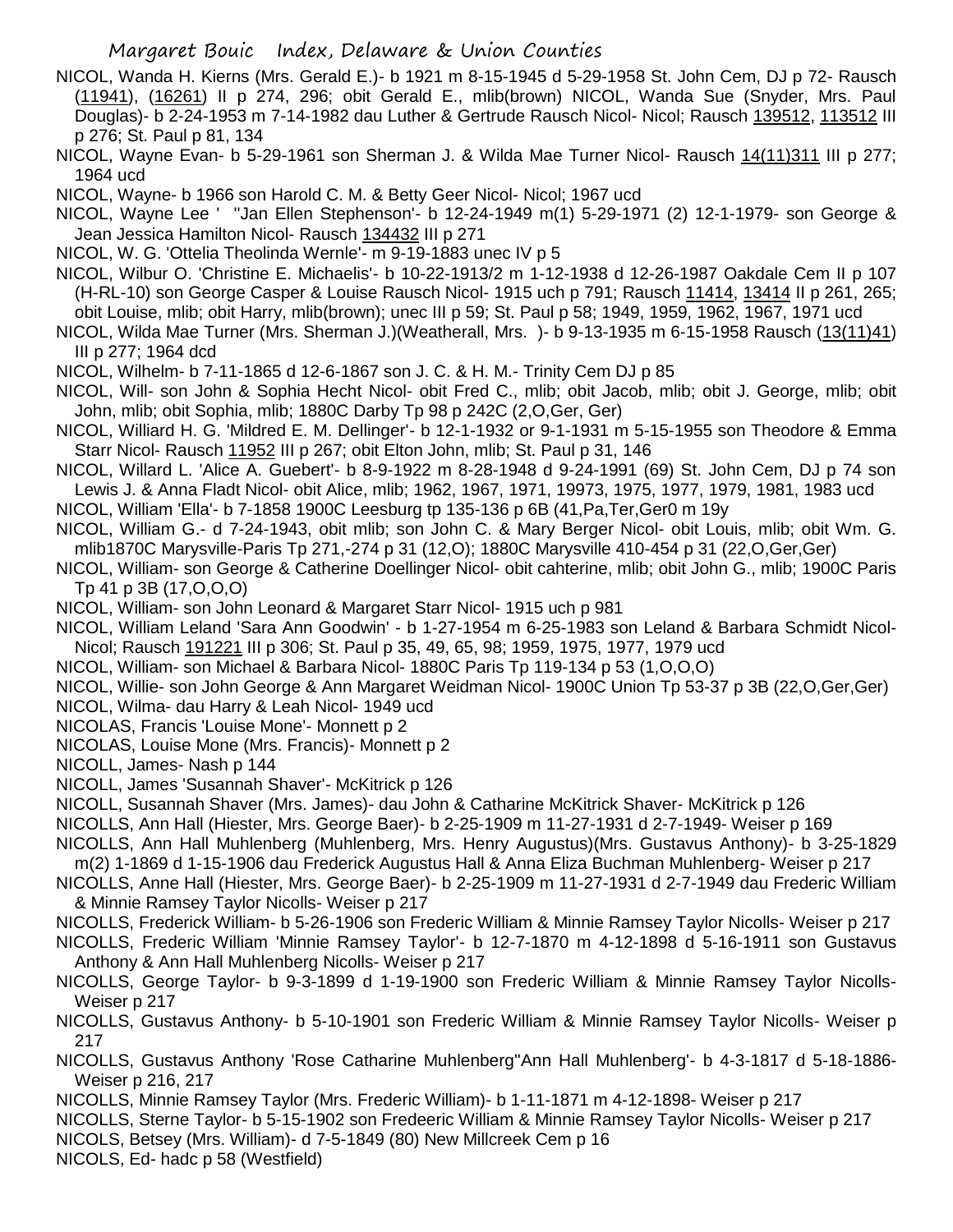- Margaret Bouic Index, Delaware & Union Counties NICOLS, Elizabeth (Oliver, Mrs. David B.)- m 2-8-1838 dcm NICOLS, Helen (Winkleman, Mrs. Forest Kermit)- Weiser p 759 NICOLLS, William 'Betsey'- d 3-4-1838 (67) New Millcreek Cem p 16 NICUSAN, Frances R. (Smith, Mrs.Ira S.)- m 1-6-1870 ucm 4673 NIDAY, Carols'Margena Stillings'- d 10-4-1949, obit mlib NIDAY, Franklin E. 'Lois'- 1980 dcd NIDAY, JoBeth Grisham (Mrs. Victor R.)- m 5-28-1994 dau Robert J. Grisham- Niday NIDAY, Lois (Mrs. Franklin E.)- 1980 dcd NIDAY, Margena Stillings (Mrs. Carlos)- dau Charles L. & Carrie Amrine Stillings- 1985 uch p 135; obit Carlos, mlib NIDAY, Matthew- b 1972 son Franklin E & Lois Niday- 1980 dcd NIDAY, Melissa - b 1970 dau Franklin E. & Lois Niday- 1980 dcd NIDAY, Pally (Clark, Mrs. Thomas,Jr)- ped Dwight Park Marshall 25 by Lulu Mae Keathly #392 NIDAY, Victor J.- Niday NIDAY, Victor R. 'JoBeth Grisham'- son Victor J. Niday- Niday NIDY, Mr. Powell p 260, grist mill NIDY, Mrs. - 1880 dch p 241; 1908 dch 209; delge X p 51; Powell p 260, teacher NIDY, William- 1880C Irwin 11 p 18 (20,O,O,O) NIEBLER, Clara Ruhl (Mrs. John)- Niebler NIEBLER, John 'Clara Ruhl'- Niebler NIEBLER, Vanetta Elisabeth (Hinderer, Mrs. Fred Walden)(Sedgwick, Mrs. Arthur "Ozzie")- b 6-8-1919 m 10- 16-1937 (2) 3-13-1990 d 9-25-1993 (74) Oakdale Cem - dau John & Clara Ruhl Niebler- Niebler NIEBLING, Sophia (Stephan, Mrs. Frank)- b 1857 d 1900 ped Marcella Roberta Meyer #6 5; unec III p 13 NIEDERKOHR, Caitlin Marie- b 2-4-1984 dau Dr. David A. & Linda Niederkohr- Niederkohr NIEDERKOHR, Dr. Daniel J.'Sandy'- Niederkohr; 1981, 1983, 1991 ucd NIEDERKOHR, Dr. David A. 'Linda'- Niederkohr; 1981, 1983 ucd NIEDERKOHR, Dennis 'Patricia Beach'- Niederkohr NIEDERKOHR, Diane- dau Mr. & Mrs. Joseph T. Nucifers- Niederkohr; engaged to Danny L. Stephens NIEDERKOHR, Linda L. Bletso (Mrs. David A.)- dau Dr. N. C. Bletso- Niederkohr NIEDERKOHR, Patricia Beach (Mrs. Dennis)- Niederkohr NIEDERKOHR, Ryan Daniel- son Dr. Daniel J. & Sandy Niederkohr- Niederkohr NIEDERKOHR, Sandy (Mrs. Dr. Daniel J.)- Niederkohr NIEDERKOHR, Sarah- b 7-6-1981 dau Dennis & Patricia Beach Niederkohr- Niederkohr NIEDERLANDER, David- son Roy & Jeannette Porcello Niederlander- Niederlander NIEDERLANDER, Jeannette G. Porcello (Mrs. Roy)- b 10-3-1924 m 8-25-1945 d 6-13-1997 (71) cremateddau Thomas & Jennie Nulph Porcello- Niederlander NIEDERLANDER, Laura Lee (Bailey, Mrs. Michael Raymond)- m 11-29-1980 dau Roy & Jeannette Porcello Niederlander- Niederlander NIEDERLANDER, Roy 'Jeannette Porcello'- m 8-25-1945- Niederlander NIEDERLANDER, Roy,Jr 'Terry'- son Roy & Jeannette Porcello Niederlander- Niederlander NIEDERLANDER, Terry (Mrs. Roy,Jr.)- Niederlander NIEDERMAIER, Coonie- Sand p 3 NIEDERMAIER, Charles A. 'Naomi C.'- d 1-13-1964 (67) Oak Grove Cem- Niedermaier
	- NIEDERMAIER, Conrad- dg 3-20-1894 Cry Ab p 161
	- NIEDERMAIERk Mrs. Conrad- d Monday (53) dau Adam Pfirch- dg 11-27-1908 Cry Ab p 169
	- NIEDERMAIER, Mr. & Mrs. Conrad- dg 4-16-1907 Cry Ab p 35
	- NIEDERMAIER, Donna (Levings, Mrs. )- b 8-29-1927 dau Charles A. & Naomi C. Rodenfels Niedermaier-Niedermaier; dcb late
	- NIEDERMAIER, Elizabeth- Oak Grove Cem, Powell p 438
	- NIEDERMAIER, Kathie- death- dau Conrad Niedermaier- dg 3-13-1894 Cry Ab p 160
	- NIEDERMAIER, Mabel- d Sat (13) dg 4-16-1907 Cry Ab p 35
	- NIEDERMAIER, Minnie (Schultz, Mrs. Charles Frederick)- dg 8-2-1907 Cry Ab p 59
	- NIEDERMAIER, Naomi C. (Mrs. Charles A.)- d (73) Niedermaier
	- NIEDERMAIER, William- b 5-24-1892 Delaware Town son Conrad & Elizabeth Pfirsh Niedermaier
	- NIEDERMARK, Conrad- Genther p 34
	- NIEDERMARK, Mary (Taylor, Mrs. John)(Miller, Mrs. ) d 3-28-1819- Genther p 34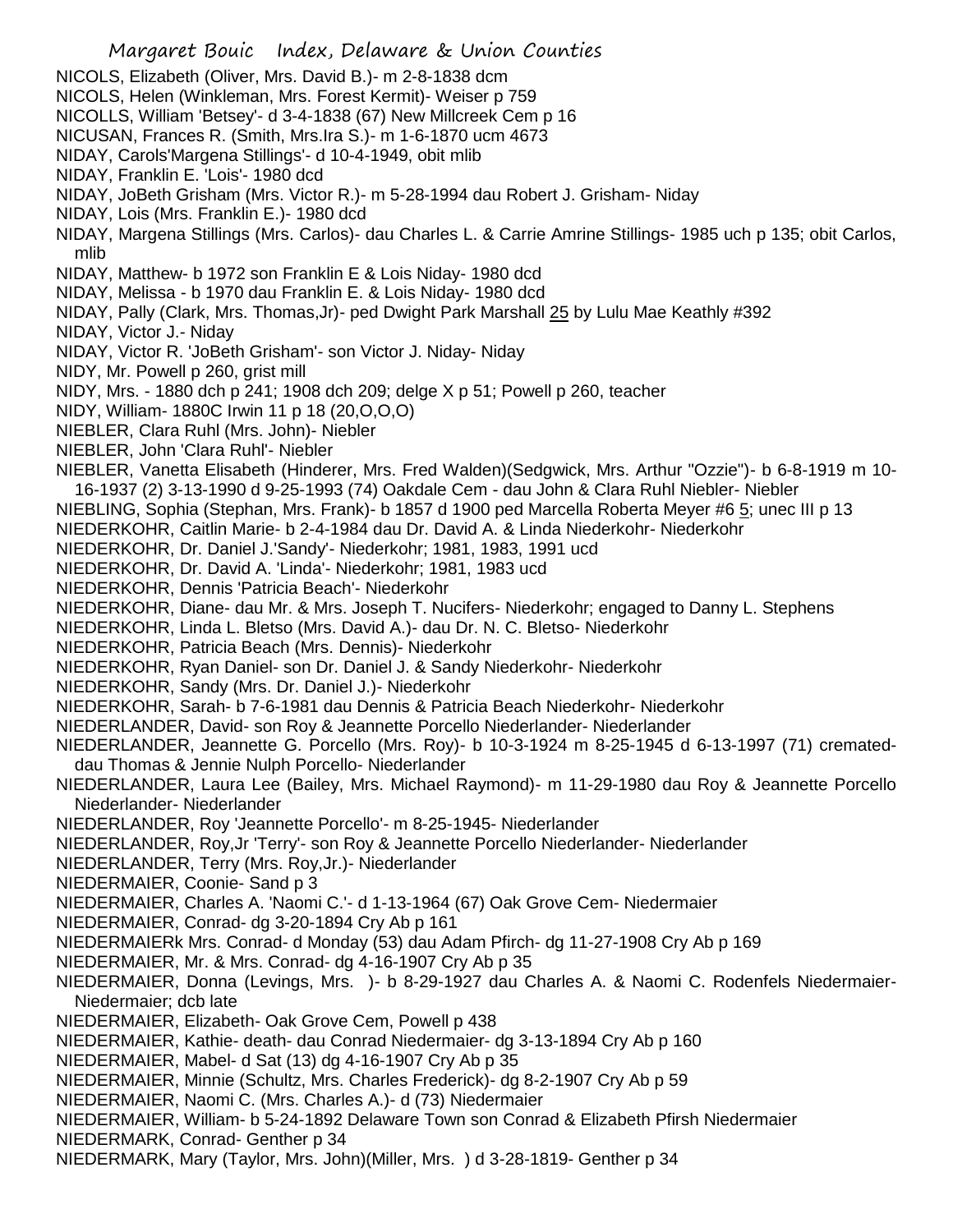- NIEDERMARK, Rebecca (Taylor, Mrs. Thomas)(Smith, Mrs. William)- dau Conrad Niedermark- Genther p 34, 35
- NIEDIG, Beldon 'Ida Nadine Kline'- Weiser p 816
- NIEDIG, David- b 1941 son Beldon & Ida Nadine Kline Niedig- Weiser p 816
- NIEDIG, Ida Nadine Kline (Mrs. Beldon)- b 11-28-1914 dau Isaac Dewitt & Annie Catherine Weiser Kline-Weiser p 816
- NIEDIG, Joan (Mertz, Mrs. James)- dau Beldon & Ida Nadine Kline Niedig- Weiser p 816
- NIEDRINGHAUS, Edith W. (Mrs. Raymond C.)- 1964, 1969 dcd
- NIEDRINGHAUS, Raymond C. 'Edith W.'- 194,1969 dcd
- NIEHAUS, Harold- vocation agriculture teacher, Marysville- Niehaus
- NIEHAUS, Joseph B.- Cowgill p 40
- NIEHAUS, Karen Kay Neel (Mrs. Martin L.)- b 7-2-1961 m 6-27-1985 dau Harold Eugene & Juanita Maxine Dempster Neel- Cowgill p 40; 1985 uch p 104
- NIEHAUS, Martin L. 'Karen Kay Neel'- m 6-27-1985 son Joseph B. Niehaus- Cowgill p 40; 1985 uch p 104
- NIEHRMANN, Bonnie Nicol (Mrs. Stephen J.)- b 5-26-1960 dau Lloyd E. & Marilyn E. C. Hubmann Nicol- 1985 uch p 105
- NIEHRMANN, Stephen J. 'Bonnie Nicol'- m 6-27-1985- 1985 uch p 105
- NIEL, Mrs. dau --McWalt- dg 4-24-1896 Cry Ab p 68
- NIEL, Adelia- dau Ann Niel- 1860c Marysville 1555-1548 p 204 (18,O)
- NIEL, Ann- 1860C Marysville 1555-1548 p 204 (55,O)
- NIEL, D,- d 4-21-1857 (58y7m) Oakdale Cem 1715 (26-2R)
- NIEL, J. G.- Oak Grove Cem Powell p 438, no dates
- NIEL, Margaret- b 5-1853 1900C Marysville 4th ward 231-238 p 9B (67,Irel,Irel,Irel); wid, no ch; capitalist
- NIEL, Mary- d 3-6-1861 (18) Oakdale Cem 1716 (27-2R)
- NIEL, Mary A.- dau Ann Niel- 1860C Marysville 1555-1548 p 204 (14,O)
- NIELD, Betty Packard (Cree, Mrs. John Franklin)- m 5-10-1941- Weiser p 423
- NIELSEN, Catherine F. Griffith (Mrs. William f.)- d 9-16-1966 (52) Oak Grove Cem, Nielsen
- NIELSEN, Charles- son Charles L. Nielsen- Nielsen
- NIELSEN, Charles L.- d 5-27-1965 (74) Oak Grove Cem,- Nielsen
- NIELSEN, Deborah- dau William F. & Catherine F. Griffith Nielsen- Nielsen
- NIELSEN, Dorothy Marie Mosier (Mrs. Ernest)- b 6-18-1932 m 10-28-1957 dau Ray Waters & Lena Gertrude Heidman Mosier- Weiser p 245
- NIELSEN, Ernest 'Dorothy Marie Mosier'- b 6-30-1931 m 10-28-1957- Weiser p 245
- NIELSEN, Ernest Ray- b 10-8-1958 son Ernest & Dorothy Marie Mosier Nielsen- Weiser p 245
- NIELSEN, Eva (Dennis, Mrs. )- sister Charles L. Nielsen- Nielsen
- NIELSEN, Hazel (Angelo, Mrs. )- sister Charles L. Nielsen- Nielsen
- NIELSEN, Helen (Hepner, Mrs. )- sister Charles L. Nielsen- Nielsen
- NIELSEN, Jensen Maria (Mayfield, Mrs. Samuel Robert)- McKitrick p 141
- NIELSEN, John- brother Charles L. Nielsen- Nielsen
- NIELSEN, Luella Wilhelmina (Peterson, Mrs. Albert)- b 1880 d 1973 McKitrick p 162
- NIELSEN, Mary A. Jackson (Mrs. Ronald E.)(Orahood, Mrs. Dr. Richard)- d 3-14-1991 (59) bur Iowa
- NIELSEN, Myra Hollie Morrison (Mrs. Paul Jackson)- m 9-21-1985 dau James Morrison- Nielsen
- NIELSEN, Patricia J. (Navaugh, Mrs. )- dau William F. & Catherine F. Griffith Nielsen- Nielsen
- NEILSEN, Paul Jackson 'Myra Hollie Morrison'- m 9-21-1985 son Ronald & Mary Jackson Nielsen- Nielsen
- NIELSEN, Queen (Hardin, Mrs. )- sister Charles L. Nielsen- Nielsen
- NIELSEN, Richard- 1983 ucd
- NIELSEN, Ronald E. 'Mary A. Jackson' d 1966- Nielsen
- NIELSEN, William- brother Charles L. Nielsen- Nielsen
- NIELSEN, William F. 'Catherine F. Griffith'- Nielsen
- NIELSON, Anna Budd (Mrs. John)- b 1830 m 1858 dau J. B. & Anna Caolina Irwin Budd- Weiser p 186
- NIELSON, Arthur- pallbearer for Mrs. Sarah Mead- dg 5-31-1907 Cry Ab p 46
- NIELSON, Carol Kidd (Mrs. Eldon C.,Jr)- b 12-24-1927 m 4-10-1946 dau Bickmore & Alice Kidd- McKitrick p 170
- NIELSON, Charles- brother Melroy Nielson- obit Melroy Nielson, Del Mus Lib
- NIELSON, Denise (Mrs. Mark C.)- 1991 ucd
- NIELSON, Eldon C.Jr 'Carol Kidd'- m 4-10-1946- McKitrick p 170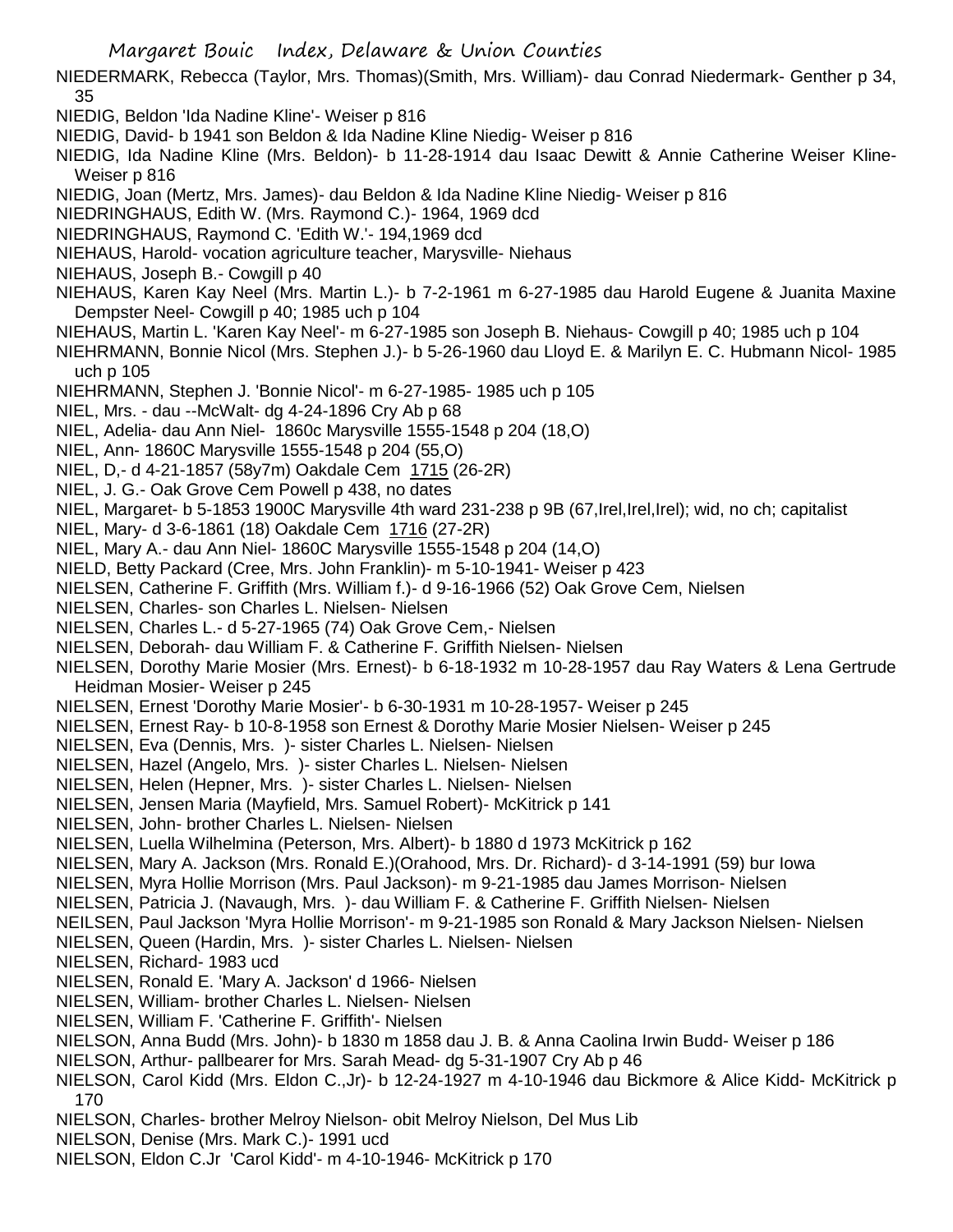NIELSON, Eva (Dennis, Mrs. )- sister Melroy Nielson- obit Melroy Nielson, Del Museum Lib NIELSON, Fulmer- brother Melroy Nielson- obit Melroy Nielson, Del Mus Lib NIELSON, Harold Franklin- son Melroy Nielson- obit Melroy, Del Mus Lib NIELSON, Hazel (Angelo, Mrs. )- sister Melroy Nielson- obit Melroy Nielson, Del Mus Lib NIELSON, Helen (Hepner, Mrs. )- sister Melroy Nielson- obit Melroy Nielson, Del Mus Lib NIELSON, John 'Anna Budd'- m 1858- Weiser p 186 NIELSON, John Edward- son Melroy Nielson, obit Melroy, Del Mus library NIELSON, John- brother Melroy Nielson- obit Melroy Nielson, Del Mus Lib NIELSON, Margaret (Gagganie, Mrs. )- sister Melroy Nielson- obit Melroy Nielson, Del Mus Lib NIELSON, Mark C. 'Denise'- 1991 ucd NIELSON, Melroy- d (61) dg 1-28-1951 obit, Del Museum Library NIELSON, Wilmer- brother Melroy Nielson- obit Melroy Nielson, Del Museum Lib NIEMAN, Bernet- dau Henry Nieman- dg 3-24-1916 Cry Ab p 39 NIEMAN, H. E.- pallbearer for Charles Corbin- dg 1-27-1914 Cry Ab p 88 NIEMAN, Henry- d Thursday (43) dg 3-24-1916, 3-28-1916 Cry Ab p 39, 46 NIEMAN, Marie- dau Henry Nieman- dg 3-24-1916 Cry Ab p 39 NIEMET, Debbie J. (Mrs. James J.)- 1980 dcd NIEMET, James J. 'Debbie J.'- 1980 dcd NIEMET, Jason- b 1974- son James J. & Debbie J. Niemet- 1980 dcd NIEMEYER, Helen (Schwab, Mrs. Hermann Christoph)- m 12-23-1957- Weiser p 194 NIEMI, Arthur M. 'Gwen N. Clymer'- Weiser p 747 NIEMI, Gwen N. Clymer (Mrs. Arthur M.)- b 2-2-1920 dau Jay P. & Naomi Arnold Clymer- Weiser p 747 NIEMI, Jeffrey Eric- b 8-7-1951 son Arthur M. & Gwen N. Clymer Niemi- Weiser p 747 NIEMI, John R. 'Nancy J.'- 1980 dcd NIEMI, Nancy J. (Mrs. John R.)- 1980 dcd NIEMI, Natalie Gwen- b 11-20-1955 dau Arthur M. & Gwen N. Clymer Niemi- Weiser p 747 NIEMI, Robby- b 1969 son John R. & Nancy J. Niemi- 1980 dcd NIEMOELLER, Caroline (Mrs. Irvin)- Niemoeller NIEMOELLER, David (8-1964) son Irvin R. & Caroline Niemoeller - Niemoeller NIEMOELLER, Edward A. 'Louise'- d 9-16-1979 (61) bur Mt. Healthy- Niemoeller NIEMOELLER, Irvin R. 'Caroline'- nephew of Edward A. Niemoeller- Niemoeller NIEMOELLER, Kevin (6-1964)- son Irvin R. & Caroline Niemoeller- Niemoeller NIEMOELLER, Louise (Mrs. Edward A.)- Niemoeller NIEMOELLER, Rev. Mark (11-1964) son Irvin R. & Caroline Niemoeller- Niemoeller NIEMOELLER, Thomas (5-1964) son Irvin R. & Caroline Niemoeller- Niemoeller NIEMOND, Margaret (Weiser, Mrs. Jacob)- b 9-14-1827 m 3-14-1848 d 2-25-1903 Weiser p 814 NIENDAM, Barbara (Mrs. Bill)- Niendam NIENDAM, Bill 'Barbara'- Niendam NIENDAM, Marcy Lynn Hurl (Mrs. Mark Phillip)- m 3-21-1992 dau Dr. Robney B. Hurl- Niendam NIENDAM, Mark Phillip 'Marcy Lynn Hurl'- m 3-21-1992 son Bill & Barbara Niendam- Niendam NIENHAUS, Ann Balke (Mrs. Greg)- b 9-4-1964 m 5-1-1992 dau Fred & Marilyn Nicoo Balke- St. Paul p 56 NIENHAUS, Betty Jo (Klepper, Mrs. )- b 6-14-1958 d 3-29-1991 (32)- dau Richard William & Jean Sergi Nienhaus- Nienhaus; 1973 ucd NIENHAUS, Christine- dau Richard W. & Jean Nienhaus- 1981 ucd NIENHAUS, Emmett T.- b 2-11-1993 son Greg & Ann Balke Nienhaus- St Paul p 56 NIENHAUS, Greg 'Ann Balke' b 3-29-1963 m 5-1-1992 St. Paul p 556 NIENHAUS, William "Billy" 'Jeanne'- b 1961 ch Richard William & Jean Sergi Nienhaus- Nienhaus, 1973, 1975, 1977, 1979 ucd NIENHAUS, Herman J. "Hermie"- b 1966 ch Richard William & Jean Sergi Nienhaus- Nienhaus; 1973, 1975, 1977, 1979, 1981 ucd NIENHAUS, Jean Sergi (Mrs. Richard William)- Nienhaus; 1971, 1973, 1975, 1977, 1979, 1981 ucd NIENHAUS, Jeanne (Mrs. William)- Nienhaus NIENHAUS, Kristina- dau Richard William & Jean Sergi Nienhaus- Nienhaus NIENHAUS, Richard William 'Jean Sergi'- d 6-15-1987 (50) St. Joseph Cem, son Rose Nienhaus - Nienhaus; 1971, 1973, 1975, 1977, 1981 ucd NIENHAUS, Roseann (Calo, Mrs. Sam)- b 1960- dau Richard William & Jean Sergi Nienhaus- Nienhaus;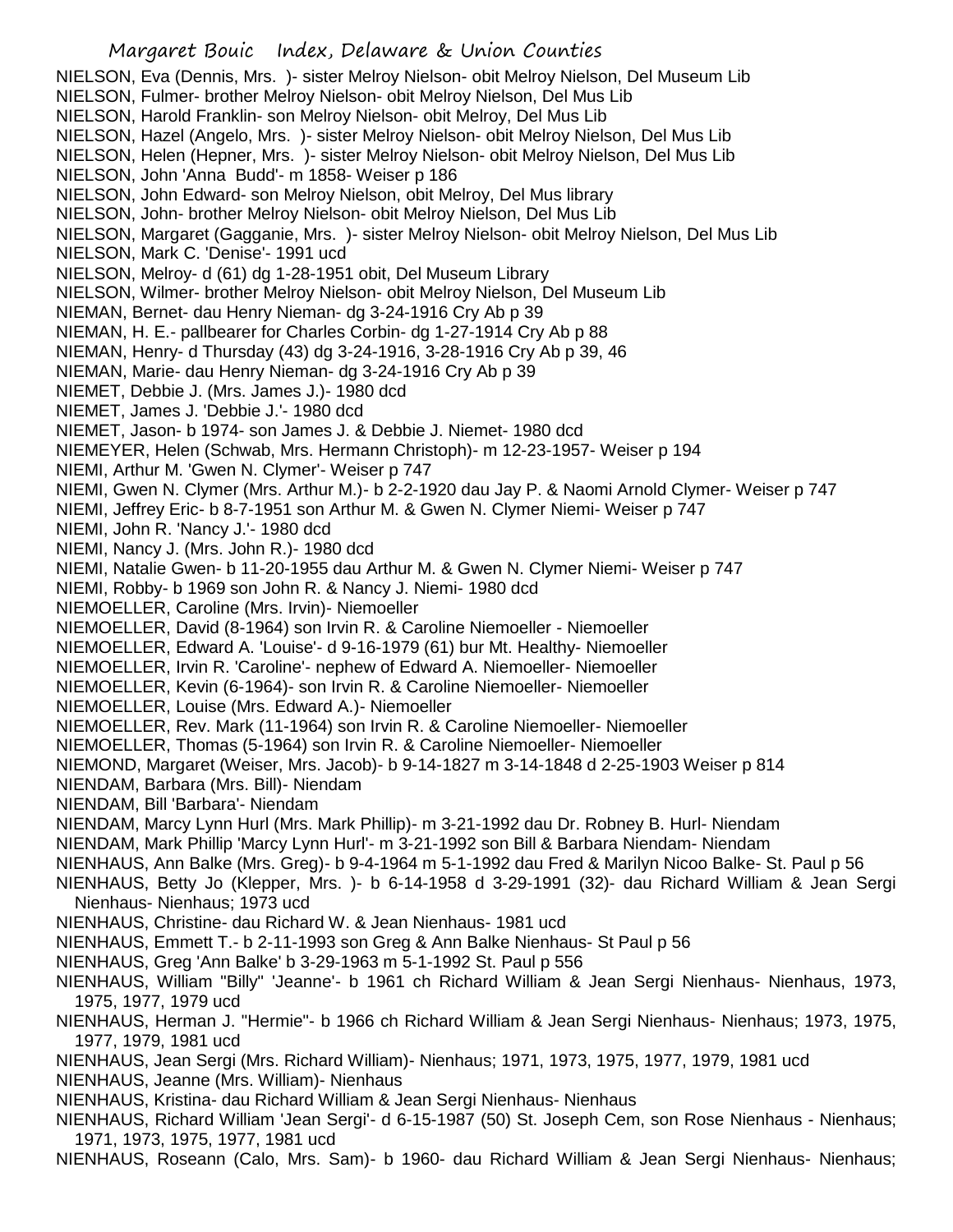1973, 1975, 1977, 1979 ucd

NIENHAUS, Michelle "Shelly"(Chaffin, Mrs. Stanley)- b 1962- ch Richard William & Jean Nienhaus- 1973, 1975, 1977, 1979 ucd

NIENKIRCHEN, Grandi- b 1968 son Kurt J. & Sandi L. Nienkirchen- 1969, 1971, 1980 dcd

NIENKIRCHEN, Clarence 'Lucile D.'- Nienkirchen

NIENKIRCHEN, --(Hennell, Mrs. Fred)- dau Clarence & Lucile D. Nienkirchen- Nienkirchen

NIENKIRCHEN, James B.- son Clarence & Lucile D. Nienkirchen- Nienkirchen

NIENKIRCHEN, Karl 'Mary'- son Kenneth J. & Mildred June Nienkirchen- Nienkirchen; 1961 (8), 1964, 1969, 1971 dcd

NIENKIRCHEN, Kenneth J. 'Mildred June'- son Clarence & Lucile D. Nienkirchen- Nienkirchen; 1961, 1964, 1969, 1971, 1980 dcd

NIENKIRCHEN, Kit- son Kenneth J. & Mildred June Nienkirchen- Nienkirchen; 1961(6), 1964, 1969, 1971 dcd

NIENKIRCHEN, Kris- son Kenneth J. & Mildred June Nienkirchen- Nienkirchen; 1961(8), 1964, 1969, 1971 dcd

NIENKIRCHEN, Kurt J. 'Sandi L.'- son Kenneth J. & Mildred June Nienkirchen- Nienkirchen; 1961, 1964, 1969, 1971, 1980 dcd

KIRNKIRCHEN, Lucile D.(Mrs. Clarence)- d 4-15-1970 (72) bur Germantown- Nienkirchen

NIENKIRCHEN, Mary (Mrs. Karl)- 1971 dcd

- NIENKIRCHEN, Mildred June (Mrs. Kenneth J.)- d 11-29-1986 (61) Resurrection Cem. Nienkirchen; 1961, 1964, 1969, 1971, 1980 dcd
- NIENKIRCHEN, Sandi L. (Mrs. Kurt)- 1969, 1971, 1980 dcd
- NIERMANN, Bonnie L. Nicol (Mrs. Stephen J.)- b 5-26-1960 m 1983 dau Rev. Lloyd & Marilyn Hubmann Nicol-Nicol; Niermann; Rausch 151554 III p 293; 13(11) 244; 1971, 1973, 1977, 1979 ucd
- NIERMANN, Stephen J. 'Bonnie L. Nicol'- b 1959 m 1983- son Rev. Walter H. Niermann; Nicol

NIETZ, Aaron Christopher- adopted son Nicholas James & Lynda Rae McMannis Nietz- Nietz 11 mo on April 15, 1992

NIETZ, Carla Tryon (Mrs. Ned Corvin)- m 5-30-1981 dau Richard Tryon- Nietz

NIETZ, Elinor/Eleanor (Mrs. Fred)- 1973, 1975, 1977, 1979, 1981, 1983 ucd

NIETZ, Frederick E.'Eleanor'- Nietz; 1959, 1962, 1967, 1973, 1977, 1979, 1981, 1983 ucd

NIETZ, Lynda Rae McMannis (Mrs. Nicholas James)- m 6-20-1981 dau Harry McMannis- Nietz

NIEA, Nancy- dau Frederick E. Nietz- Nietz

NIETZ, Ned Corvin 'Carla Tryon'- m 5-30-1981 son Fred E. Nietz- Nietz

NIETZ, Nicholas James 'Lynda Rae McMannis'- m 6-20-1981 son Fred E. Nietz- Nietz; 1973, 1975 ucd

NIEULON, Ella l.- d 5-23-1891 (40) dg 5-26-1891 Cry Ab p 58

NIFFIN, probably Knieffen

NIFFIN, Adeline- dau David & Moriah Niffin- 1850C Brown Tp 2955 p 162 (14,NY)

NIFFIN, Alfred- son David & Moriah Niffin- 1850C Brown Tp 2955 p 162 (18,NY)

NIFFIN Amzi- son David & Moriah Niffin- 1850C Brown Tp 2955 p 162 (16,NY)

NIFFIN, David 'Moriah'- 1850C Brown Tp 2955 p 162 (44,NY)

NIFFIN, Isabella- dau David & Moriah Niffin- 1850C Brown Tp 2955 p 162 (13,NY)

NIFFIN, James- son David & Moriah Niffin- 1850C Brown Tp 2955 p 162 (5,NY)

NIFFIN, Joseph- son David & Moriah Niffin- 1850C Brown Tp 2955 p 162 (3,NY)

NIFFIN, Lucinda- dau David & Moriah Niffin- 1850C Brown Tp 2955 p 162 (7,NY)

NIFFIN, Moriah (Mrs. David)- 1850C Brown Tp 2955 p 162 (44,NY)

NIFFIN, William- son David & Moriah Niffin- 1850C Brown Tp 2955 p 162 (10,NY)

NIFFIS, Mary- lived with Matilda Rockhold- 1870C Taylor Tp 146-138 p 17 (4,O)

NIFONG, John 'Lorinda Watson'- m 3-2-1845 dcm

NIFONG, Lorinda Watson (Mrs. John)- m 3-2-1845 dcm

NIFSDOTTER, Maria (Hakansson, Mrs.Johannes)- ped Hazel Nelson Stein #269, unec VI p 22

NIGH, Adam- unclaimed letter, unec II p 46

NIGH Maggie (Grimes, Mrs. Earl)- d 1972- Nigh

NIGH, Mary Ann (Mrs. )Slough, Mrs. Joseph) m 6-20-1850 dcm; Olen Gaz 6-28-1850, Wight I p 56 NIGH, M. J. (Jamison, Mrs. George W.)- dau William Nye- 1880 dch p 629 see Nye

NIGH, William- 1880 dch p 629, see Nye

NIGHBARGER, Earl- 1964 dcd

NIGHBARGER, Robert- 1983 ucd

NIGHBERT, David L.- 1983 ucd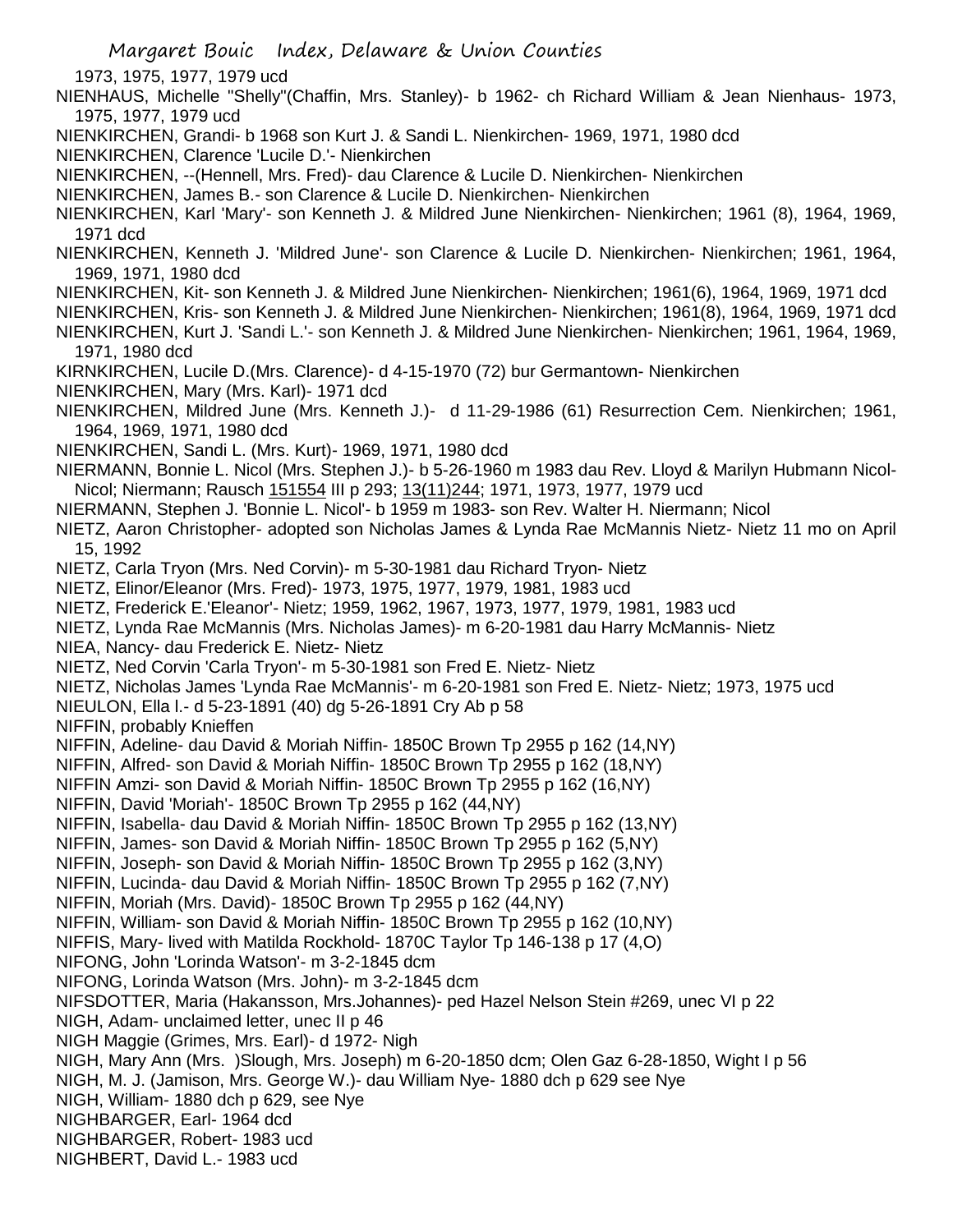NIGHT, Ire Von- b 12-6-1892 Kno Tp Hil County son J. A. & Cora Montgomery Night- dcb NIGHTINGALE, Phineas Miller-adopted son(nephew?) Louise C. Shaw -dcw Bk 2 p 437 NIGTON, Charlotte- death- dg 3-31-1894 Cry Ab p 162 NIKINS/NICKINGS, Edward -delge VIII p 54; 1810 Berkshire Tp NIKODEN, Ann L. (Mrs.Leslie F.)- 1964, 1969, 1971 dcd NIKODEN, Leslie F. 'Ann L.'- 1964, 1969, 1971 dcd NILAND, Rhonda K.- 1991 ucd, Leesburg Tp NILES, Cindy Ortman(Mrs. John Paul)- Niles; 1980 dcd NILES, Clarissa (Mrs. Nicholas)- unec V p 3 NILES, David 'Dianna McCray'- m 6-29-1991 son Jack & Pat Niles- Niles NILES, Dianna McCray (Mrs. David)- m 6-29-1991 dau Harold & Janis McCray- Niles NILES, Helene (Mrs. Paul Gabriel)- Niles NILES, Hezekiah- Nash p 233 NILES, Jack 'Pat'- Niles NILES, John Paul 'Cindy Ortman'- son Paul Gabriel & Helene Niles- Niles; 1980 dcd NILES, John S.- son William C. & Virginia Wheeler Niles- Niles NILES, Juanita Halstead (Mrs. Loring L.)- Niles NILES, Julia Ann- d 2-19-1838 (2) Pike Tp. Cem- dau Nicholas & Clarissa, unec V p 3 NILES, Julie (Anklam, Mrs. William)- dau Paul Gabriel & Helene Niles- Niles NILES, Loring Brian- son William C. & Virginia Wheeler Niles- Niles NILES, Loring L. 'Juanita Halstead'- Niles NILES, Lorrie (Mrs. William C.,Jr.)- Niles NILES, Louisa Allie (Mrs. Merritt Lee)- Niles NILES, Lydia Ann (Weaver, Mrs. Solomon)- m 12-6-1837 Madison Co, unec VIII p 68 NILES, Manda- b 1867 d 10-18-1883 Oakdale Cem I E p 15 (charity) NILES, Maude- d 10-18-1883 (16) Oakdale Cem 143 NILES, Merritt Lee 'Louisa Allie'- Niles NILES, Norman- son Loring L. & Juanita Halstead Niles- Niles NILES, Nicholas 'Clarissa'- unec V p 3 NILES, Pat (Mrs. Jack)- Niles NILES, Paul Andrew- b 1-30-1982 son John & Cindy Ortman Niles- Niles NILES, Paul Gabriel 'Helene'- b 3-18-1908 d 2-5-1993 (84) son Merritt Lee & Louisa Allie Niles- Niles NILES, Robert- son Loring L. & Juanita Halstead Niles- Niles NILES, Thankful (Rice, Mrs. William)- m 6-2-1840 Madison Co, unec IX p 31 NILES, Valerie (Iglehart, Mrs. Robert)- dau William C. & Virginia Wheeler Niles- Niles NILES, Virginia Wheeler (Mrs. William C.)- m 10-21-1950- Niles NILES, William C. Jr. 'Lorrie'- son William C. & Virginia Wheeler Niles- Niles NILES, William C. 'Virginia Wheeler'- b 12-11-1927 m 10-21-1950 d 2-2-1997 (69) bur Newcastle, Ind- son Loring L. & Juanita Halstead Niles- Niles NILL, Charles- 1908 dch 255 NILL, James- d 12-16-1865 (5m1d) son R. & M. Jerome Cem, DJ p 104 NILL, M. (Mrs. R.)- DJ p 104 NILL, R. 'M'- DJ p 104 NILSSEN, Francie (Tector, Mrs. Tim)- dau John H. & Louise Shaw Nilssen- Nilssen NILSSEN, John H. 'Louisa Shaw'- Nilssen NILSSEN, Kathy (Stevenson, Mrs. Terry)- dau John H. & Louise Shaw Nilssen- Nilssen NILSSEN, Louisa Shaw (Mrs. John H .)- d 6-7-1981 (62) Walnut Grove Cem- Nilssen NILSSEN, Steven- son John H. & Louisa Shaw Nilssen- Nilssen MIMINS, Laura- Pabst 5 p 5, 17 NIMMON, Angelina M. (Welch, Mrs. Samuel)- m 10-25-1838 dcm; Pabst Pion I p 81 NIMMON, John- tavern license Bennington Tp- delge VI p 55 NIMMON, Laura- 1850C Trenton Tp 784 p 67 (16,O) NIMMONS, Agnes (Pierson, Mrs. A H.)- m 3-14-1847 dcm NIMMONS, John- Pabst Pion II p 254 NIMMONS, Mary A. (Odgen, Mrs. David W.)- m 10-12-1843 dcm NIMMONS, John- 1835 men p 51 #62 p 93 Porter Tp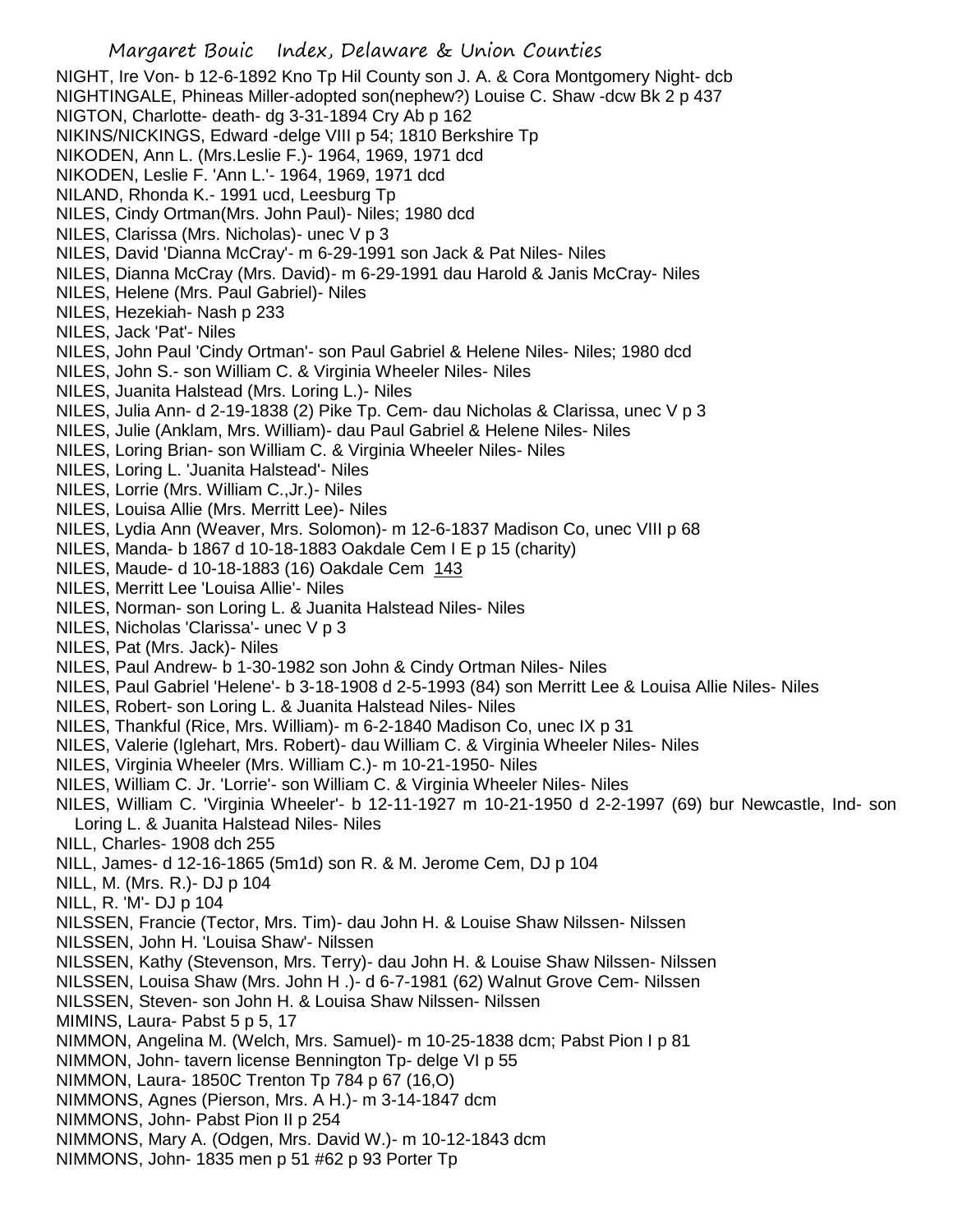NIMON, Alfred 'Elma Prover Chidester'- Nimon

NIMON, Elma Prova Chidester (Mrs. Alfred)- b WVa 1-16-1856 d 1-15-1948 (92) Oak Grove Cem dau Harrison & Louvina Falkestine Chidester- Mimon

NIMROD, Aaron (1835) delge VI p 9

NIMROD, Andrew- b 2-4-1763 d 4-18-1842 Powell p 3 1835 men p 6 #76 p 4 Berkshire Tp

NIMROD, Martha- 1850C Berkshire Tp 164 p 16 (51,Pa)

- NINCEHELSER, Carol (Wirich, Mrs. )- dau Henry Stewart & Helen McCormick Nincehelser- Nincehelser
- NINCEHELSER, Helen McCormick (Mrs. Henry Stewart)- d 11-14-1971 (70) Sunbury Cem, dau Dale & Carrie Milles McCormick- Sunbury p 134, 135, 144; Nincehelser; 1961, 1969, 1971 dcd
- NINCEHELSER, Henry Stewart 'Helen McCormick'- Sunbury p 135, 144; 1961, 1964, 1969, 1980 dcd
- NINCEHELSER, Rachel (Stockwell, Mrs. )- dau Henry Stewart & Helen McCormick Nincehelser- Nincehelser
- NINCHELSER, Flora A.Stanley (Mrs. John E.)- b 1876 d 1921 Milford Cem- Un Al p 42; unec V p 9
- NINCHELSER, John E. 'Flora A. Stanley'- b 1873 d 1944 Milford Cem, Un Al p 42; unec V p 9
- NINDE, Mary Clark "Mother"- death, burned, dg 9-12-1905 Cry Ab p 49, mother of Mrs. Rev. Lacy
- NINDE, --(Lacy, Mrs. Rev.)- dau of Mary Clark Ninde- dg 9-12-1905 Cry Ab p 49
- NINE, Daniel- delge X p 53, Ekelberry Ledger
- NINE, Mary M.- delge XI p 47; 1890 tax
- NINE, John Scott- son Mr. & Mrs. William D. Dennis- Nine- engaged to Tracy Lynn Wilson
- NINEHART, Jacob- bought land from John Longbrake- Longbrake p 21, 108
- NINNEMAN, Mary (Scheiderer, Mrs. Allen J.)- b 8-2-1959 m 3-1982 St Paul p 144
- NINERICK, Fannie (Copper, Mrs. Samuel G.)- 1880 dch p 840
- NININGER, Alvy Webber'Mattie "Hazel" Austin- m 7-26-1932 d 8-18-1983 (79) Butter Cem- Nininger; 1961, 1964, 1969, 1971, 1980 dcd
- NININGER, Angie (Mrs. Travis J.)- Nininger
- NININGER, David- b 1963 son Shelby R. & Wanda Ulrey Nininger- Nininger; 1969, 1971 dcd
- NININGER, Donna Lynn (Wood, Mrs. Robert Larmer)- b 1960 m 11-22-1977- dau Shelby R. & Wanda Ulrey Nininger- Nininger; 1961, 1964, 1969, 1980 ucd
- NININGER, Harry- brother Alvy Webber Nininger- Nininger
- NININGER, Jean- b 1969 dau Shelby R. & Wanda Ulrey Nininger- Nininger; 1969, 1971, 1980 dcd
- NININGER, Jerry- lived with Alvy Webber & Mattie Austin Nininger- 1964 (6) dcd
- NININGER, Joan (Mitchell, Mrs. Ivan)- dau Alvy Webber & Mattie Austin Nininger- Nininger
- NININGER, Leliah (Cooke, Mrs. )- sister Alvy Webber Nininger- Nininger
- NININGER, Lewis- son Alvy Webber & Mattie Austin Nininger- Nininger; 1961(13), 1964 dcd
- NININGER, Lillian (Weaver, Mrs. )- sister Alvy Webber Nininger- Nininger
- NININGER, Mattie "Hazel" Austin (Mrs. Alvy)- m 7-26-1932 Nininger; 1961, 1964, 1969, 1971, 1980 dcd
- NININGER, Phyllis Jean- dau Alvy Webber & Mattie Austin Nininger- Nininger; 1961(18), 1964, 1980 dcd
- NININGER, Robert- son Alvy & Mattie Austin Nininger- Nininger
- NININGER, Ronald- b 1965 son Shelby R. & Wanda Ulrey Nininger- Nininger; 1969, 1971, 1980 dcd
- NININGER, Ruth A. Hinkle (Mrs. Thurman W. "Buzz")- b 1-7-1946 d 7-9-1998 (52) Fargo Cem- dau Floyd & Gladys Frost Hinkle- Nininger; 1969, 1971, 1980 dcd
- NININGER, Ruth (Graham, Mrs. )- sister Alvy Webber Nininger- Nininger
- NININGER, Shelby Ray 'Wanda Ulrey'- b 10-5-1934 m 10-8-1957 d 5-10-1992 (57) son Alvy & Mattie "Hazel" Austin Nininger- Nininger; 1961, 1964, 1969, 1971, 1980 dcd
- NININGER, Shirley (Stambaugh, Mrs. Ed)- dau Alvy Webber & Mattie Austin Nininger- Nininger
- NININGER, Thomas W.- son Thurman W. & Ruth A. Hinkle Nininger- Nininger
- NININGER, Thurman W. "Buzz" 'Ruth A. Hinkle'- Nininger; 1961, 1964, 1969, 1971, 1980 dcd
- NININGER, Timothy A. 'Tonya'- son Thurman W. & Ruth A. Hinkle Nininger- Nininger; 1980 dcd
- NININGER, Tony (Mrs. Tim A.)- Nininger
- NININGER, Travis J. 'Angie'- b 1976 son Thurman W. & Ruth A. Hinkle Nininger- Nininger; 1980 dcd
- NININGER, Urah W. 'Willie R.'- 1961, 1964, 1969, 1971 dcd
- NININGER, Wanda J. Ulrey (Mrs. Shelby Ray)- m 10-8-1957 Nininger; 1961, 1964, 1969, 1971, 1980 dcd NININGER, Willie R.(Mrs. Urah W.)- 1961 dcd
- NINNEMAN, Darrel James 'Michelle Arlene Humble'- m 10-4-1986 son Ronald Ninneman- Ninneman
- NINNEMAN, Michelle Arlene Humble (Mrs. Darrel James)- m 10-4-1986 dau William Humble- granddau Carl Sabins- Ninneman
- NINNEMAN, Ronald- Ninneman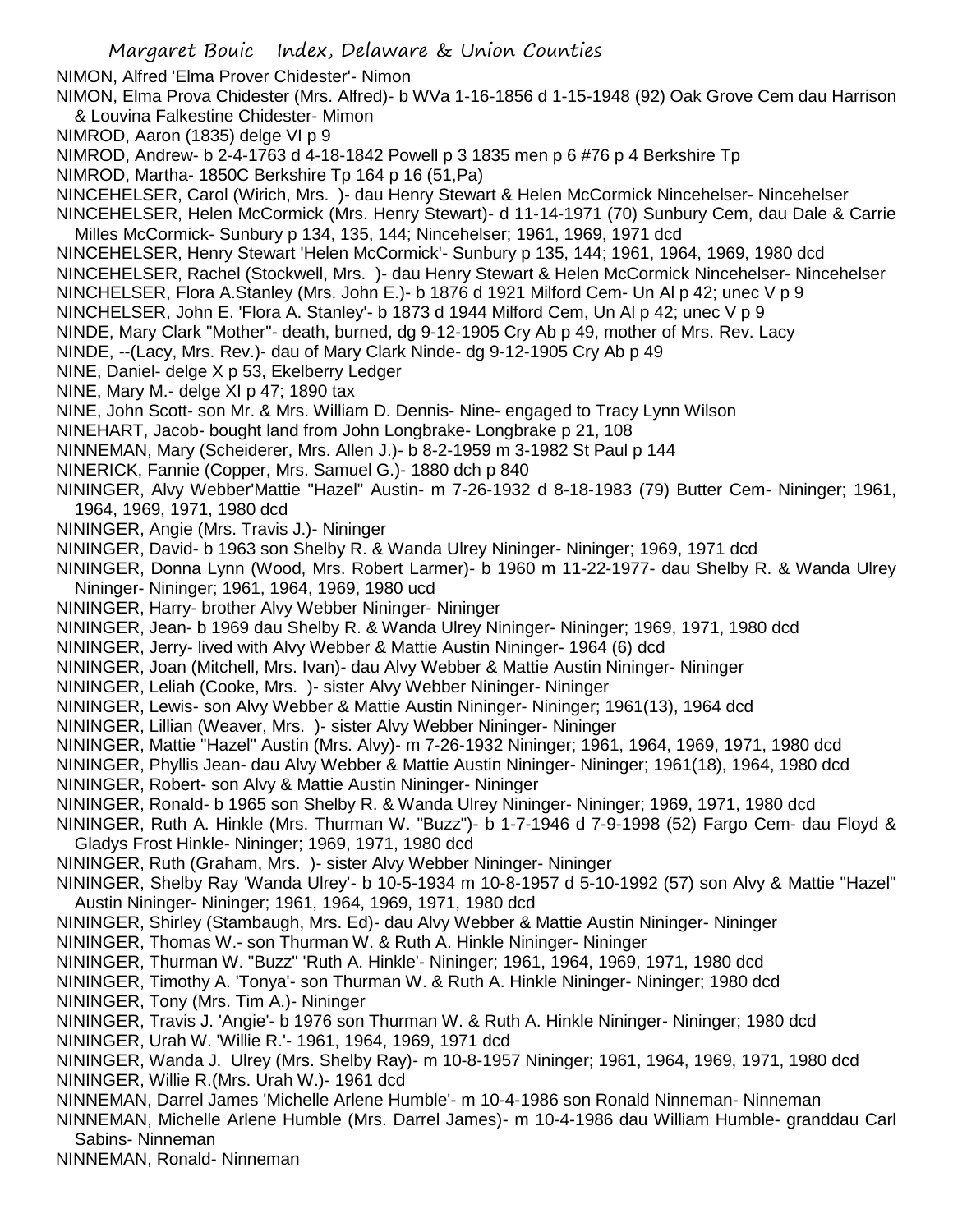NINOR, Col. John- Powers p 144

- NIORLAN, Catherine (Newhouse, Mrs. Thomas F.) Newhouse p 101
- NIPOR, Anna- mother-n-law of Peter & Rebecca Casey; 1880C Jerome Tp 95 p 10 (63,NJ,NJ,NJ)
- NIPP/KNIPP- unec XIII p 6
- NIPPERT, Barbara (Nuenke, Mrs. )- dau Paul W. & Mary Nippert- Nippert
- NIPPERT, Harriet Ann (Willey, Mrs. Robert Arthur)- Weiser p 33
- NIPPERT, Hazel (Roberts, Mrs. )- sister Paul W. Nippert- Nippert
- NIPPERT, John- brother Paul W. Nippert- Nippert
- NIPPERT, Marie (Kay, Mrs. )- sister Paul W. Nippert- Nippert
- NIPPERT, Mary (Mrs. Paul W.)- Nippert
- NIPPERT, Paul W. 'Mary'- d 6-19-1972 (63) Green Lawn Cem- Nippert
- NIPPERT, Russell- son Paul W. & Mary Nippert- Nippert
- NIPPERT, Stanley- son Paul W. & Mary Nippert- Nippert
- NIPPERTS, Rev. Louis- death- dg 9-4-1894 Cry Ab p 179
- NIPPLE, Mildred Lucille Nicewander (Mrs. Ralph)- b 9-19-1910 m 9-25-1929 dau Isaac & Sarah Elizabeth Bowsher Nicewander- Weiser p 10
- NIPPLE, Ralph 'Mildred Lucille Nicewander'- m 9-25-1929 Cowgill p 10
- NIPPS, John 'Sally'- 1971 dcd
- NIPPS, Sally (Mrs. John)- 1971 dcd
- NIROTE, Arevena (Mrs. Rev. William R.)- Nirote
- NIROTE, Heather- dau Rev. William R. & Arevena Nirote- Nirote
- NIROTE, Jonathan- son Rev. William R. & Arevena Nirote- Nirote
- NIROTE, Matthew- son Rev. William R. & Arevana Nirote- Nirote
- NIROTE, Rev. William R.'Arevena'- Nirote, pastor Zion United Church of Christ
- NISBET, Fredonia Fries (Mrs. John)- Maugans Anc p 139
- NISBET, John David 'Mary Dell Chambers'- m 3-1951 son John & Fredonia Fries Nisbet- Maugans Anc p 139
- NISBET, Karen Denise- b 9-29-1954- dau John David & Mary Dell Chambers Nisbet- Maugans Anc p 139
- NISBET, Linda- dau John David & Mary Dell Chambers Nisbet- Maugans Anc p 139
- NISBET, Mark Dean- son John David & Mary Dell Chambers Nisbet- Maugans Anc p 139
- NISBET, Mary Dell Chambers (Mrs. John David)- b 4-12-1930 m 3-1951 dau Lester William & Eda Corwin Stout Nisbet- Maugans Anc p 139
- NISBET, John 'Fredonia Fries'- Maugans Anc p 139
- NISBET, Sharon- dau John David & Mary Dell Chambers Nisbet- Maugans Anc p 139
- NISBET, Trina- b 8-1969 dau John David & Mary Dell Chambers Nisbet- Maugans Anc p 139
- NISBET, William Dennis- b 10-15-1951 son John David & Mary Dell Chambers Nisbet- Maugans Anc p 139
- NISBIT, Alexander 'Rebecca'- 1850C Jerome Tp 1865-1886 p 273 (74,Pa)
- NISBIT, James- son Alexander & Rebecca Nisbit- 1850C Jerome Tp 1865-1886 p 273 (31,Pa)
- NISBIT, Jane- 1850C Jerome Tp 1865-1886 p 273 (29,Pa)
- NISBIT, John- 1850C Jerome Tp 1865-1886 p 273 (28,O)
- NISBIT, Martha J.- 1850C Jerome Tp 1865-1886 p 273 (23,O)
- NISBIT, Mary Ann H.- 1850C Jerome Tp 1865-1886 p 273 (34,Pa)
- NISBIT, Rebecca (Mrs. Alexander)- 1850C Jerome Tp 1865-1886 p 273 (67,Pa)
- NISELY, Angeleen- b 8-1874- 1900C Marysville 1st ward 349-365 p 15A (25,O,O,O)
- NISLEY, Andrew Richard- b 8-17-1950 son Richard Ernest & Lorna Lou Calvin Nisley- Weiser p 653
- NISLEY, Charles Ernest 'Mary Ruth Schaffner'- b 8-26-1891 m 6-21-1921- Weiser p 653
- NISLEY, Cheryl Legene- b 1-9-1949 dau Richard Ernest & Lorna Lou Calvin Nisley- Weiser p 653
- NISLEY, Donna Jean (Schoffner, Mrs. Homer Herbert)- b 3-28-1922 m 7-9-1950 dau Charles Ernest & Mary Ruth Schaffner Nisley- Weiser p 653
- NISLEY, Lorna Lou Calvin (Mrs. Richard Ernest)- b 8-6-1928 m 2-22-1948- Weiser p 653
- NISLEY, Mary Ruth Schaffner (Mrs. Charles Ernest)- b 4-3-1895 m 6-21-1921 dau John & Almeda Emma Weiser Schaffner- Weiser p 653
- NISLEY, Matthew Scott- b 10-8-1954 son Richard Ernest & Lorna Lou Calvin Nisley- Weiser p 653
- NISLEY, Richard Ernest 'Lorna Lou Calvin'- b 3-10-1926 m 2-22-1948 son Charles Ernest & Mary Ruth Schaffner Nisley- Weiser p 653
- NISLEY, Zella Lou- b 4-1-1952 dau Richard Ernest & Lorna Lou Calvin Nisley- Weiser p 653 NISLY, Alma (Mrs. Eli)- m 12-25-1928- Nisly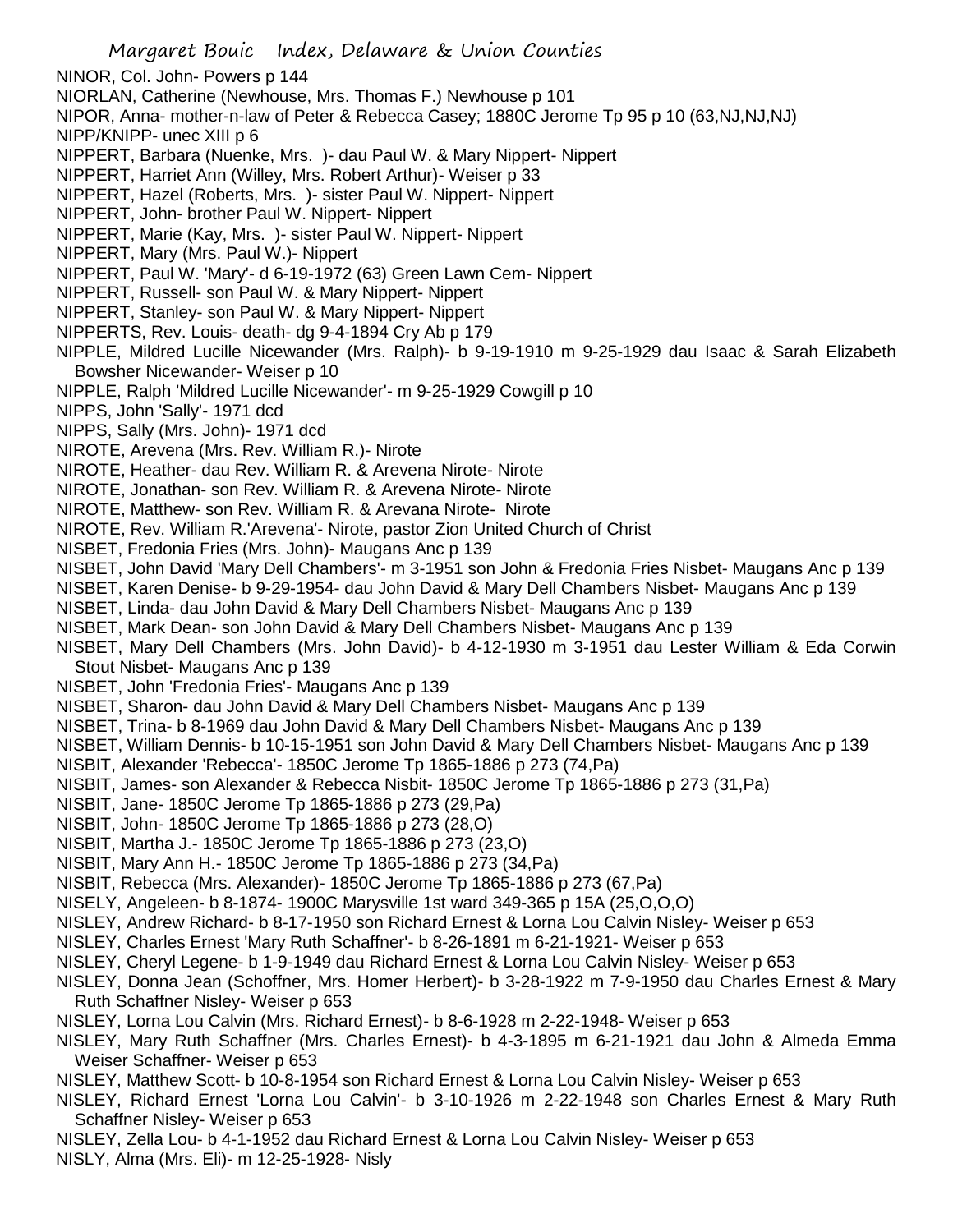- Margaret Bouic Index, Delaware & Union Counties NISLY, Eli 'Alma'- m 12-25-1928- Nisly NISONGER, Alice McKitrick - niece of Angelina McKitrick - McKitrick p 182 NISONGER, Alice Bell McKitrick (Mrs. Oscar)- b 6-3-1858 d 1946 (88) dau Samuel Hardesty & Lucetta Fisher McKitrick - McKitrick p 201 NISONGER, Oscar 'Alice Bell McKitrick '- McKitrick p 210 NISONGER, Robert- b 1891 son Oscar & Alice Bell McKitrick Nisonger- McKitrick p 201 NISSEN, Betsy Carleton (Mrs. Steve)- m 10-15-1994- dau Brad & Charlotte Carleton- Nissen NISSEN, Carole (Mrs. Dave)- Nissen NISSEN, Dave 'Carole'- Nissen NISSEN, Steve 'Betsy Carleton'- m 10-15-1994 son Dave & Carole Nissen- Nissen NISSL, Amy Celeste- b 7-27-1985 dau Gregory Karl & Mariann Celester Shanks Nissl- Nissl NISSL, Anton "Tony"'Elaine'- m 6-1946- Nissl NISSL, Colleen Kay- dau Anton Nissl- Nissl NISSL, Elaine (Mrs. Anton)- m 6-1946- Nissl NISSL, Gregory Karl 'Mariann Celeste Shanks'- m 6-16-1979 son Anton & Elaine Nissl- Nissl NISSL, Jan Elizabeth (Rose, Mrs. Barry)- m 10-10-1986 dau Anton & Elaine Nissl- Nissl NISSL, Mariann Celeste Shanks (Mrs. Gregory Karl)- m 6-16-1979- dau Kenneth D. Shanks- Nissl NISSLEY, Barbara (Mrs. Wayne)- 1981, 1983, 1991 ucd NISSLEY, Brian- ch Wayne & Barbara Nissley- 1981, 1983, 1991 ucd NISSLEY, Clara (Mast, Mrs. Jonas)- sister Eli H. Nissley- Nissley NISSLEY, Curtis- son Wayne & Barbara Nissley- 1981, 1983, 1991 ucd NISSLEY, Dan- brother Eli H. Nissley- Nissley NISSLEY, Dorothy (Miller, Mrs.Mahlon)- sister Eli H. Nissley- Nissley NISSLEY, Douglas- son Wayne & Barbara Nissley- 1981, 1983, 1991 ucd NISSLEY, Eli M. 'Mary'- d 2-18-1977 bur Sharon Mennonite Cem- Nissley NISSLEY, Gerald- son Eli H. & Mary Nissley- Nissley NISSLEY, Gerrie Lou Geiser (Mrs. Kevin Ray)- m 6-3-1989 dau Ken & Jackie Geiser- Nissley NISSLEY, Joe- brother Eli H. Nissley- Nissley NISSLEY, Kevin Ray 'Gerrie Lou Geiser'- m 6-3-1989 son Wayne & Barbara Nissley- Nissley; 1981, 1983, 1991 ucd NISSLEY, Lydia (Mullet, Mrs. Amos)- sister Eli H. Nissley- Nissley NISSLEY, Mary (Mrs. Eli H.)- Nissley NISSLEY, Mattie (Graber,Mrs. John)- sister Eli H. Nissley- Nissley NISSLEY, Nora (Miller, Mrs. Alvin)- sister Eli H. Nissley- Nissley
- NISSLEY, Pauline (James, Mrs. Robert)- sister Eli H. Nissley- Nissley
- NISSLEY, Rosa (Miller, Mrs. Herman)- sister Eli H. Nissley- Nissley
- NISSLEY, Sharon (North, mrs. Clifford)- sister Eli H. Nissley- Nissley
- NISSLEY, Stanley- son Eli H. & Mary Nissley- Nissley
- NISSLEY, Wayne 'Barbara'- son Eli H. & Mary Nissley- Nissley; 1979, 1981, 1983, 1991 ucd
- NIST, Constance "Connie" (Hoffman, Mrs. Mike)- b 1952 dau Floyd & Dorothy Nist- Nist; 1961, 1964, 1969, 1971 dcd
- NIST, Donald E. 'Eleanor'- d 10-26-1982 (65)- son Lewis E. & Lelia H. Davis Nist- Nist; 1967, 1971 ucd
- NIST, Dorothy A. (Mrs. Floyd)- m 11-2-1947 Nist; 1961, 1964, 1969, 1971, 1980 dcd
- NIST, Eleanor J. (Mrs. Donald E.)- Nist; 1967, 1971 ucd
- NIST, Floyd 'Dorothy A."Dottie"'- son Lewis E. & Lelia H. Davis Nist- Nist; 1961, 1964, 1969, 1971, 1980 dcd
- NIST, Gayle M. (Bradley, Mrs. Steven D.)- b 1951, m 3-28-1986 dau Floyd L. & Dorothy A. Nist- Nist; 1964, 1969, 1971, 1980 dcd
- NIST, Harold- son Lewis E. & Lelia H. Davis Nist- Nist
- NIST, Janet Louise (Nicol, Mrs. Larry Arthur)- b 10-4-1961 m 6-23-1984 dau dau Ray Nist- Nist; St. Paul p 25, 39, 55, 92
- NIST, Lelia H. Davis (Mrs. Lewis E.)- m 9-7-1913 Nist
- NIST, Lewis E. 'Lelia H. Davis'-m 9-7-1913 d 4-17-1969 (84)- Nist
- NIST, Lucille (Osgood, Mrs. )- dau Lewis E. & Lelia H. Davis Nist- Nist- Nist
- NIST, Marcia- dau Floyd & Dorothy A. Nist- 1961 dcd (9)
- NIST, Ray- Nist
- NIST, Robert 'Marie'- b 6-23-1914 d 8-18-1997 (83) son Lewis E. & Lelia H. Davis Nist- Nist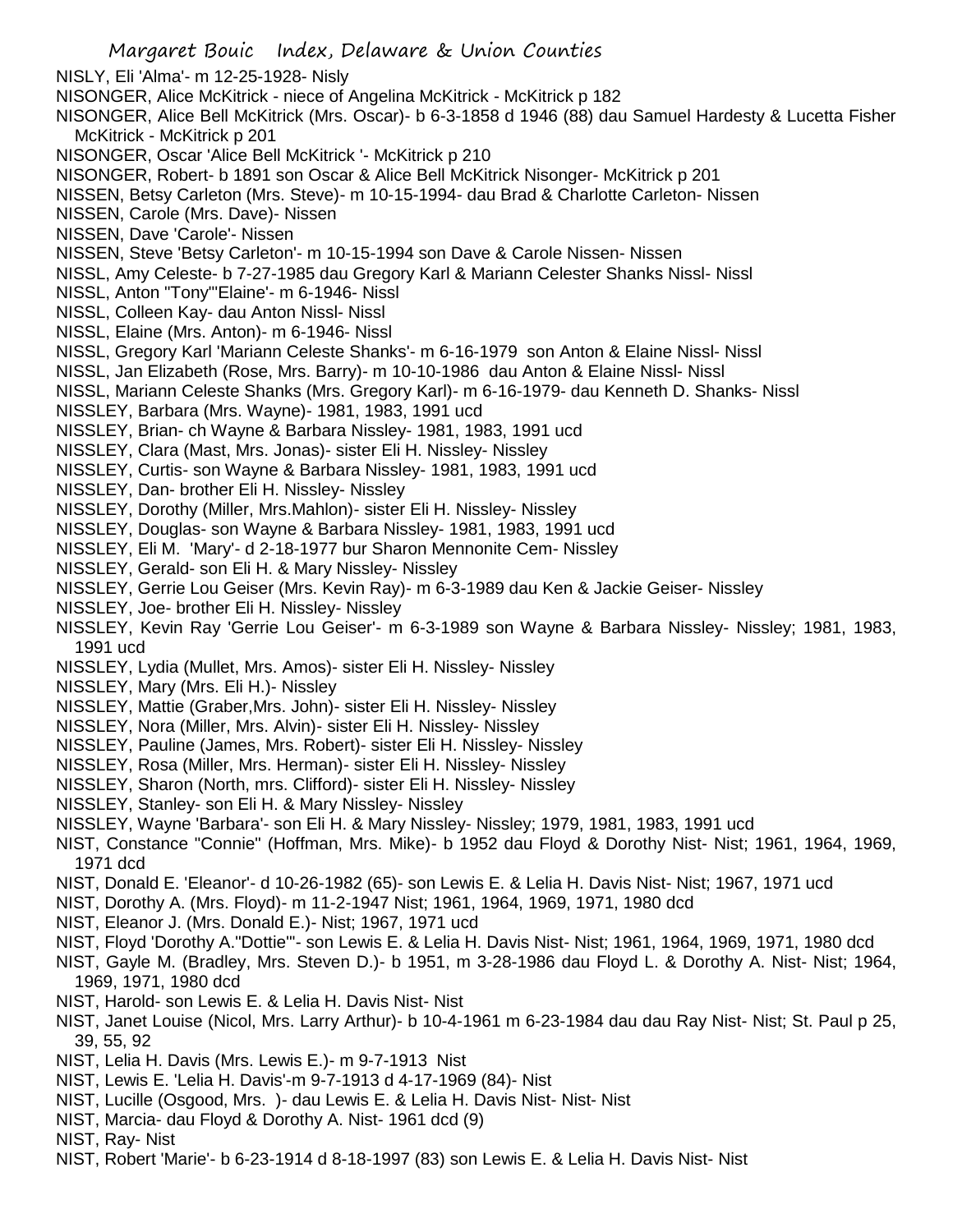NIST, Wendy (Zuber, Mrs. )- b 1963 dau Floyd L. & Dorothy A. Nist- Nist; 1964, 1969, 1971 dcd

- NIST, William- b 1953 son Donald E. & Eleanor J. Nist- Nist; 1967 ucd
- NISWANER, Permelia (Abbott, Mrs. Lyman)- m 1-5-1845 dcm

NISWARNER, Ann- dau Samuel & Hannah Niswarner- 1850C Berkshire Tp 235 p 24 (16,O)

NISWARNER, David- son Samuel & Hannah Niswarner- 1850C Berkshire Tp 235 p 24 (4,O)

NISWARNER, Denice- 1850C Berkshire Tp 103 p 11 (23,O)

NISWARNER, Elizabeth- dau Samuel & Hannah Niswarner- 1850C Berkshire Tp 235 p 24 (21,O)

NISWARNER, Emily- dau Samuel & Hannah Niswarner- 1850C Berkshire Tp 235 p 24 (9,O)

NISWARNER, Hannah (Mrs. Samuel)- 1850C Berkshire Tp 235 p 24 (49, Pa)

- NISWARNER, Isabella- dau Samuel & Hannah Niswarner- 1850C Berkshire Tp 235 p 24 (7,O)
- NISWARNER, John- son Samuel & Hannah Niswarner- 1850C Berkshire Tp 235 p 24 (25,O)
- NISWARNER, Julia-dau Samuel & Hannah Niswarner- 1850C Berkshire Tp 235 p 24 (11,O) NISWARNER, Riley-son Samuel & Hannah Niswarner- 1850C Berkshire Tp 235 p 24 (13,O)
- NISWARNER, Samuel 'Hannah'- 1850C Berkshire Tp 235 p 24 (53,Md\_
- NITCH, Dexter d.- son James & Rhoda Nitch- 1880C Jerome Tp 23 p 3 (18,O,O,O)
- NITCH, Hilas R.- son James & Rhoda Nitch- 1880C Jerome Tp 23 p 3 (20,O,O,O)
- NITCH, James 'Rhoda'- 1880C Jerome Tp 23 p 3 (61,O,Vt,Vt)
- NITCH, Rhoda (Mrs. James)- 1880C Jerome Tp 23 p 3 (63,O,Vt,Vt)
- NITSCH, Frank 'Lola'- 1949 ucd
- NITSCH, Lola (Mrs. Frank)- 1949 ucd
- NITTLETON- see Nettleton
- NITZEL, Marjorie Sterling (Mrs. Robert G.)- Nitzel
- NITZEL, Robert G. 'Marjorie Sterling'- son Robert G. & Leslie Beryl Nitzel- Nitzel
- NITZEL, Robert G., Jr. 'Leslie Beryl'- d 6-20-1988 (79) Nitzel
- NITZEL, Susan (Simpson, Mrs. )- dau Robert G. & Marjorie Sterling Nitzel- Nitzel
- NITZSCHE, Andrew- b 1968 son Donald D. & Madeline A. Nitzsche- 1980 dcd
- NITZSCHE, Donald D. 'Madeline A.'- 1980 dcd
- NITZSCHE, Madeline A. (Mrs. Donald D.)- 1980 dcd
- NIVEN, Amy Balthaser (Mrs. Rick)- m 9-26-1987- dau William & Barbara Balthaser- Niven
- NIVEN, Luke Edward- b 7-7-1993 son Rich & Amy Balthaser Niven- Niven
- NIVEN, Ricky 'Amy Balthaser'- m 9-26-1987 son Richard & Pauline Niven
- NIVER, Soffalia Jane (Maine, Mrs. Thomas J.)- m 12-11-1856 d 5-12-1890- Asp 721
- NIXON, --family of Judie P. Clark #636, delge X p 79
- NIXON, ---b 5-5-1881 Delaware Town son George & Mary Nixon- dcb
- NIXON, ---(Rhoades, Mrs. James)- dau Anna M. Nixon- Nixon
- NIXON, Amos 'Sarah E. McKitrick '- m 3-13-1875- McKitrick p 107
- NIXON, Ann H.- d 12-2-1973 (85) bur Galion- Nixon; 1969, 1971 dcd
- NIXON, Bertha (Mrs. Clarence N.)- b 1-1-1884 d 10-11-1970 dau Francis & Mary Irey Sanford- Nixon; obit mlib(brown)
- NIXON, Betsey (Allen, Mrs. Hardin)- m 11-1829 Radnor- dcga p 48,Del Patron & Franklin Chronicle, Reed Ab p 45
- NIXON, Betty (Barch, Mrs. )- dau William Harve Nixon- Nixon
- NIXON, Betty- dau Richard B & Maudella Fulks Nixon- Nixon
- NIXON, Catherine Sinclair (Mrs. John)- m 1852- dg 1-12-1909 Cry Ab p 4
- NIXON, Charles Henry- b 4-12-1881 Delaware Town son Lewis & Lena Nixon- dcb
- NIXON, Christina (Jackson, Mrs.Lafayett)- unec I p 10
- NIXON, Clarence N. 'Bertha Sanford'- b 1889 d 11-6-1954 Oller Cem p 28; Nixon
- NIXON, Clement- son John & Catherine Sinclair Nixon- dg 1-12-1909 Cry Ab p 4
- NIXON, David- lived with William & Elaine Becker- 1981, 1991 ucd
- NIXON, Elizabeth- did she marry Seth Harding Allen, delge IV p 58
- NIXON, George- Nash p 183
- NIXON, Harley- brother Clarence N. Nixon- Nixon
- NIXON, Hazel (Hunter, Mrs. )- dau William Harve Nixon- Nixon
- NIXON, Ida B. (Arthur, Mrs. )- dau John & Catherine Sinclair Nixon- dg 1-12-1909 Cry Ab p 4